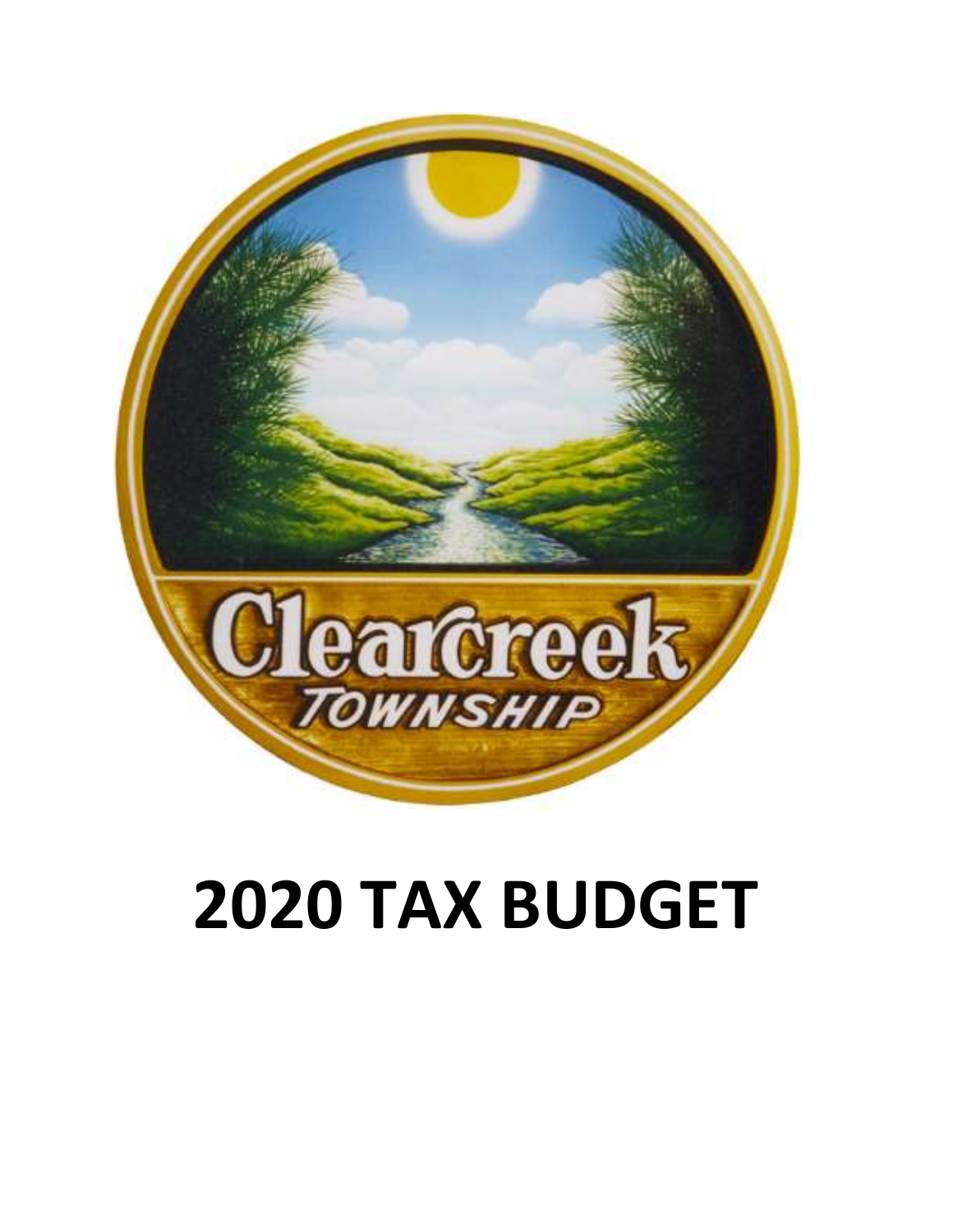To the County Auditor: Office of the Board of Trustees of Clearcreek Township, Warren County, OH

commencing January 1st, 2020 for consideration of the County Budget Commission pursuant of Section 5705.30 of the Revised Code. The Board of Trustees of said Township hereby submits its Annual Budget for the year

> Township Fiscal Officer Russell Carolus

#### SCHEDULE A SUMMARY OF AMOUNTS REQUIRED FROM GENERAL PROPERTY TAX APPROVED BY BUDGET COMMISSION AND COUNTY AUDITOR'S ESTIMATED TAX RATES

|                         |                  | Amount Approved<br>by Budget<br>Commission | Amount to be<br>Derived from<br>Levies | County Auditor's<br>Estimate of Tax<br>Rate to be Levied |                          |
|-------------------------|------------------|--------------------------------------------|----------------------------------------|----------------------------------------------------------|--------------------------|
|                         |                  | Inside 10 Mill<br>Limitation               | Outside 10 Mill<br>Limitation          | Inside 10 Mill<br>Limit                                  | Outside 10 Mill<br>Limit |
| <b>Fund Description</b> | Levy Description | Column I                                   | Column <sub>II</sub>                   | Column III                                               | Column <sub>IV</sub>     |
| 1000 - General          |                  | \$1,326,000.00                             |                                        | 1.01                                                     |                          |
| 2031 - Road and Bridge  |                  | 792,000.00                                 |                                        | 1.11                                                     |                          |
| 2081 - Police District  | Operating        |                                            | 2,513,000.00                           |                                                          | 7.50                     |
| 2111 - Fire District    | Operating        |                                            | 5,711,000.00                           |                                                          | 7.35                     |
| <b>TOTAL</b>            |                  |                                            | \$8,224,000.00                         |                                                          | 14.85                    |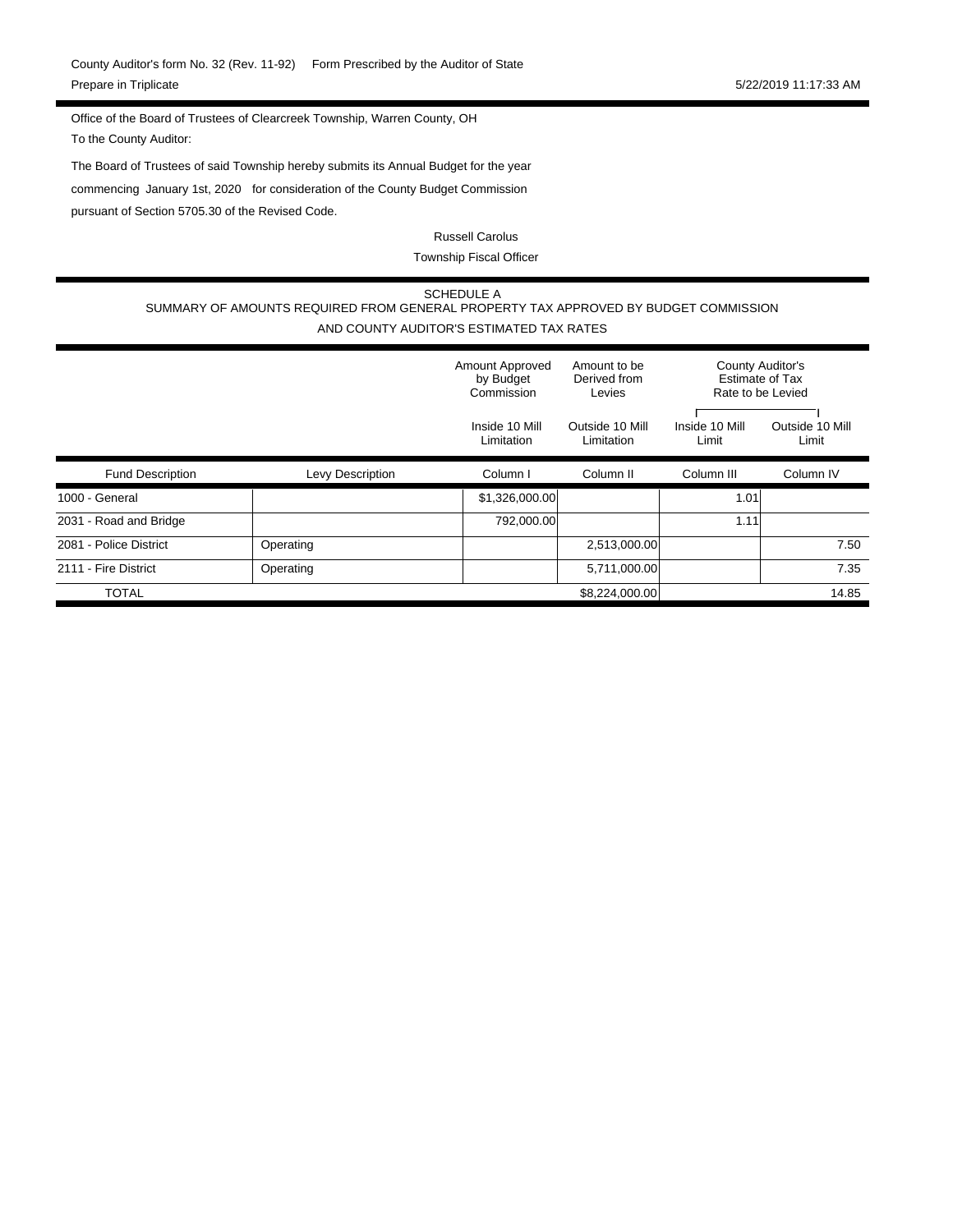# CLEARCREEK TOWNSHIP, WARREN COUNTY

#### LEVIES OUTSIDE 10 MILL LIMITATION, EXCLUSIVE OF DEBT LEVIES SCHEDULE B

| Fund                                                              | Levy Description | Maximum Rate<br>Authorized<br>To Be Levied | County Auditor's<br>Est. of Yield of Levy<br>(carry to Schedule A<br>Column <sub>II</sub> ) |
|-------------------------------------------------------------------|------------------|--------------------------------------------|---------------------------------------------------------------------------------------------|
| 2081-Police District                                              |                  |                                            |                                                                                             |
| authorized by voters on 11/03/1981 not to exceed indefinite years | Operating        | 4.000                                      |                                                                                             |
| 2081-Police District                                              |                  |                                            |                                                                                             |
| authorized by voters on 11/07/1989 not to exceed indefinite years | Operating        | 2.000                                      |                                                                                             |
| 2081-Police District                                              |                  |                                            |                                                                                             |
| authorized by voters on 11/02/1999 not to exceed indefinite years | Operating        | 1.500                                      |                                                                                             |
| 2111-Fire District                                                |                  |                                            |                                                                                             |
| authorized by voters on 11/02/1980 not to exceed indefinite years | Operating        | 1.000                                      |                                                                                             |
| 2111-Fire District                                                |                  |                                            |                                                                                             |
| authorized by voters on 11/03/1997 not to exceed indefinite years | Operating        | 2.500                                      |                                                                                             |
| 2111-Fire District                                                |                  |                                            |                                                                                             |
| authorized by voters on 05/08/2001 not to exceed indefinite years | Operating        | 3.850                                      |                                                                                             |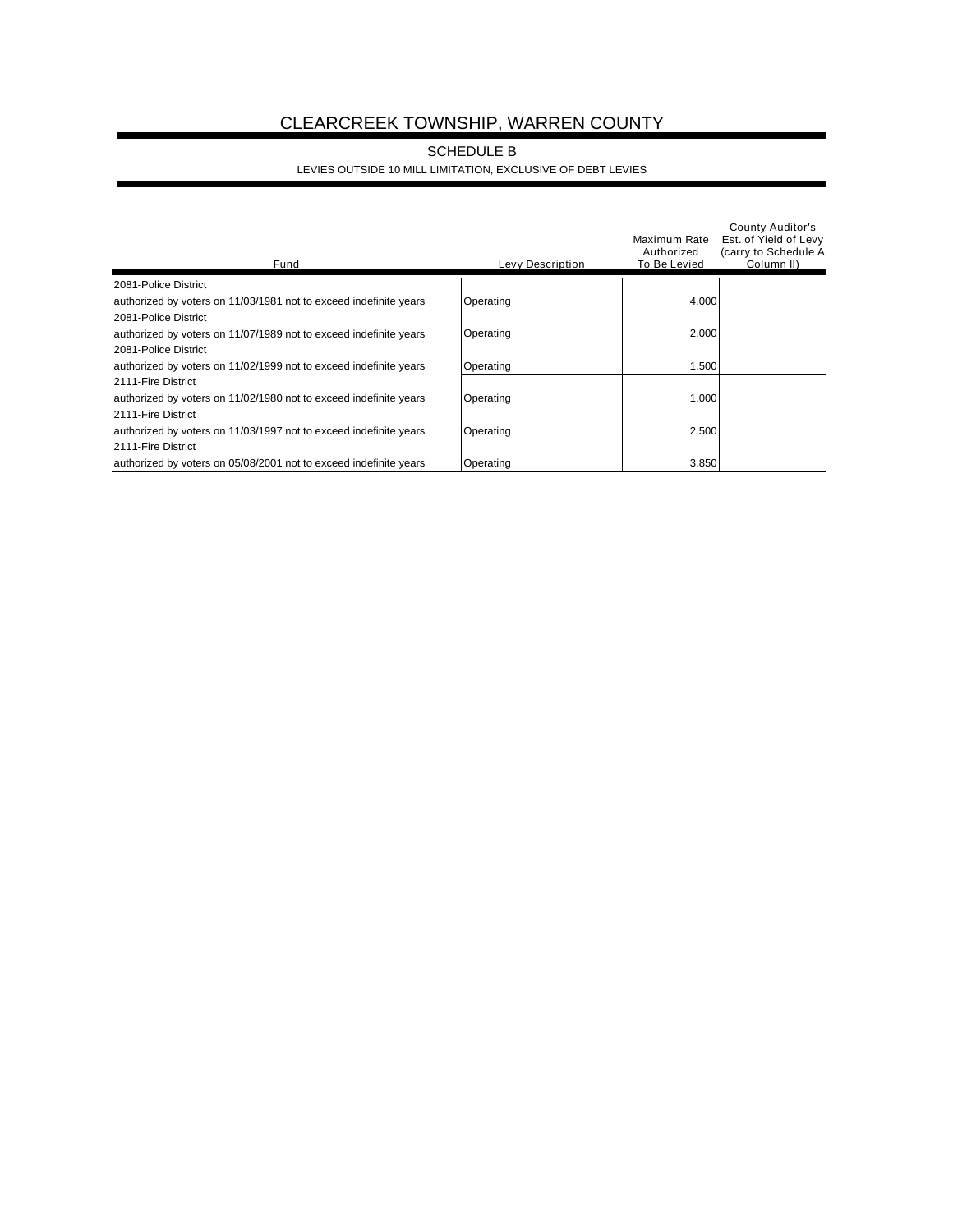# CERTIFICATE OF THE COUNTY BUDGET COMMISSION

The Budget Commission of Warren County,Ohio, hereby makes the following Official Certificate of Estimated Resources for the Township of Clearcreek for the fiscal year beginning January 1, 2020.

|      | Fund Number and Description               | Unencumbered<br>Balance<br>Jan. 1, 2020 | Property<br>Tax | Other<br>Sources | Total           |
|------|-------------------------------------------|-----------------------------------------|-----------------|------------------|-----------------|
| 1000 | General                                   | \$1,649,176.00                          | \$1,342,720.00  | \$563,050.00     | \$3,554,946.00  |
| 2011 | Motor Vehicle License Tax                 | \$36,223.00                             |                 | \$35,800.00      | \$72,023.00     |
| 2021 | <b>Gasoline Tax</b>                       | \$199,698.00                            |                 | \$184,000.00     | \$383,698.00    |
| 2031 | Road and Bridge                           | \$285,759.00                            | \$807,840.00    | \$9,000.00       | \$1,102,599.00  |
| 2081 | <b>Police District</b>                    | \$3,743,149.00                          | \$2,563,260.00  | \$74,640.00      | \$6,381,049.00  |
| 2111 | <b>Fire District</b>                      | \$3,465,264.00                          | \$5,825,220.00  | \$2,000.00       | \$9,292,484.00  |
| 2181 | Zoning                                    | \$154,589.00                            |                 |                  | \$154,589.00    |
| 2221 | Drug Law Enforcement                      | \$5,957.00                              |                 |                  | \$5,957.00      |
| 2231 | Permissive Motor Vehicle License Tax      | \$178,429.00                            |                 | \$169,000.00     | \$347,429.00    |
| 2261 | <b>Law Enforcement Trust</b>              | \$24,550.00                             |                 |                  | \$24,550.00     |
| 2271 | <b>Enforcement and Education</b>          | \$469.00                                |                 |                  | \$469.00        |
| 2281 | Ambulance And Emergency Medical Services  | \$626,003.00                            |                 | \$430,500.00     | \$1,056,503.00  |
| 2401 | <b>LIGHTING ASSESSMENT</b>                | \$154,830.00                            |                 | \$243,000.00     | \$397,830.00    |
| 2905 | <b>GOVERNMENT CENTER VENDING MACHINES</b> | \$2,768.00                              |                 | \$1,000.00       | \$3,768.00      |
| 2908 | POLICE DISTRICT LOEB FUND                 | \$20,000.00                             |                 | \$20,000.00      | \$40,000.00     |
| 2909 | FIRE DISTRICT LOEB FUND                   | \$22,008.00                             |                 | \$20,000.00      | \$42,008.00     |
| 2911 | <b>EMS GRANT FUND</b>                     | \$4,112.00                              |                 |                  | \$4,112.00      |
| 2915 | <b>HOFFMANN RESERVE</b>                   | \$1,445.00                              |                 |                  | \$1,445.00      |
| 2916 | FEMA ASSISTANCE TO FIREFIGHTERS GRANT     |                                         |                 |                  |                 |
|      | Totals                                    | \$10,574,429.00                         | \$10,539,040.00 | \$1,751,990.00   | \$22,865,459.00 |

The Budget Commission further certifies that its action on the foregoing budget and the County Auditor's estimate of the rate of each tax necessary to be levied within and without the 10 mill limitation is set forth in the proper columns of the preceding pages, and the total amount approved for each fund must govern the amount of appropriation from such fund.

Budget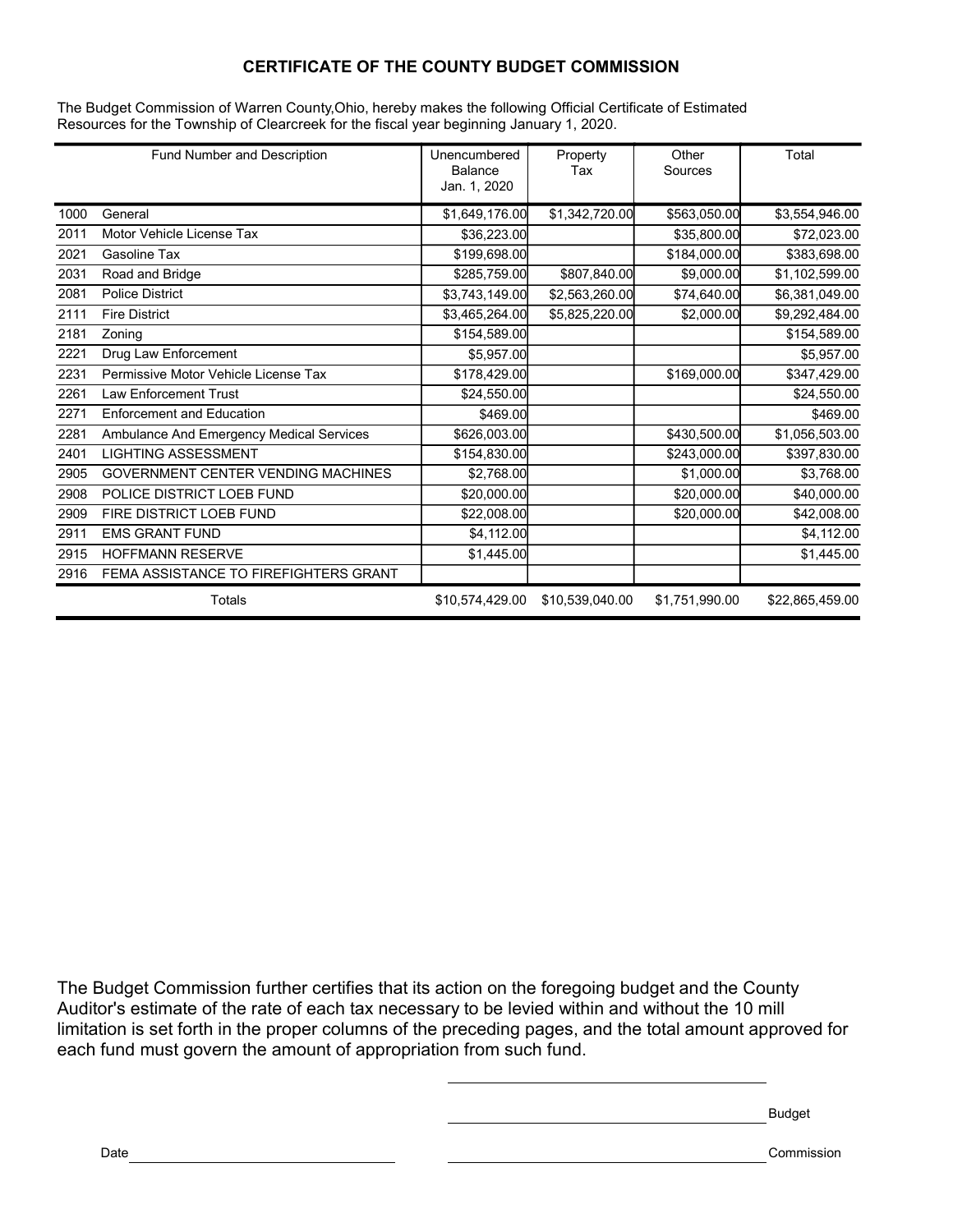#### CLEARCREEK TOWNSHIP, WARREN COUNTY 5/22/2019 11:13:43 AM

Financial Worksheet - Budget

2020 tax budget

Year 2019

Fund Classification: 1000 General **Fund Name:** General Fund Name: General

| <b>Description</b>                         | 2017           | %          | 2018           | %            | Current<br>2019 | %            | 2020           |
|--------------------------------------------|----------------|------------|----------------|--------------|-----------------|--------------|----------------|
| Fund Balance 1/1                           | \$1,767,369.48 | 20.434%    | \$2,128,518.21 | $-10.944%$   | \$1,895,576.91  | $-12.999%$   | \$1.649.176.06 |
| Fund Balance Adjustments                   | -\$60,577.00   |            | $-$3,933.54$   |              | \$0.00          |              | \$0.00         |
| Revenues                                   |                |            |                |              |                 |              |                |
| Property and Other Local Taxes             |                |            |                |              |                 |              |                |
| <b>Real Estate Tax</b>                     |                |            |                |              |                 |              |                |
| 1000-101-0000 - General Property T.        | \$1,050,481.42 | 4.050%     | \$1,093,026.32 | 8.506%       | \$1,186,000.00  | 2.000%       | \$1,209,720.00 |
| Real Estate Tax Total                      | \$1,050,481.42 | 4.050%     | \$1,093,026.32 | 8.506%       | \$1,186,000.00  | 2.000%       | \$1,209,720.00 |
| Personal Property Tax                      |                |            |                |              |                 |              |                |
| 1000-102-0000 - Tangible Personal F        | \$0.00         |            | \$0.00         |              | \$0.00          |              | \$0.00         |
| Personal Property Tax Total                | \$0.00         |            | \$0.00         |              | \$0.00          |              | \$0.00         |
| Other - Local Taxes                        |                |            |                |              |                 |              |                |
| 1000-103-0000 - Permissive Sales T         | \$0.00         |            | \$0.00         |              | \$0.00          |              | \$0.00         |
| Other - Local Taxes Total                  | \$0.00         |            | \$0.00         |              | \$0.00          |              | \$0.00         |
| <b>Charges for Services</b>                | \$0.00         |            | \$0.00         |              | \$0.00          |              | \$0.00         |
| Licenses, Permits and Fees                 |                |            |                |              |                 |              |                |
| 1000-302-0000 - Fees                       | \$0.00         |            | \$0.00         |              | \$0.00          |              | \$58,000.00    |
| 1000-303-0000 - Cable Franchise Fees       | \$147,429.60   | 26.083%    | \$185,883.01   | $-25.222%$   | \$139,000.00    | 0.000%       | \$139,000.00   |
| Licenses, Permits and Fees Total           | \$147,429.60   | 26.083%    | \$185,883.01   | $-25.222%$   | \$139,000.00    | 41.727%      | \$197,000.00   |
| <b>Fines and Forfeitures</b>               |                |            |                |              |                 |              |                |
| 1000-401-0000 - Fines                      | \$23,281.15    | $-11.971%$ | \$20,494.14    | $-17.049%$   | \$17,000.00     | 0.000%       | \$17,000.00    |
| <b>Fines and Forfeitures Total</b>         | \$23,281.15    | $-11.971%$ | \$20,494.14    | $-17.049%$   | \$17,000.00     | 0.000%       | \$17,000.00    |
| Intergovernmental                          |                |            |                |              |                 |              |                |
| <b>Local Government Distribution</b>       |                |            |                |              |                 |              |                |
| 1000-532-0000 - Local Government I         | \$210,014.34   | 5.084%     | \$220,691.90   | $-7.084%$    | \$205,057.00    | 5.000%       | \$215,309.85   |
| <b>Local Government Distribution Total</b> | \$210,014.34   | 5.084%     |                | $-7.084%$    |                 | 5.000%       |                |
| <b>Estate Tax</b>                          |                |            | \$220,691.90   |              | \$205,057.00    |              | \$215,309.85   |
|                                            |                |            |                |              |                 |              |                |
| 1000-531-0000 - Estate Tax                 | \$0.00         |            | \$0.00         |              | \$0.00          |              | \$0.00         |
| 1000-531-0001 - Estate Tax{UNDIVI          | \$0.00         |            | \$0.00         |              | \$0.00          |              | \$0.00         |
| <b>Estate Tax Total</b>                    | \$0.00         |            | \$0.00         |              | \$0.00          |              | \$0.00         |
| Property Tax Allocation                    |                |            |                |              |                 |              |                |
| 1000-535-0000 - Property Tax Alloca        | \$135,735.78   | $-1.598%$  | \$133,567.27   | 4.816%       | \$140,000.00    | $-5.000%$    | \$133,000.00   |
| Property Tax Allocation Total              | \$135,735.78   | $-1.598%$  | \$133,567.27   | 4.816%       | \$140,000.00    | $-5.000%$    | \$133,000.00   |
| Other                                      |                |            |                |              |                 |              |                |
| 1000-511-0000 - Federal Funds              | \$0.00         |            | \$0.00         |              | \$0.00          |              | \$0.00         |
| 1000-533-0000 - Liquor Permit Fees         | \$175.00       | 3,073.40%  | \$5,553.45     | -45.980%     | \$3,000.00      | $-100.000\%$ | \$0.00         |
| 1000-534-0000 - Cigarette License F        | \$109.69       | 0.000%     | \$109.69       | $-100.000\%$ | \$0.00          |              | \$0.00         |
| 1000-591-0001 - Intergovernmental F        | \$0.00         |            | \$0.00         |              | \$0.00          |              | \$0.00         |
| 1000-599-0000 - Other - Other Interg       | \$46,449.20    | $-2.415%$  | \$45,327.64    | $-0.723%$    | \$45,000.00     | $-100.000\%$ | \$0.00         |
| 1000-599-0002 - Other - Other Interg       | \$0.00         |            | \$0.00         |              | \$0.00          |              | \$0.00         |
| <b>Other Total</b>                         | \$46,733.89    | 9.109%     | \$50,990.78    | -5.865%      | \$48,000.00     | $-100.000\%$ | \$0.00         |
| <b>Special Assessments</b>                 | \$0.00         |            | \$0.00         |              | \$0.00          |              | \$0.00         |
| Earnings on Investments                    |                |            |                |              |                 |              |                |
| 1000-701-0000 - Interest                   | \$141,514.13   | 58.783%    | \$224,699.80   | -51.669%     | \$108,600.00    | $-10.000\%$  | \$97,740.00    |
| Earnings on Investments Total              | \$141,514.13   | 58.783%    | \$224,699.80   | -51.669%     | \$108,600.00    | $-10.000\%$  | \$97,740.00    |
| Miscellaneous                              |                |            |                |              |                 |              |                |
| 1000-802-0000 - Rentals and Leases         | \$33,708.50    | $-3.842%$  | \$32,413.50    | $-4.361%$    | \$31,000.00     | 0.000%       | \$31,000.00    |
| 1000-892-0000 - Other - Miscellaneous      | \$28,509.57    | -26.631%   | \$20,917.16    | -76.096%     | \$5,000.00      | 0.000%       | \$5,000.00     |
| Miscellaneous Total                        | \$62,218.07    | -14.284%   | \$53,330.66    | $-32.497%$   | \$36,000.00     | 0.000%       | \$36,000.00    |
| <b>Total Revenue</b>                       | \$1,817,408.38 | 9.094%     | \$1,982,683.88 | -5.196%      | \$1,879,657.00  | 1.389%       | \$1,905,769.85 |
| Expenditures                               |                |            |                |              |                 |              |                |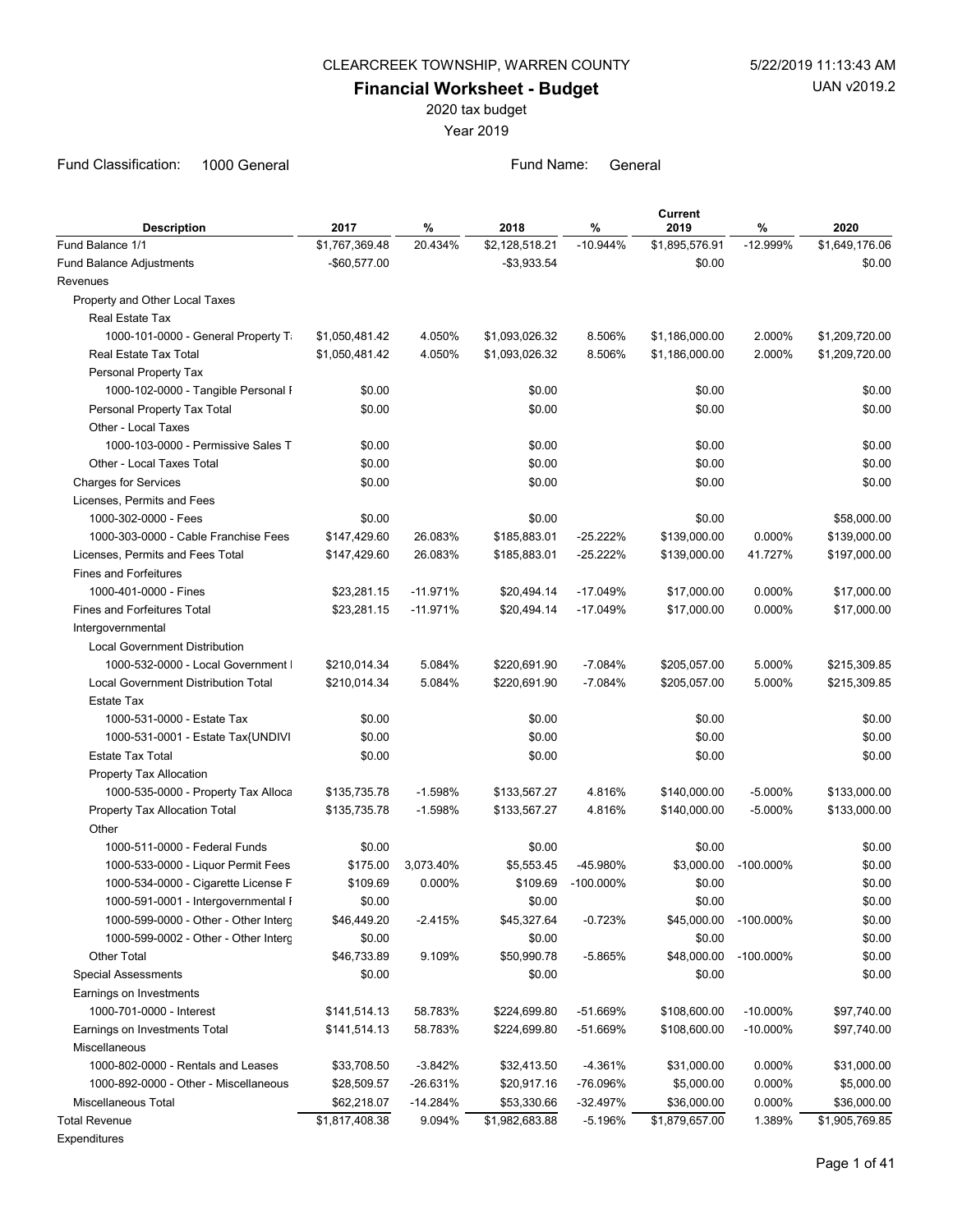2020 tax budget

Year 2019

Fund Classification: 1000 General **Fund Name:** General Fund Name: General

| <b>Description</b>                        | 2017         | ℅            | 2018         | %          | Current<br>2019 | %      | 2020         |
|-------------------------------------------|--------------|--------------|--------------|------------|-----------------|--------|--------------|
| Administrative - Salaries                 |              |              |              |            |                 |        |              |
| 1000-110-111-0000 - Salaries - Trustee    | \$63,956.67  | 3.484%       | \$66,184.84  | 6.297%     | \$70,352.82     | 2.000% | \$71,759.88  |
| 1000-110-121-0000 - Salary - Township     | \$31,333.33  | -2.799%      | \$30,456.29  | 5.481%     | \$32,125.74     | 2.000% | \$32,768.25  |
|                                           |              |              |              |            |                 |        | \$104,472.01 |
| 1000-110-131-0000 - Salary - Administra   | \$70,506.53  | 29.552%      | \$91,342.93  | 12.131%    | \$102,423.54    | 2.000% |              |
| 1000-110-190-0000 - Other - Salaries      | \$36,223.44  | 160.333%     | \$94,301.58  | 43.234%    | \$135,071.66    | 2.000% | \$137,773.09 |
| Administrative - Salaries Total           | \$202,019.97 | 39.732%      | \$282,285.64 | 20.436%    | \$339,973.76    | 2.000% | \$346,773.23 |
| Administrative - Other                    |              |              |              |            |                 |        |              |
| 1000-110-211-0000 - Ohio Public Emplo     | \$28,221.31  | 21.556%      | \$34,304.83  | 35.567%    | \$46,506.00     | 2.000% | \$47,436.12  |
| 1000-110-213-0000 - Medicare              | \$2,565.84   | 16.673%      | \$2,993.63   | 49.718%    | \$4,482.00      | 2.000% | \$4,571.64   |
| 1000-110-229-0000 - Other - Insurance     | \$105,987.06 | 9.192%       | \$115,729.56 | -4.812%    | \$110,161.00    | 2.000% | \$112,364.22 |
| 1000-110-230-0000 - Workers' Compen       | \$4,500.00   | $-8.323%$    | \$4,125.47   | 38.505%    | \$5,714.00      | 2.000% | \$5,828.28   |
| 1000-110-312-0000 - Auditing Services     | \$11,685.00  | $-96.140%$   | \$451.00     | 4,578.49%  | \$21,100.00     | 2.000% | \$21,522.00  |
| 1000-110-313-0000 - Uniform Accountir     | \$4,146.00   | -10.854%     | \$3,696.00   | 21.753%    | \$4,500.00      | 2.000% | \$4,590.00   |
| 1000-110-314-0000 - Tax Collection Fee    | \$24,868.96  | -42.161%     | \$14,383.87  | 108.567%   | \$30,000.00     | 2.000% | \$30,600.00  |
| 1000-110-315-0000 - Election Expenses     | \$0.00       |              | \$10,554.47  | 13.696%    | \$12,000.00     | 2.000% | \$12,240.00  |
| 1000-110-319-0000 - Other - Profession    | \$63,436.08  | -48.517%     | \$32,658.81  | 62.835%    | \$53,180.00     | 2.000% | \$54,243.60  |
| 1000-110-330-0000 - Travel and Meetin     | \$288.31     | 1,104.83%    | \$3,473.67   | 147.577%   | \$8,600.00      | 2.000% | \$8,772.00   |
| 1000-110-370-0000 - Payment to Anoth      | \$18,066.46  | $-7.306%$    | \$16,746.46  | 19.428%    | \$20,000.00     | 2.000% | \$20,400.00  |
| 1000-110-389-0000 - Other - Insurance     | \$15,921.90  | 13.052%      | \$18,000.00  | 16.667%    | \$21,000.00     | 2.000% | \$21,420.00  |
| 1000-110-490-0000 - Other - Supplies a    | \$372.78     | 815.881%     | \$3,414.22   | $-12.132%$ | \$3,000.00      | 2.000% | \$3,060.00   |
| 1000-110-591-0000 - Contributions to O    | \$18,610.00  | 33.775%      | \$24,895.50  | -74.815%   | \$6,270.00      | 2.000% | \$6,395.40   |
| 1000-110-599-0000 - Other - Other Exp     | \$1,155.61   | 57.061%      | \$1,815.01   | 230.639%   | \$6,001.13      | 2.000% | \$6,121.15   |
| 1000-110-599-0002 - Other - Other Exp     | \$0.00       |              | \$0.00       |            | \$0.00          |        | \$0.00       |
| Administrative - Other Total              | \$299,825.31 | -4.197%      | \$287,242.50 | 22.724%    | \$352,514.13    | 2.000% | \$359,564.41 |
| Townhalls, Memorial Buildings and Ground: |              |              |              |            |                 |        |              |
| 1000-120-319-0000 - Other - Profession    | \$4,070.55   | 43.465%      | \$5,839.80   | $-14.381%$ | \$5,000.00      | 2.000% | \$5,100.00   |
| 1000-120-323-0000 - Repairs and Maint     | \$24,873.85  | -66.619%     | \$8,303.15   | 110.763%   | \$17,500.00     | 2.000% | \$17,850.00  |
| 1000-120-359-0000 - Other - Utilities     | \$15,338.42  | $-2.620%$    | \$14,936.60  | 13.814%    | \$17,000.00     | 2.000% | \$17,340.00  |
| 1000-120-360-0000 - Contracted Servic     | \$0.00       |              | \$0.00       |            | \$0.00          |        | \$0.00       |
| 1000-120-390-0000 - Other - Purchase      | \$18,051.88  | 2.853%       | \$18,566.85  | 28.601%    | \$23,877.08     | 2.000% | \$24,354.62  |
| 1000-120-430-0000 - Small Tools and M     | \$4,638.40   | 366.108%     | \$21,619.95  | 15.634%    | \$25,000.00     | 2.000% | \$25,500.00  |
| 1000-120-490-0000 - Other - Supplies a    | \$8,368.72   | 41.194%      | \$11,816.10  | 16.790%    | \$13,800.00     | 2.000% | \$14,076.00  |
| 1000-120-599-0000 - Other - Other Expi    | \$305.00     | $-100.000\%$ | \$0.00       |            | \$0.00          |        | \$0.00       |
| 1000-120-599-0000 - Other - Other Expi    | \$0.00       |              | \$0.00       |            | \$0.00          |        | \$0.00       |
| Townhalls, Memorial Buildings and Ground  | \$75,646.82  | 7.186%       | \$81,082.45  | 26.016%    | \$102,177.08    | 2.000% | \$104,220.62 |
| Zoning - Salaries                         |              |              |              |            |                 |        |              |
| 1000-130-150-0000 - Compensation of I     | \$0.00       |              | \$0.00       |            | \$3,000.00      | 2.000% | \$3,060.00   |
| 1000-130-190-0000 - Other - Salaries      | \$85,796.19  | 3.164%       | \$88,510.36  | 48.004%    | \$130,998.72    | 2.000% | \$133,618.69 |
| Zoning - Salaries Total                   | \$85,796.19  | 3.164%       | \$88,510.36  | 51.393%    | \$133,998.72    | 2.000% | \$136,678.69 |
| Zoning - Other                            |              |              |              |            |                 |        |              |
| 1000-130-211-0000 - Ohio Public Emplo     | \$12,510.00  | -15.932%     | \$10,516.93  | 69.574%    | \$17,834.00     | 2.000% | \$18,190.68  |
| 1000-130-213-0000 - Medicare              | \$0.00       |              | \$910.40     | 102.878%   | \$1,847.00      | 2.000% | \$1,883.94   |
|                                           |              |              |              |            |                 |        |              |
| 1000-130-229-0000 - Other - Insurance     | \$10,863.36  | 45.700%      | \$15,827.88  | $-1.825%$  | \$15,539.00     | 2.000% | \$15,849.78  |
| 1000-130-230-0000 - Workers' Compen       | \$2,500.00   | -40.000%     | \$1,500.00   | 46.067%    | \$2,191.00      | 2.000% | \$2,234.82   |
| 1000-130-318-0000 - Training Services     | \$0.00       |              | \$0.00       |            | \$500.00        | 2.000% | \$510.00     |
| 1000-130-319-0000 - Other - Profession    | \$18,648.50  | 35.952%      | \$25,353.08  | 18.329%    | \$30,000.00     | 2.000% | \$30,600.00  |
| 1000-130-323-0000 - Repairs and Maint     | \$878.94     | -100.000%    | \$0.00       |            | \$1,000.00      | 2.000% | \$1,020.00   |
| 1000-130-359-0000 - Other - Utilities     | \$488.72     | -33.451%     | \$325.24     | 207.465%   | \$1,000.00      | 2.000% | \$1,020.00   |
| 1000-130-389-0000 - Other - Insurance     | \$3,980.48   | -37.194%     | \$2,500.00   | 10.000%    | \$2,750.00      | 2.000% | \$2,805.00   |
| 1000-130-390-0000 - Other - Purchase      | \$147.52     | 66.567%      | \$245.72     | 1,527.86%  | \$4,000.00      | 2.000% | \$4,080.00   |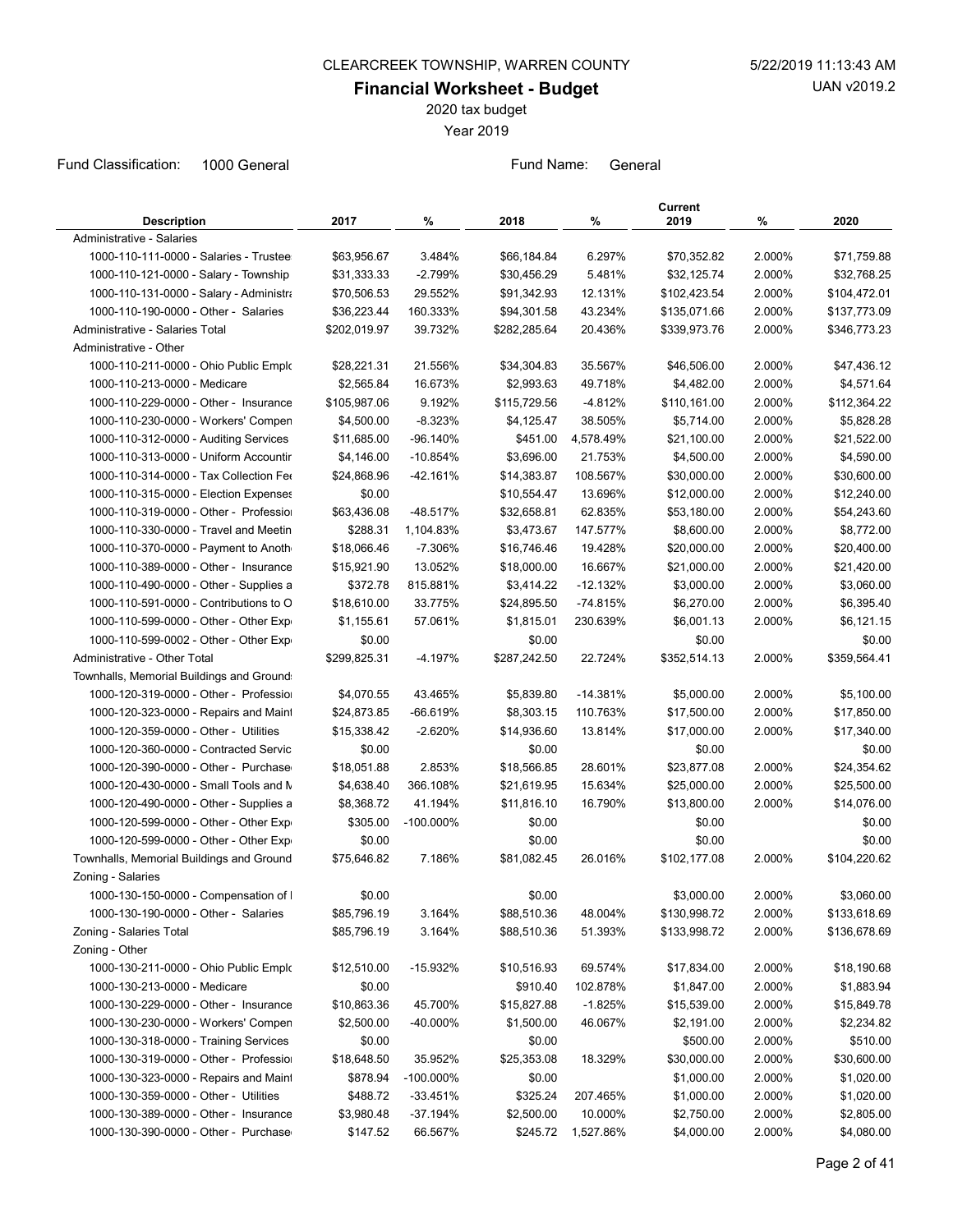2020 tax budget

Year 2019

Fund Classification: 1000 General **Fund Name:** General Fund Name: General

| 6.806%<br>1000-130-430-0000 - Small Tools and N<br>\$936.28<br>\$1,000.00<br>150.000%<br>\$2,500.00<br>2.000%<br>1000-130-490-0000 - Other - Supplies a<br>\$3,010.08<br>16.855%<br>\$3,517.43<br>42.149%<br>\$5,000.00<br>2.000%<br>1000-130-599-0000 - Other - Other Exp<br>\$179.85<br>178.009%<br>\$500.00<br>300.000%<br>\$2,000.00<br>2.000%<br>Zoning - Other Total<br>\$54,143.73<br>14.873%<br>\$62,196.68<br>38.530%<br>\$86,161.00<br>2.000%<br>1000-210-190-0000 - Other - Salaries<br>\$0.00<br>\$0.00<br>\$0.00<br><b>Police Protection - Salaries Total</b><br>\$0.00<br>\$0.00<br>\$0.00<br>Other Public Safety - Other<br>1000-290-359-0000 - Other - Utilities<br>\$481.91<br>15.000%<br>39.512%<br>\$672.32<br>$-10.757%$<br>\$600.00<br>0.000%<br>1000-290-360-0000 - Contracted Servic<br>\$0.00<br>\$0.00<br>\$5,000.00<br>\$672.32<br>Other Public Safety - Other Total<br>\$481.91<br>39.512%<br>732.937%<br>\$5,600.00<br>1.607%<br>1000-310-360-0000 - Contracted Servic<br>25.725%<br>$-13.438%$<br>\$6,000.00<br>18.000%<br>\$5,513.17<br>\$6,931.45<br>\$5,513.17<br>25.725%<br>\$6,931.45<br>$-13.438%$<br>\$6,000.00<br>18.000%<br>Highways - Other<br>1000-330-319-0000 - Other - Profession<br>\$0.00<br>\$0.00<br>\$0.00<br>\$50.000.00<br>\$500,000.00<br>\$250,000.00<br>1000-330-360-0000 - Contracted Servic<br>900.000%<br>-50.000%<br>0.000%<br>1000-330-370-0000 - Payment to Anoth<br>\$0.00<br>\$0.00<br>\$0.00<br>\$0.00<br>1000-330-430-0000 - Small Tools and M<br>\$0.00<br>\$0.00<br>\$0.00<br>\$0.00<br>1000-330-430-0000 - Small Tools and M<br>\$0.00<br>\$10,000.00<br>-50.000%<br>\$5,000.00<br>2.000%<br>\$5,100.00<br>2.000%<br>\$45,900.00<br>1000-330-490-0000 - Other - Supplies a<br>\$0.00<br>\$0.00<br>\$45,000.00<br>Highways - Other Total<br>\$50,000.00<br>920.000%<br>\$510,000.00<br>-41.176%<br>\$300,000.00<br>0.333%<br>Health Districts - Other<br>1000-420-370-0000 - Payment to Anoth<br>109.030%<br>\$20,413.12<br>2.875%<br>2.000%<br>\$21,420.00<br>\$9,765.64<br>\$21,000.00<br>2.000%<br>Health Districts - Other Total<br>\$9,765.64<br>109.030%<br>\$20,413.12<br>2.875%<br>\$21,000.00<br>\$21,420.00<br>Parks and Recreation - Salaries<br>1000-610-190-0000 - Other - Salaries<br>$-3.501%$<br>\$95,394.35<br>24.561%<br>2.000%<br>\$121,200.44<br>\$98,854.83<br>\$118,823.96<br>Parks and Recreation - Salaries Total<br>\$98,854.83<br>$-3.501%$<br>\$95,394.35<br>24.561%<br>\$118,823.96<br>2.000%<br>\$121,200.44<br>Parks and Recreation - Other<br>1000-610-211-0000 - Ohio Public Emplo<br>$-13.964%$<br>43.079%<br>2.000%<br>\$16,872.84<br>\$13,437.98<br>\$11,561.48<br>\$16,542.00<br>1000-610-213-0000 - Medicare<br>\$1,377.58<br>$-26.469%$<br>69.110%<br>\$1,713.00<br>2.000%<br>\$1,012.95<br>8.029%<br>1000-610-229-0000 - Other - Insurance<br>\$20,558.05<br>\$22,208.68<br>$-8.171%$<br>\$20,394.00<br>2.000%<br>2.000%<br>1000-610-230-0000 - Workers' Compen<br>\$3,000.00<br>$-52.117%$<br>\$1,436.49<br>295.478%<br>\$5,681.00<br>2.000%<br>1000-610-319-0000 - Other - Profession<br>\$448.49<br>14.830%<br>\$515.00<br>385.437%<br>\$2,500.00<br>1000-610-323-0000 - Repairs and Maint<br>\$14,821.32<br>-19.620%<br>\$11,913.40<br>25.909%<br>\$15,000.00<br>2.000%<br>\$15,300.00<br>1000-610-359-0000 - Other - Utilities<br>\$12,705.15<br>$-10.986%$<br>\$11,309.32<br>6.107%<br>\$12,000.00<br>2.000%<br>\$42,330.00<br>1000-610-360-0000 - Contracted Servic<br>\$16,177.39<br>58.003%<br>\$25,560.78<br>62.358%<br>\$41,500.00<br>2.000%<br>1000-610-370-0000 - Payment to Anoth<br>11.239%<br>80.000%<br>\$270,000.00<br>-48.393%<br>\$139,339.76<br>\$155,000.00<br>\$279,000.00<br>1000-610-389-0000 - Other - Insurance<br>\$9,300.23<br>1.404%<br>\$9,430.83<br>6.035%<br>\$10,000.00<br>2.000%<br>\$10,200.00<br>1000-610-390-0000 - Other - Purchase<br>\$30,005.79<br>6.295%<br>\$31,894.59<br>$-5.940%$<br>\$30,000.00<br>2.000%<br>\$30,600.00<br>2.000%<br>1000-610-430-0000 - Small Tools and M<br>\$8,289.00<br>82.921%<br>\$15,162.30<br>38.364%<br>\$20,979.20<br>\$21,398.78<br>1000-610-490-0000 - Other - Supplies a<br>\$17,731.68<br>\$25,000.00<br>2.000%<br>\$25,500.00<br>\$20,182.87<br>-12.145%<br>40.991%<br>1000-610-591-0000 - Contributions to O<br>\$0.00<br>\$0.00<br>\$0.00<br>\$0.00<br>\$2,000.00<br>1000-610-599-0000 - Other - Other Exp<br>\$926.00<br>$-22.921%$<br>\$713.75<br>180.210%<br>\$2,000.00<br>0.000%<br>Parks and Recreation - Other Total<br>\$421,229.85<br>-28.830%<br>\$299,791.01<br>19.520%<br>\$358,309.20<br>35.731%<br>\$486,335.38<br>Other Conservation - Recreation - Other<br>1000-690-323-0000 - Repairs and Maint<br>\$0.00<br>0.000%<br>\$2,500.00<br>\$2,265.80<br>10.336%<br>\$2,500.00<br>0.000%<br>1000-690-329-0000 - Other - Property S<br>\$1,031.15<br>$-74.013%$<br>\$267.97<br>1,392.70%<br>\$4,000.00<br>\$4,000.00<br>0.000%<br>Other Conservation - Recreation - Other To<br>\$1,031.15<br>145.723%<br>\$2,533.77<br>156.535%<br>\$6,500.00<br>\$6,500.00<br>Capital Outlay - Other | <b>Description</b>           | 2017 | % | 2018 | % | Current<br>2019 | % | 2020         |
|-------------------------------------------------------------------------------------------------------------------------------------------------------------------------------------------------------------------------------------------------------------------------------------------------------------------------------------------------------------------------------------------------------------------------------------------------------------------------------------------------------------------------------------------------------------------------------------------------------------------------------------------------------------------------------------------------------------------------------------------------------------------------------------------------------------------------------------------------------------------------------------------------------------------------------------------------------------------------------------------------------------------------------------------------------------------------------------------------------------------------------------------------------------------------------------------------------------------------------------------------------------------------------------------------------------------------------------------------------------------------------------------------------------------------------------------------------------------------------------------------------------------------------------------------------------------------------------------------------------------------------------------------------------------------------------------------------------------------------------------------------------------------------------------------------------------------------------------------------------------------------------------------------------------------------------------------------------------------------------------------------------------------------------------------------------------------------------------------------------------------------------------------------------------------------------------------------------------------------------------------------------------------------------------------------------------------------------------------------------------------------------------------------------------------------------------------------------------------------------------------------------------------------------------------------------------------------------------------------------------------------------------------------------------------------------------------------------------------------------------------------------------------------------------------------------------------------------------------------------------------------------------------------------------------------------------------------------------------------------------------------------------------------------------------------------------------------------------------------------------------------------------------------------------------------------------------------------------------------------------------------------------------------------------------------------------------------------------------------------------------------------------------------------------------------------------------------------------------------------------------------------------------------------------------------------------------------------------------------------------------------------------------------------------------------------------------------------------------------------------------------------------------------------------------------------------------------------------------------------------------------------------------------------------------------------------------------------------------------------------------------------------------------------------------------------------------------------------------------------------------------------------------------------------------------------------------------------------------------------------------------------------------------------------------------------------------------------------------------------------------------------------------------------------------------------------------------------------------------------------------------------------------------------------------------------------------------------------------------------------------------------------------------------------------------------------------------------------------------------------------------------------------------------------------------------------------------------------------------------------------------------------------------------------------------------------------------------------------------------------------------------------------------------------------------------------------------------------|------------------------------|------|---|------|---|-----------------|---|--------------|
|                                                                                                                                                                                                                                                                                                                                                                                                                                                                                                                                                                                                                                                                                                                                                                                                                                                                                                                                                                                                                                                                                                                                                                                                                                                                                                                                                                                                                                                                                                                                                                                                                                                                                                                                                                                                                                                                                                                                                                                                                                                                                                                                                                                                                                                                                                                                                                                                                                                                                                                                                                                                                                                                                                                                                                                                                                                                                                                                                                                                                                                                                                                                                                                                                                                                                                                                                                                                                                                                                                                                                                                                                                                                                                                                                                                                                                                                                                                                                                                                                                                                                                                                                                                                                                                                                                                                                                                                                                                                                                                                                                                                                                                                                                                                                                                                                                                                                                                                                                                                                                                                                           |                              |      |   |      |   |                 |   | \$2,550.00   |
|                                                                                                                                                                                                                                                                                                                                                                                                                                                                                                                                                                                                                                                                                                                                                                                                                                                                                                                                                                                                                                                                                                                                                                                                                                                                                                                                                                                                                                                                                                                                                                                                                                                                                                                                                                                                                                                                                                                                                                                                                                                                                                                                                                                                                                                                                                                                                                                                                                                                                                                                                                                                                                                                                                                                                                                                                                                                                                                                                                                                                                                                                                                                                                                                                                                                                                                                                                                                                                                                                                                                                                                                                                                                                                                                                                                                                                                                                                                                                                                                                                                                                                                                                                                                                                                                                                                                                                                                                                                                                                                                                                                                                                                                                                                                                                                                                                                                                                                                                                                                                                                                                           |                              |      |   |      |   |                 |   | \$5,100.00   |
|                                                                                                                                                                                                                                                                                                                                                                                                                                                                                                                                                                                                                                                                                                                                                                                                                                                                                                                                                                                                                                                                                                                                                                                                                                                                                                                                                                                                                                                                                                                                                                                                                                                                                                                                                                                                                                                                                                                                                                                                                                                                                                                                                                                                                                                                                                                                                                                                                                                                                                                                                                                                                                                                                                                                                                                                                                                                                                                                                                                                                                                                                                                                                                                                                                                                                                                                                                                                                                                                                                                                                                                                                                                                                                                                                                                                                                                                                                                                                                                                                                                                                                                                                                                                                                                                                                                                                                                                                                                                                                                                                                                                                                                                                                                                                                                                                                                                                                                                                                                                                                                                                           |                              |      |   |      |   |                 |   | \$2,040.00   |
|                                                                                                                                                                                                                                                                                                                                                                                                                                                                                                                                                                                                                                                                                                                                                                                                                                                                                                                                                                                                                                                                                                                                                                                                                                                                                                                                                                                                                                                                                                                                                                                                                                                                                                                                                                                                                                                                                                                                                                                                                                                                                                                                                                                                                                                                                                                                                                                                                                                                                                                                                                                                                                                                                                                                                                                                                                                                                                                                                                                                                                                                                                                                                                                                                                                                                                                                                                                                                                                                                                                                                                                                                                                                                                                                                                                                                                                                                                                                                                                                                                                                                                                                                                                                                                                                                                                                                                                                                                                                                                                                                                                                                                                                                                                                                                                                                                                                                                                                                                                                                                                                                           |                              |      |   |      |   |                 |   | \$87,884.22  |
|                                                                                                                                                                                                                                                                                                                                                                                                                                                                                                                                                                                                                                                                                                                                                                                                                                                                                                                                                                                                                                                                                                                                                                                                                                                                                                                                                                                                                                                                                                                                                                                                                                                                                                                                                                                                                                                                                                                                                                                                                                                                                                                                                                                                                                                                                                                                                                                                                                                                                                                                                                                                                                                                                                                                                                                                                                                                                                                                                                                                                                                                                                                                                                                                                                                                                                                                                                                                                                                                                                                                                                                                                                                                                                                                                                                                                                                                                                                                                                                                                                                                                                                                                                                                                                                                                                                                                                                                                                                                                                                                                                                                                                                                                                                                                                                                                                                                                                                                                                                                                                                                                           | Police Protection - Salaries |      |   |      |   |                 |   |              |
|                                                                                                                                                                                                                                                                                                                                                                                                                                                                                                                                                                                                                                                                                                                                                                                                                                                                                                                                                                                                                                                                                                                                                                                                                                                                                                                                                                                                                                                                                                                                                                                                                                                                                                                                                                                                                                                                                                                                                                                                                                                                                                                                                                                                                                                                                                                                                                                                                                                                                                                                                                                                                                                                                                                                                                                                                                                                                                                                                                                                                                                                                                                                                                                                                                                                                                                                                                                                                                                                                                                                                                                                                                                                                                                                                                                                                                                                                                                                                                                                                                                                                                                                                                                                                                                                                                                                                                                                                                                                                                                                                                                                                                                                                                                                                                                                                                                                                                                                                                                                                                                                                           |                              |      |   |      |   |                 |   | \$0.00       |
|                                                                                                                                                                                                                                                                                                                                                                                                                                                                                                                                                                                                                                                                                                                                                                                                                                                                                                                                                                                                                                                                                                                                                                                                                                                                                                                                                                                                                                                                                                                                                                                                                                                                                                                                                                                                                                                                                                                                                                                                                                                                                                                                                                                                                                                                                                                                                                                                                                                                                                                                                                                                                                                                                                                                                                                                                                                                                                                                                                                                                                                                                                                                                                                                                                                                                                                                                                                                                                                                                                                                                                                                                                                                                                                                                                                                                                                                                                                                                                                                                                                                                                                                                                                                                                                                                                                                                                                                                                                                                                                                                                                                                                                                                                                                                                                                                                                                                                                                                                                                                                                                                           |                              |      |   |      |   |                 |   | \$0.00       |
|                                                                                                                                                                                                                                                                                                                                                                                                                                                                                                                                                                                                                                                                                                                                                                                                                                                                                                                                                                                                                                                                                                                                                                                                                                                                                                                                                                                                                                                                                                                                                                                                                                                                                                                                                                                                                                                                                                                                                                                                                                                                                                                                                                                                                                                                                                                                                                                                                                                                                                                                                                                                                                                                                                                                                                                                                                                                                                                                                                                                                                                                                                                                                                                                                                                                                                                                                                                                                                                                                                                                                                                                                                                                                                                                                                                                                                                                                                                                                                                                                                                                                                                                                                                                                                                                                                                                                                                                                                                                                                                                                                                                                                                                                                                                                                                                                                                                                                                                                                                                                                                                                           |                              |      |   |      |   |                 |   |              |
|                                                                                                                                                                                                                                                                                                                                                                                                                                                                                                                                                                                                                                                                                                                                                                                                                                                                                                                                                                                                                                                                                                                                                                                                                                                                                                                                                                                                                                                                                                                                                                                                                                                                                                                                                                                                                                                                                                                                                                                                                                                                                                                                                                                                                                                                                                                                                                                                                                                                                                                                                                                                                                                                                                                                                                                                                                                                                                                                                                                                                                                                                                                                                                                                                                                                                                                                                                                                                                                                                                                                                                                                                                                                                                                                                                                                                                                                                                                                                                                                                                                                                                                                                                                                                                                                                                                                                                                                                                                                                                                                                                                                                                                                                                                                                                                                                                                                                                                                                                                                                                                                                           |                              |      |   |      |   |                 |   | \$690.00     |
|                                                                                                                                                                                                                                                                                                                                                                                                                                                                                                                                                                                                                                                                                                                                                                                                                                                                                                                                                                                                                                                                                                                                                                                                                                                                                                                                                                                                                                                                                                                                                                                                                                                                                                                                                                                                                                                                                                                                                                                                                                                                                                                                                                                                                                                                                                                                                                                                                                                                                                                                                                                                                                                                                                                                                                                                                                                                                                                                                                                                                                                                                                                                                                                                                                                                                                                                                                                                                                                                                                                                                                                                                                                                                                                                                                                                                                                                                                                                                                                                                                                                                                                                                                                                                                                                                                                                                                                                                                                                                                                                                                                                                                                                                                                                                                                                                                                                                                                                                                                                                                                                                           |                              |      |   |      |   |                 |   | \$5,000.00   |
|                                                                                                                                                                                                                                                                                                                                                                                                                                                                                                                                                                                                                                                                                                                                                                                                                                                                                                                                                                                                                                                                                                                                                                                                                                                                                                                                                                                                                                                                                                                                                                                                                                                                                                                                                                                                                                                                                                                                                                                                                                                                                                                                                                                                                                                                                                                                                                                                                                                                                                                                                                                                                                                                                                                                                                                                                                                                                                                                                                                                                                                                                                                                                                                                                                                                                                                                                                                                                                                                                                                                                                                                                                                                                                                                                                                                                                                                                                                                                                                                                                                                                                                                                                                                                                                                                                                                                                                                                                                                                                                                                                                                                                                                                                                                                                                                                                                                                                                                                                                                                                                                                           |                              |      |   |      |   |                 |   | \$5,690.00   |
|                                                                                                                                                                                                                                                                                                                                                                                                                                                                                                                                                                                                                                                                                                                                                                                                                                                                                                                                                                                                                                                                                                                                                                                                                                                                                                                                                                                                                                                                                                                                                                                                                                                                                                                                                                                                                                                                                                                                                                                                                                                                                                                                                                                                                                                                                                                                                                                                                                                                                                                                                                                                                                                                                                                                                                                                                                                                                                                                                                                                                                                                                                                                                                                                                                                                                                                                                                                                                                                                                                                                                                                                                                                                                                                                                                                                                                                                                                                                                                                                                                                                                                                                                                                                                                                                                                                                                                                                                                                                                                                                                                                                                                                                                                                                                                                                                                                                                                                                                                                                                                                                                           | Lighting-Other               |      |   |      |   |                 |   |              |
|                                                                                                                                                                                                                                                                                                                                                                                                                                                                                                                                                                                                                                                                                                                                                                                                                                                                                                                                                                                                                                                                                                                                                                                                                                                                                                                                                                                                                                                                                                                                                                                                                                                                                                                                                                                                                                                                                                                                                                                                                                                                                                                                                                                                                                                                                                                                                                                                                                                                                                                                                                                                                                                                                                                                                                                                                                                                                                                                                                                                                                                                                                                                                                                                                                                                                                                                                                                                                                                                                                                                                                                                                                                                                                                                                                                                                                                                                                                                                                                                                                                                                                                                                                                                                                                                                                                                                                                                                                                                                                                                                                                                                                                                                                                                                                                                                                                                                                                                                                                                                                                                                           |                              |      |   |      |   |                 |   | \$7,080.00   |
|                                                                                                                                                                                                                                                                                                                                                                                                                                                                                                                                                                                                                                                                                                                                                                                                                                                                                                                                                                                                                                                                                                                                                                                                                                                                                                                                                                                                                                                                                                                                                                                                                                                                                                                                                                                                                                                                                                                                                                                                                                                                                                                                                                                                                                                                                                                                                                                                                                                                                                                                                                                                                                                                                                                                                                                                                                                                                                                                                                                                                                                                                                                                                                                                                                                                                                                                                                                                                                                                                                                                                                                                                                                                                                                                                                                                                                                                                                                                                                                                                                                                                                                                                                                                                                                                                                                                                                                                                                                                                                                                                                                                                                                                                                                                                                                                                                                                                                                                                                                                                                                                                           | Lighting- Other Total        |      |   |      |   |                 |   | \$7,080.00   |
|                                                                                                                                                                                                                                                                                                                                                                                                                                                                                                                                                                                                                                                                                                                                                                                                                                                                                                                                                                                                                                                                                                                                                                                                                                                                                                                                                                                                                                                                                                                                                                                                                                                                                                                                                                                                                                                                                                                                                                                                                                                                                                                                                                                                                                                                                                                                                                                                                                                                                                                                                                                                                                                                                                                                                                                                                                                                                                                                                                                                                                                                                                                                                                                                                                                                                                                                                                                                                                                                                                                                                                                                                                                                                                                                                                                                                                                                                                                                                                                                                                                                                                                                                                                                                                                                                                                                                                                                                                                                                                                                                                                                                                                                                                                                                                                                                                                                                                                                                                                                                                                                                           |                              |      |   |      |   |                 |   |              |
|                                                                                                                                                                                                                                                                                                                                                                                                                                                                                                                                                                                                                                                                                                                                                                                                                                                                                                                                                                                                                                                                                                                                                                                                                                                                                                                                                                                                                                                                                                                                                                                                                                                                                                                                                                                                                                                                                                                                                                                                                                                                                                                                                                                                                                                                                                                                                                                                                                                                                                                                                                                                                                                                                                                                                                                                                                                                                                                                                                                                                                                                                                                                                                                                                                                                                                                                                                                                                                                                                                                                                                                                                                                                                                                                                                                                                                                                                                                                                                                                                                                                                                                                                                                                                                                                                                                                                                                                                                                                                                                                                                                                                                                                                                                                                                                                                                                                                                                                                                                                                                                                                           |                              |      |   |      |   |                 |   | \$0.00       |
|                                                                                                                                                                                                                                                                                                                                                                                                                                                                                                                                                                                                                                                                                                                                                                                                                                                                                                                                                                                                                                                                                                                                                                                                                                                                                                                                                                                                                                                                                                                                                                                                                                                                                                                                                                                                                                                                                                                                                                                                                                                                                                                                                                                                                                                                                                                                                                                                                                                                                                                                                                                                                                                                                                                                                                                                                                                                                                                                                                                                                                                                                                                                                                                                                                                                                                                                                                                                                                                                                                                                                                                                                                                                                                                                                                                                                                                                                                                                                                                                                                                                                                                                                                                                                                                                                                                                                                                                                                                                                                                                                                                                                                                                                                                                                                                                                                                                                                                                                                                                                                                                                           |                              |      |   |      |   |                 |   | \$250,000.00 |
|                                                                                                                                                                                                                                                                                                                                                                                                                                                                                                                                                                                                                                                                                                                                                                                                                                                                                                                                                                                                                                                                                                                                                                                                                                                                                                                                                                                                                                                                                                                                                                                                                                                                                                                                                                                                                                                                                                                                                                                                                                                                                                                                                                                                                                                                                                                                                                                                                                                                                                                                                                                                                                                                                                                                                                                                                                                                                                                                                                                                                                                                                                                                                                                                                                                                                                                                                                                                                                                                                                                                                                                                                                                                                                                                                                                                                                                                                                                                                                                                                                                                                                                                                                                                                                                                                                                                                                                                                                                                                                                                                                                                                                                                                                                                                                                                                                                                                                                                                                                                                                                                                           |                              |      |   |      |   |                 |   |              |
|                                                                                                                                                                                                                                                                                                                                                                                                                                                                                                                                                                                                                                                                                                                                                                                                                                                                                                                                                                                                                                                                                                                                                                                                                                                                                                                                                                                                                                                                                                                                                                                                                                                                                                                                                                                                                                                                                                                                                                                                                                                                                                                                                                                                                                                                                                                                                                                                                                                                                                                                                                                                                                                                                                                                                                                                                                                                                                                                                                                                                                                                                                                                                                                                                                                                                                                                                                                                                                                                                                                                                                                                                                                                                                                                                                                                                                                                                                                                                                                                                                                                                                                                                                                                                                                                                                                                                                                                                                                                                                                                                                                                                                                                                                                                                                                                                                                                                                                                                                                                                                                                                           |                              |      |   |      |   |                 |   |              |
|                                                                                                                                                                                                                                                                                                                                                                                                                                                                                                                                                                                                                                                                                                                                                                                                                                                                                                                                                                                                                                                                                                                                                                                                                                                                                                                                                                                                                                                                                                                                                                                                                                                                                                                                                                                                                                                                                                                                                                                                                                                                                                                                                                                                                                                                                                                                                                                                                                                                                                                                                                                                                                                                                                                                                                                                                                                                                                                                                                                                                                                                                                                                                                                                                                                                                                                                                                                                                                                                                                                                                                                                                                                                                                                                                                                                                                                                                                                                                                                                                                                                                                                                                                                                                                                                                                                                                                                                                                                                                                                                                                                                                                                                                                                                                                                                                                                                                                                                                                                                                                                                                           |                              |      |   |      |   |                 |   |              |
|                                                                                                                                                                                                                                                                                                                                                                                                                                                                                                                                                                                                                                                                                                                                                                                                                                                                                                                                                                                                                                                                                                                                                                                                                                                                                                                                                                                                                                                                                                                                                                                                                                                                                                                                                                                                                                                                                                                                                                                                                                                                                                                                                                                                                                                                                                                                                                                                                                                                                                                                                                                                                                                                                                                                                                                                                                                                                                                                                                                                                                                                                                                                                                                                                                                                                                                                                                                                                                                                                                                                                                                                                                                                                                                                                                                                                                                                                                                                                                                                                                                                                                                                                                                                                                                                                                                                                                                                                                                                                                                                                                                                                                                                                                                                                                                                                                                                                                                                                                                                                                                                                           |                              |      |   |      |   |                 |   |              |
|                                                                                                                                                                                                                                                                                                                                                                                                                                                                                                                                                                                                                                                                                                                                                                                                                                                                                                                                                                                                                                                                                                                                                                                                                                                                                                                                                                                                                                                                                                                                                                                                                                                                                                                                                                                                                                                                                                                                                                                                                                                                                                                                                                                                                                                                                                                                                                                                                                                                                                                                                                                                                                                                                                                                                                                                                                                                                                                                                                                                                                                                                                                                                                                                                                                                                                                                                                                                                                                                                                                                                                                                                                                                                                                                                                                                                                                                                                                                                                                                                                                                                                                                                                                                                                                                                                                                                                                                                                                                                                                                                                                                                                                                                                                                                                                                                                                                                                                                                                                                                                                                                           |                              |      |   |      |   |                 |   | \$301,000.00 |
|                                                                                                                                                                                                                                                                                                                                                                                                                                                                                                                                                                                                                                                                                                                                                                                                                                                                                                                                                                                                                                                                                                                                                                                                                                                                                                                                                                                                                                                                                                                                                                                                                                                                                                                                                                                                                                                                                                                                                                                                                                                                                                                                                                                                                                                                                                                                                                                                                                                                                                                                                                                                                                                                                                                                                                                                                                                                                                                                                                                                                                                                                                                                                                                                                                                                                                                                                                                                                                                                                                                                                                                                                                                                                                                                                                                                                                                                                                                                                                                                                                                                                                                                                                                                                                                                                                                                                                                                                                                                                                                                                                                                                                                                                                                                                                                                                                                                                                                                                                                                                                                                                           |                              |      |   |      |   |                 |   |              |
|                                                                                                                                                                                                                                                                                                                                                                                                                                                                                                                                                                                                                                                                                                                                                                                                                                                                                                                                                                                                                                                                                                                                                                                                                                                                                                                                                                                                                                                                                                                                                                                                                                                                                                                                                                                                                                                                                                                                                                                                                                                                                                                                                                                                                                                                                                                                                                                                                                                                                                                                                                                                                                                                                                                                                                                                                                                                                                                                                                                                                                                                                                                                                                                                                                                                                                                                                                                                                                                                                                                                                                                                                                                                                                                                                                                                                                                                                                                                                                                                                                                                                                                                                                                                                                                                                                                                                                                                                                                                                                                                                                                                                                                                                                                                                                                                                                                                                                                                                                                                                                                                                           |                              |      |   |      |   |                 |   |              |
|                                                                                                                                                                                                                                                                                                                                                                                                                                                                                                                                                                                                                                                                                                                                                                                                                                                                                                                                                                                                                                                                                                                                                                                                                                                                                                                                                                                                                                                                                                                                                                                                                                                                                                                                                                                                                                                                                                                                                                                                                                                                                                                                                                                                                                                                                                                                                                                                                                                                                                                                                                                                                                                                                                                                                                                                                                                                                                                                                                                                                                                                                                                                                                                                                                                                                                                                                                                                                                                                                                                                                                                                                                                                                                                                                                                                                                                                                                                                                                                                                                                                                                                                                                                                                                                                                                                                                                                                                                                                                                                                                                                                                                                                                                                                                                                                                                                                                                                                                                                                                                                                                           |                              |      |   |      |   |                 |   |              |
|                                                                                                                                                                                                                                                                                                                                                                                                                                                                                                                                                                                                                                                                                                                                                                                                                                                                                                                                                                                                                                                                                                                                                                                                                                                                                                                                                                                                                                                                                                                                                                                                                                                                                                                                                                                                                                                                                                                                                                                                                                                                                                                                                                                                                                                                                                                                                                                                                                                                                                                                                                                                                                                                                                                                                                                                                                                                                                                                                                                                                                                                                                                                                                                                                                                                                                                                                                                                                                                                                                                                                                                                                                                                                                                                                                                                                                                                                                                                                                                                                                                                                                                                                                                                                                                                                                                                                                                                                                                                                                                                                                                                                                                                                                                                                                                                                                                                                                                                                                                                                                                                                           |                              |      |   |      |   |                 |   |              |
|                                                                                                                                                                                                                                                                                                                                                                                                                                                                                                                                                                                                                                                                                                                                                                                                                                                                                                                                                                                                                                                                                                                                                                                                                                                                                                                                                                                                                                                                                                                                                                                                                                                                                                                                                                                                                                                                                                                                                                                                                                                                                                                                                                                                                                                                                                                                                                                                                                                                                                                                                                                                                                                                                                                                                                                                                                                                                                                                                                                                                                                                                                                                                                                                                                                                                                                                                                                                                                                                                                                                                                                                                                                                                                                                                                                                                                                                                                                                                                                                                                                                                                                                                                                                                                                                                                                                                                                                                                                                                                                                                                                                                                                                                                                                                                                                                                                                                                                                                                                                                                                                                           |                              |      |   |      |   |                 |   |              |
|                                                                                                                                                                                                                                                                                                                                                                                                                                                                                                                                                                                                                                                                                                                                                                                                                                                                                                                                                                                                                                                                                                                                                                                                                                                                                                                                                                                                                                                                                                                                                                                                                                                                                                                                                                                                                                                                                                                                                                                                                                                                                                                                                                                                                                                                                                                                                                                                                                                                                                                                                                                                                                                                                                                                                                                                                                                                                                                                                                                                                                                                                                                                                                                                                                                                                                                                                                                                                                                                                                                                                                                                                                                                                                                                                                                                                                                                                                                                                                                                                                                                                                                                                                                                                                                                                                                                                                                                                                                                                                                                                                                                                                                                                                                                                                                                                                                                                                                                                                                                                                                                                           |                              |      |   |      |   |                 |   |              |
|                                                                                                                                                                                                                                                                                                                                                                                                                                                                                                                                                                                                                                                                                                                                                                                                                                                                                                                                                                                                                                                                                                                                                                                                                                                                                                                                                                                                                                                                                                                                                                                                                                                                                                                                                                                                                                                                                                                                                                                                                                                                                                                                                                                                                                                                                                                                                                                                                                                                                                                                                                                                                                                                                                                                                                                                                                                                                                                                                                                                                                                                                                                                                                                                                                                                                                                                                                                                                                                                                                                                                                                                                                                                                                                                                                                                                                                                                                                                                                                                                                                                                                                                                                                                                                                                                                                                                                                                                                                                                                                                                                                                                                                                                                                                                                                                                                                                                                                                                                                                                                                                                           |                              |      |   |      |   |                 |   |              |
|                                                                                                                                                                                                                                                                                                                                                                                                                                                                                                                                                                                                                                                                                                                                                                                                                                                                                                                                                                                                                                                                                                                                                                                                                                                                                                                                                                                                                                                                                                                                                                                                                                                                                                                                                                                                                                                                                                                                                                                                                                                                                                                                                                                                                                                                                                                                                                                                                                                                                                                                                                                                                                                                                                                                                                                                                                                                                                                                                                                                                                                                                                                                                                                                                                                                                                                                                                                                                                                                                                                                                                                                                                                                                                                                                                                                                                                                                                                                                                                                                                                                                                                                                                                                                                                                                                                                                                                                                                                                                                                                                                                                                                                                                                                                                                                                                                                                                                                                                                                                                                                                                           |                              |      |   |      |   |                 |   |              |
|                                                                                                                                                                                                                                                                                                                                                                                                                                                                                                                                                                                                                                                                                                                                                                                                                                                                                                                                                                                                                                                                                                                                                                                                                                                                                                                                                                                                                                                                                                                                                                                                                                                                                                                                                                                                                                                                                                                                                                                                                                                                                                                                                                                                                                                                                                                                                                                                                                                                                                                                                                                                                                                                                                                                                                                                                                                                                                                                                                                                                                                                                                                                                                                                                                                                                                                                                                                                                                                                                                                                                                                                                                                                                                                                                                                                                                                                                                                                                                                                                                                                                                                                                                                                                                                                                                                                                                                                                                                                                                                                                                                                                                                                                                                                                                                                                                                                                                                                                                                                                                                                                           |                              |      |   |      |   |                 |   | \$1,747.26   |
|                                                                                                                                                                                                                                                                                                                                                                                                                                                                                                                                                                                                                                                                                                                                                                                                                                                                                                                                                                                                                                                                                                                                                                                                                                                                                                                                                                                                                                                                                                                                                                                                                                                                                                                                                                                                                                                                                                                                                                                                                                                                                                                                                                                                                                                                                                                                                                                                                                                                                                                                                                                                                                                                                                                                                                                                                                                                                                                                                                                                                                                                                                                                                                                                                                                                                                                                                                                                                                                                                                                                                                                                                                                                                                                                                                                                                                                                                                                                                                                                                                                                                                                                                                                                                                                                                                                                                                                                                                                                                                                                                                                                                                                                                                                                                                                                                                                                                                                                                                                                                                                                                           |                              |      |   |      |   |                 |   | \$20,801.88  |
|                                                                                                                                                                                                                                                                                                                                                                                                                                                                                                                                                                                                                                                                                                                                                                                                                                                                                                                                                                                                                                                                                                                                                                                                                                                                                                                                                                                                                                                                                                                                                                                                                                                                                                                                                                                                                                                                                                                                                                                                                                                                                                                                                                                                                                                                                                                                                                                                                                                                                                                                                                                                                                                                                                                                                                                                                                                                                                                                                                                                                                                                                                                                                                                                                                                                                                                                                                                                                                                                                                                                                                                                                                                                                                                                                                                                                                                                                                                                                                                                                                                                                                                                                                                                                                                                                                                                                                                                                                                                                                                                                                                                                                                                                                                                                                                                                                                                                                                                                                                                                                                                                           |                              |      |   |      |   |                 |   | \$5,794.62   |
|                                                                                                                                                                                                                                                                                                                                                                                                                                                                                                                                                                                                                                                                                                                                                                                                                                                                                                                                                                                                                                                                                                                                                                                                                                                                                                                                                                                                                                                                                                                                                                                                                                                                                                                                                                                                                                                                                                                                                                                                                                                                                                                                                                                                                                                                                                                                                                                                                                                                                                                                                                                                                                                                                                                                                                                                                                                                                                                                                                                                                                                                                                                                                                                                                                                                                                                                                                                                                                                                                                                                                                                                                                                                                                                                                                                                                                                                                                                                                                                                                                                                                                                                                                                                                                                                                                                                                                                                                                                                                                                                                                                                                                                                                                                                                                                                                                                                                                                                                                                                                                                                                           |                              |      |   |      |   |                 |   | \$2,550.00   |
|                                                                                                                                                                                                                                                                                                                                                                                                                                                                                                                                                                                                                                                                                                                                                                                                                                                                                                                                                                                                                                                                                                                                                                                                                                                                                                                                                                                                                                                                                                                                                                                                                                                                                                                                                                                                                                                                                                                                                                                                                                                                                                                                                                                                                                                                                                                                                                                                                                                                                                                                                                                                                                                                                                                                                                                                                                                                                                                                                                                                                                                                                                                                                                                                                                                                                                                                                                                                                                                                                                                                                                                                                                                                                                                                                                                                                                                                                                                                                                                                                                                                                                                                                                                                                                                                                                                                                                                                                                                                                                                                                                                                                                                                                                                                                                                                                                                                                                                                                                                                                                                                                           |                              |      |   |      |   |                 |   |              |
|                                                                                                                                                                                                                                                                                                                                                                                                                                                                                                                                                                                                                                                                                                                                                                                                                                                                                                                                                                                                                                                                                                                                                                                                                                                                                                                                                                                                                                                                                                                                                                                                                                                                                                                                                                                                                                                                                                                                                                                                                                                                                                                                                                                                                                                                                                                                                                                                                                                                                                                                                                                                                                                                                                                                                                                                                                                                                                                                                                                                                                                                                                                                                                                                                                                                                                                                                                                                                                                                                                                                                                                                                                                                                                                                                                                                                                                                                                                                                                                                                                                                                                                                                                                                                                                                                                                                                                                                                                                                                                                                                                                                                                                                                                                                                                                                                                                                                                                                                                                                                                                                                           |                              |      |   |      |   |                 |   | \$12,240.00  |
|                                                                                                                                                                                                                                                                                                                                                                                                                                                                                                                                                                                                                                                                                                                                                                                                                                                                                                                                                                                                                                                                                                                                                                                                                                                                                                                                                                                                                                                                                                                                                                                                                                                                                                                                                                                                                                                                                                                                                                                                                                                                                                                                                                                                                                                                                                                                                                                                                                                                                                                                                                                                                                                                                                                                                                                                                                                                                                                                                                                                                                                                                                                                                                                                                                                                                                                                                                                                                                                                                                                                                                                                                                                                                                                                                                                                                                                                                                                                                                                                                                                                                                                                                                                                                                                                                                                                                                                                                                                                                                                                                                                                                                                                                                                                                                                                                                                                                                                                                                                                                                                                                           |                              |      |   |      |   |                 |   |              |
|                                                                                                                                                                                                                                                                                                                                                                                                                                                                                                                                                                                                                                                                                                                                                                                                                                                                                                                                                                                                                                                                                                                                                                                                                                                                                                                                                                                                                                                                                                                                                                                                                                                                                                                                                                                                                                                                                                                                                                                                                                                                                                                                                                                                                                                                                                                                                                                                                                                                                                                                                                                                                                                                                                                                                                                                                                                                                                                                                                                                                                                                                                                                                                                                                                                                                                                                                                                                                                                                                                                                                                                                                                                                                                                                                                                                                                                                                                                                                                                                                                                                                                                                                                                                                                                                                                                                                                                                                                                                                                                                                                                                                                                                                                                                                                                                                                                                                                                                                                                                                                                                                           |                              |      |   |      |   |                 |   |              |
|                                                                                                                                                                                                                                                                                                                                                                                                                                                                                                                                                                                                                                                                                                                                                                                                                                                                                                                                                                                                                                                                                                                                                                                                                                                                                                                                                                                                                                                                                                                                                                                                                                                                                                                                                                                                                                                                                                                                                                                                                                                                                                                                                                                                                                                                                                                                                                                                                                                                                                                                                                                                                                                                                                                                                                                                                                                                                                                                                                                                                                                                                                                                                                                                                                                                                                                                                                                                                                                                                                                                                                                                                                                                                                                                                                                                                                                                                                                                                                                                                                                                                                                                                                                                                                                                                                                                                                                                                                                                                                                                                                                                                                                                                                                                                                                                                                                                                                                                                                                                                                                                                           |                              |      |   |      |   |                 |   |              |
|                                                                                                                                                                                                                                                                                                                                                                                                                                                                                                                                                                                                                                                                                                                                                                                                                                                                                                                                                                                                                                                                                                                                                                                                                                                                                                                                                                                                                                                                                                                                                                                                                                                                                                                                                                                                                                                                                                                                                                                                                                                                                                                                                                                                                                                                                                                                                                                                                                                                                                                                                                                                                                                                                                                                                                                                                                                                                                                                                                                                                                                                                                                                                                                                                                                                                                                                                                                                                                                                                                                                                                                                                                                                                                                                                                                                                                                                                                                                                                                                                                                                                                                                                                                                                                                                                                                                                                                                                                                                                                                                                                                                                                                                                                                                                                                                                                                                                                                                                                                                                                                                                           |                              |      |   |      |   |                 |   |              |
|                                                                                                                                                                                                                                                                                                                                                                                                                                                                                                                                                                                                                                                                                                                                                                                                                                                                                                                                                                                                                                                                                                                                                                                                                                                                                                                                                                                                                                                                                                                                                                                                                                                                                                                                                                                                                                                                                                                                                                                                                                                                                                                                                                                                                                                                                                                                                                                                                                                                                                                                                                                                                                                                                                                                                                                                                                                                                                                                                                                                                                                                                                                                                                                                                                                                                                                                                                                                                                                                                                                                                                                                                                                                                                                                                                                                                                                                                                                                                                                                                                                                                                                                                                                                                                                                                                                                                                                                                                                                                                                                                                                                                                                                                                                                                                                                                                                                                                                                                                                                                                                                                           |                              |      |   |      |   |                 |   |              |
|                                                                                                                                                                                                                                                                                                                                                                                                                                                                                                                                                                                                                                                                                                                                                                                                                                                                                                                                                                                                                                                                                                                                                                                                                                                                                                                                                                                                                                                                                                                                                                                                                                                                                                                                                                                                                                                                                                                                                                                                                                                                                                                                                                                                                                                                                                                                                                                                                                                                                                                                                                                                                                                                                                                                                                                                                                                                                                                                                                                                                                                                                                                                                                                                                                                                                                                                                                                                                                                                                                                                                                                                                                                                                                                                                                                                                                                                                                                                                                                                                                                                                                                                                                                                                                                                                                                                                                                                                                                                                                                                                                                                                                                                                                                                                                                                                                                                                                                                                                                                                                                                                           |                              |      |   |      |   |                 |   |              |
|                                                                                                                                                                                                                                                                                                                                                                                                                                                                                                                                                                                                                                                                                                                                                                                                                                                                                                                                                                                                                                                                                                                                                                                                                                                                                                                                                                                                                                                                                                                                                                                                                                                                                                                                                                                                                                                                                                                                                                                                                                                                                                                                                                                                                                                                                                                                                                                                                                                                                                                                                                                                                                                                                                                                                                                                                                                                                                                                                                                                                                                                                                                                                                                                                                                                                                                                                                                                                                                                                                                                                                                                                                                                                                                                                                                                                                                                                                                                                                                                                                                                                                                                                                                                                                                                                                                                                                                                                                                                                                                                                                                                                                                                                                                                                                                                                                                                                                                                                                                                                                                                                           |                              |      |   |      |   |                 |   |              |
|                                                                                                                                                                                                                                                                                                                                                                                                                                                                                                                                                                                                                                                                                                                                                                                                                                                                                                                                                                                                                                                                                                                                                                                                                                                                                                                                                                                                                                                                                                                                                                                                                                                                                                                                                                                                                                                                                                                                                                                                                                                                                                                                                                                                                                                                                                                                                                                                                                                                                                                                                                                                                                                                                                                                                                                                                                                                                                                                                                                                                                                                                                                                                                                                                                                                                                                                                                                                                                                                                                                                                                                                                                                                                                                                                                                                                                                                                                                                                                                                                                                                                                                                                                                                                                                                                                                                                                                                                                                                                                                                                                                                                                                                                                                                                                                                                                                                                                                                                                                                                                                                                           |                              |      |   |      |   |                 |   |              |
|                                                                                                                                                                                                                                                                                                                                                                                                                                                                                                                                                                                                                                                                                                                                                                                                                                                                                                                                                                                                                                                                                                                                                                                                                                                                                                                                                                                                                                                                                                                                                                                                                                                                                                                                                                                                                                                                                                                                                                                                                                                                                                                                                                                                                                                                                                                                                                                                                                                                                                                                                                                                                                                                                                                                                                                                                                                                                                                                                                                                                                                                                                                                                                                                                                                                                                                                                                                                                                                                                                                                                                                                                                                                                                                                                                                                                                                                                                                                                                                                                                                                                                                                                                                                                                                                                                                                                                                                                                                                                                                                                                                                                                                                                                                                                                                                                                                                                                                                                                                                                                                                                           |                              |      |   |      |   |                 |   |              |
|                                                                                                                                                                                                                                                                                                                                                                                                                                                                                                                                                                                                                                                                                                                                                                                                                                                                                                                                                                                                                                                                                                                                                                                                                                                                                                                                                                                                                                                                                                                                                                                                                                                                                                                                                                                                                                                                                                                                                                                                                                                                                                                                                                                                                                                                                                                                                                                                                                                                                                                                                                                                                                                                                                                                                                                                                                                                                                                                                                                                                                                                                                                                                                                                                                                                                                                                                                                                                                                                                                                                                                                                                                                                                                                                                                                                                                                                                                                                                                                                                                                                                                                                                                                                                                                                                                                                                                                                                                                                                                                                                                                                                                                                                                                                                                                                                                                                                                                                                                                                                                                                                           |                              |      |   |      |   |                 |   |              |
|                                                                                                                                                                                                                                                                                                                                                                                                                                                                                                                                                                                                                                                                                                                                                                                                                                                                                                                                                                                                                                                                                                                                                                                                                                                                                                                                                                                                                                                                                                                                                                                                                                                                                                                                                                                                                                                                                                                                                                                                                                                                                                                                                                                                                                                                                                                                                                                                                                                                                                                                                                                                                                                                                                                                                                                                                                                                                                                                                                                                                                                                                                                                                                                                                                                                                                                                                                                                                                                                                                                                                                                                                                                                                                                                                                                                                                                                                                                                                                                                                                                                                                                                                                                                                                                                                                                                                                                                                                                                                                                                                                                                                                                                                                                                                                                                                                                                                                                                                                                                                                                                                           |                              |      |   |      |   |                 |   |              |
|                                                                                                                                                                                                                                                                                                                                                                                                                                                                                                                                                                                                                                                                                                                                                                                                                                                                                                                                                                                                                                                                                                                                                                                                                                                                                                                                                                                                                                                                                                                                                                                                                                                                                                                                                                                                                                                                                                                                                                                                                                                                                                                                                                                                                                                                                                                                                                                                                                                                                                                                                                                                                                                                                                                                                                                                                                                                                                                                                                                                                                                                                                                                                                                                                                                                                                                                                                                                                                                                                                                                                                                                                                                                                                                                                                                                                                                                                                                                                                                                                                                                                                                                                                                                                                                                                                                                                                                                                                                                                                                                                                                                                                                                                                                                                                                                                                                                                                                                                                                                                                                                                           |                              |      |   |      |   |                 |   |              |
|                                                                                                                                                                                                                                                                                                                                                                                                                                                                                                                                                                                                                                                                                                                                                                                                                                                                                                                                                                                                                                                                                                                                                                                                                                                                                                                                                                                                                                                                                                                                                                                                                                                                                                                                                                                                                                                                                                                                                                                                                                                                                                                                                                                                                                                                                                                                                                                                                                                                                                                                                                                                                                                                                                                                                                                                                                                                                                                                                                                                                                                                                                                                                                                                                                                                                                                                                                                                                                                                                                                                                                                                                                                                                                                                                                                                                                                                                                                                                                                                                                                                                                                                                                                                                                                                                                                                                                                                                                                                                                                                                                                                                                                                                                                                                                                                                                                                                                                                                                                                                                                                                           |                              |      |   |      |   |                 |   |              |
|                                                                                                                                                                                                                                                                                                                                                                                                                                                                                                                                                                                                                                                                                                                                                                                                                                                                                                                                                                                                                                                                                                                                                                                                                                                                                                                                                                                                                                                                                                                                                                                                                                                                                                                                                                                                                                                                                                                                                                                                                                                                                                                                                                                                                                                                                                                                                                                                                                                                                                                                                                                                                                                                                                                                                                                                                                                                                                                                                                                                                                                                                                                                                                                                                                                                                                                                                                                                                                                                                                                                                                                                                                                                                                                                                                                                                                                                                                                                                                                                                                                                                                                                                                                                                                                                                                                                                                                                                                                                                                                                                                                                                                                                                                                                                                                                                                                                                                                                                                                                                                                                                           |                              |      |   |      |   |                 |   |              |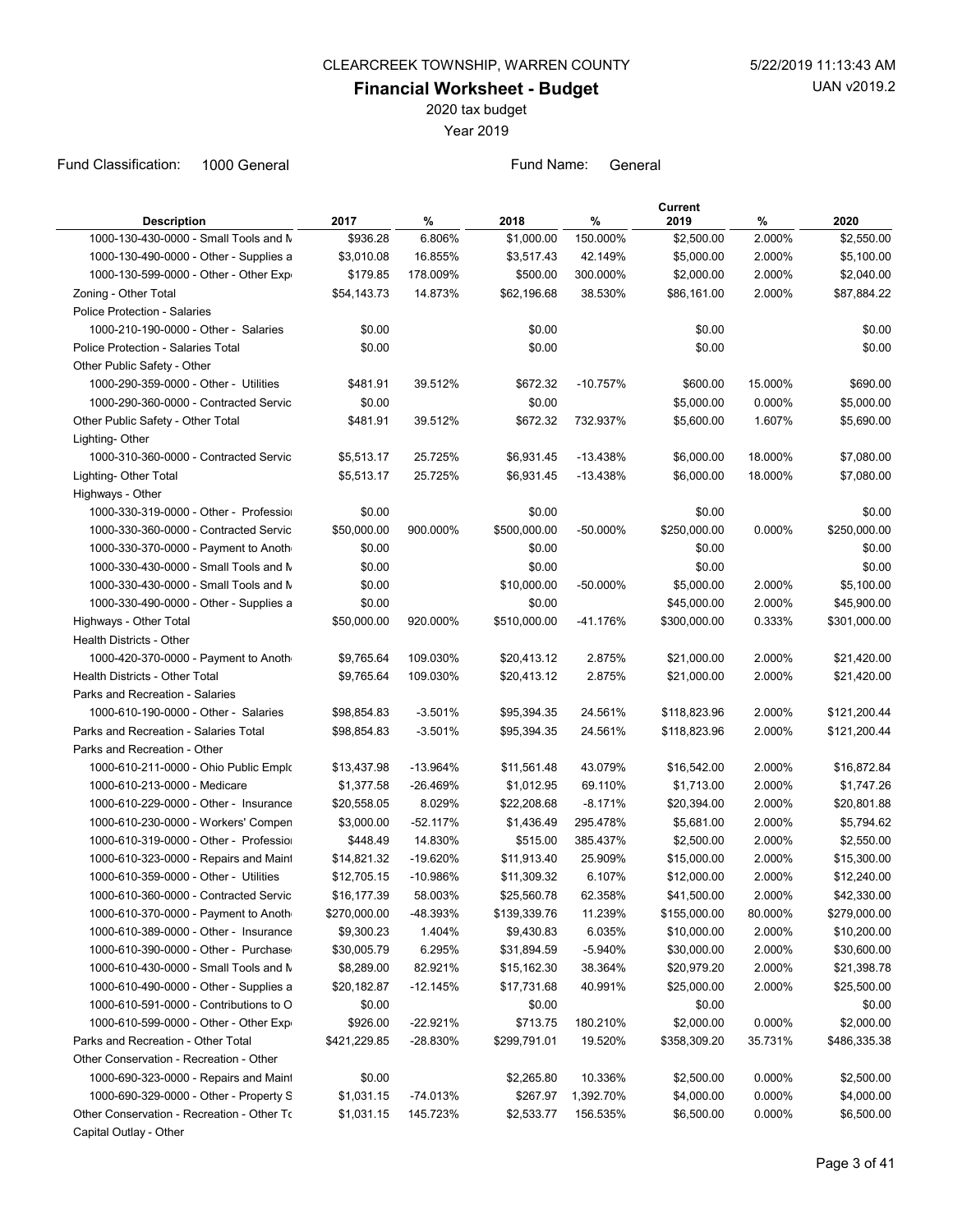2020 tax budget

Year 2019

Fund Classification: 1000 General Fund Name: General Fund Name: General

| <b>Description</b>                    | 2017           | $\%$       | 2018           | $\%$         | Current<br>2019 | $\%$       | 2020           |
|---------------------------------------|----------------|------------|----------------|--------------|-----------------|------------|----------------|
| 1000-760-710-0000 - Land              | \$0.00         |            | \$0.00         |              | \$0.00          |            | \$0.00         |
| 1000-760-750-0000 - Motor Vehicles    | \$20,000.00    | 527.629%   | \$125,525.73   | 7.548%       | \$135,000.00    | 0.000%     | \$135,000.00   |
| Capital Outlay - Other Total          | \$20,000.00    | 527.629%   | \$125,525.73   | 7.548%       | \$135,000.00    | 0.000%     | \$135,000.00   |
| Bond Principal Payment - Other        |                |            |                |              |                 |            |                |
| 1000-810-810-0000 - Principal Payment | \$71,374.08    | 0.000%     | \$71,374.08    | $-100.000\%$ | \$0.00          |            | \$0.00         |
| Bond Principal Payment - Other Total  | \$71,374.08    | 0.000%     | \$71,374.08    | $-100.000\%$ | \$0.00          |            | \$0.00         |
| Interest - Other                      |                |            |                |              |                 |            |                |
| 1000-830-830-0000 - Interest Payments | \$0.00         |            | \$0.00         |              | \$0.00          |            | \$0.00         |
| Interest - Other Total                | \$0.00         |            | \$0.00         |              | \$0.00          |            | \$0.00         |
| <b>Total Expenditures</b>             | \$1,395,682.65 | 38.567%    | \$1,933,953.46 | 1.660%       | \$1,966,057.85  | 7.797%     | \$2,119,346.99 |
| Other Financing Sources & Uses        |                |            |                |              |                 |            |                |
| Sources                               |                |            |                |              |                 |            |                |
| Sale of Bonds                         | \$0.00         |            | \$0.00         |              | \$0.00          |            | \$0.00         |
| Sale of Notes                         | \$0.00         |            | \$0.00         |              | \$0.00          |            | \$0.00         |
| <b>Other Debt Proceeds</b>            | \$0.00         |            | \$0.00         |              | \$0.00          |            | \$0.00         |
| Sale of Fixed Assets                  | \$0.00         |            | \$0.00         |              | \$0.00          |            | \$0.00         |
| Transfers - In                        | \$0.00         |            | \$0.00         |              | \$0.00          |            | \$0.00         |
| Advances - In                         | \$0.00         |            | \$0.00         |              | \$0.00          |            | \$0.00         |
| Special Items                         | \$0.00         |            | \$0.00         |              | \$0.00          |            | \$0.00         |
| <b>Extraordinary Items</b>            | \$0.00         |            | \$0.00         |              | \$0.00          |            | \$0.00         |
| Other - Other Financing Sources       |                |            |                |              |                 |            |                |
| 1000-999-0000 - Other - Other Finan   | \$0.00         |            | \$0.00         |              | \$0.00          |            | \$0.00         |
| Other - Other Financing Sources Total | \$0.00         |            | \$0.00         |              | \$0.00          |            | \$0.00         |
| Uses                                  |                |            |                |              |                 |            |                |
| Transfers - Out                       |                |            |                |              |                 |            |                |
| 1000-910-910-0000 - Transfers - Out   | \$0.00         |            | $-$277,738.18$ | $-42.392%$   | $-$160,000.00$  | 0.000%     | $-$160,000.00$ |
| <b>Transfers - Out Total</b>          | \$0.00         |            | $-$277,738.18$ | -42.392%     | $-$160,000.00$  | 0.000%     | $-$160,000.00$ |
| Advances - Out                        | \$0.00         |            | \$0.00         |              | \$0.00          |            | \$0.00         |
| Contingencies                         | \$0.00         |            | \$0.00         |              | \$0.00          |            | \$0.00         |
| Other - Other Financing Uses          |                |            |                |              |                 |            |                |
| 1000-990-990-0000 - Other - Other F   | \$0.00         |            | \$0.00         |              | \$0.00          |            | \$0.00         |
| Other - Other Financing Uses Total    | \$0.00         |            | \$0.00         |              | \$0.00          |            | \$0.00         |
| Total Other Financing Sources & Uses  | \$0.00         |            | $-$277,738.18$ | -42.392%     | $-$160,000.00$  | 0.000%     | $-$160,000.00$ |
| Fund Balance 12/31                    | \$2,128,518.21 | $-10.944%$ | \$1,895,576.91 | $-12.999%$   | \$1,649,176.06  | $-22.652%$ | \$1,275,598.92 |
| Less: Encumbrances 12/31              | \$17,420.12    | 210.710%   | \$54,126.85    | $-100.000\%$ | \$0.00          |            | \$0.00         |
| Less: Reserve Balance 12/31           | \$0.00         |            | \$0.00         |              | \$0.00          |            | \$0.00         |
| Unencumbered Undesignated 12/31       | \$2,111,098.09 | $-12.773%$ | \$1,841,450.06 | $-10.441%$   | \$1,649,176.06  | $-22.652%$ | \$1,275,598.92 |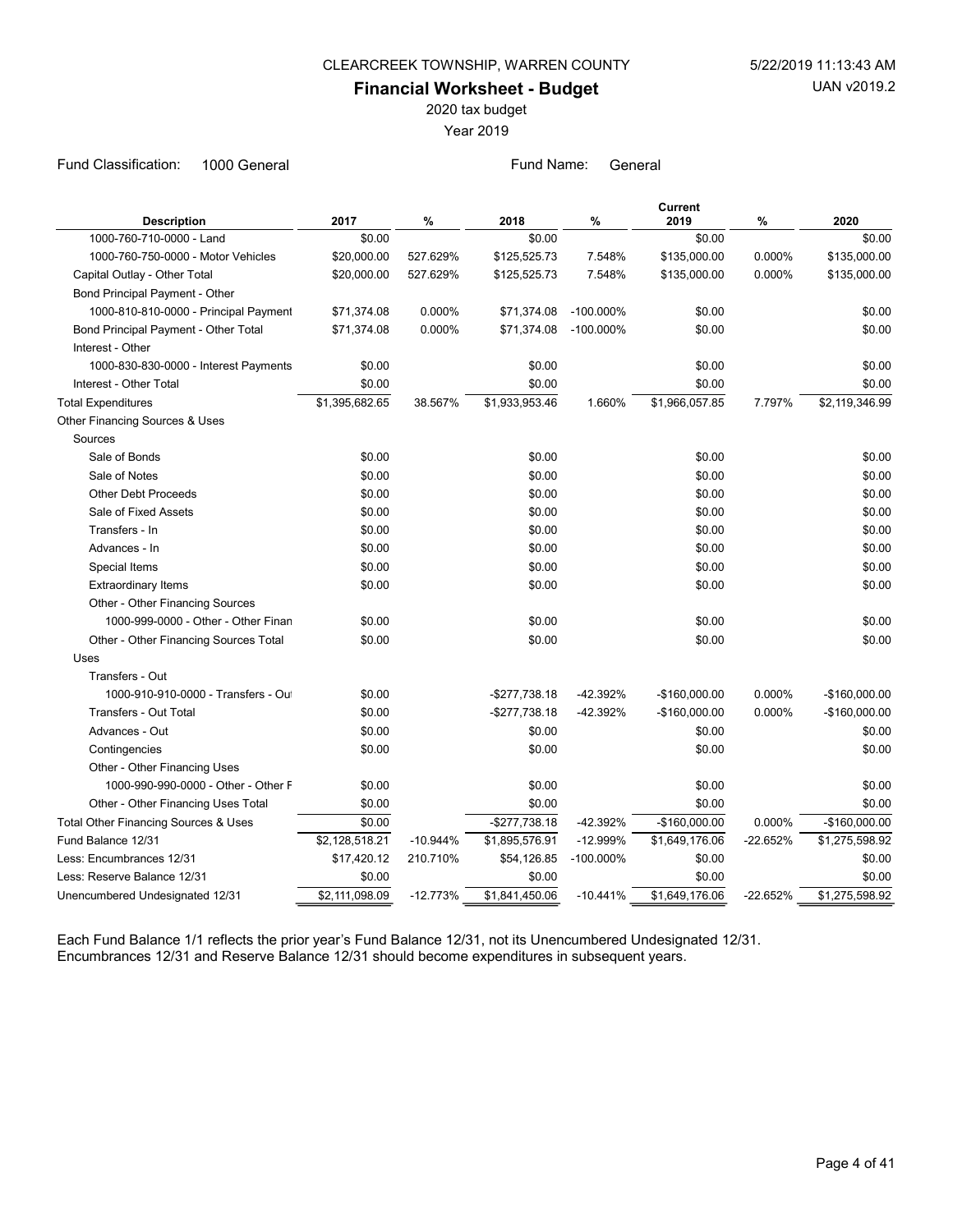2020 tax budget

Year 2019

# Fund Classification: 2011 Special Revenue Fund Name: Motor Vehicle License Tax

|                                        |             |          |             |           | Current     |             |             |
|----------------------------------------|-------------|----------|-------------|-----------|-------------|-------------|-------------|
| <b>Description</b>                     | 2017        | $\%$     | 2018        | %         | 2019        | %           | 2020        |
| Fund Balance 1/1                       | \$29,359.29 | 65.931%  | \$48,716.16 | 3.504%    | \$50,423.34 | -28.162%    | \$36,223.34 |
| Fund Balance Adjustments               | \$0.00      |          | \$0.00      |           | \$0.00      |             | \$0.00      |
| Revenues                               |             |          |             |           |             |             |             |
| Property and Other Local Taxes         |             |          |             |           |             |             |             |
| <b>Real Estate Tax</b>                 | \$0.00      |          | \$0.00      |           | \$0.00      |             | \$0.00      |
| Personal Property Tax                  | \$0.00      |          | \$0.00      |           | \$0.00      |             | \$0.00      |
| Other - Local Taxes                    | \$0.00      |          | \$0.00      |           | \$0.00      |             | \$0.00      |
| <b>Charges for Services</b>            | \$0.00      |          | \$0.00      |           | \$0.00      |             | \$0.00      |
| Licenses, Permits and Fees             | \$0.00      |          | \$0.00      |           | \$0.00      |             | \$0.00      |
| <b>Fines and Forfeitures</b>           | \$0.00      |          | \$0.00      |           | \$0.00      |             | \$0.00      |
| Intergovernmental                      |             |          |             |           |             |             |             |
| <b>Local Government Distribution</b>   | \$0.00      |          | \$0.00      |           | \$0.00      |             | \$0.00      |
| Estate Tax                             | \$0.00      |          | \$0.00      |           | \$0.00      |             | \$0.00      |
| Property Tax Allocation                | \$0.00      |          | \$0.00      |           | \$0.00      |             | \$0.00      |
| Other                                  |             |          |             |           |             |             |             |
| 2011-536-0000 - Motor Vehicle Licer    | \$34,613.82 | 2.191%   | \$35,372.13 | $-1.617%$ | \$34,800.00 | 0.000%      | \$34,800.00 |
| <b>Other Total</b>                     | \$34,613.82 | 2.191%   | \$35,372.13 | $-1.617%$ | \$34,800.00 | 0.000%      | \$34,800.00 |
| <b>Special Assessments</b>             | \$0.00      |          | \$0.00      |           | \$0.00      |             | \$0.00      |
| Earnings on Investments                |             |          |             |           |             |             |             |
| 2011-701-0000 - Interest               | \$474.65    | 84.576%  | \$876.09    | 14.144%   | \$1,000.00  | 0.000%      | \$1,000.00  |
| Earnings on Investments Total          | \$474.65    | 84.576%  | \$876.09    | 14.144%   | \$1,000.00  | 0.000%      | \$1,000.00  |
| Miscellaneous                          | \$0.00      |          | \$0.00      |           | \$0.00      |             | \$0.00      |
| <b>Total Revenue</b>                   | \$35,088.47 | 3.305%   | \$36,248.22 | $-1.237%$ | \$35,800.00 | 0.000%      | \$35,800.00 |
| Expenditures                           |             |          |             |           |             |             |             |
| Highways - Other                       |             |          |             |           |             |             |             |
| 2011-330-360-0000 - Contracted Servic  | \$10,040.00 | 78.861%  | \$17,957.62 | 11.373%   | \$20,000.00 | $-25.000%$  | \$15,000.00 |
| 2011-330-490-0000 - Other - Supplies a | \$5,691.60  | 191.367% | \$16,583.42 | 80.904%   | \$30,000.00 | $-25.000%$  | \$22,500.00 |
| Highways - Other Total                 | \$15,731.60 | 119.565% | \$34,541.04 | 44.755%   | \$50,000.00 | $-25.000%$  | \$37,500.00 |
| <b>Total Expenditures</b>              | \$15,731.60 | 119.565% | \$34,541.04 | 44.755%   | \$50,000.00 | $-25.000\%$ | \$37,500.00 |
| Other Financing Sources & Uses         |             |          |             |           |             |             |             |
| Sources                                |             |          |             |           |             |             |             |
| Sale of Bonds                          | \$0.00      |          | \$0.00      |           | \$0.00      |             | \$0.00      |
| Sale of Notes                          | \$0.00      |          | \$0.00      |           | \$0.00      |             | \$0.00      |
| <b>Other Debt Proceeds</b>             | \$0.00      |          | \$0.00      |           | \$0.00      |             | \$0.00      |
| Sale of Fixed Assets                   | \$0.00      |          | \$0.00      |           | \$0.00      |             | \$0.00      |
| Transfers - In                         | \$0.00      |          | \$0.00      |           | \$0.00      |             | \$0.00      |
| Advances - In                          | \$0.00      |          | \$0.00      |           | \$0.00      |             | \$0.00      |
| Special Items                          | \$0.00      |          | \$0.00      |           | \$0.00      |             | \$0.00      |
| Extraordinary Items                    | \$0.00      |          | \$0.00      |           | \$0.00      |             | \$0.00      |
| Other - Other Financing Sources        | \$0.00      |          | \$0.00      |           | \$0.00      |             | \$0.00      |
| Uses                                   |             |          |             |           |             |             |             |
| Transfers - Out                        | \$0.00      |          | \$0.00      |           | \$0.00      |             | \$0.00      |
| Advances - Out                         | \$0.00      |          | \$0.00      |           | \$0.00      |             | \$0.00      |
| Contingencies                          | \$0.00      |          | \$0.00      |           | \$0.00      |             | \$0.00      |
| Other - Other Financing Uses           | \$0.00      |          | \$0.00      |           | \$0.00      |             | \$0.00      |
| Total Other Financing Sources & Uses   | \$0.00      |          | \$0.00      |           | \$0.00      |             | \$0.00      |
| Fund Balance 12/31                     | \$48,716.16 | 3.504%   | \$50,423.34 | -28.162%  | \$36,223.34 | -4.693%     | \$34,523.34 |
| Less: Encumbrances 12/31               | \$24,980.02 | -39.950% | \$15,000.00 | -100.000% | \$0.00      |             | \$0.00      |
| Less: Reserve Balance 12/31            | \$0.00      |          | \$0.00      |           | \$0.00      |             | \$0.00      |
| Unencumbered Undesignated 12/31        | \$23,736.14 | 49.238%  | \$35,423.34 | 2.258%    | \$36,223.34 | -4.693%     | \$34,523.34 |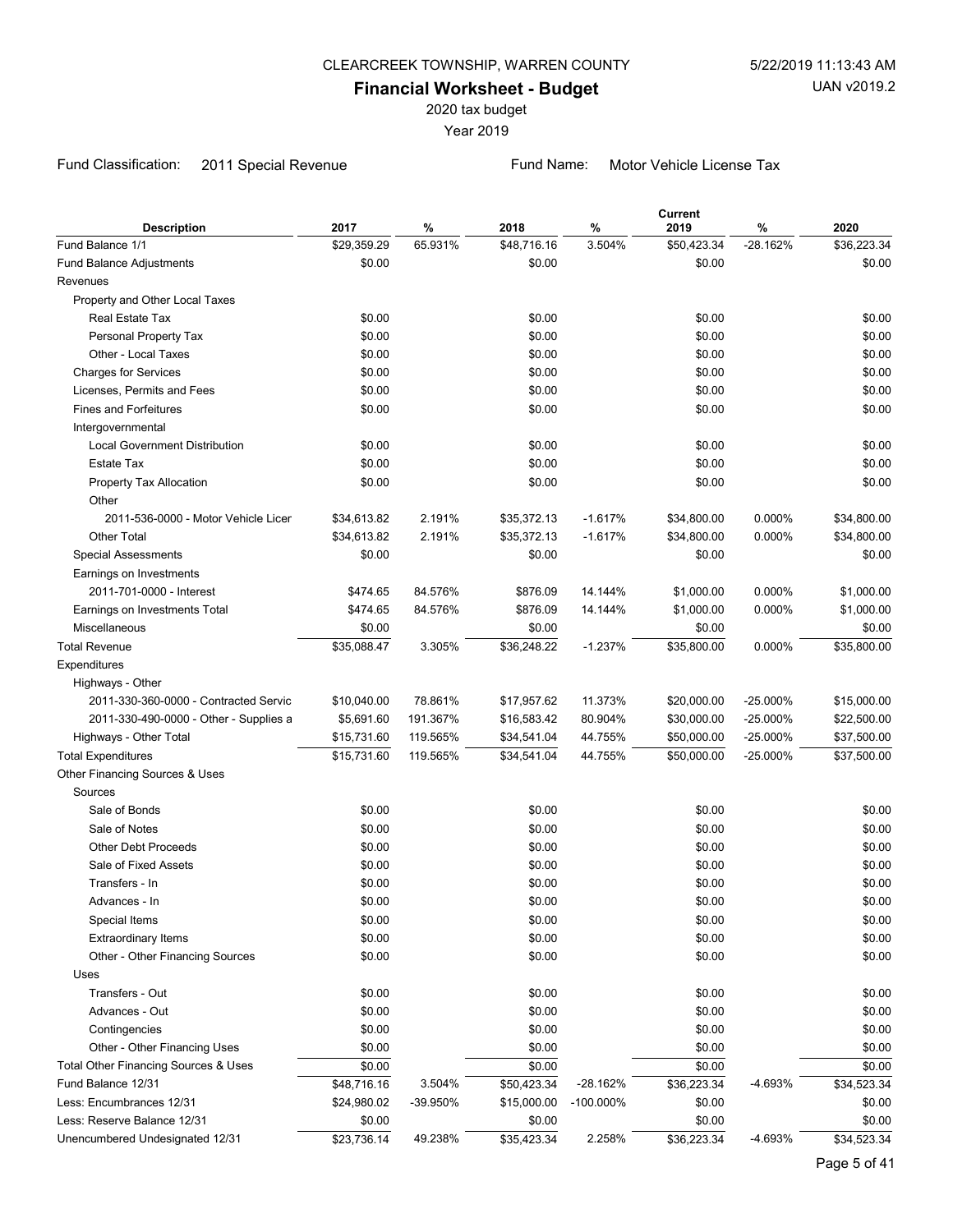| 5/22/2019 11:13:43 AM |
|-----------------------|
| UAN v2019.2           |

# CLEARCREEK TOWNSHIP, WARREN COUNTY

Financial Worksheet - Budget

2020 tax budget

Year 2019

| Fund Classification: 2011 Special Revenue |  |      | Fund Name: |      | Motor Vehicle License Tax |                 |   |      |
|-------------------------------------------|--|------|------------|------|---------------------------|-----------------|---|------|
| <b>Description</b>                        |  | 2017 | %          | 2018 | %                         | Current<br>2019 | % | 2020 |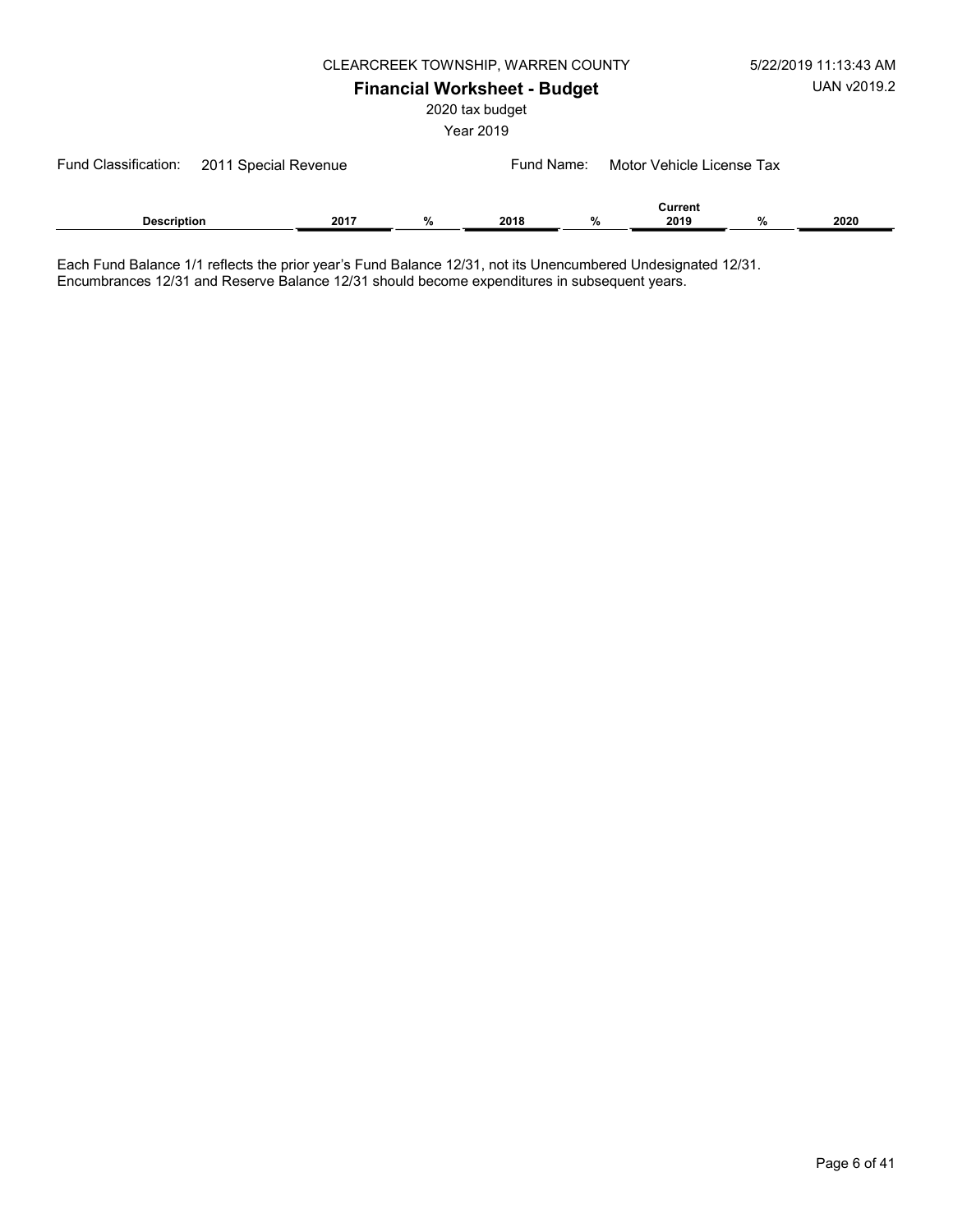2020 tax budget

Year 2019

# Fund Classification: 2021 Special Revenue Fund Name: Gasoline Tax

| <b>Description</b>                     | 2017         | %          | 2018         | %                    | <b>Current</b><br>2019 | %         | 2020         |
|----------------------------------------|--------------|------------|--------------|----------------------|------------------------|-----------|--------------|
| Fund Balance 1/1                       | \$157,934.49 | $-15.505%$ | \$133,447.39 | 57.562%              | \$210,262.63           | $-5.024%$ | \$199,698.37 |
| Fund Balance Adjustments               | \$0.00       |            | \$0.00       |                      | \$0.00                 |           | \$0.00       |
| Revenues                               |              |            |              |                      |                        |           |              |
| Property and Other Local Taxes         |              |            |              |                      |                        |           |              |
| Real Estate Tax                        | \$0.00       |            | \$0.00       |                      | \$0.00                 |           | \$0.00       |
| Personal Property Tax                  | \$0.00       |            | \$0.00       |                      | \$0.00                 |           | \$0.00       |
| Other - Local Taxes                    | \$0.00       |            | \$0.00       |                      | \$0.00                 |           | \$0.00       |
| <b>Charges for Services</b>            | \$0.00       |            | \$0.00       |                      | \$0.00                 |           | \$0.00       |
| Licenses, Permits and Fees             | \$0.00       |            | \$0.00       |                      | \$0.00                 |           | \$0.00       |
| <b>Fines and Forfeitures</b>           | \$0.00       |            | \$0.00       |                      | \$0.00                 |           | \$0.00       |
| Intergovernmental                      |              |            |              |                      |                        |           |              |
| <b>Local Government Distribution</b>   | \$0.00       |            | \$0.00       |                      | \$0.00                 |           | \$0.00       |
| Estate Tax                             | \$0.00       |            | \$0.00       |                      | \$0.00                 |           | \$0.00       |
| Property Tax Allocation                | \$0.00       |            | \$0.00       |                      | \$0.00                 |           | \$0.00       |
| Other                                  |              |            |              |                      |                        |           |              |
| 2021-537-0000 - Gasoline Tax           | \$160,063.92 | 3.441%     | \$165,572.11 | $-8.801%$            | \$151,000.00           | 20.000%   | \$181,200.00 |
| <b>Other Total</b>                     | \$160,063.92 | 3.441%     | \$165,572.11 | $-8.801%$            | \$151,000.00           | 20.000%   | \$181,200.00 |
| <b>Special Assessments</b>             | \$0.00       |            | \$0.00       |                      | \$0.00                 |           | \$0.00       |
| Earnings on Investments                |              |            |              |                      |                        |           |              |
| 2021-701-0000 - Interest               | \$1,775.26   | 58.016%    | \$2,805.20   | -35.833%             | \$1,800.00             | 0.000%    | \$1,800.00   |
| Earnings on Investments Total          | \$1,775.26   | 58.016%    | \$2,805.20   | -35.833%             | \$1,800.00             | 0.000%    | \$1,800.00   |
| Miscellaneous                          |              |            |              |                      |                        |           |              |
| 2021-892-0000 - Other - Miscellaneous  | \$1,428.14   | $-25.474%$ | \$1,064.34   | $-6.045%$            | \$1,000.00             | 0.000%    | \$1,000.00   |
| Miscellaneous Total                    | \$1,428.14   | $-25.474%$ | \$1,064.34   | $-6.045%$            | \$1,000.00             | 0.000%    | \$1,000.00   |
| <b>Total Revenue</b>                   | \$163,267.32 | 3.782%     | \$169,441.65 | $-9.231%$            | \$153,800.00           | 19.636%   | \$184,000.00 |
| Expenditures                           |              |            |              |                      |                        |           |              |
| Highways - Salaries                    |              |            |              |                      |                        |           |              |
| 2021-330-190-0000 - Other - Salaries   | \$82,968.21  | 6.152%     | \$88,072.02  | 11.992%              | \$98,633.26            | 2.000%    | \$100,605.93 |
| Highways - Salaries Total              | \$82,968.21  | 6.152%     | \$88,072.02  | 11.992%              | \$98,633.26            | 2.000%    | \$100,605.93 |
| Highways - Other                       |              |            |              |                      |                        |           |              |
| 2021-330-211-0000 - Ohio Public Emplo  | \$0.00       |            | \$0.00       |                      | \$9,733.00             | 2.000%    | \$9,927.66   |
| 2021-330-211-0002 - Ohio Public Emplo  | \$0.00       |            | \$0.00       |                      | \$0.00                 |           | \$0.00       |
| 2021-330-213-0000 - Medicare           | \$0.00       |            | \$0.00       |                      | \$1,421.00             | 2.000%    | \$1,449.42   |
| 2021-330-229-0000 - Other - Insurance  | \$0.00       |            | \$0.00       |                      | \$15,538.00            | 2.000%    | \$15,848.76  |
| 2021-330-230-0000 - Workers' Compen    | \$0.00       |            | \$0.00       |                      | \$1,196.00             | 2.000%    | \$1,219.92   |
| 2021-330-360-0000 - Contracted Servic  | \$104,786.21 | -95.654%   | \$4,554.39   | 730.913%             | \$37,843.00            | 45.000%   | \$54,872.35  |
| Highways - Other Total                 | \$104,786.21 | -95.654%   |              | \$4,554.39 1,343.24% | \$65,731.00            | 26.756%   | \$83,318.11  |
| Other Health - Other                   |              |            |              |                      |                        |           |              |
| 2021-490-490-0000 - Other - Supplies a | \$0.00       |            | \$0.00       |                      | \$0.00                 |           | \$0.00       |
| Other Health - Other Total             | \$0.00       |            | \$0.00       |                      | \$0.00                 |           | \$0.00       |
| <b>Total Expenditures</b>              | \$187,754.42 | -50.666%   | \$92,626.41  | 77.449%              | \$164,364.26           | 11.900%   | \$183,924.04 |
| Other Financing Sources & Uses         |              |            |              |                      |                        |           |              |
| Sources                                |              |            |              |                      |                        |           |              |
| Sale of Bonds                          | \$0.00       |            | \$0.00       |                      | \$0.00                 |           | \$0.00       |
| Sale of Notes                          | \$0.00       |            | \$0.00       |                      | \$0.00                 |           | \$0.00       |
| <b>Other Debt Proceeds</b>             | \$0.00       |            | \$0.00       |                      | \$0.00                 |           | \$0.00       |
| Sale of Fixed Assets                   | \$0.00       |            | \$0.00       |                      | \$0.00                 |           | \$0.00       |
| Transfers - In                         | \$0.00       |            | \$0.00       |                      | \$0.00                 |           | \$0.00       |
| Advances - In                          | \$0.00       |            | \$0.00       |                      | \$0.00                 |           | \$0.00       |
| Special Items                          | \$0.00       |            | \$0.00       |                      | \$0.00                 |           | \$0.00       |
|                                        |              |            |              |                      |                        |           |              |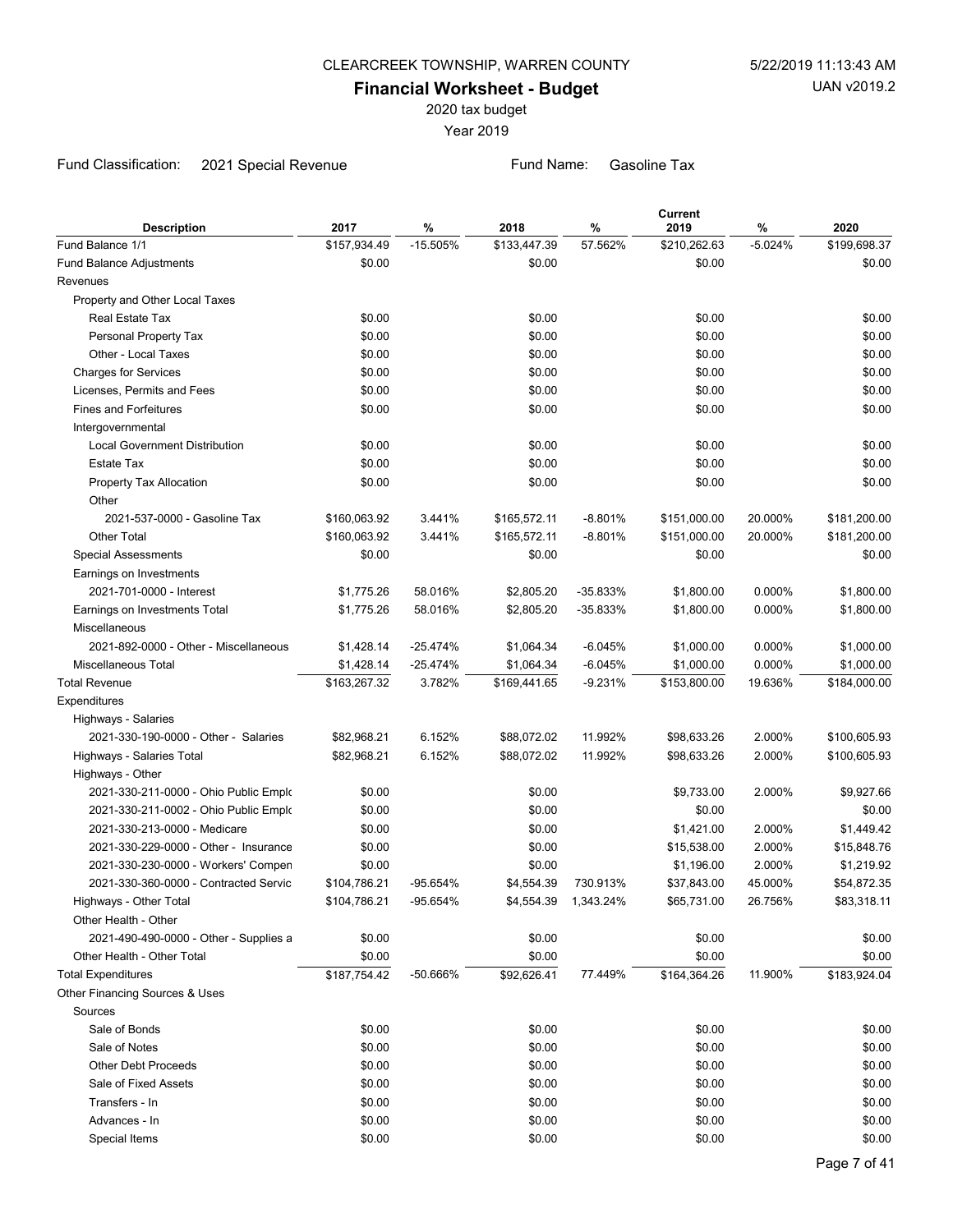2020 tax budget

Year 2019

Fund Classification: 2021 Special Revenue Fund Name: Gasoline Tax

|                                      | Current      |           |              |              |              |        |              |  |
|--------------------------------------|--------------|-----------|--------------|--------------|--------------|--------|--------------|--|
| <b>Description</b>                   | 2017         | %         | 2018         | %            | 2019         | %      | 2020         |  |
| <b>Extraordinary Items</b>           | \$0.00       |           | \$0.00       |              | \$0.00       |        | \$0.00       |  |
| Other - Other Financing Sources      | \$0.00       |           | \$0.00       |              | \$0.00       |        | \$0.00       |  |
| Uses                                 |              |           |              |              |              |        |              |  |
| Transfers - Out                      | \$0.00       |           | \$0.00       |              | \$0.00       |        | \$0.00       |  |
| Advances - Out                       | \$0.00       |           | \$0.00       |              | \$0.00       |        | \$0.00       |  |
| Contingencies                        | \$0.00       |           | \$0.00       |              | \$0.00       |        | \$0.00       |  |
| Other - Other Financing Uses         | \$0.00       |           | \$0.00       |              | \$0.00       |        | \$0.00       |  |
| Total Other Financing Sources & Uses | \$0.00       |           | \$0.00       |              | \$0.00       |        | \$0.00       |  |
| Fund Balance 12/31                   | \$133,447.39 | 57.562%   | \$210,262.63 | $-5.024%$    | \$199,698.37 | 0.038% | \$199,774.33 |  |
| Less: Encumbrances 12/31             | \$689.11     | 1.617.76% | \$11.837.26  | $-100.000\%$ | \$0.00       |        | \$0.00       |  |
| Less: Reserve Balance 12/31          | \$0.00       |           | \$0.00       |              | \$0.00       |        | \$0.00       |  |
| Unencumbered Undesignated 12/31      | \$132,758.28 | 49.464%   | \$198.425.37 | 0.642%       | \$199,698.37 | 0.038% | \$199,774.33 |  |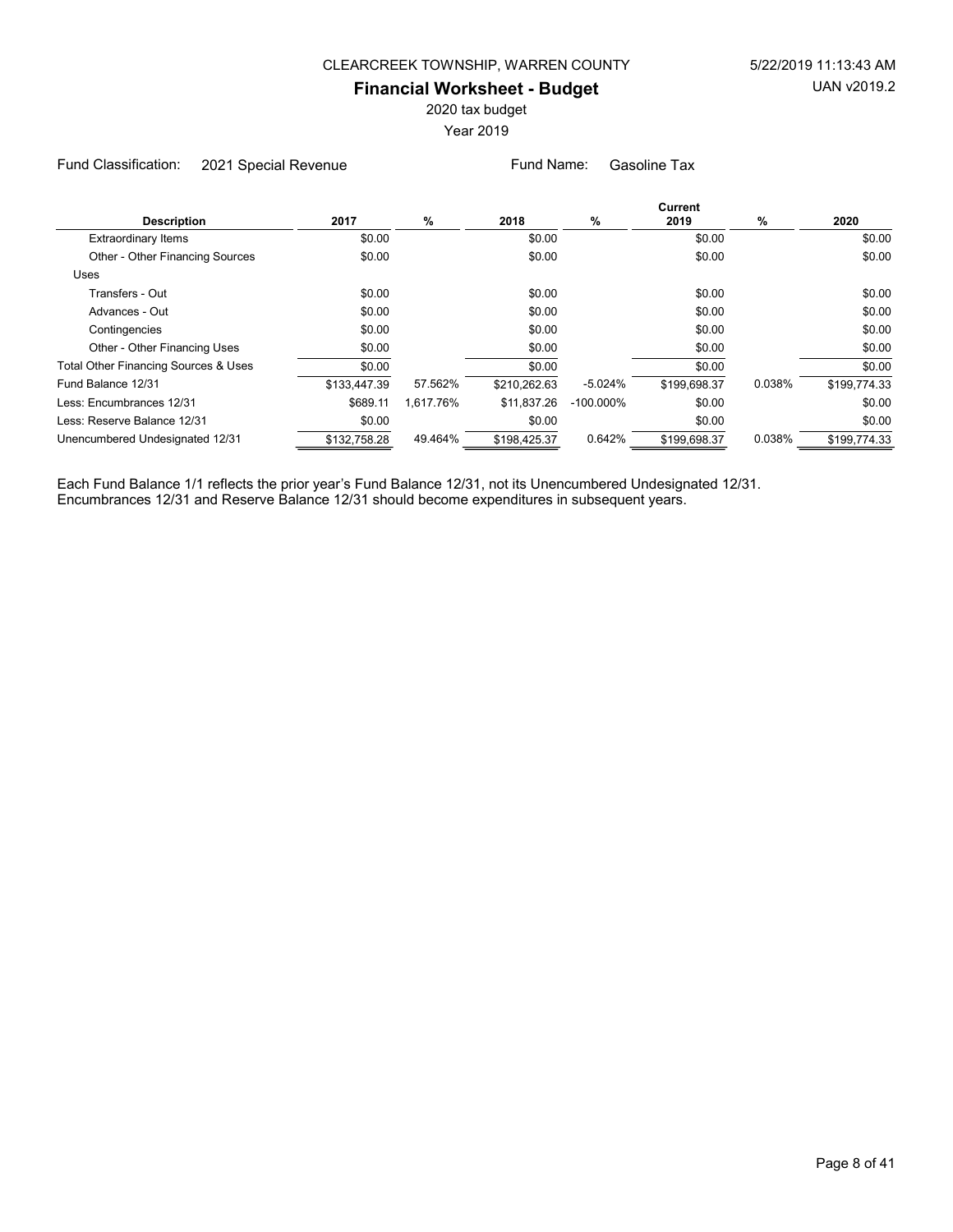2020 tax budget

Year 2019

# Fund Classification: 2031 Special Revenue Fund Name: Road and Bridge

| <b>Description</b>                     | 2017         | $\%$       | 2018         | $\%$       | Current<br>2019 | %            | 2020         |
|----------------------------------------|--------------|------------|--------------|------------|-----------------|--------------|--------------|
| Fund Balance 1/1                       | \$206,433.29 | 6.498%     | \$219,846.59 | 33.887%    | \$294,344.99    | $-2.905%$    | \$285,795.24 |
| Fund Balance Adjustments               | \$0.00       |            | $-$157.83$   |            | \$0.00          |              | \$0.00       |
| Revenues                               |              |            |              |            |                 |              |              |
| Property and Other Local Taxes         |              |            |              |            |                 |              |              |
| Real Estate Tax                        |              |            |              |            |                 |              |              |
| 2031-101-0000 - General Property T     | \$624,162.06 | 4.547%     | \$652,545.30 | 10.644%    | \$722,000.00    | 2.000%       | \$736,440.00 |
| Real Estate Tax Total                  | \$624,162.06 | 4.547%     | \$652,545.30 | 10.644%    | \$722,000.00    | 2.000%       | \$736,440.00 |
| Personal Property Tax                  |              |            |              |            |                 |              |              |
| 2031-102-0000 - Tangible Personal I    | \$0.00       |            | \$0.00       |            | \$0.00          |              | \$0.00       |
| Personal Property Tax Total            | \$0.00       |            | \$0.00       |            | \$0.00          |              | \$0.00       |
| Other - Local Taxes                    | \$0.00       |            | \$0.00       |            | \$0.00          |              | \$0.00       |
| <b>Charges for Services</b>            | \$0.00       |            | \$0.00       |            | \$0.00          |              | \$0.00       |
| Licenses, Permits and Fees             | \$0.00       |            | \$0.00       |            | \$0.00          |              | \$0.00       |
| <b>Fines and Forfeitures</b>           | \$0.00       |            | \$0.00       |            | \$0.00          |              | \$0.00       |
| Intergovernmental                      |              |            |              |            |                 |              |              |
| <b>Local Government Distribution</b>   | \$0.00       |            | \$0.00       |            | \$0.00          |              | \$0.00       |
| Estate Tax                             | \$0.00       |            | \$0.00       |            | \$0.00          |              | \$0.00       |
| Property Tax Allocation                |              |            |              |            |                 |              |              |
| 2031-535-0000 - Property Tax Alloca    | \$73,590.97  | 9.685%     | \$80,718.37  | $-13.279%$ | \$70,000.00     | 2.000%       | \$71,400.00  |
| Property Tax Allocation Total          | \$73,590.97  | 9.685%     | \$80,718.37  | $-13.279%$ | \$70,000.00     | 2.000%       | \$71,400.00  |
| Other                                  |              |            |              |            |                 |              |              |
| 2031-511-0000 - Federal Funds          | \$0.00       |            | \$0.00       |            | \$0.00          |              | \$0.00       |
| 2031-591-0000 - Intergovernmental I    | \$0.00       |            | \$0.00       |            | \$0.00          |              | \$0.00       |
| 2031-591-0001 - Intergovernmental F    | \$0.00       |            | \$0.00       |            | \$0.00          |              | \$0.00       |
| 2031-599-0000 - Other - Other Interg   | \$7,714.52   | 11.331%    | \$8,588.65   | 249.298%   | \$30,000.00     | -70.000%     | \$9,000.00   |
| 2031-599-0002 - Other - Other Interg   | \$0.00       |            | \$0.00       |            | \$0.00          |              | \$0.00       |
| <b>Other Total</b>                     | \$7,714.52   | 11.331%    | \$8,588.65   | 249.298%   | \$30,000.00     | -70.000%     | \$9,000.00   |
| Special Assessments                    | \$0.00       |            | \$0.00       |            | \$0.00          |              | \$0.00       |
| Earnings on Investments                |              |            |              |            |                 |              |              |
| 2031-701-0000 - Interest               | \$0.00       |            | \$0.00       |            | \$0.00          |              | \$0.00       |
| Earnings on Investments Total          | \$0.00       |            | \$0.00       |            | \$0.00          |              | \$0.00       |
| Miscellaneous                          |              |            |              |            |                 |              |              |
| 2031-892-0000 - Other - Miscellaneous  | \$27,169.42  | $-17.515%$ | \$22,410.68  | $-10.757%$ | \$20,000.00     | $-100.000\%$ | \$0.00       |
| Miscellaneous Total                    | \$27,169.42  | $-17.515%$ | \$22,410.68  | $-10.757%$ | \$20,000.00     | $-100.000\%$ | \$0.00       |
| <b>Total Revenue</b>                   | \$732,636.97 | 4.317%     | \$764,263.00 | 10.171%    | \$842,000.00    | $-2.988%$    | \$816,840.00 |
| Expenditures                           |              |            |              |            |                 |              |              |
| Other General Government - Other       |              |            |              |            |                 |              |              |
| 2031-190-599-0002 - Other - Other Exp  | \$0.00       |            | \$0.00       |            | \$0.00          |              | \$0.00       |
| Other General Government - Other Total | \$0.00       |            | \$0.00       |            | \$0.00          |              | \$0.00       |
| Highways - Salaries                    |              |            |              |            |                 |              |              |
| 2031-330-190-0000 - Other - Salaries   | \$228,508.57 | 26.804%    | \$289,758.56 | 20.208%    | \$348,313.04    | 2.000%       | \$355,279.30 |
| Highways - Salaries Total              | \$228,508.57 | 26.804%    | \$289,758.56 | 20.208%    | \$348,313.04    | 2.000%       | \$355,279.30 |
| Highways - Other                       |              |            |              |            |                 |              |              |
| 2031-330-211-0000 - Ohio Public Emplo  | \$43,222.37  | 11.724%    | \$48,289.68  | 20.485%    | \$58,182.00     | 2.000%       | \$59,345.64  |
| 2031-330-213-0000 - Medicare           | \$4,296.49   | 11.232%    | \$4,779.06   | 34.734%    | \$6,439.00      | 2.000%       | \$6,567.78   |
| 2031-330-229-0000 - Other - Insurance  | \$110,000.00 | $-6.518%$  | \$102,830.48 | $-1.840%$  | \$100,938.00    | 2.000%       | \$102,956.76 |
| 2031-330-230-0000 - Workers' Compen    | \$6,000.00   | $-31.377%$ | \$4,117.40   | 73.605%    | \$7,148.00      | 2.000%       | \$7,290.96   |
| 2031-330-314-0000 - Tax Collection Fer | \$7,092.15   | 6.644%     | \$7,563.32   | 5.774%     | \$8,000.00      | 2.000%       | \$8,160.00   |
| 2031-330-315-0000 - Election Expenses  | \$0.00       |            | \$0.00       |            | \$1,100.00      | -100.000%    | \$0.00       |
| 2031-330-323-0000 - Repairs and Maint  | \$32,300.13  | $-4.627%$  | \$30,805.63  | 59.693%    | \$49,194.37     | 2.000%       | \$50,178.26  |
|                                        |              |            |              |            |                 |              |              |
|                                        |              |            |              |            |                 |              | Page 9 of 41 |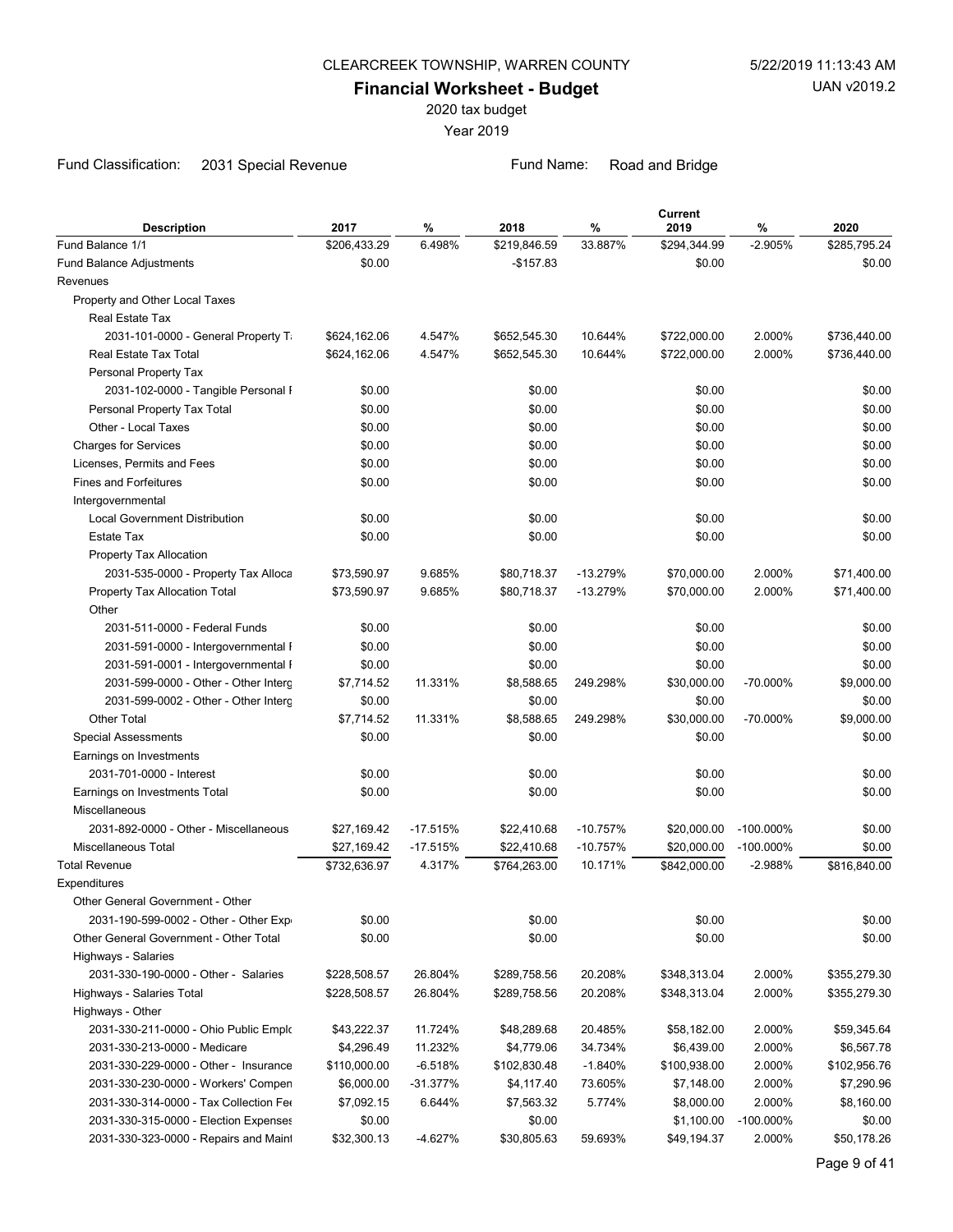2020 tax budget

Year 2019

#### Fund Classification: 2031 Special Revenue Fund Name: Road and Bridge

| <b>Description</b>                     | 2017                     | %          | 2018         | ℅            | <b>Current</b><br>2019 | $\%$       | 2020         |
|----------------------------------------|--------------------------|------------|--------------|--------------|------------------------|------------|--------------|
| 2031-330-359-0000 - Other - Utilities  | \$9,379.69               | 7.608%     | \$10,093.32  | 18.891%      | \$12,000.00            | 2.000%     | \$12,240.00  |
| 2031-330-360-0000 - Contracted Servic  | \$111,244.03             | $-25.194%$ | \$83,217.36  | 36.991%      | \$114,000.00           | 2.000%     | \$116,280.00 |
| 2031-330-389-0000 - Other - Insurance  | \$9,553.14               | 17.934%    | \$11,266.39  | 6.511%       | \$12,000.00            | 2.000%     | \$12,240.00  |
| 2031-330-390-0000 - Other - Purchase   | \$12,085.68              | $-10.482%$ | \$10,818.82  | 44.964%      | \$15,683.38            | 2.000%     | \$15,997.05  |
| 2031-330-430-0000 - Small Tools and M  | \$13,583.36              | $-19.651%$ | \$10,914.15  | 9.949%       | \$12,000.00            | 2.000%     | \$12,240.00  |
| 2031-330-490-0000 - Other - Supplies a | \$55,005.69              | $-2.639%$  | \$53,553.94  | 82.411%      | \$97,688.11            | 2.000%     | \$99,641.87  |
| 2031-330-599-0000 - Other - Other Exp  | \$4,999.37               | $-77.274%$ | \$1,136.15   | 680.165%     | \$8,863.85             | 2.000%     | \$9,041.13   |
| Highways - Other Total                 | \$418,762.10             | $-9.403%$  | \$379,385.70 | 32.645%      | \$503,236.71           | 1.777%     | \$512,179.45 |
| Capital Outlay - Other                 |                          |            |              |              |                        |            |              |
| 2031-760-740-0000 - Machinery, Equipr  | \$71,953.00              | $-61.857%$ | \$27,445.00  | $-81.782%$   | \$5,000.00             | 2.000%     | \$5,100.00   |
| 2031-760-740-0001 - Machinery, Equipr  | \$0.00                   |            | \$0.00       |              | \$0.00                 |            | \$0.00       |
| 2031-760-750-0000 - Motor Vehicles     | \$0.00                   |            | \$0.00       |              | \$0.00                 |            | \$0.00       |
| Capital Outlay - Other Total           | \$71,953.00              | $-61.857%$ | \$27,445.00  | $-81.782%$   | \$5,000.00             | 2.000%     | \$5,100.00   |
| <b>Total Expenditures</b>              | \$719,223.67             | $-3.147%$  | \$696,589.26 | 22.963%      | \$856,549.75           | 1.869%     | \$872,558.75 |
| Other Financing Sources & Uses         |                          |            |              |              |                        |            |              |
| Sources                                |                          |            |              |              |                        |            |              |
| Sale of Bonds                          | \$0.00                   |            | \$0.00       |              | \$0.00                 |            | \$0.00       |
| Sale of Notes                          | \$0.00                   |            | \$0.00       |              | \$0.00                 |            | \$0.00       |
| <b>Other Debt Proceeds</b>             | \$0.00                   |            | \$0.00       |              | \$0.00                 |            | \$0.00       |
| Sale of Fixed Assets                   | \$0.00                   |            | \$0.00       |              | \$0.00                 |            | \$0.00       |
| Transfers - In                         |                          |            |              |              |                        |            |              |
| 2031-931-0000 - Transfers - In         | \$0.00                   |            | \$6,982.49   | $-14.071%$   | \$6,000.00             | 0.000%     | \$6,000.00   |
| Transfers - In Total                   | \$0.00                   |            | \$6,982.49   | $-14.071%$   | \$6,000.00             | 0.000%     | \$6,000.00   |
| Advances - In                          | \$0.00                   |            | \$0.00       |              | \$0.00                 |            | \$0.00       |
| Special Items                          | \$0.00                   |            | \$0.00       |              | \$0.00                 |            | \$0.00       |
| <b>Extraordinary Items</b>             | \$0.00                   |            | \$0.00       |              | \$0.00                 |            | \$0.00       |
| Other - Other Financing Sources        | \$0.00                   |            | \$0.00       |              | \$0.00                 |            | \$0.00       |
| Uses                                   |                          |            |              |              |                        |            |              |
| Transfers - Out                        |                          |            |              |              |                        |            |              |
| 2031-910-910-0000 - Transfers - Out    | \$0.00                   |            | \$0.00       |              | \$0.00                 |            | \$0.00       |
| <b>Transfers - Out Total</b>           | \$0.00                   |            | \$0.00       |              | \$0.00                 |            | \$0.00       |
| Advances - Out                         | \$0.00                   |            | \$0.00       |              | \$0.00                 |            | \$0.00       |
| Contingencies                          | \$0.00                   |            | \$0.00       |              | \$0.00                 |            | \$0.00       |
| Other - Other Financing Uses           | \$0.00                   |            | \$0.00       |              | \$0.00                 |            | \$0.00       |
| Total Other Financing Sources & Uses   | \$0.00                   |            | \$6,982.49   | $-14.071%$   | \$6,000.00             | 0.000%     | \$6,000.00   |
| Fund Balance 12/31                     | \$219,846.59             | 33.887%    | \$294,344.99 | $-2.905%$    | \$285,795.24           | $-17.397%$ | \$236,076.49 |
| Less: Encumbrances 12/31               | \$32,632.26              | 9.320%     | \$35,676.75  | $-100.000\%$ | \$0.00                 |            | \$0.00       |
| Less: Reserve Balance 12/31            | \$0.00                   |            | \$0.00       |              | \$0.00                 |            | \$0.00       |
| Unencumbered Undesignated 12/31        | $$187,214.\overline{33}$ | 38.167%    | \$258,668.24 | 10.487%      | \$285,795.24           | $-17.397%$ | \$236,076.49 |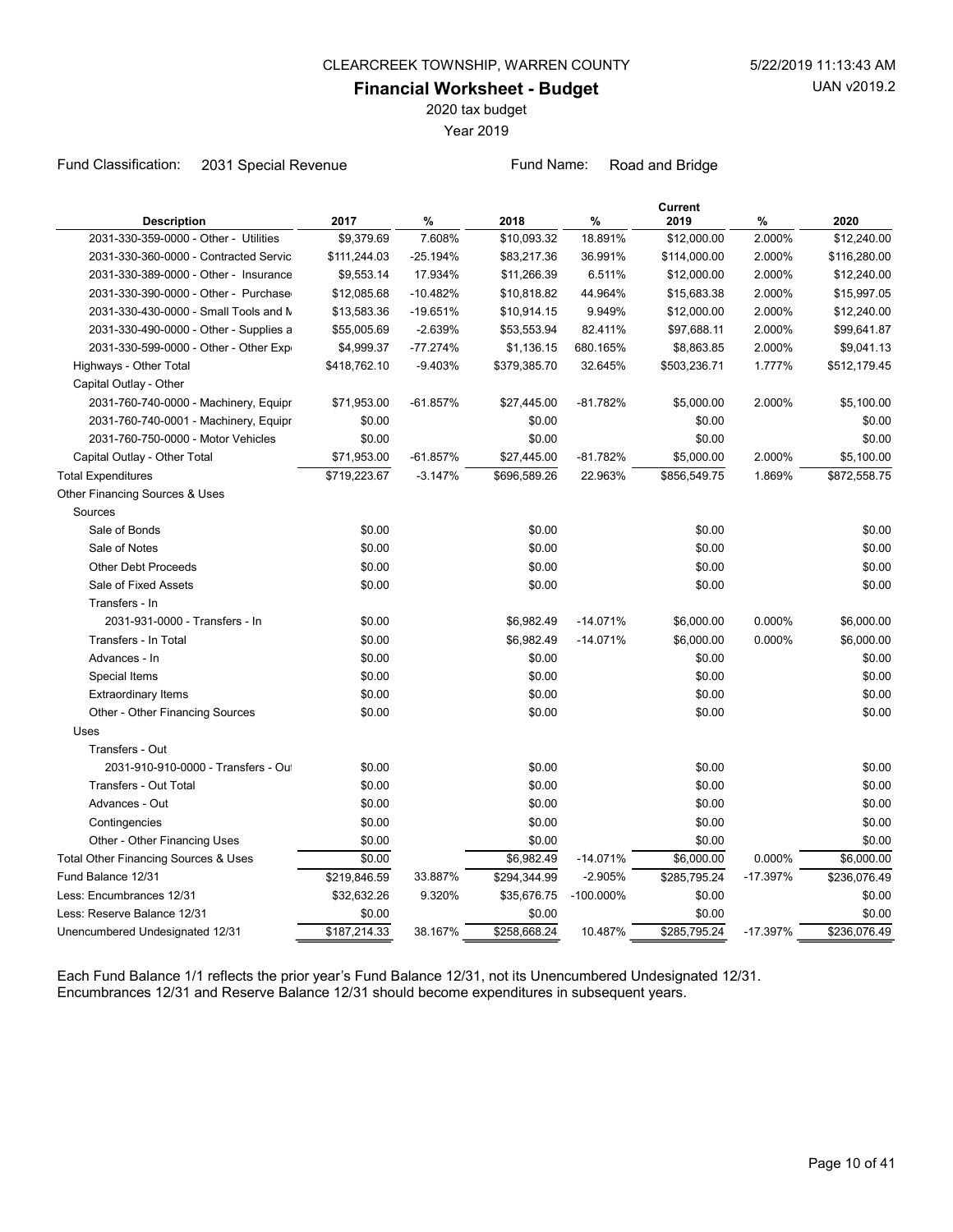2020 tax budget

Year 2019

Fund Classification: 2081 Special Revenue Fund Name: Police District

| <b>Description</b>                                                           | 2017           | $\%$       | 2018           | %            | Current<br>2019       | $\%$        | 2020                  |
|------------------------------------------------------------------------------|----------------|------------|----------------|--------------|-----------------------|-------------|-----------------------|
| Fund Balance 1/1                                                             | \$3,714,717.63 | 3.377%     | \$3,840,172.26 | 4.802%       | \$4,024,569.95        | $-6.993%$   | \$3,743,149.39        |
| <b>Fund Balance Adjustments</b>                                              | \$3,269.00     |            | $-$7,016.83$   |              | \$0.00                |             | \$0.00                |
| Revenues                                                                     |                |            |                |              |                       |             |                       |
| Property and Other Local Taxes                                               |                |            |                |              |                       |             |                       |
| <b>Real Estate Tax</b>                                                       |                |            |                |              |                       |             |                       |
| 2081-101-0000 - General Property T                                           | \$2,234,034.83 | 4.630%     | \$2,337,464.85 | $-2.330%$    | \$2,283,000.00        | 2.000%      | \$2,328,660.00        |
| Real Estate Tax Total                                                        | \$2,234,034.83 | 4.630%     | \$2,337,464.85 | $-2.330%$    | \$2,283,000.00        | 2.000%      | \$2,328,660.00        |
| Personal Property Tax                                                        |                |            |                |              |                       |             |                       |
| 2081-102-0000 - Tangible Personal F                                          | \$0.00         |            | \$0.00         |              | \$0.00                |             | \$0.00                |
| Personal Property Tax Total                                                  | \$0.00         |            | \$0.00         |              | \$0.00                |             | \$0.00                |
| Other - Local Taxes                                                          | \$0.00         |            | \$0.00         |              | \$0.00                |             | \$0.00                |
| <b>Charges for Services</b>                                                  | \$0.00         |            | \$0.00         |              | \$0.00                |             | \$0.00                |
| Licenses, Permits and Fees                                                   |                |            |                |              |                       |             |                       |
| 2081-302-0000 - Fees                                                         | \$57,851.49    | 0.700%     | \$58,256.40    | $-2.157%$    | \$57,000.00           | 2.000%      | \$58,140.00           |
| 2081-302-0003 - Fees{Traffic Safety Gra                                      | \$0.00         |            | \$0.00         |              | \$0.00                |             | \$0.00                |
| Licenses. Permits and Fees Total                                             | \$57,851.49    | 0.700%     | \$58,256.40    | $-2.157%$    | \$57,000.00           | 2.000%      | \$58,140.00           |
| <b>Fines and Forfeitures</b>                                                 | \$0.00         |            | \$0.00         |              | \$0.00                |             | \$0.00                |
| Intergovernmental                                                            |                |            |                |              |                       |             |                       |
| <b>Local Government Distribution</b>                                         | \$0.00         |            | \$0.00         |              | \$0.00                |             | \$0.00                |
| <b>Estate Tax</b>                                                            | \$0.00         |            | \$0.00         |              | \$0.00                |             | \$0.00                |
| Property Tax Allocation                                                      |                |            |                |              |                       |             |                       |
| 2081-535-0000 - Property Tax Alloca                                          | \$226,821.03   | 2.907%     | \$233,415.64   | $-1.463%$    | \$230,000.00          | 2.000%      | \$234,600.00          |
| Property Tax Allocation Total                                                | \$226,821.03   | 2.907%     | \$233,415.64   | $-1.463%$    | \$230,000.00          | 2.000%      | \$234,600.00          |
| Other                                                                        |                |            |                |              |                       |             |                       |
|                                                                              | \$765.00       | 59.150%    | \$1,217.50     | $-100.000\%$ | \$0.00                |             | \$0.00                |
| 2081-591-0000 - Intergovernmental I                                          | \$0.00         |            | \$0.00         |              | \$0.00                |             | \$0.00                |
| 2081-591-0001 - Intergovernmental I                                          | \$5,723.81     | $-84.101%$ | \$910.00       | 3,196.70%    | \$30,000.00           | $-80.000\%$ | \$6,000.00            |
| 2081-599-0000 - Other - Other Interg<br>2081-599-0002 - Other - Other Interg | \$0.00         |            | \$0.00         |              | \$0.00                |             | \$0.00                |
|                                                                              |                |            |                |              |                       |             |                       |
| 2081-599-0003 - Other - Other Interg                                         | \$0.00         |            | \$0.00         |              | \$0.00                |             | \$0.00<br>\$6,500.00  |
| 2081-599-0004 - Other - Other Interg                                         | \$3,960.00     | 68.182%    | \$6,660.00     | $-2.402%$    | \$6,500.00            | 0.000%      |                       |
| 2081-599-0005 - Other - Other Interg<br><b>Other Total</b>                   | \$0.00         |            | \$0.00         |              | \$0.00<br>\$36,500.00 | $-65.753%$  | \$0.00<br>\$12,500.00 |
|                                                                              | \$10,448.81    | $-15.900%$ | \$8,787.50     | 315.363%     |                       |             |                       |
| <b>Special Assessments</b>                                                   | \$0.00         |            | \$0.00         |              | \$0.00                |             | \$0.00                |
| Earnings on Investments                                                      |                |            |                |              |                       |             |                       |
| 2081-701-0000 - Interest                                                     | \$0.00         |            | \$0.00         |              | \$0.00                |             | \$0.00                |
| Earnings on Investments Total                                                | \$0.00         |            | \$0.00         |              | \$0.00                |             | \$0.00                |
| Miscellaneous                                                                |                |            |                |              |                       |             |                       |
| 2081-801-0000 - Gifts and Donations                                          | \$4,060.00     | 5.463%     | \$4,281.80     | $-6.581%$    | \$4,000.00            | 0.000%      | \$4,000.00            |
| 2081-892-0000 - Other - Miscellaneous                                        | \$63,972.78    | 5.918%     | \$67,758.59    | -77.863%     | \$15,000.00           | -100.000%   | \$0.00                |
| 2081-892-0006 - Other - Miscellaneous                                        | \$0.00         |            | \$0.00         |              | \$0.00                |             | \$0.00                |
| Miscellaneous Total                                                          | \$68,032.78    | 5.891%     | \$72,040.39    | -73.626%     | \$19,000.00           | -78.947%    | \$4,000.00            |
| <b>Total Revenue</b>                                                         | \$2,597,188.94 | 4.342%     | \$2,709,964.78 | $-3.117%$    | \$2,625,500.00        | 0.472%      | \$2,637,900.00        |
| Expenditures                                                                 |                |            |                |              |                       |             |                       |
| Police Protection - Salaries                                                 |                |            |                |              |                       |             |                       |
| 2081-210-190-0000 - Other - Salaries                                         | \$1,378,518.76 | 5.862%     | \$1,459,325.08 | 9.640%       | \$1,600,000.00        | 0.000%      | \$1,600,000.00        |
| <b>Police Protection - Salaries Total</b>                                    | \$1,378,518.76 | 5.862%     | \$1,459,325.08 | 9.640%       | \$1,600,000.00        | 0.000%      | \$1,600,000.00        |
| Police Protection - Other                                                    |                |            |                |              |                       |             |                       |
| 2081-210-211-0000 - Ohio Public Emplo                                        | \$236,466.57   | -3.884%    | \$227,282.22   | 27.419%      | \$289,600.00          | 0.000%      | \$289,600.00          |
| 2081-210-212-0000 - Social Security                                          | \$0.00         |            | \$0.00         |              | \$0.00                |             | \$0.00                |
| 2081-210-213-0000 - Medicare                                                 | \$19,188.44    | $-7.701%$  | \$17,710.72    | 30.994%      | \$23,200.00           | 0.000%      | \$23,200.00           |
|                                                                              |                |            |                |              |                       |             | Page 11 of 41         |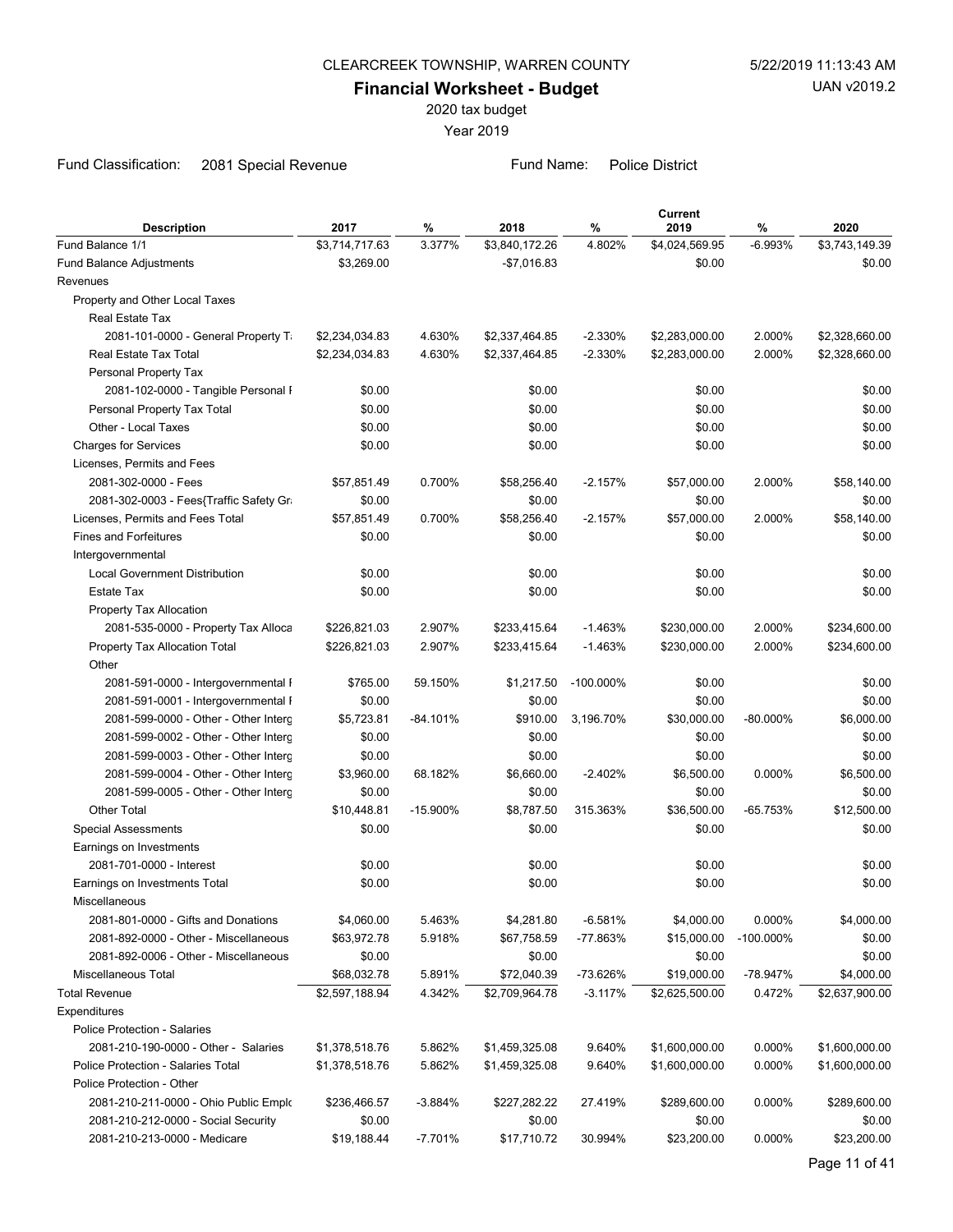2020 tax budget

Year 2019

#### Fund Classification: 2081 Special Revenue Fund Name: Police District

Current

| 2081-210-229-0000 - Other - Insurance<br>$-0.918%$<br>1.533%<br>0.000%<br>\$286,350.94<br>\$283,722.35<br>\$288,073.00<br>\$288,073.00<br>0.000%<br>2081-210-230-0000 - Workers' Compen<br>\$24,000.00<br>$-10.486%$<br>\$21,483.27<br>43.493%<br>\$30,827.00<br>\$30,827.00<br>2081-210-240-0000 - Unemployment Co<br>\$0.00<br>\$0.00<br>\$2,500.00<br>0.000%<br>\$2,500.00<br>2081-210-314-0000 - Tax Collection Fee<br>\$25,000.00<br>8.353%<br>\$27,088.29<br>14.441%<br>\$31,000.00<br>2.000%<br>\$31,620.00<br>\$0.00<br>\$0.00<br>\$0.00<br>\$0.00<br>2081-210-315-0000 - Election Expenses<br>\$17,418.69<br>-31.859%<br>\$11,869.25<br>\$39,800.22<br>2.000%<br>\$40,596.22<br>2081-210-318-0000 - Training Services<br>235.322%<br>2081-210-318-0004 - Training Services{<br>\$0.00<br>\$0.00<br>\$0.00<br>\$0.00<br>2.000%<br>2081-210-319-0000 - Other - Profession<br>\$70,413.68<br>28.831%<br>\$90,714.40<br>1.638%<br>\$92,200.00<br>\$94,044.00<br>2081-210-323-0000 - Repairs and Maint<br>\$39,810.70<br>$-7.253%$<br>\$36,923.10<br>103.125%<br>\$75,000.00<br>2.000%<br>\$76,500.00<br>2081-210-359-0000 - Other - Utilities<br>18.953%<br>2.326%<br>2.000%<br>\$25,500.00<br>\$20,539.03<br>\$24,431.80<br>\$25,000.00<br>2081-210-370-0000 - Payment to Anoth<br>\$54,302.00<br>12.081%<br>\$60,862.00<br>6.799%<br>\$65,000.00<br>2.000%<br>\$66,300.00<br>2081-210-389-0000 - Other - Insurance<br>\$14,329.71<br>$-1.990%$<br>21.043%<br>\$17,000.00<br>2.000%<br>\$17,340.00<br>\$14,044.54<br>2081-210-390-0000 - Other - Purchase<br>\$29,126.69<br>114.973%<br>-4.176%<br>2.000%<br>\$61,200.00<br>\$62,614.65<br>\$60,000.00<br>2081-210-430-0000 - Small Tools and M<br>\$81,602.86<br>24.770%<br>$-1.783%$<br>2.000%<br>\$102,000.00<br>\$101,815.86<br>\$100,000.00<br>2081-210-490-0000 - Other - Supplies a<br>\$67,801.57<br>-21.960%<br>\$52,912.01<br>3.946%<br>\$55,000.00<br>2.000%<br>\$56,100.00<br>2081-210-599-0000 - Other - Other Expi<br>\$1,422.43<br>-80.339%<br>\$279.66<br>1,945.46%<br>\$5,720.34<br>2.000%<br>\$5,834.75<br>2081-210-599-0002 - Other - Other Expi<br>\$0.00<br>\$0.00<br>\$0.00<br>\$0.00<br>Police Protection - Other Total<br>\$987,773.31<br>4.655%<br>\$1,033,754.12<br>16.074%<br>\$1,199,920.56<br>\$1,211,234.97<br>0.943%<br>Capital Outlay - Other<br>2081-760-750-0000 - Motor Vehicles<br>\$108,711.24<br>20.523%<br>\$131,022.52<br>29.749%<br>\$170,000.00<br>2.000%<br>\$173,400.00<br>\$108,711.24<br>20.523%<br>\$131,022.52<br>29.749%<br>\$170,000.00<br>2.000%<br>\$173,400.00<br>Capital Outlay - Other Total<br>\$2,475,003.31<br>6.024%<br>13.179%<br>\$2,969,920.56<br>0.495%<br>\$2,984,634.97<br><b>Total Expenditures</b><br>\$2,624,101.72<br>Other Financing Sources & Uses<br>Sources<br>Sale of Bonds<br>\$0.00<br>\$0.00<br>\$0.00<br>\$0.00<br>\$0.00<br>\$0.00<br>\$0.00<br>\$0.00<br>Sale of Notes<br>\$0.00<br><b>Other Debt Proceeds</b><br>\$0.00<br>\$0.00<br>\$0.00<br>\$0.00<br>\$0.00<br>Sale of Fixed Assets<br>\$0.00<br>\$0.00<br>Transfers - In<br>0.000%<br>2081-931-0000 - Transfers - In<br>\$0.00<br>-40.313%<br>\$63,000.00<br>\$105,551.46<br>\$63,000.00<br>Transfers - In Total<br>\$0.00<br>\$105,551.46<br>$-40.313%$<br>\$63,000.00<br>0.000%<br>\$63,000.00<br>Advances - In<br>\$0.00<br>\$0.00<br>\$0.00<br>\$0.00<br>Special Items<br>\$0.00<br>\$0.00<br>\$0.00<br>\$0.00<br>\$0.00<br>\$0.00<br>\$0.00<br>\$0.00<br><b>Extraordinary Items</b><br>\$0.00<br>\$0.00<br>\$0.00<br>Other - Other Financing Sources<br>\$0.00<br>Uses<br>Transfers - Out<br>2081-910-910-0000 - Transfers - Out<br>\$0.00<br>\$0.00<br>\$0.00<br>\$0.00<br>\$0.00<br>\$0.00<br>\$0.00<br>\$0.00<br>Transfers - Out Total<br>\$0.00<br>\$0.00<br>\$0.00<br>\$0.00<br>Advances - Out<br>\$0.00<br>\$0.00<br>\$0.00<br>\$0.00<br>Contingencies<br>\$0.00<br>\$0.00<br>\$0.00<br>\$0.00<br>Other - Other Financing Uses<br>0.000%<br>\$0.00<br>\$105,551.46<br>Total Other Financing Sources & Uses<br>-40.313%<br>\$63,000.00<br>\$63,000.00<br>\$3,840,172.26<br>4.802%<br>$-6.993%$<br>\$3,743,149.39<br>$-7.580%$<br>Fund Balance 12/31<br>\$4,024,569.95<br>\$3,459,414.42<br>Less: Encumbrances 12/31<br>\$179,738.01<br>\$138,291.96<br>$-100.000\%$<br>\$0.00<br>-23.050%<br>\$0.00<br>\$0.00<br>Less: Reserve Balance 12/31<br>\$0.00<br>\$0.00<br>\$0.00<br>6.170%<br>$-3.683%$<br>$-7.580%$<br>Unencumbered Undesignated 12/31<br>\$3,660,434.25<br>\$3,886,277.99<br>\$3,743,149.39<br>\$3,459,414.42 | <b>Description</b> | 2017 | $\%$ | 2018 | $\%$ | 2019 | $\%$ | 2020 |
|---------------------------------------------------------------------------------------------------------------------------------------------------------------------------------------------------------------------------------------------------------------------------------------------------------------------------------------------------------------------------------------------------------------------------------------------------------------------------------------------------------------------------------------------------------------------------------------------------------------------------------------------------------------------------------------------------------------------------------------------------------------------------------------------------------------------------------------------------------------------------------------------------------------------------------------------------------------------------------------------------------------------------------------------------------------------------------------------------------------------------------------------------------------------------------------------------------------------------------------------------------------------------------------------------------------------------------------------------------------------------------------------------------------------------------------------------------------------------------------------------------------------------------------------------------------------------------------------------------------------------------------------------------------------------------------------------------------------------------------------------------------------------------------------------------------------------------------------------------------------------------------------------------------------------------------------------------------------------------------------------------------------------------------------------------------------------------------------------------------------------------------------------------------------------------------------------------------------------------------------------------------------------------------------------------------------------------------------------------------------------------------------------------------------------------------------------------------------------------------------------------------------------------------------------------------------------------------------------------------------------------------------------------------------------------------------------------------------------------------------------------------------------------------------------------------------------------------------------------------------------------------------------------------------------------------------------------------------------------------------------------------------------------------------------------------------------------------------------------------------------------------------------------------------------------------------------------------------------------------------------------------------------------------------------------------------------------------------------------------------------------------------------------------------------------------------------------------------------------------------------------------------------------------------------------------------------------------------------------------------------------------------------------------------------------------------------------------------------------------------------------------------------------------------------------------------------------------------------------------------------------------------------------------------------------------------------------------------------------------------------------------------------------------------------------------------------------------------------------------------------------------------------------------------------------------------------------------------------------------------------------------------------------------------------------------------------------------------------------------------------------------------------------------------------------------------------------------------------------------------------------------------------------|--------------------|------|------|------|------|------|------|------|
|                                                                                                                                                                                                                                                                                                                                                                                                                                                                                                                                                                                                                                                                                                                                                                                                                                                                                                                                                                                                                                                                                                                                                                                                                                                                                                                                                                                                                                                                                                                                                                                                                                                                                                                                                                                                                                                                                                                                                                                                                                                                                                                                                                                                                                                                                                                                                                                                                                                                                                                                                                                                                                                                                                                                                                                                                                                                                                                                                                                                                                                                                                                                                                                                                                                                                                                                                                                                                                                                                                                                                                                                                                                                                                                                                                                                                                                                                                                                                                                                                                                                                                                                                                                                                                                                                                                                                                                                                                                                                                                                 |                    |      |      |      |      |      |      |      |
|                                                                                                                                                                                                                                                                                                                                                                                                                                                                                                                                                                                                                                                                                                                                                                                                                                                                                                                                                                                                                                                                                                                                                                                                                                                                                                                                                                                                                                                                                                                                                                                                                                                                                                                                                                                                                                                                                                                                                                                                                                                                                                                                                                                                                                                                                                                                                                                                                                                                                                                                                                                                                                                                                                                                                                                                                                                                                                                                                                                                                                                                                                                                                                                                                                                                                                                                                                                                                                                                                                                                                                                                                                                                                                                                                                                                                                                                                                                                                                                                                                                                                                                                                                                                                                                                                                                                                                                                                                                                                                                                 |                    |      |      |      |      |      |      |      |
|                                                                                                                                                                                                                                                                                                                                                                                                                                                                                                                                                                                                                                                                                                                                                                                                                                                                                                                                                                                                                                                                                                                                                                                                                                                                                                                                                                                                                                                                                                                                                                                                                                                                                                                                                                                                                                                                                                                                                                                                                                                                                                                                                                                                                                                                                                                                                                                                                                                                                                                                                                                                                                                                                                                                                                                                                                                                                                                                                                                                                                                                                                                                                                                                                                                                                                                                                                                                                                                                                                                                                                                                                                                                                                                                                                                                                                                                                                                                                                                                                                                                                                                                                                                                                                                                                                                                                                                                                                                                                                                                 |                    |      |      |      |      |      |      |      |
|                                                                                                                                                                                                                                                                                                                                                                                                                                                                                                                                                                                                                                                                                                                                                                                                                                                                                                                                                                                                                                                                                                                                                                                                                                                                                                                                                                                                                                                                                                                                                                                                                                                                                                                                                                                                                                                                                                                                                                                                                                                                                                                                                                                                                                                                                                                                                                                                                                                                                                                                                                                                                                                                                                                                                                                                                                                                                                                                                                                                                                                                                                                                                                                                                                                                                                                                                                                                                                                                                                                                                                                                                                                                                                                                                                                                                                                                                                                                                                                                                                                                                                                                                                                                                                                                                                                                                                                                                                                                                                                                 |                    |      |      |      |      |      |      |      |
|                                                                                                                                                                                                                                                                                                                                                                                                                                                                                                                                                                                                                                                                                                                                                                                                                                                                                                                                                                                                                                                                                                                                                                                                                                                                                                                                                                                                                                                                                                                                                                                                                                                                                                                                                                                                                                                                                                                                                                                                                                                                                                                                                                                                                                                                                                                                                                                                                                                                                                                                                                                                                                                                                                                                                                                                                                                                                                                                                                                                                                                                                                                                                                                                                                                                                                                                                                                                                                                                                                                                                                                                                                                                                                                                                                                                                                                                                                                                                                                                                                                                                                                                                                                                                                                                                                                                                                                                                                                                                                                                 |                    |      |      |      |      |      |      |      |
|                                                                                                                                                                                                                                                                                                                                                                                                                                                                                                                                                                                                                                                                                                                                                                                                                                                                                                                                                                                                                                                                                                                                                                                                                                                                                                                                                                                                                                                                                                                                                                                                                                                                                                                                                                                                                                                                                                                                                                                                                                                                                                                                                                                                                                                                                                                                                                                                                                                                                                                                                                                                                                                                                                                                                                                                                                                                                                                                                                                                                                                                                                                                                                                                                                                                                                                                                                                                                                                                                                                                                                                                                                                                                                                                                                                                                                                                                                                                                                                                                                                                                                                                                                                                                                                                                                                                                                                                                                                                                                                                 |                    |      |      |      |      |      |      |      |
|                                                                                                                                                                                                                                                                                                                                                                                                                                                                                                                                                                                                                                                                                                                                                                                                                                                                                                                                                                                                                                                                                                                                                                                                                                                                                                                                                                                                                                                                                                                                                                                                                                                                                                                                                                                                                                                                                                                                                                                                                                                                                                                                                                                                                                                                                                                                                                                                                                                                                                                                                                                                                                                                                                                                                                                                                                                                                                                                                                                                                                                                                                                                                                                                                                                                                                                                                                                                                                                                                                                                                                                                                                                                                                                                                                                                                                                                                                                                                                                                                                                                                                                                                                                                                                                                                                                                                                                                                                                                                                                                 |                    |      |      |      |      |      |      |      |
|                                                                                                                                                                                                                                                                                                                                                                                                                                                                                                                                                                                                                                                                                                                                                                                                                                                                                                                                                                                                                                                                                                                                                                                                                                                                                                                                                                                                                                                                                                                                                                                                                                                                                                                                                                                                                                                                                                                                                                                                                                                                                                                                                                                                                                                                                                                                                                                                                                                                                                                                                                                                                                                                                                                                                                                                                                                                                                                                                                                                                                                                                                                                                                                                                                                                                                                                                                                                                                                                                                                                                                                                                                                                                                                                                                                                                                                                                                                                                                                                                                                                                                                                                                                                                                                                                                                                                                                                                                                                                                                                 |                    |      |      |      |      |      |      |      |
|                                                                                                                                                                                                                                                                                                                                                                                                                                                                                                                                                                                                                                                                                                                                                                                                                                                                                                                                                                                                                                                                                                                                                                                                                                                                                                                                                                                                                                                                                                                                                                                                                                                                                                                                                                                                                                                                                                                                                                                                                                                                                                                                                                                                                                                                                                                                                                                                                                                                                                                                                                                                                                                                                                                                                                                                                                                                                                                                                                                                                                                                                                                                                                                                                                                                                                                                                                                                                                                                                                                                                                                                                                                                                                                                                                                                                                                                                                                                                                                                                                                                                                                                                                                                                                                                                                                                                                                                                                                                                                                                 |                    |      |      |      |      |      |      |      |
|                                                                                                                                                                                                                                                                                                                                                                                                                                                                                                                                                                                                                                                                                                                                                                                                                                                                                                                                                                                                                                                                                                                                                                                                                                                                                                                                                                                                                                                                                                                                                                                                                                                                                                                                                                                                                                                                                                                                                                                                                                                                                                                                                                                                                                                                                                                                                                                                                                                                                                                                                                                                                                                                                                                                                                                                                                                                                                                                                                                                                                                                                                                                                                                                                                                                                                                                                                                                                                                                                                                                                                                                                                                                                                                                                                                                                                                                                                                                                                                                                                                                                                                                                                                                                                                                                                                                                                                                                                                                                                                                 |                    |      |      |      |      |      |      |      |
|                                                                                                                                                                                                                                                                                                                                                                                                                                                                                                                                                                                                                                                                                                                                                                                                                                                                                                                                                                                                                                                                                                                                                                                                                                                                                                                                                                                                                                                                                                                                                                                                                                                                                                                                                                                                                                                                                                                                                                                                                                                                                                                                                                                                                                                                                                                                                                                                                                                                                                                                                                                                                                                                                                                                                                                                                                                                                                                                                                                                                                                                                                                                                                                                                                                                                                                                                                                                                                                                                                                                                                                                                                                                                                                                                                                                                                                                                                                                                                                                                                                                                                                                                                                                                                                                                                                                                                                                                                                                                                                                 |                    |      |      |      |      |      |      |      |
|                                                                                                                                                                                                                                                                                                                                                                                                                                                                                                                                                                                                                                                                                                                                                                                                                                                                                                                                                                                                                                                                                                                                                                                                                                                                                                                                                                                                                                                                                                                                                                                                                                                                                                                                                                                                                                                                                                                                                                                                                                                                                                                                                                                                                                                                                                                                                                                                                                                                                                                                                                                                                                                                                                                                                                                                                                                                                                                                                                                                                                                                                                                                                                                                                                                                                                                                                                                                                                                                                                                                                                                                                                                                                                                                                                                                                                                                                                                                                                                                                                                                                                                                                                                                                                                                                                                                                                                                                                                                                                                                 |                    |      |      |      |      |      |      |      |
|                                                                                                                                                                                                                                                                                                                                                                                                                                                                                                                                                                                                                                                                                                                                                                                                                                                                                                                                                                                                                                                                                                                                                                                                                                                                                                                                                                                                                                                                                                                                                                                                                                                                                                                                                                                                                                                                                                                                                                                                                                                                                                                                                                                                                                                                                                                                                                                                                                                                                                                                                                                                                                                                                                                                                                                                                                                                                                                                                                                                                                                                                                                                                                                                                                                                                                                                                                                                                                                                                                                                                                                                                                                                                                                                                                                                                                                                                                                                                                                                                                                                                                                                                                                                                                                                                                                                                                                                                                                                                                                                 |                    |      |      |      |      |      |      |      |
|                                                                                                                                                                                                                                                                                                                                                                                                                                                                                                                                                                                                                                                                                                                                                                                                                                                                                                                                                                                                                                                                                                                                                                                                                                                                                                                                                                                                                                                                                                                                                                                                                                                                                                                                                                                                                                                                                                                                                                                                                                                                                                                                                                                                                                                                                                                                                                                                                                                                                                                                                                                                                                                                                                                                                                                                                                                                                                                                                                                                                                                                                                                                                                                                                                                                                                                                                                                                                                                                                                                                                                                                                                                                                                                                                                                                                                                                                                                                                                                                                                                                                                                                                                                                                                                                                                                                                                                                                                                                                                                                 |                    |      |      |      |      |      |      |      |
|                                                                                                                                                                                                                                                                                                                                                                                                                                                                                                                                                                                                                                                                                                                                                                                                                                                                                                                                                                                                                                                                                                                                                                                                                                                                                                                                                                                                                                                                                                                                                                                                                                                                                                                                                                                                                                                                                                                                                                                                                                                                                                                                                                                                                                                                                                                                                                                                                                                                                                                                                                                                                                                                                                                                                                                                                                                                                                                                                                                                                                                                                                                                                                                                                                                                                                                                                                                                                                                                                                                                                                                                                                                                                                                                                                                                                                                                                                                                                                                                                                                                                                                                                                                                                                                                                                                                                                                                                                                                                                                                 |                    |      |      |      |      |      |      |      |
|                                                                                                                                                                                                                                                                                                                                                                                                                                                                                                                                                                                                                                                                                                                                                                                                                                                                                                                                                                                                                                                                                                                                                                                                                                                                                                                                                                                                                                                                                                                                                                                                                                                                                                                                                                                                                                                                                                                                                                                                                                                                                                                                                                                                                                                                                                                                                                                                                                                                                                                                                                                                                                                                                                                                                                                                                                                                                                                                                                                                                                                                                                                                                                                                                                                                                                                                                                                                                                                                                                                                                                                                                                                                                                                                                                                                                                                                                                                                                                                                                                                                                                                                                                                                                                                                                                                                                                                                                                                                                                                                 |                    |      |      |      |      |      |      |      |
|                                                                                                                                                                                                                                                                                                                                                                                                                                                                                                                                                                                                                                                                                                                                                                                                                                                                                                                                                                                                                                                                                                                                                                                                                                                                                                                                                                                                                                                                                                                                                                                                                                                                                                                                                                                                                                                                                                                                                                                                                                                                                                                                                                                                                                                                                                                                                                                                                                                                                                                                                                                                                                                                                                                                                                                                                                                                                                                                                                                                                                                                                                                                                                                                                                                                                                                                                                                                                                                                                                                                                                                                                                                                                                                                                                                                                                                                                                                                                                                                                                                                                                                                                                                                                                                                                                                                                                                                                                                                                                                                 |                    |      |      |      |      |      |      |      |
|                                                                                                                                                                                                                                                                                                                                                                                                                                                                                                                                                                                                                                                                                                                                                                                                                                                                                                                                                                                                                                                                                                                                                                                                                                                                                                                                                                                                                                                                                                                                                                                                                                                                                                                                                                                                                                                                                                                                                                                                                                                                                                                                                                                                                                                                                                                                                                                                                                                                                                                                                                                                                                                                                                                                                                                                                                                                                                                                                                                                                                                                                                                                                                                                                                                                                                                                                                                                                                                                                                                                                                                                                                                                                                                                                                                                                                                                                                                                                                                                                                                                                                                                                                                                                                                                                                                                                                                                                                                                                                                                 |                    |      |      |      |      |      |      |      |
|                                                                                                                                                                                                                                                                                                                                                                                                                                                                                                                                                                                                                                                                                                                                                                                                                                                                                                                                                                                                                                                                                                                                                                                                                                                                                                                                                                                                                                                                                                                                                                                                                                                                                                                                                                                                                                                                                                                                                                                                                                                                                                                                                                                                                                                                                                                                                                                                                                                                                                                                                                                                                                                                                                                                                                                                                                                                                                                                                                                                                                                                                                                                                                                                                                                                                                                                                                                                                                                                                                                                                                                                                                                                                                                                                                                                                                                                                                                                                                                                                                                                                                                                                                                                                                                                                                                                                                                                                                                                                                                                 |                    |      |      |      |      |      |      |      |
|                                                                                                                                                                                                                                                                                                                                                                                                                                                                                                                                                                                                                                                                                                                                                                                                                                                                                                                                                                                                                                                                                                                                                                                                                                                                                                                                                                                                                                                                                                                                                                                                                                                                                                                                                                                                                                                                                                                                                                                                                                                                                                                                                                                                                                                                                                                                                                                                                                                                                                                                                                                                                                                                                                                                                                                                                                                                                                                                                                                                                                                                                                                                                                                                                                                                                                                                                                                                                                                                                                                                                                                                                                                                                                                                                                                                                                                                                                                                                                                                                                                                                                                                                                                                                                                                                                                                                                                                                                                                                                                                 |                    |      |      |      |      |      |      |      |
|                                                                                                                                                                                                                                                                                                                                                                                                                                                                                                                                                                                                                                                                                                                                                                                                                                                                                                                                                                                                                                                                                                                                                                                                                                                                                                                                                                                                                                                                                                                                                                                                                                                                                                                                                                                                                                                                                                                                                                                                                                                                                                                                                                                                                                                                                                                                                                                                                                                                                                                                                                                                                                                                                                                                                                                                                                                                                                                                                                                                                                                                                                                                                                                                                                                                                                                                                                                                                                                                                                                                                                                                                                                                                                                                                                                                                                                                                                                                                                                                                                                                                                                                                                                                                                                                                                                                                                                                                                                                                                                                 |                    |      |      |      |      |      |      |      |
|                                                                                                                                                                                                                                                                                                                                                                                                                                                                                                                                                                                                                                                                                                                                                                                                                                                                                                                                                                                                                                                                                                                                                                                                                                                                                                                                                                                                                                                                                                                                                                                                                                                                                                                                                                                                                                                                                                                                                                                                                                                                                                                                                                                                                                                                                                                                                                                                                                                                                                                                                                                                                                                                                                                                                                                                                                                                                                                                                                                                                                                                                                                                                                                                                                                                                                                                                                                                                                                                                                                                                                                                                                                                                                                                                                                                                                                                                                                                                                                                                                                                                                                                                                                                                                                                                                                                                                                                                                                                                                                                 |                    |      |      |      |      |      |      |      |
|                                                                                                                                                                                                                                                                                                                                                                                                                                                                                                                                                                                                                                                                                                                                                                                                                                                                                                                                                                                                                                                                                                                                                                                                                                                                                                                                                                                                                                                                                                                                                                                                                                                                                                                                                                                                                                                                                                                                                                                                                                                                                                                                                                                                                                                                                                                                                                                                                                                                                                                                                                                                                                                                                                                                                                                                                                                                                                                                                                                                                                                                                                                                                                                                                                                                                                                                                                                                                                                                                                                                                                                                                                                                                                                                                                                                                                                                                                                                                                                                                                                                                                                                                                                                                                                                                                                                                                                                                                                                                                                                 |                    |      |      |      |      |      |      |      |
|                                                                                                                                                                                                                                                                                                                                                                                                                                                                                                                                                                                                                                                                                                                                                                                                                                                                                                                                                                                                                                                                                                                                                                                                                                                                                                                                                                                                                                                                                                                                                                                                                                                                                                                                                                                                                                                                                                                                                                                                                                                                                                                                                                                                                                                                                                                                                                                                                                                                                                                                                                                                                                                                                                                                                                                                                                                                                                                                                                                                                                                                                                                                                                                                                                                                                                                                                                                                                                                                                                                                                                                                                                                                                                                                                                                                                                                                                                                                                                                                                                                                                                                                                                                                                                                                                                                                                                                                                                                                                                                                 |                    |      |      |      |      |      |      |      |
|                                                                                                                                                                                                                                                                                                                                                                                                                                                                                                                                                                                                                                                                                                                                                                                                                                                                                                                                                                                                                                                                                                                                                                                                                                                                                                                                                                                                                                                                                                                                                                                                                                                                                                                                                                                                                                                                                                                                                                                                                                                                                                                                                                                                                                                                                                                                                                                                                                                                                                                                                                                                                                                                                                                                                                                                                                                                                                                                                                                                                                                                                                                                                                                                                                                                                                                                                                                                                                                                                                                                                                                                                                                                                                                                                                                                                                                                                                                                                                                                                                                                                                                                                                                                                                                                                                                                                                                                                                                                                                                                 |                    |      |      |      |      |      |      |      |
|                                                                                                                                                                                                                                                                                                                                                                                                                                                                                                                                                                                                                                                                                                                                                                                                                                                                                                                                                                                                                                                                                                                                                                                                                                                                                                                                                                                                                                                                                                                                                                                                                                                                                                                                                                                                                                                                                                                                                                                                                                                                                                                                                                                                                                                                                                                                                                                                                                                                                                                                                                                                                                                                                                                                                                                                                                                                                                                                                                                                                                                                                                                                                                                                                                                                                                                                                                                                                                                                                                                                                                                                                                                                                                                                                                                                                                                                                                                                                                                                                                                                                                                                                                                                                                                                                                                                                                                                                                                                                                                                 |                    |      |      |      |      |      |      |      |
|                                                                                                                                                                                                                                                                                                                                                                                                                                                                                                                                                                                                                                                                                                                                                                                                                                                                                                                                                                                                                                                                                                                                                                                                                                                                                                                                                                                                                                                                                                                                                                                                                                                                                                                                                                                                                                                                                                                                                                                                                                                                                                                                                                                                                                                                                                                                                                                                                                                                                                                                                                                                                                                                                                                                                                                                                                                                                                                                                                                                                                                                                                                                                                                                                                                                                                                                                                                                                                                                                                                                                                                                                                                                                                                                                                                                                                                                                                                                                                                                                                                                                                                                                                                                                                                                                                                                                                                                                                                                                                                                 |                    |      |      |      |      |      |      |      |
|                                                                                                                                                                                                                                                                                                                                                                                                                                                                                                                                                                                                                                                                                                                                                                                                                                                                                                                                                                                                                                                                                                                                                                                                                                                                                                                                                                                                                                                                                                                                                                                                                                                                                                                                                                                                                                                                                                                                                                                                                                                                                                                                                                                                                                                                                                                                                                                                                                                                                                                                                                                                                                                                                                                                                                                                                                                                                                                                                                                                                                                                                                                                                                                                                                                                                                                                                                                                                                                                                                                                                                                                                                                                                                                                                                                                                                                                                                                                                                                                                                                                                                                                                                                                                                                                                                                                                                                                                                                                                                                                 |                    |      |      |      |      |      |      |      |
|                                                                                                                                                                                                                                                                                                                                                                                                                                                                                                                                                                                                                                                                                                                                                                                                                                                                                                                                                                                                                                                                                                                                                                                                                                                                                                                                                                                                                                                                                                                                                                                                                                                                                                                                                                                                                                                                                                                                                                                                                                                                                                                                                                                                                                                                                                                                                                                                                                                                                                                                                                                                                                                                                                                                                                                                                                                                                                                                                                                                                                                                                                                                                                                                                                                                                                                                                                                                                                                                                                                                                                                                                                                                                                                                                                                                                                                                                                                                                                                                                                                                                                                                                                                                                                                                                                                                                                                                                                                                                                                                 |                    |      |      |      |      |      |      |      |
|                                                                                                                                                                                                                                                                                                                                                                                                                                                                                                                                                                                                                                                                                                                                                                                                                                                                                                                                                                                                                                                                                                                                                                                                                                                                                                                                                                                                                                                                                                                                                                                                                                                                                                                                                                                                                                                                                                                                                                                                                                                                                                                                                                                                                                                                                                                                                                                                                                                                                                                                                                                                                                                                                                                                                                                                                                                                                                                                                                                                                                                                                                                                                                                                                                                                                                                                                                                                                                                                                                                                                                                                                                                                                                                                                                                                                                                                                                                                                                                                                                                                                                                                                                                                                                                                                                                                                                                                                                                                                                                                 |                    |      |      |      |      |      |      |      |
|                                                                                                                                                                                                                                                                                                                                                                                                                                                                                                                                                                                                                                                                                                                                                                                                                                                                                                                                                                                                                                                                                                                                                                                                                                                                                                                                                                                                                                                                                                                                                                                                                                                                                                                                                                                                                                                                                                                                                                                                                                                                                                                                                                                                                                                                                                                                                                                                                                                                                                                                                                                                                                                                                                                                                                                                                                                                                                                                                                                                                                                                                                                                                                                                                                                                                                                                                                                                                                                                                                                                                                                                                                                                                                                                                                                                                                                                                                                                                                                                                                                                                                                                                                                                                                                                                                                                                                                                                                                                                                                                 |                    |      |      |      |      |      |      |      |
|                                                                                                                                                                                                                                                                                                                                                                                                                                                                                                                                                                                                                                                                                                                                                                                                                                                                                                                                                                                                                                                                                                                                                                                                                                                                                                                                                                                                                                                                                                                                                                                                                                                                                                                                                                                                                                                                                                                                                                                                                                                                                                                                                                                                                                                                                                                                                                                                                                                                                                                                                                                                                                                                                                                                                                                                                                                                                                                                                                                                                                                                                                                                                                                                                                                                                                                                                                                                                                                                                                                                                                                                                                                                                                                                                                                                                                                                                                                                                                                                                                                                                                                                                                                                                                                                                                                                                                                                                                                                                                                                 |                    |      |      |      |      |      |      |      |
|                                                                                                                                                                                                                                                                                                                                                                                                                                                                                                                                                                                                                                                                                                                                                                                                                                                                                                                                                                                                                                                                                                                                                                                                                                                                                                                                                                                                                                                                                                                                                                                                                                                                                                                                                                                                                                                                                                                                                                                                                                                                                                                                                                                                                                                                                                                                                                                                                                                                                                                                                                                                                                                                                                                                                                                                                                                                                                                                                                                                                                                                                                                                                                                                                                                                                                                                                                                                                                                                                                                                                                                                                                                                                                                                                                                                                                                                                                                                                                                                                                                                                                                                                                                                                                                                                                                                                                                                                                                                                                                                 |                    |      |      |      |      |      |      |      |
|                                                                                                                                                                                                                                                                                                                                                                                                                                                                                                                                                                                                                                                                                                                                                                                                                                                                                                                                                                                                                                                                                                                                                                                                                                                                                                                                                                                                                                                                                                                                                                                                                                                                                                                                                                                                                                                                                                                                                                                                                                                                                                                                                                                                                                                                                                                                                                                                                                                                                                                                                                                                                                                                                                                                                                                                                                                                                                                                                                                                                                                                                                                                                                                                                                                                                                                                                                                                                                                                                                                                                                                                                                                                                                                                                                                                                                                                                                                                                                                                                                                                                                                                                                                                                                                                                                                                                                                                                                                                                                                                 |                    |      |      |      |      |      |      |      |
|                                                                                                                                                                                                                                                                                                                                                                                                                                                                                                                                                                                                                                                                                                                                                                                                                                                                                                                                                                                                                                                                                                                                                                                                                                                                                                                                                                                                                                                                                                                                                                                                                                                                                                                                                                                                                                                                                                                                                                                                                                                                                                                                                                                                                                                                                                                                                                                                                                                                                                                                                                                                                                                                                                                                                                                                                                                                                                                                                                                                                                                                                                                                                                                                                                                                                                                                                                                                                                                                                                                                                                                                                                                                                                                                                                                                                                                                                                                                                                                                                                                                                                                                                                                                                                                                                                                                                                                                                                                                                                                                 |                    |      |      |      |      |      |      |      |
|                                                                                                                                                                                                                                                                                                                                                                                                                                                                                                                                                                                                                                                                                                                                                                                                                                                                                                                                                                                                                                                                                                                                                                                                                                                                                                                                                                                                                                                                                                                                                                                                                                                                                                                                                                                                                                                                                                                                                                                                                                                                                                                                                                                                                                                                                                                                                                                                                                                                                                                                                                                                                                                                                                                                                                                                                                                                                                                                                                                                                                                                                                                                                                                                                                                                                                                                                                                                                                                                                                                                                                                                                                                                                                                                                                                                                                                                                                                                                                                                                                                                                                                                                                                                                                                                                                                                                                                                                                                                                                                                 |                    |      |      |      |      |      |      |      |
|                                                                                                                                                                                                                                                                                                                                                                                                                                                                                                                                                                                                                                                                                                                                                                                                                                                                                                                                                                                                                                                                                                                                                                                                                                                                                                                                                                                                                                                                                                                                                                                                                                                                                                                                                                                                                                                                                                                                                                                                                                                                                                                                                                                                                                                                                                                                                                                                                                                                                                                                                                                                                                                                                                                                                                                                                                                                                                                                                                                                                                                                                                                                                                                                                                                                                                                                                                                                                                                                                                                                                                                                                                                                                                                                                                                                                                                                                                                                                                                                                                                                                                                                                                                                                                                                                                                                                                                                                                                                                                                                 |                    |      |      |      |      |      |      |      |
|                                                                                                                                                                                                                                                                                                                                                                                                                                                                                                                                                                                                                                                                                                                                                                                                                                                                                                                                                                                                                                                                                                                                                                                                                                                                                                                                                                                                                                                                                                                                                                                                                                                                                                                                                                                                                                                                                                                                                                                                                                                                                                                                                                                                                                                                                                                                                                                                                                                                                                                                                                                                                                                                                                                                                                                                                                                                                                                                                                                                                                                                                                                                                                                                                                                                                                                                                                                                                                                                                                                                                                                                                                                                                                                                                                                                                                                                                                                                                                                                                                                                                                                                                                                                                                                                                                                                                                                                                                                                                                                                 |                    |      |      |      |      |      |      |      |
|                                                                                                                                                                                                                                                                                                                                                                                                                                                                                                                                                                                                                                                                                                                                                                                                                                                                                                                                                                                                                                                                                                                                                                                                                                                                                                                                                                                                                                                                                                                                                                                                                                                                                                                                                                                                                                                                                                                                                                                                                                                                                                                                                                                                                                                                                                                                                                                                                                                                                                                                                                                                                                                                                                                                                                                                                                                                                                                                                                                                                                                                                                                                                                                                                                                                                                                                                                                                                                                                                                                                                                                                                                                                                                                                                                                                                                                                                                                                                                                                                                                                                                                                                                                                                                                                                                                                                                                                                                                                                                                                 |                    |      |      |      |      |      |      |      |
|                                                                                                                                                                                                                                                                                                                                                                                                                                                                                                                                                                                                                                                                                                                                                                                                                                                                                                                                                                                                                                                                                                                                                                                                                                                                                                                                                                                                                                                                                                                                                                                                                                                                                                                                                                                                                                                                                                                                                                                                                                                                                                                                                                                                                                                                                                                                                                                                                                                                                                                                                                                                                                                                                                                                                                                                                                                                                                                                                                                                                                                                                                                                                                                                                                                                                                                                                                                                                                                                                                                                                                                                                                                                                                                                                                                                                                                                                                                                                                                                                                                                                                                                                                                                                                                                                                                                                                                                                                                                                                                                 |                    |      |      |      |      |      |      |      |
|                                                                                                                                                                                                                                                                                                                                                                                                                                                                                                                                                                                                                                                                                                                                                                                                                                                                                                                                                                                                                                                                                                                                                                                                                                                                                                                                                                                                                                                                                                                                                                                                                                                                                                                                                                                                                                                                                                                                                                                                                                                                                                                                                                                                                                                                                                                                                                                                                                                                                                                                                                                                                                                                                                                                                                                                                                                                                                                                                                                                                                                                                                                                                                                                                                                                                                                                                                                                                                                                                                                                                                                                                                                                                                                                                                                                                                                                                                                                                                                                                                                                                                                                                                                                                                                                                                                                                                                                                                                                                                                                 |                    |      |      |      |      |      |      |      |
|                                                                                                                                                                                                                                                                                                                                                                                                                                                                                                                                                                                                                                                                                                                                                                                                                                                                                                                                                                                                                                                                                                                                                                                                                                                                                                                                                                                                                                                                                                                                                                                                                                                                                                                                                                                                                                                                                                                                                                                                                                                                                                                                                                                                                                                                                                                                                                                                                                                                                                                                                                                                                                                                                                                                                                                                                                                                                                                                                                                                                                                                                                                                                                                                                                                                                                                                                                                                                                                                                                                                                                                                                                                                                                                                                                                                                                                                                                                                                                                                                                                                                                                                                                                                                                                                                                                                                                                                                                                                                                                                 |                    |      |      |      |      |      |      |      |
|                                                                                                                                                                                                                                                                                                                                                                                                                                                                                                                                                                                                                                                                                                                                                                                                                                                                                                                                                                                                                                                                                                                                                                                                                                                                                                                                                                                                                                                                                                                                                                                                                                                                                                                                                                                                                                                                                                                                                                                                                                                                                                                                                                                                                                                                                                                                                                                                                                                                                                                                                                                                                                                                                                                                                                                                                                                                                                                                                                                                                                                                                                                                                                                                                                                                                                                                                                                                                                                                                                                                                                                                                                                                                                                                                                                                                                                                                                                                                                                                                                                                                                                                                                                                                                                                                                                                                                                                                                                                                                                                 |                    |      |      |      |      |      |      |      |
|                                                                                                                                                                                                                                                                                                                                                                                                                                                                                                                                                                                                                                                                                                                                                                                                                                                                                                                                                                                                                                                                                                                                                                                                                                                                                                                                                                                                                                                                                                                                                                                                                                                                                                                                                                                                                                                                                                                                                                                                                                                                                                                                                                                                                                                                                                                                                                                                                                                                                                                                                                                                                                                                                                                                                                                                                                                                                                                                                                                                                                                                                                                                                                                                                                                                                                                                                                                                                                                                                                                                                                                                                                                                                                                                                                                                                                                                                                                                                                                                                                                                                                                                                                                                                                                                                                                                                                                                                                                                                                                                 |                    |      |      |      |      |      |      |      |
|                                                                                                                                                                                                                                                                                                                                                                                                                                                                                                                                                                                                                                                                                                                                                                                                                                                                                                                                                                                                                                                                                                                                                                                                                                                                                                                                                                                                                                                                                                                                                                                                                                                                                                                                                                                                                                                                                                                                                                                                                                                                                                                                                                                                                                                                                                                                                                                                                                                                                                                                                                                                                                                                                                                                                                                                                                                                                                                                                                                                                                                                                                                                                                                                                                                                                                                                                                                                                                                                                                                                                                                                                                                                                                                                                                                                                                                                                                                                                                                                                                                                                                                                                                                                                                                                                                                                                                                                                                                                                                                                 |                    |      |      |      |      |      |      |      |
|                                                                                                                                                                                                                                                                                                                                                                                                                                                                                                                                                                                                                                                                                                                                                                                                                                                                                                                                                                                                                                                                                                                                                                                                                                                                                                                                                                                                                                                                                                                                                                                                                                                                                                                                                                                                                                                                                                                                                                                                                                                                                                                                                                                                                                                                                                                                                                                                                                                                                                                                                                                                                                                                                                                                                                                                                                                                                                                                                                                                                                                                                                                                                                                                                                                                                                                                                                                                                                                                                                                                                                                                                                                                                                                                                                                                                                                                                                                                                                                                                                                                                                                                                                                                                                                                                                                                                                                                                                                                                                                                 |                    |      |      |      |      |      |      |      |
|                                                                                                                                                                                                                                                                                                                                                                                                                                                                                                                                                                                                                                                                                                                                                                                                                                                                                                                                                                                                                                                                                                                                                                                                                                                                                                                                                                                                                                                                                                                                                                                                                                                                                                                                                                                                                                                                                                                                                                                                                                                                                                                                                                                                                                                                                                                                                                                                                                                                                                                                                                                                                                                                                                                                                                                                                                                                                                                                                                                                                                                                                                                                                                                                                                                                                                                                                                                                                                                                                                                                                                                                                                                                                                                                                                                                                                                                                                                                                                                                                                                                                                                                                                                                                                                                                                                                                                                                                                                                                                                                 |                    |      |      |      |      |      |      |      |
|                                                                                                                                                                                                                                                                                                                                                                                                                                                                                                                                                                                                                                                                                                                                                                                                                                                                                                                                                                                                                                                                                                                                                                                                                                                                                                                                                                                                                                                                                                                                                                                                                                                                                                                                                                                                                                                                                                                                                                                                                                                                                                                                                                                                                                                                                                                                                                                                                                                                                                                                                                                                                                                                                                                                                                                                                                                                                                                                                                                                                                                                                                                                                                                                                                                                                                                                                                                                                                                                                                                                                                                                                                                                                                                                                                                                                                                                                                                                                                                                                                                                                                                                                                                                                                                                                                                                                                                                                                                                                                                                 |                    |      |      |      |      |      |      |      |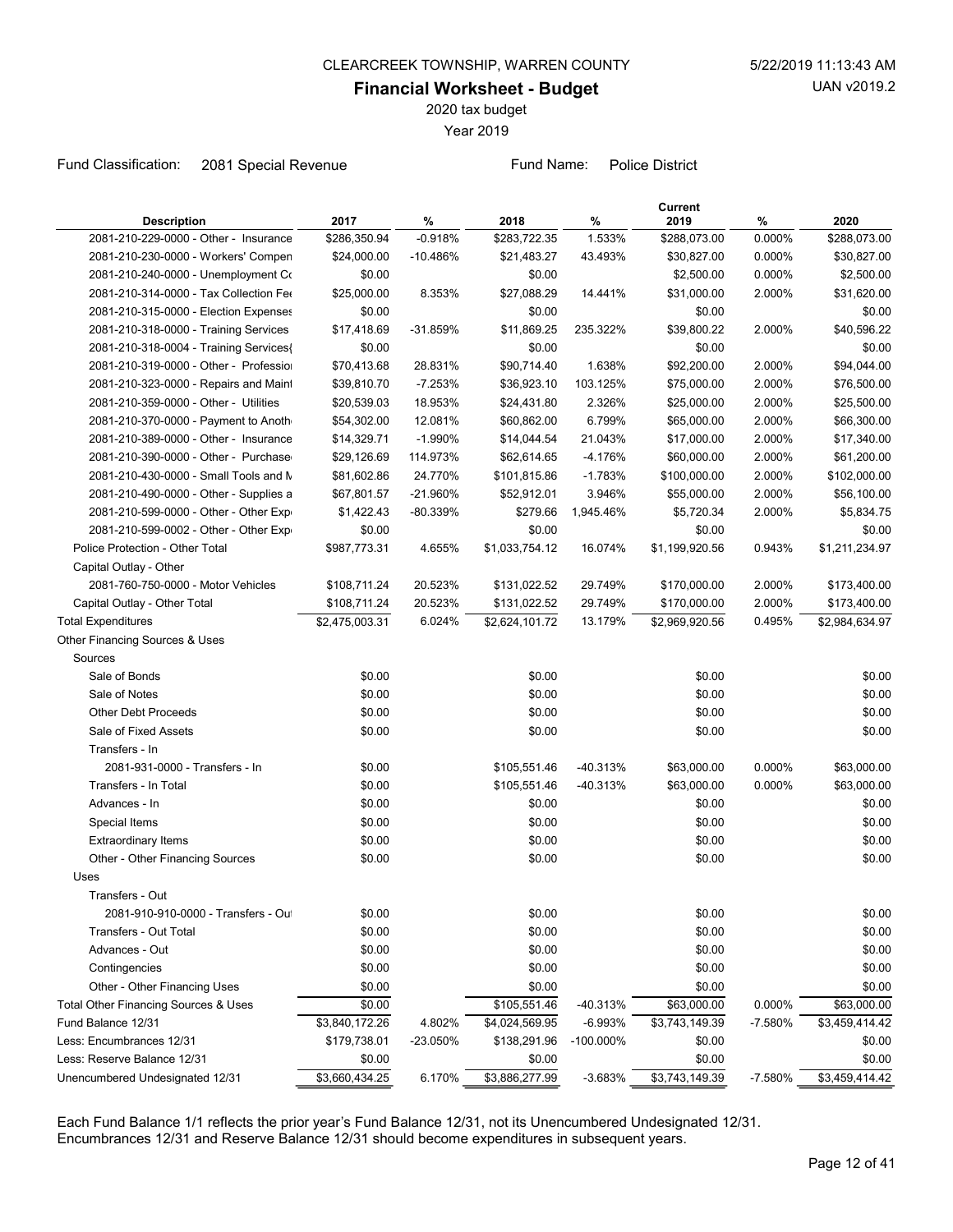2020 tax budget

Year 2019

# Fund Classification: 2111 Special Revenue Fund Name: Fire District

| <b>Description</b>                    | 2017           | %            | 2018           | $\%$       | Current<br>2019 | %            | 2020           |
|---------------------------------------|----------------|--------------|----------------|------------|-----------------|--------------|----------------|
| Fund Balance 1/1                      | \$5,566,111.05 | 0.930%       | \$5,617,875.21 | $-2.669%$  | \$5,467,921.86  | -36.626%     | \$3,465,263.72 |
| Fund Balance Adjustments              | \$8,008.26     |              | \$9,008.38     |            | \$0.00          |              | \$0.00         |
| Revenues                              |                |              |                |            |                 |              |                |
| Property and Other Local Taxes        |                |              |                |            |                 |              |                |
| <b>Real Estate Tax</b>                |                |              |                |            |                 |              |                |
| 2111-101-0000 - General Property Ti   | \$5,043,706.76 | 3.865%       | \$5,238,663.87 | $-1.483%$  | \$5,161,000.00  | 2.000%       | \$5,264,220.00 |
| Real Estate Tax Total                 | \$5,043,706.76 | 3.865%       | \$5,238,663.87 | $-1.483%$  | \$5,161,000.00  | 2.000%       | \$5,264,220.00 |
| Personal Property Tax                 |                |              |                |            |                 |              |                |
| 2111-102-0000 - Tangible Personal F   | \$0.00         |              | \$0.00         |            | \$0.00          |              | \$0.00         |
| Personal Property Tax Total           | \$0.00         |              | \$0.00         |            | \$0.00          |              | \$0.00         |
| Other - Local Taxes                   | \$0.00         |              | \$0.00         |            | \$0.00          |              | \$0.00         |
| <b>Charges for Services</b>           | \$0.00         |              | \$0.00         |            | \$0.00          |              | \$0.00         |
| Licenses, Permits and Fees            |                |              |                |            |                 |              |                |
| 2111-302-0000 - Fees                  | \$2,178.48     | $-99.541%$   | \$10.00        | 9,900.00%  | \$1,000.00      | 0.000%       | \$1,000.00     |
| Licenses, Permits and Fees Total      | \$2,178.48     | $-99.541%$   | \$10.00        | 9,900.00%  | \$1,000.00      | 0.000%       | \$1,000.00     |
| <b>Fines and Forfeitures</b>          | \$0.00         |              | \$0.00         |            | \$0.00          |              | \$0.00         |
| Intergovernmental                     |                |              |                |            |                 |              |                |
| <b>Local Government Distribution</b>  | \$0.00         |              | \$0.00         |            | \$0.00          |              | \$0.00         |
| <b>Estate Tax</b>                     | \$0.00         |              | \$0.00         |            | \$0.00          |              | \$0.00         |
| Property Tax Allocation               |                |              |                |            |                 |              |                |
| 2111-535-0000 - Property Tax Alloca   | \$568,798.53   | 5.505%       | \$600,108.71   | $-8.350%$  | \$550,000.00    | 2.000%       | \$561,000.00   |
| Property Tax Allocation Total         | \$568,798.53   | 5.505%       | \$600,108.71   | $-8.350%$  | \$550,000.00    | 2.000%       | \$561,000.00   |
| Other                                 |                |              |                |            |                 |              |                |
| 2111-511-0000 - Federal Funds         | \$15,666.83    | $-100.000\%$ | \$0.00         |            | \$0.00          |              | \$0.00         |
| 2111-539-0000 - Other - State Recei   | \$0.00         |              | \$0.00         |            | \$0.00          |              | \$0.00         |
| 2111-591-0001 - Intergovernmental F   | \$0.00         |              | \$0.00         |            | \$0.00          |              | \$0.00         |
| 2111-599-0000 - Other - Other Interg  | \$8,103.62     | $-100.000\%$ | \$0.00         |            | \$0.00          |              | \$0.00         |
| 2111-599-0002 - Other - Other Interg  | \$0.00         |              | \$0.00         |            | \$0.00          |              | \$0.00         |
| <b>Other Total</b>                    | \$23,770.45    | $-100.000\%$ | \$0.00         |            | \$0.00          |              | \$0.00         |
| Special Assessments                   | \$0.00         |              | \$0.00         |            | \$0.00          |              | \$0.00         |
| Earnings on Investments               |                |              |                |            |                 |              |                |
| 2111-701-0000 - Interest              | \$0.00         |              | \$0.00         |            | \$0.00          |              | \$0.00         |
| Earnings on Investments Total         | \$0.00         |              | \$0.00         |            | \$0.00          |              | \$0.00         |
| Miscellaneous                         |                |              |                |            |                 |              |                |
| 2111-801-0000 - Gifts and Donations   | \$2,371.68     | -39.267%     | \$1,440.40     | -30.575%   | \$1,000.00      | 0.000%       | \$1,000.00     |
| 2111-892-0000 - Other - Miscellaneous | \$120,020.00   | $-10.041%$   | \$107,969.30   | $-58.321%$ | \$45,000.00     | $-100.000\%$ | \$0.00         |
| Miscellaneous Total                   | \$122,391.68   | $-10.607%$   | \$109,409.70   | -57.956%   | \$46,000.00     | -97.826%     | \$1,000.00     |
| <b>Total Revenue</b>                  | \$5,760,845.90 | 3.252%       | \$5,948,192.28 | $-3.197%$  | \$5,758,000.00  | 1.202%       | \$5,827,220.00 |
| Expenditures                          |                |              |                |            |                 |              |                |
| Fire Protection - Salaries            |                |              |                |            |                 |              |                |
| 2111-220-190-0000 - Other - Salaries  | \$3,388,516.34 | 12.575%      | \$3,814,624.42 | 25.563%    | \$4,789,740.50  | 3.000%       | \$4,933,432.72 |
| Fire Protection - Salaries Total      | \$3,388,516.34 | 12.575%      | \$3,814,624.42 | 25.563%    | \$4,789,740.50  | 3.000%       | \$4,933,432.72 |
| Fire Protection - Other               |                |              |                |            |                 |              |                |
| 2111-220-211-0000 - Ohio Public Emplo | \$7,246.37     | 6.417%       | \$7,711.34     | 88.683%    | \$14,550.00     | 3.000%       | \$14,986.50    |
| 2111-220-212-0000 - Social Security   | \$118.18       | $-100.000\%$ | \$0.00         |            | \$0.00          |              | \$0.00         |
| 2111-220-213-0000 - Medicare          | \$47,255.12    | $-1.532%$    | \$46,531.36    | 47.492%    | \$68,630.00     | 3.000%       | \$70,688.90    |
| 2111-220-215-0000 - Ohio Police and F | \$793,949.50   | 6.252%       | \$843,583.52   | 32.933%    | \$1,121,399.00  | 3.000%       | \$1,155,040.97 |
| 2111-220-229-0000 - Other - Insurance | \$814,702.27   | $-1.910%$    | \$799,141.37   | 14.113%    | \$911,928.00    | 3.000%       | \$939,285.84   |
| 2111-220-230-0000 - Workers' Compen   | \$76,375.00    | $-25.261%$   | \$57,081.55    | 42.621%    | \$81,410.00     | 3.000%       | \$83,852.30    |
| 2111-220-240-0000 - Unemployment Co   | \$0.00         |              | \$0.00         |            | \$0.00          |              | \$0.00         |
|                                       |                |              |                |            |                 |              |                |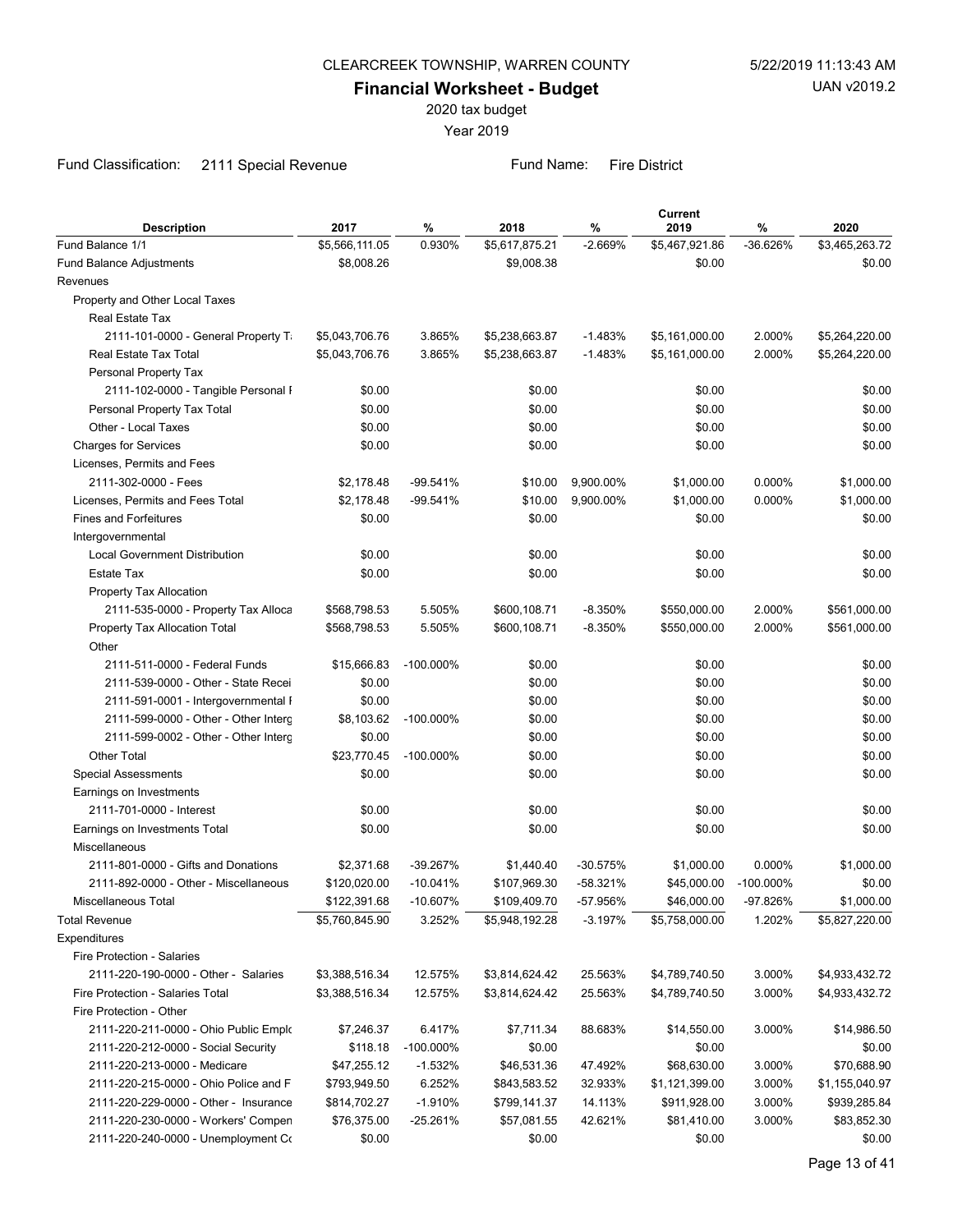2020 tax budget

Year 2019

# Fund Classification: 2111 Special Revenue Fund Name: Fire District

| <b>Description</b>                     | 2017           | ℅         | 2018           | ℅            | Current<br>2019 | %           | 2020           |
|----------------------------------------|----------------|-----------|----------------|--------------|-----------------|-------------|----------------|
| 2111-220-312-0000 - Auditing Services  | \$0.00         |           | \$0.00         |              | \$0.00          |             | \$0.00         |
| 2111-220-314-0000 - Tax Collection Fee | \$69,929.30    | $-3.004%$ | \$67,828.76    | 6.150%       | \$72,000.00     | 2.000%      | \$73,440.00    |
| 2111-220-315-0000 - Election Expenses  | \$0.00         |           | \$0.00         |              | \$0.00          |             | \$0.00         |
| 2111-220-315-0000 - Election Expenses  | \$0.00         |           | \$0.00         |              | \$0.00          |             | \$0.00         |
| 2111-220-318-0000 - Training Services  | \$62,802.48    | -15.084%  | \$53,329.57    | 118.951%     | \$116,765.43    | 2.000%      | \$119,100.74   |
| 2111-220-319-0000 - Other - Profession | \$79,082.85    | 8.832%    | \$86,067.07    | 12.935%      | \$97,200.00     | 2.000%      | \$99,144.00    |
| 2111-220-323-0000 - Repairs and Maint  | \$116,145.30   | 19.775%   | \$139,113.31   | 25.887%      | \$175,126.01    | 2.000%      | \$178,628.53   |
| 2111-220-359-0000 - Other - Utilities  | \$54,931.46    | 10.118%   | \$60,489.51    | 7.457%       | \$65,000.00     | 2.000%      | \$66,300.00    |
| 2111-220-370-0000 - Payment to Anoth   | \$20.20        | -50.000%  | \$10.10        | 49,404.9%    | \$5,000.00      | 2.000%      | \$5,100.00     |
| 2111-220-389-0000 - Other - Insurance  | \$31,047.70    | 12.730%   | \$35,000.00    | 5.714%       | \$37,000.00     | 2.000%      | \$37,740.00    |
| 2111-220-390-0000 - Other - Purchase   | \$52,007.96    | 1.499%    | \$52,787.31    | 69.548%      | \$89,500.00     | 2.000%      | \$91,290.00    |
| 2111-220-430-0000 - Small Tools and M  | \$52,184.43    | 20.582%   | \$62,924.80    | 58.920%      | \$100,000.00    | 2.000%      | \$102,000.00   |
| 2111-220-490-0000 - Other - Supplies a | \$69,844.90    | 22.120%   | \$85,294.52    | 36.316%      | \$116,269.93    | 2.000%      | \$118,595.33   |
| 2111-220-599-0000 - Other - Other Exp  | \$930.64       | $-7.512%$ | \$860.73       | 497.083%     | \$5,139.27      | 2.000%      | \$5,242.06     |
| 2111-220-599-0001 - Other - Other Exp  | \$0.00         |           | \$0.00         |              | \$0.00          |             | \$0.00         |
| 2111-220-599-0002 - Other - Other Exp  | \$0.00         |           | \$0.00         |              | \$0.00          |             | \$0.00         |
| Fire Protection - Other Total          | \$2,328,573.66 | 2.971%    | \$2,397,754.82 | 28.325%      | \$3,076,917.64  | 2.714%      | \$3,160,435.17 |
| Capital Outlay - Other                 |                |           |                |              |                 |             |                |
| 2111-760-720-0000 - Buildings          | \$0.00         |           | \$0.00         |              | \$0.00          |             | \$0.00         |
| 2111-760-750-0000 - Motor Vehicles     | \$0.00         |           | \$44,246.00    | $-100.000\%$ | \$0.00          |             | \$0.00         |
| Capital Outlay - Other Total           | \$0.00         |           | \$44,246.00    | $-100.000\%$ | \$0.00          |             | \$0.00         |
| Bond Principal Payment - Other         |                |           |                |              |                 |             |                |
| 2111-810-810-0000 - Principal Payment  | \$0.00         |           | \$0.00         |              | \$0.00          |             | \$0.00         |
| Bond Principal Payment - Other Total   | \$0.00         |           | \$0.00         |              | \$0.00          |             | \$0.00         |
| Interest - Other                       |                |           |                |              |                 |             |                |
| 2111-830-830-0000 - Interest Payments  | \$0.00         |           | \$0.00         |              | \$0.00          |             | \$0.00         |
| Interest - Other Total                 | \$0.00         |           | \$0.00         |              | \$0.00          |             | \$0.00         |
| <b>Total Expenditures</b>              | \$5,717,090.00 | 9.437%    | \$6,256,625.24 | 25.733%      | \$7,866,658.14  | 2.888%      | \$8,093,867.89 |
| Other Financing Sources & Uses         |                |           |                |              |                 |             |                |
| Sources                                |                |           |                |              |                 |             |                |
| Sale of Bonds                          | \$0.00         |           | \$0.00         |              | \$0.00          |             | \$0.00         |
| Sale of Notes                          | \$0.00         |           | \$0.00         |              | \$0.00          |             | \$0.00         |
| <b>Other Debt Proceeds</b>             | \$0.00         |           | \$0.00         |              | \$0.00          |             | \$0.00         |
| Sale of Fixed Assets                   | \$0.00         |           | \$0.00         |              | \$0.00          |             | \$0.00         |
| Transfers - In                         |                |           |                |              |                 |             |                |
| 2111-931-0000 - Transfers - In         | \$0.00         |           | \$149,471.23   | $-29.083%$   | \$106,000.00    | $-50.000\%$ | \$53,000.00    |
| Transfers - In Total                   | \$0.00         |           | \$149,471.23   | -29.083%     | \$106,000.00    | -50.000%    | \$53,000.00    |
| Advances - In                          |                |           |                |              |                 |             |                |
| 2111-941-0000 - Advances - In          | \$0.00         |           | \$0.00         |              | \$0.00          |             | \$0.00         |
| Advances - In Total                    | \$0.00         |           | \$0.00         |              | \$0.00          |             | \$0.00         |
| Special Items                          | \$0.00         |           | \$0.00         |              | \$0.00          |             | \$0.00         |
| <b>Extraordinary Items</b>             | \$0.00         |           | \$0.00         |              | \$0.00          |             | \$0.00         |
| Other - Other Financing Sources        | \$0.00         |           | \$0.00         |              | \$0.00          |             | \$0.00         |
| Uses                                   |                |           |                |              |                 |             |                |
| Transfers - Out                        |                |           |                |              |                 |             |                |
| 2111-910-910-0000 - Transfers - Oul    | \$0.00         |           | \$0.00         |              | \$0.00          |             | \$0.00         |
| Transfers - Out Total                  | \$0.00         |           | \$0.00         |              | \$0.00          |             | \$0.00         |
|                                        |                |           |                |              |                 |             |                |
| Advances - Out                         |                |           |                |              |                 |             |                |
| 2111-920-920-0000 - Advances - Ou      | \$0.00         |           | \$0.00         |              | \$0.00          |             | \$0.00         |
| Advances - Out Total                   | \$0.00         |           | \$0.00         |              | \$0.00          |             | \$0.00         |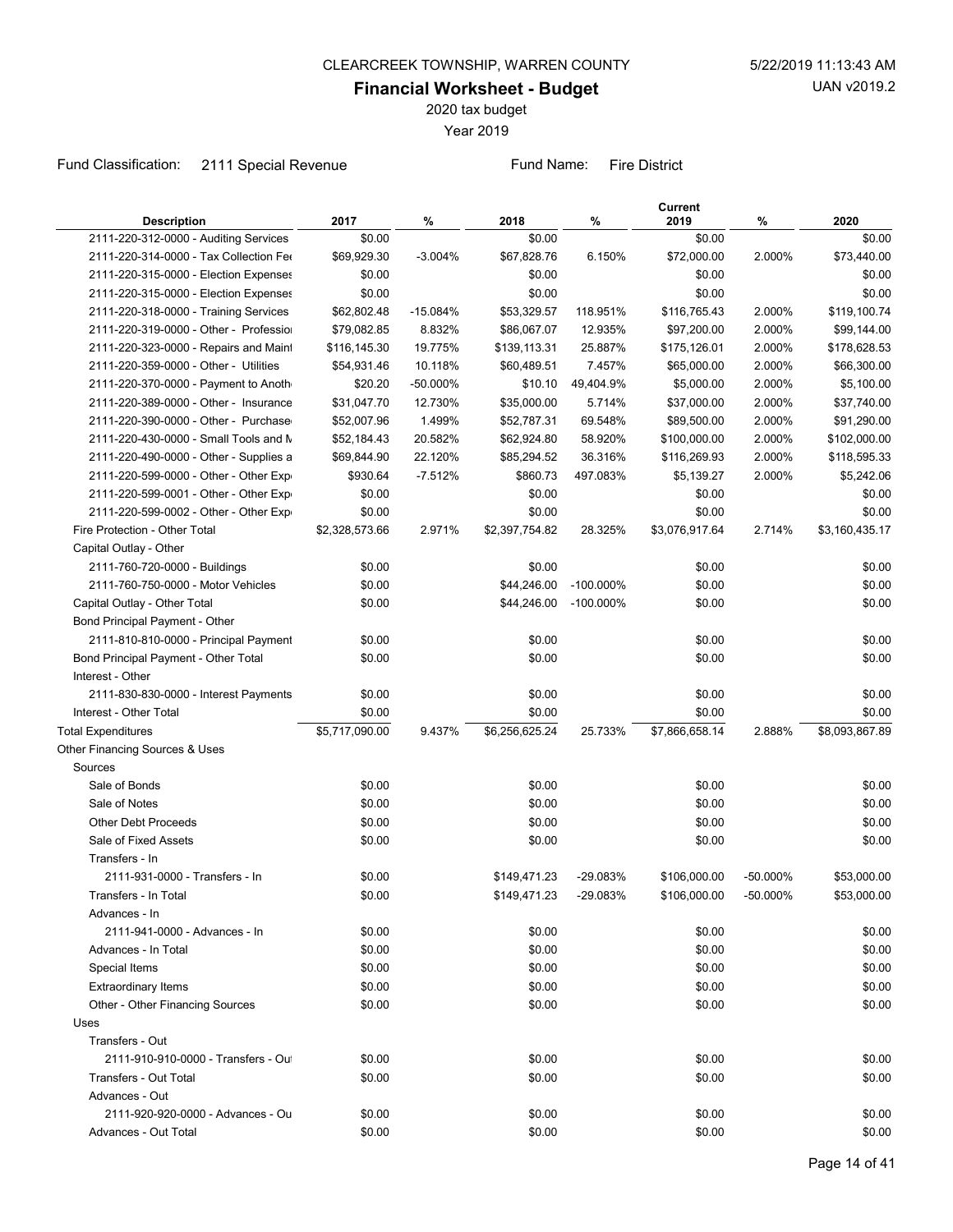2020 tax budget

Year 2019

Fund Classification: 2111 Special Revenue Fund Name: Fire District

|                                      |                |           |                |              | Current        |             |                |
|--------------------------------------|----------------|-----------|----------------|--------------|----------------|-------------|----------------|
| <b>Description</b>                   | 2017           | %         | 2018           | %            | 2019           | %           | 2020           |
| Contingencies                        | \$0.00         |           | \$0.00         |              | \$0.00         |             | \$0.00         |
| Other - Other Financing Uses         | \$0.00         |           | \$0.00         |              | \$0.00         |             | \$0.00         |
| Total Other Financing Sources & Uses | \$0.00         |           | \$149.471.23   | $-29.083%$   | \$106.000.00   | $-50.000\%$ | \$53,000.00    |
| Fund Balance 12/31                   | \$5,617,875.21 | $-2.669%$ | \$5.467.921.86 | $-36.626%$   | \$3.465.263.72 | $-63.881%$  | \$1,251,615.83 |
| Less: Encumbrances 12/31             | \$49.497.67    | 121.260%  | \$109.523.14   | $-100.000\%$ | \$0.00         |             | \$0.00         |
| Less: Reserve Balance 12/31          | \$0.00         |           | \$0.00         |              | \$0.00         |             | \$0.00         |
| Unencumbered Undesignated 12/31      | \$5.568.377.54 | $-3.771%$ | \$5.358.398.72 | $-35.330%$   | \$3.465.263.72 | $-63.881%$  | \$1,251,615.83 |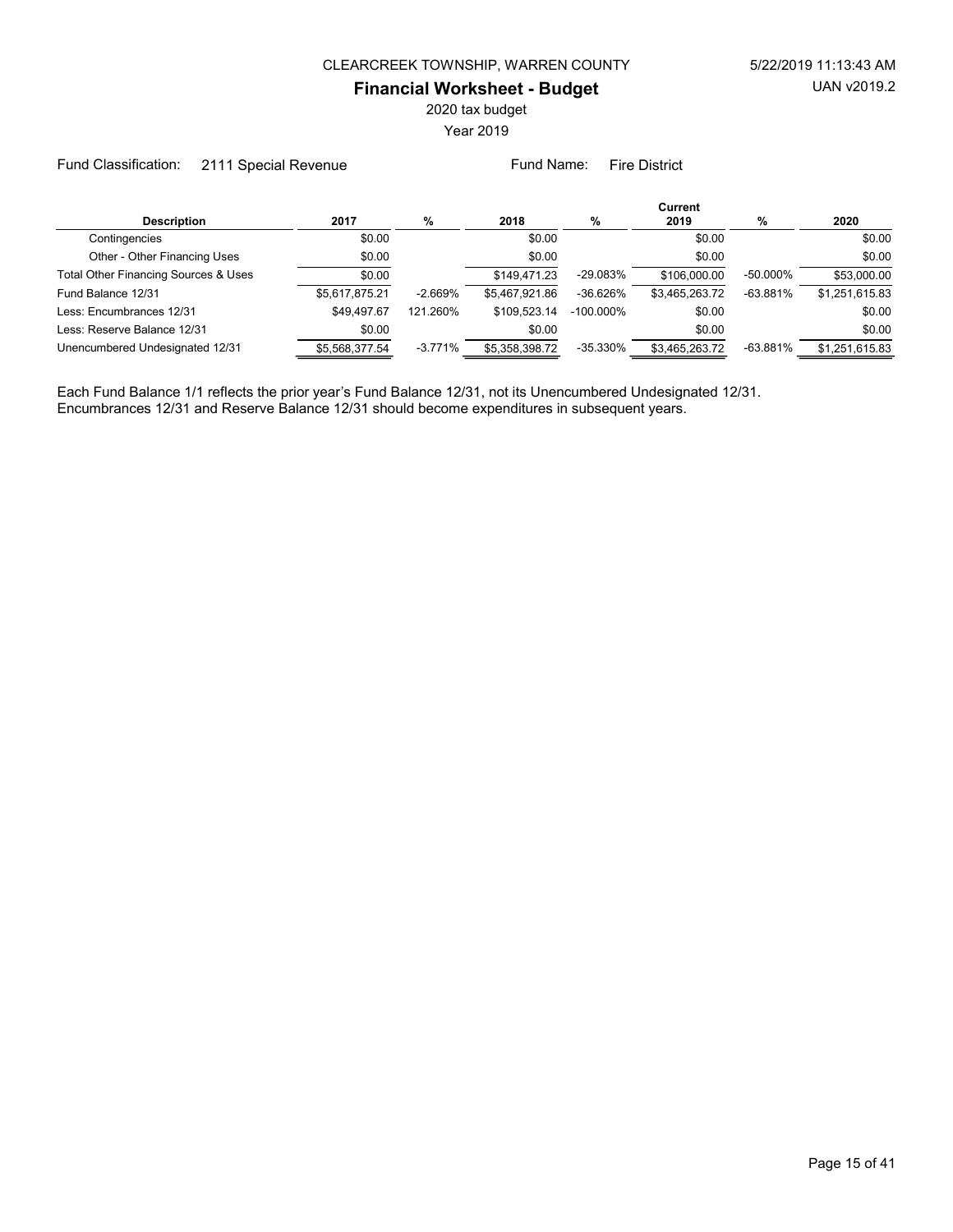2020 tax budget

Year 2019

# Fund Classification: 2181 Special Revenue Fund Name: Zoning

| <b>Description</b>                     | 2017         | %            | 2018         | %                  | Current<br>2019 | %      | 2020         |
|----------------------------------------|--------------|--------------|--------------|--------------------|-----------------|--------|--------------|
| Fund Balance 1/1                       | \$148,303.90 | $-7.616%$    | \$137,008.73 | 12.831%            | \$154,588.61    | 0.000% | \$154,588.61 |
| <b>Fund Balance Adjustments</b>        | \$0.00       |              | \$2,110.00   |                    | \$0.00          |        | \$0.00       |
| Revenues                               |              |              |              |                    |                 |        |              |
| Property and Other Local Taxes         |              |              |              |                    |                 |        |              |
| Real Estate Tax                        | \$0.00       |              | \$0.00       |                    | \$0.00          |        | \$0.00       |
| Personal Property Tax                  | \$0.00       |              | \$0.00       |                    | \$0.00          |        | \$0.00       |
| Other - Local Taxes                    | \$0.00       |              | \$0.00       |                    | \$0.00          |        | \$0.00       |
| <b>Charges for Services</b>            | \$0.00       |              | \$0.00       |                    | \$0.00          |        | \$0.00       |
| Licenses, Permits and Fees             |              |              |              |                    |                 |        |              |
| 2181-302-0000 - Fees                   | \$63,107.00  | $-10.698%$   | \$56,356.00  | $-100.000\%$       | \$0.00          |        | \$0.00       |
| Licenses, Permits and Fees Total       | \$63,107.00  | $-10.698%$   | \$56,356.00  | $-100.000\%$       | \$0.00          |        | \$0.00       |
| <b>Fines and Forfeitures</b>           | \$0.00       |              | \$0.00       |                    | \$0.00          |        | \$0.00       |
| Intergovernmental                      |              |              |              |                    |                 |        |              |
| <b>Local Government Distribution</b>   | \$0.00       |              | \$0.00       |                    | \$0.00          |        | \$0.00       |
| <b>Estate Tax</b>                      | \$0.00       |              | \$0.00       |                    | \$0.00          |        | \$0.00       |
| Property Tax Allocation                | \$0.00       |              | \$0.00       |                    | \$0.00          |        | \$0.00       |
| Other                                  | \$0.00       |              | \$0.00       |                    | \$0.00          |        | \$0.00       |
| <b>Special Assessments</b>             | \$0.00       |              | \$0.00       |                    | \$0.00          |        | \$0.00       |
| Earnings on Investments                |              |              |              |                    |                 |        |              |
| 2181-701-0000 - Interest               | \$0.00       |              | \$0.00       |                    | \$0.00          |        | \$0.00       |
| Earnings on Investments Total          | \$0.00       |              | \$0.00       |                    | \$0.00          |        | \$0.00       |
| Miscellaneous                          |              |              |              |                    |                 |        |              |
| 2181-892-0000 - Other - Miscellaneous  | \$72.34      | 2,598.17%    | \$1,951.86   | $-100.000\%$       | \$0.00          |        | \$0.00       |
| Miscellaneous Total                    | \$72.34      | 2,598.17%    | \$1,951.86   | $-100.000\%$       | \$0.00          |        | \$0.00       |
| <b>Total Revenue</b>                   | \$63,179.34  | -7.711%      | \$58,307.86  | $-100.000\%$       | \$0.00          |        | \$0.00       |
| Expenditures                           |              |              |              |                    |                 |        |              |
| Zoning - Salaries                      |              |              |              |                    |                 |        |              |
| 2181-130-150-0000 - Compensation of I  | \$1,900.00   | $-31.579%$   | \$1,300.00   | $-100.000\%$       | \$0.00          |        | \$0.00       |
| 2181-130-190-0000 - Other - Salaries   | \$31,497.84  | $-0.388%$    | \$31,375.62  | $-100.000\%$       | \$0.00          |        | \$0.00       |
| Zoning - Salaries Total                | \$33,397.84  | $-2.162%$    | \$32,675.62  | -100.000%          | \$0.00          |        | \$0.00       |
| Zoning - Other                         |              |              |              |                    |                 |        |              |
| 2181-130-211-0000 - Ohio Public Emplo  | \$3,710.57   | $-15.168%$   | \$3,147.75   | $-100.000\%$       | \$0.00          |        | \$0.00       |
| 2181-130-213-0000 - Medicare           | \$1,675.41   | -54.251%     | \$766.49     | $-100.000\%$       | \$0.00          |        | \$0.00       |
| 2181-130-229-0000 - Other - Insurance  | \$0.00       |              | \$0.00       |                    | \$0.00          |        | \$0.00       |
| 2181-130-230-0000 - Workers' Compen    | \$1,000.00   | $-92.718%$   | \$72.82      | $-100.000\%$       | \$0.00          |        | \$0.00       |
| 2181-130-240-0000 - Unemployment Co    | \$0.00       |              | \$0.00       |                    | \$0.00          |        | \$0.00       |
| 2181-130-318-0000 - Training Services  | \$126.47     | -100.000%    | \$0.00       |                    | \$0.00          |        | \$0.00       |
| 2181-130-319-0000 - Other - Professior | \$543.38     | -72.780%     |              | \$147.91 -100.000% | \$0.00          |        | \$0.00       |
| 2181-130-323-0000 - Repairs and Maint  | \$0.00       |              | \$898.91     | -100.000%          | \$0.00          |        | \$0.00       |
| 2181-130-359-0000 - Other - Utilities  | \$90.45      | 326.423%     | \$385.70     | $-100.000\%$       | \$0.00          |        | \$0.00       |
| 2181-130-389-0000 - Other - Insurance  | \$0.00       |              | \$0.00       |                    | \$0.00          |        | \$0.00       |
| 2181-130-390-0000 - Other - Purchase   | \$2,752.36   | -26.844%     | \$2,013.52   | $-100.000\%$       | \$0.00          |        | \$0.00       |
| 2181-130-430-0000 - Small Tools and N  | \$790.00     | 19.228%      | \$941.90     | -100.000%          | \$0.00          |        | \$0.00       |
| 2181-130-490-0000 - Other - Supplies a | \$546.61     | 44.044%      | \$787.36     | $-100.000\%$       | \$0.00          |        | \$0.00       |
| 2181-130-599-0000 - Other - Other Exp  | \$529.00     | 89.036%      | \$1,000.00   | -100.000%          | \$0.00          |        | \$0.00       |
| Zoning - Other Total                   | \$11,764.25  | $-13.617%$   | \$10,162.36  | -100.000%          | \$0.00          |        | \$0.00       |
| Capital Outlay - Other                 |              |              |              |                    |                 |        |              |
| 2181-760-740-0000 - Machinery, Equipr  | \$29,312.42  | -100.000%    | \$0.00       |                    | \$0.00          |        | \$0.00       |
| Capital Outlay - Other Total           | \$29,312.42  | $-100.000\%$ | \$0.00       |                    | \$0.00          |        | \$0.00       |
| <b>Total Expenditures</b>              | \$74,474.51  | $-42.480%$   | \$42,837.98  | $-100.000\%$       | \$0.00          |        | \$0.00       |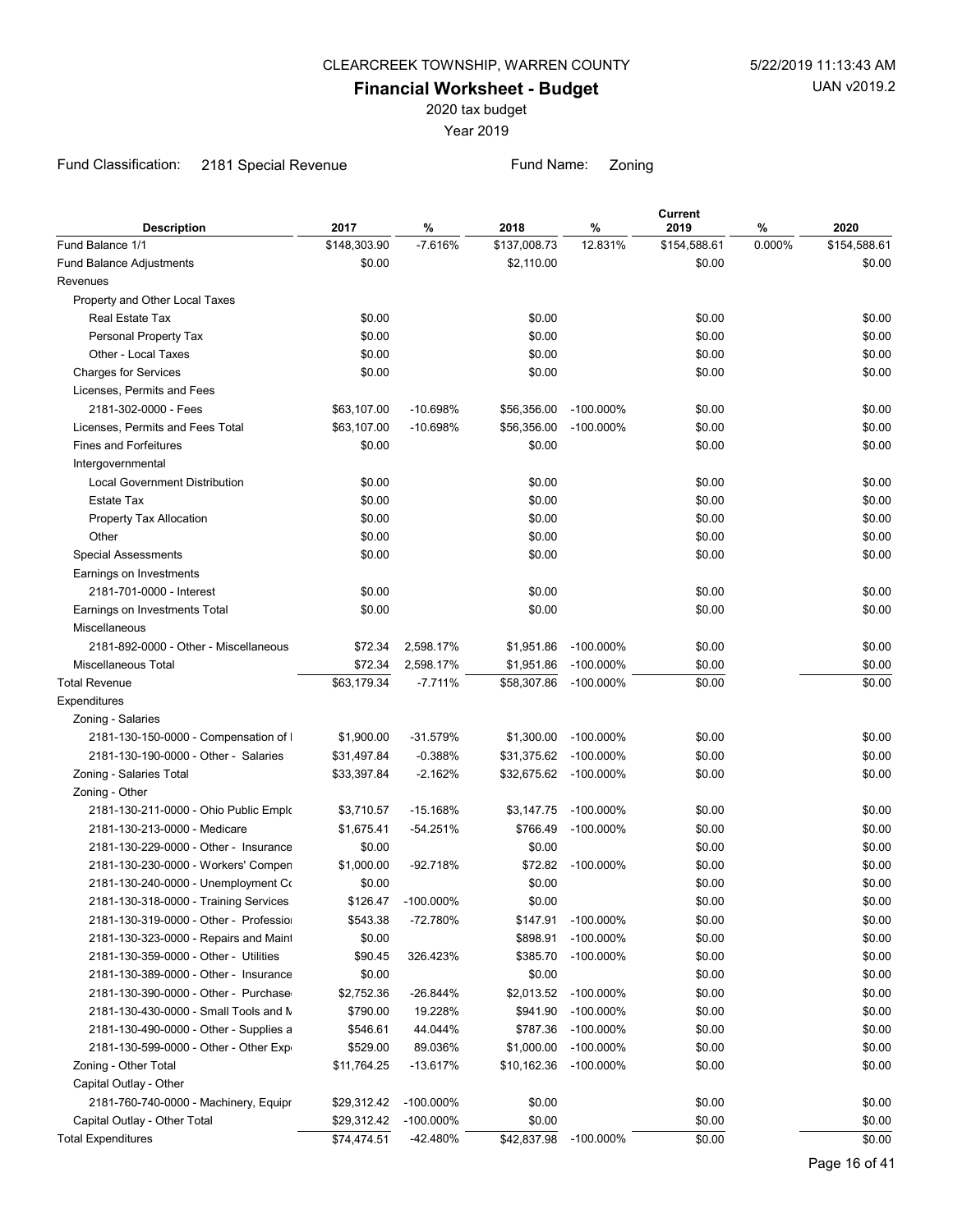2020 tax budget

Year 2019

Fund Classification: 2181 Special Revenue Fund Name: Zoning

| <b>Description</b>                   | 2017         | %          | 2018         | $\%$         | Current<br>2019 | %      | 2020         |
|--------------------------------------|--------------|------------|--------------|--------------|-----------------|--------|--------------|
| Other Financing Sources & Uses       |              |            |              |              |                 |        |              |
| Sources                              |              |            |              |              |                 |        |              |
| Sale of Bonds                        | \$0.00       |            | \$0.00       |              | \$0.00          |        | \$0.00       |
| Sale of Notes                        | \$0.00       |            | \$0.00       |              | \$0.00          |        | \$0.00       |
| <b>Other Debt Proceeds</b>           | \$0.00       |            | \$0.00       |              | \$0.00          |        | \$0.00       |
| Sale of Fixed Assets                 | \$0.00       |            | \$0.00       |              | \$0.00          |        | \$0.00       |
| Transfers - In                       |              |            |              |              |                 |        |              |
| 2181-931-0000 - Transfers - In       | \$0.00       |            | \$0.00       |              | \$0.00          |        | \$0.00       |
| Transfers - In Total                 | \$0.00       |            | \$0.00       |              | \$0.00          |        | \$0.00       |
| Advances - In                        | \$0.00       |            | \$0.00       |              | \$0.00          |        | \$0.00       |
| Special Items                        | \$0.00       |            | \$0.00       |              | \$0.00          |        | \$0.00       |
| <b>Extraordinary Items</b>           | \$0.00       |            | \$0.00       |              | \$0.00          |        | \$0.00       |
| Other - Other Financing Sources      | \$0.00       |            | \$0.00       |              | \$0.00          |        | \$0.00       |
| Uses                                 |              |            |              |              |                 |        |              |
| Transfers - Out                      | \$0.00       |            | \$0.00       |              | \$0.00          |        | \$0.00       |
| Advances - Out                       | \$0.00       |            | \$0.00       |              | \$0.00          |        | \$0.00       |
| Contingencies                        | \$0.00       |            | \$0.00       |              | \$0.00          |        | \$0.00       |
| Other - Other Financing Uses         | \$0.00       |            | \$0.00       |              | \$0.00          |        | \$0.00       |
| Total Other Financing Sources & Uses | \$0.00       |            | \$0.00       |              | \$0.00          |        | \$0.00       |
| Fund Balance 12/31                   | \$137,008.73 | 12.831%    | \$154,588.61 | 0.000%       | \$154,588.61    | 0.000% | \$154,588.61 |
| Less: Encumbrances 12/31             | \$313.12     | $-35.620%$ | \$201.56     | $-100.000\%$ | \$0.00          |        | \$0.00       |
| Less: Reserve Balance 12/31          | \$0.00       |            | \$0.00       |              | \$0.00          |        | \$0.00       |
| Unencumbered Undesignated 12/31      | \$136,695.61 | 12.942%    | \$154,387.05 | 0.131%       | \$154,588.61    | 0.000% | \$154,588.61 |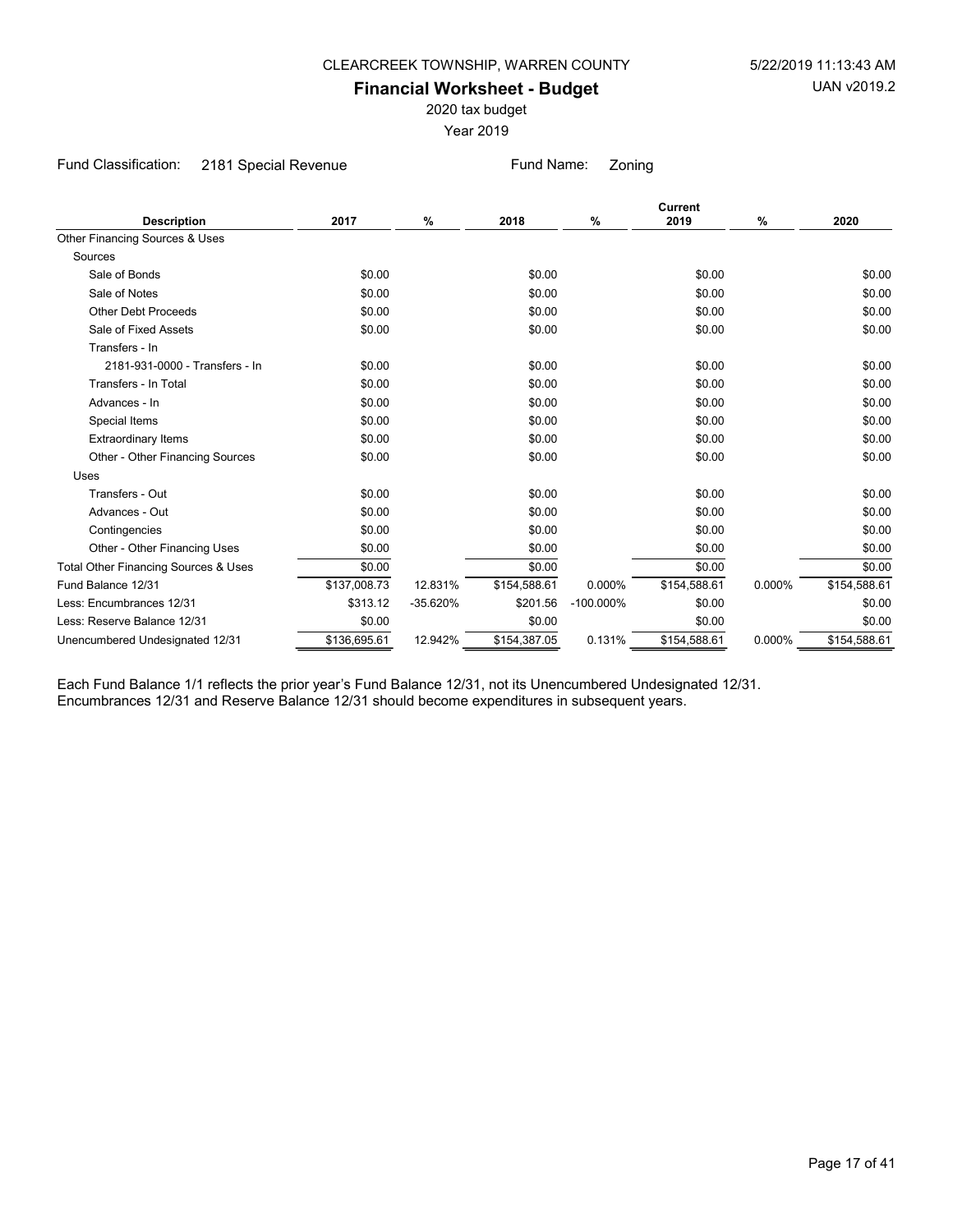2020 tax budget

Year 2019

# Fund Classification: 2221 Special Revenue Fund Name: Drug Law Enforcement

| <b>Description</b>                     | 2017       | $\%$   | 2018       | %      | Current<br>2019 | $\%$   | 2020       |
|----------------------------------------|------------|--------|------------|--------|-----------------|--------|------------|
| Fund Balance 1/1                       | \$5,956.98 | 0.000% | \$5,956.98 | 0.000% | \$5,956.98      | 0.000% | \$5,956.98 |
| Fund Balance Adjustments               | \$0.00     |        | \$0.00     |        | \$0.00          |        | \$0.00     |
| Revenues                               |            |        |            |        |                 |        |            |
| Property and Other Local Taxes         |            |        |            |        |                 |        |            |
| Real Estate Tax                        | \$0.00     |        | \$0.00     |        | \$0.00          |        | \$0.00     |
| Personal Property Tax                  | \$0.00     |        | \$0.00     |        | \$0.00          |        | \$0.00     |
| Other - Local Taxes                    | \$0.00     |        | \$0.00     |        | \$0.00          |        | \$0.00     |
| <b>Charges for Services</b>            | \$0.00     |        | \$0.00     |        | \$0.00          |        | \$0.00     |
| Licenses, Permits and Fees             | \$0.00     |        | \$0.00     |        | \$0.00          |        | \$0.00     |
| <b>Fines and Forfeitures</b>           |            |        |            |        |                 |        |            |
| 2221-499-0000 - Other - Fines and Forf | \$0.00     |        | \$0.00     |        | \$0.00          |        | \$0.00     |
| <b>Fines and Forfeitures Total</b>     | \$0.00     |        | \$0.00     |        | \$0.00          |        | \$0.00     |
| Intergovernmental                      |            |        |            |        |                 |        |            |
| <b>Local Government Distribution</b>   | \$0.00     |        | \$0.00     |        | \$0.00          |        | \$0.00     |
| Estate Tax                             | \$0.00     |        | \$0.00     |        | \$0.00          |        | \$0.00     |
| Property Tax Allocation                | \$0.00     |        | \$0.00     |        | \$0.00          |        | \$0.00     |
| Other                                  | \$0.00     |        | \$0.00     |        | \$0.00          |        | \$0.00     |
| <b>Special Assessments</b>             | \$0.00     |        | \$0.00     |        | \$0.00          |        | \$0.00     |
| Earnings on Investments                |            |        |            |        |                 |        |            |
| 2221-701-0000 - Interest               | \$0.00     |        | \$0.00     |        | \$0.00          |        | \$0.00     |
| Earnings on Investments Total          | \$0.00     |        | \$0.00     |        | \$0.00          |        | \$0.00     |
| Miscellaneous                          | \$0.00     |        | \$0.00     |        | \$0.00          |        | \$0.00     |
| <b>Total Revenue</b>                   | \$0.00     |        | \$0.00     |        | \$0.00          |        | \$0.00     |
| Expenditures                           |            |        |            |        |                 |        |            |
| Police Protection - Other              |            |        |            |        |                 |        |            |
| 2221-210-360-0000 - Contracted Servic  | \$0.00     |        | \$0.00     |        | \$0.00          |        | \$0.00     |
| 2221-210-390-0000 - Other - Purchase   | \$0.00     |        | \$0.00     |        | \$0.00          |        | \$0.00     |
| 2221-210-599-0000 - Other - Other Exp  | \$0.00     |        | \$0.00     |        | \$0.00          |        | \$0.00     |
| Police Protection - Other Total        | \$0.00     |        | \$0.00     |        | \$0.00          |        | \$0.00     |
| <b>Total Expenditures</b>              | \$0.00     |        | \$0.00     |        | \$0.00          |        | \$0.00     |
| Other Financing Sources & Uses         |            |        |            |        |                 |        |            |
| Sources                                |            |        |            |        |                 |        |            |
| Sale of Bonds                          | \$0.00     |        | \$0.00     |        | \$0.00          |        | \$0.00     |
| Sale of Notes                          | \$0.00     |        | \$0.00     |        | \$0.00          |        | \$0.00     |
| <b>Other Debt Proceeds</b>             | \$0.00     |        | \$0.00     |        | \$0.00          |        | \$0.00     |
| Sale of Fixed Assets                   | \$0.00     |        | \$0.00     |        | \$0.00          |        | \$0.00     |
| Transfers - In                         |            |        |            |        |                 |        |            |
| 2221-931-0000 - Transfers - In         | \$0.00     |        | \$0.00     |        | \$0.00          |        | \$0.00     |
| Transfers - In Total                   | \$0.00     |        | \$0.00     |        | \$0.00          |        | \$0.00     |
| Advances - In                          | \$0.00     |        | \$0.00     |        | \$0.00          |        | \$0.00     |
| Special Items                          | \$0.00     |        | \$0.00     |        | \$0.00          |        | \$0.00     |
| <b>Extraordinary Items</b>             | \$0.00     |        | \$0.00     |        | \$0.00          |        | \$0.00     |
| Other - Other Financing Sources        | \$0.00     |        | \$0.00     |        | \$0.00          |        | \$0.00     |
| Uses                                   |            |        |            |        |                 |        |            |
| Transfers - Out                        | \$0.00     |        | \$0.00     |        | \$0.00          |        | \$0.00     |
| Advances - Out                         | \$0.00     |        | \$0.00     |        | \$0.00          |        | \$0.00     |
| Contingencies                          | \$0.00     |        | \$0.00     |        | \$0.00          |        | \$0.00     |
| Other - Other Financing Uses           | \$0.00     |        | \$0.00     |        | \$0.00          |        | \$0.00     |
| Total Other Financing Sources & Uses   | \$0.00     |        | \$0.00     |        | \$0.00          |        | \$0.00     |
| Fund Balance 12/31                     | \$5,956.98 | 0.000% | \$5,956.98 | 0.000% | \$5,956.98      | 0.000% | \$5,956.98 |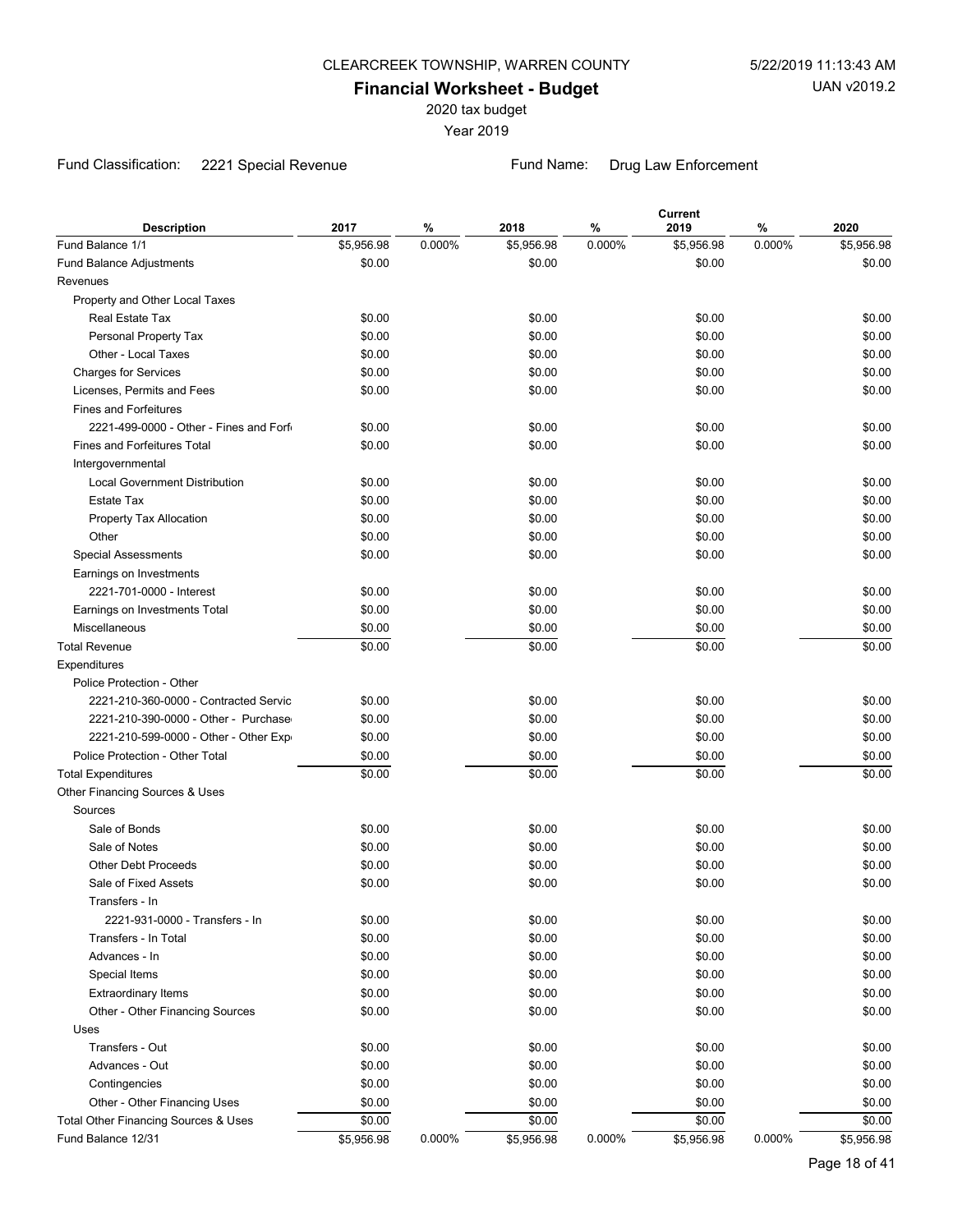2020 tax budget

Year 2019

Fund Name: Drug Law Enforcement

|                                 | Current    |        |            |        |            |        |            |  |  |  |
|---------------------------------|------------|--------|------------|--------|------------|--------|------------|--|--|--|
| <b>Description</b>              | 2017       |        | 2018       |        | 2019       | %      | 2020       |  |  |  |
| Less: Encumbrances 12/31        | \$0.00     |        | \$0.00     |        | \$0.00     |        | \$0.00     |  |  |  |
| Less: Reserve Balance 12/31     | \$0.00     |        | \$0.00     |        | \$0.00     |        | \$0.00     |  |  |  |
| Unencumbered Undesignated 12/31 | \$5.956.98 | 0.000% | \$5.956.98 | 0.000% | \$5.956.98 | 0.000% | \$5.956.98 |  |  |  |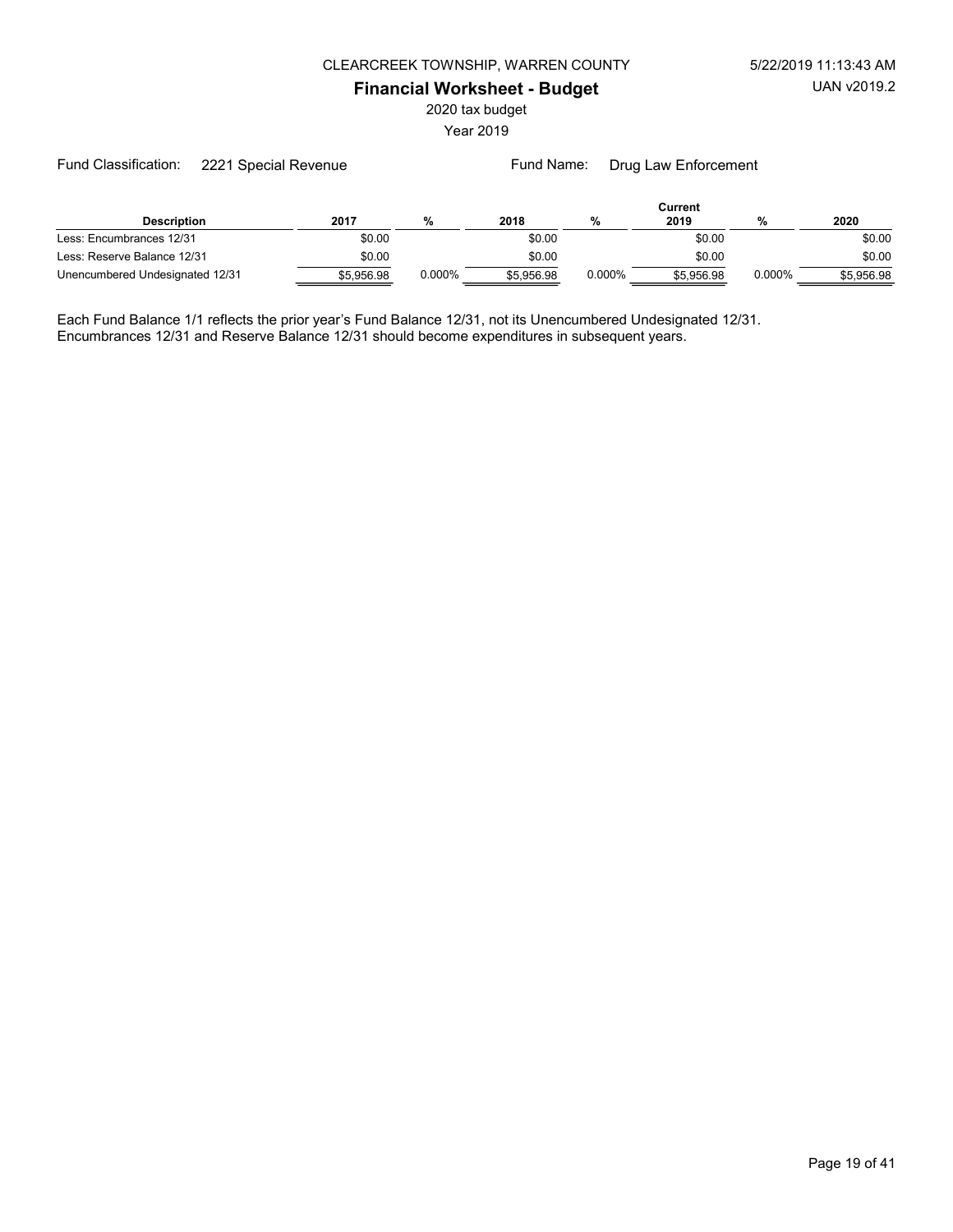2020 tax budget

Year 2019

Fund Classification: 2231 Special Revenue Fund Name: Permissive Motor Vehicle License Tax

| 193.116%<br>\$164,842.91<br>33.114%<br>$-18.685%$<br>\$178,429.39<br>Fund Balance 1/1<br>\$56,238.06<br>\$219,429.39<br>Fund Balance Adjustments<br>\$0.00<br>\$0.00<br>\$0.00<br>\$0.00<br>Revenues<br>Property and Other Local Taxes<br>\$0.00<br>\$0.00<br>Real Estate Tax<br>\$0.00<br>\$0.00<br>\$0.00<br>\$0.00<br>\$0.00<br>Personal Property Tax<br>\$0.00<br>Other - Local Taxes<br>2231-104-0000 - Permissive MVL Ta<br>6.898%<br>0.000%<br>\$135,369.76<br>\$144,707.69<br>$-4.635%$<br>\$138,000.00<br>\$138,000.00<br>\$144,707.69<br>0.000%<br>Other - Local Taxes Total<br>\$135,369.76<br>6.898%<br>$-4.635%$<br>\$138,000.00<br>\$138,000.00<br>\$0.00<br>\$0.00<br><b>Charges for Services</b><br>\$0.00<br>\$0.00<br>\$0.00<br>\$0.00<br>\$0.00<br>Licenses, Permits and Fees<br>\$0.00<br><b>Fines and Forfeitures</b><br>\$0.00<br>\$0.00<br>\$0.00<br>\$0.00<br>Intergovernmental<br><b>Local Government Distribution</b><br>\$0.00<br>\$0.00<br>\$0.00<br>\$0.00<br>\$0.00<br>\$0.00<br>\$0.00<br>\$0.00<br>Estate Tax<br>\$0.00<br>\$0.00<br>\$0.00<br>Property Tax Allocation<br>\$0.00<br>Other<br>$-4.824%$<br>$-2.425%$<br>0.000%<br>\$29,000.00<br>2231-592-0000 - Motor Vehicle Licer<br>\$31,227.00<br>\$29,720.74<br>\$29,000.00<br>\$31,227.00<br>$-4.824%$<br>\$29,720.74<br>$-2.425%$<br>0.000%<br>\$29,000.00<br><b>Other Total</b><br>\$29,000.00<br><b>Special Assessments</b><br>\$0.00<br>\$0.00<br>\$0.00<br>\$0.00<br>Earnings on Investments<br>0.000%<br>\$2,000.00<br>2231-701-0000 - Interest<br>\$1,519.56<br>144.092%<br>\$3,709.13<br>-46.079%<br>\$2,000.00<br>\$1,519.56<br>144.092%<br>\$3,709.13<br>-46.079%<br>\$2,000.00<br>0.000%<br>\$2,000.00<br>Earnings on Investments Total<br>Miscellaneous<br>\$0.00<br>\$0.00<br>\$0.00<br>\$0.00<br>\$168, 116.32<br>\$178,137.56<br>$-5.129%$<br>\$169,000.00<br>\$169,000.00<br><b>Total Revenue</b><br>5.961%<br>0.000%<br>Expenditures<br>Highways - Other<br>-32.020%<br>0.000%<br>\$50,000.00<br>2231-330-360-0000 - Contracted Servic<br>\$59,511.47<br>23.591%<br>\$73,551.08<br>\$50,000.00<br>\$50,000.00<br>220.000%<br>0.000%<br>2231-330-490-0000 - Other - Supplies a<br>\$0.00<br>\$160,000.00<br>\$160,000.00<br>107.609%<br>69.970%<br>0.000%<br>Highways - Other Total<br>\$59,511.47<br>\$123,551.08<br>\$210,000.00<br>\$210,000.00<br>107.609%<br>69.970%<br>0.000%<br><b>Total Expenditures</b><br>\$59,511.47<br>\$123,551.08<br>\$210,000.00<br>\$210,000.00<br>Other Financing Sources & Uses<br>Sources<br>Sale of Bonds<br>\$0.00<br>\$0.00<br>\$0.00<br>\$0.00<br>\$0.00<br>\$0.00<br>Sale of Notes<br>\$0.00<br>\$0.00<br><b>Other Debt Proceeds</b><br>\$0.00<br>\$0.00<br>\$0.00<br>\$0.00<br>\$0.00<br>\$0.00<br>\$0.00<br>\$0.00<br>Sale of Fixed Assets<br>Transfers - In<br>\$0.00<br>\$0.00<br>\$0.00<br>\$0.00<br>2231-931-0000 - Transfers - In<br>\$0.00<br>\$0.00<br>\$0.00<br>\$0.00<br>Transfers - In Total<br>\$0.00<br>\$0.00<br>\$0.00<br>\$0.00<br>Advances - In<br>\$0.00<br>\$0.00<br>Special Items<br>\$0.00<br>\$0.00<br>\$0.00<br>\$0.00<br>\$0.00<br>\$0.00<br><b>Extraordinary Items</b><br>\$0.00<br>\$0.00<br>\$0.00<br>\$0.00<br>Other - Other Financing Sources<br>Uses<br>Transfers - Out<br>\$0.00<br>\$0.00<br>\$0.00<br>\$0.00<br>\$0.00<br>\$0.00<br>\$0.00<br>Advances - Out<br>\$0.00<br>Contingencies<br>\$0.00<br>\$0.00<br>\$0.00<br>\$0.00<br>\$0.00<br>Other - Other Financing Uses<br>\$0.00<br>\$0.00<br>\$0.00<br>Total Other Financing Sources & Uses<br>\$0.00<br>\$0.00<br>\$0.00<br>\$0.00 | <b>Description</b> | 2017 | $\%$ | 2018 | % | Current<br>2019 | % | 2020 |
|-------------------------------------------------------------------------------------------------------------------------------------------------------------------------------------------------------------------------------------------------------------------------------------------------------------------------------------------------------------------------------------------------------------------------------------------------------------------------------------------------------------------------------------------------------------------------------------------------------------------------------------------------------------------------------------------------------------------------------------------------------------------------------------------------------------------------------------------------------------------------------------------------------------------------------------------------------------------------------------------------------------------------------------------------------------------------------------------------------------------------------------------------------------------------------------------------------------------------------------------------------------------------------------------------------------------------------------------------------------------------------------------------------------------------------------------------------------------------------------------------------------------------------------------------------------------------------------------------------------------------------------------------------------------------------------------------------------------------------------------------------------------------------------------------------------------------------------------------------------------------------------------------------------------------------------------------------------------------------------------------------------------------------------------------------------------------------------------------------------------------------------------------------------------------------------------------------------------------------------------------------------------------------------------------------------------------------------------------------------------------------------------------------------------------------------------------------------------------------------------------------------------------------------------------------------------------------------------------------------------------------------------------------------------------------------------------------------------------------------------------------------------------------------------------------------------------------------------------------------------------------------------------------------------------------------------------------------------------------------------------------------------------------------------------------------------------------------------------------------------------------------------------------------------------------------------------------------------------------------------------------------------------------------------------------------------------------------------------------------------------------------------------------------------------------------------------------------------------------------------------------------------------------------------------------------------------|--------------------|------|------|------|---|-----------------|---|------|
|                                                                                                                                                                                                                                                                                                                                                                                                                                                                                                                                                                                                                                                                                                                                                                                                                                                                                                                                                                                                                                                                                                                                                                                                                                                                                                                                                                                                                                                                                                                                                                                                                                                                                                                                                                                                                                                                                                                                                                                                                                                                                                                                                                                                                                                                                                                                                                                                                                                                                                                                                                                                                                                                                                                                                                                                                                                                                                                                                                                                                                                                                                                                                                                                                                                                                                                                                                                                                                                                                                                                                                         |                    |      |      |      |   |                 |   |      |
|                                                                                                                                                                                                                                                                                                                                                                                                                                                                                                                                                                                                                                                                                                                                                                                                                                                                                                                                                                                                                                                                                                                                                                                                                                                                                                                                                                                                                                                                                                                                                                                                                                                                                                                                                                                                                                                                                                                                                                                                                                                                                                                                                                                                                                                                                                                                                                                                                                                                                                                                                                                                                                                                                                                                                                                                                                                                                                                                                                                                                                                                                                                                                                                                                                                                                                                                                                                                                                                                                                                                                                         |                    |      |      |      |   |                 |   |      |
|                                                                                                                                                                                                                                                                                                                                                                                                                                                                                                                                                                                                                                                                                                                                                                                                                                                                                                                                                                                                                                                                                                                                                                                                                                                                                                                                                                                                                                                                                                                                                                                                                                                                                                                                                                                                                                                                                                                                                                                                                                                                                                                                                                                                                                                                                                                                                                                                                                                                                                                                                                                                                                                                                                                                                                                                                                                                                                                                                                                                                                                                                                                                                                                                                                                                                                                                                                                                                                                                                                                                                                         |                    |      |      |      |   |                 |   |      |
|                                                                                                                                                                                                                                                                                                                                                                                                                                                                                                                                                                                                                                                                                                                                                                                                                                                                                                                                                                                                                                                                                                                                                                                                                                                                                                                                                                                                                                                                                                                                                                                                                                                                                                                                                                                                                                                                                                                                                                                                                                                                                                                                                                                                                                                                                                                                                                                                                                                                                                                                                                                                                                                                                                                                                                                                                                                                                                                                                                                                                                                                                                                                                                                                                                                                                                                                                                                                                                                                                                                                                                         |                    |      |      |      |   |                 |   |      |
|                                                                                                                                                                                                                                                                                                                                                                                                                                                                                                                                                                                                                                                                                                                                                                                                                                                                                                                                                                                                                                                                                                                                                                                                                                                                                                                                                                                                                                                                                                                                                                                                                                                                                                                                                                                                                                                                                                                                                                                                                                                                                                                                                                                                                                                                                                                                                                                                                                                                                                                                                                                                                                                                                                                                                                                                                                                                                                                                                                                                                                                                                                                                                                                                                                                                                                                                                                                                                                                                                                                                                                         |                    |      |      |      |   |                 |   |      |
|                                                                                                                                                                                                                                                                                                                                                                                                                                                                                                                                                                                                                                                                                                                                                                                                                                                                                                                                                                                                                                                                                                                                                                                                                                                                                                                                                                                                                                                                                                                                                                                                                                                                                                                                                                                                                                                                                                                                                                                                                                                                                                                                                                                                                                                                                                                                                                                                                                                                                                                                                                                                                                                                                                                                                                                                                                                                                                                                                                                                                                                                                                                                                                                                                                                                                                                                                                                                                                                                                                                                                                         |                    |      |      |      |   |                 |   |      |
|                                                                                                                                                                                                                                                                                                                                                                                                                                                                                                                                                                                                                                                                                                                                                                                                                                                                                                                                                                                                                                                                                                                                                                                                                                                                                                                                                                                                                                                                                                                                                                                                                                                                                                                                                                                                                                                                                                                                                                                                                                                                                                                                                                                                                                                                                                                                                                                                                                                                                                                                                                                                                                                                                                                                                                                                                                                                                                                                                                                                                                                                                                                                                                                                                                                                                                                                                                                                                                                                                                                                                                         |                    |      |      |      |   |                 |   |      |
|                                                                                                                                                                                                                                                                                                                                                                                                                                                                                                                                                                                                                                                                                                                                                                                                                                                                                                                                                                                                                                                                                                                                                                                                                                                                                                                                                                                                                                                                                                                                                                                                                                                                                                                                                                                                                                                                                                                                                                                                                                                                                                                                                                                                                                                                                                                                                                                                                                                                                                                                                                                                                                                                                                                                                                                                                                                                                                                                                                                                                                                                                                                                                                                                                                                                                                                                                                                                                                                                                                                                                                         |                    |      |      |      |   |                 |   |      |
|                                                                                                                                                                                                                                                                                                                                                                                                                                                                                                                                                                                                                                                                                                                                                                                                                                                                                                                                                                                                                                                                                                                                                                                                                                                                                                                                                                                                                                                                                                                                                                                                                                                                                                                                                                                                                                                                                                                                                                                                                                                                                                                                                                                                                                                                                                                                                                                                                                                                                                                                                                                                                                                                                                                                                                                                                                                                                                                                                                                                                                                                                                                                                                                                                                                                                                                                                                                                                                                                                                                                                                         |                    |      |      |      |   |                 |   |      |
|                                                                                                                                                                                                                                                                                                                                                                                                                                                                                                                                                                                                                                                                                                                                                                                                                                                                                                                                                                                                                                                                                                                                                                                                                                                                                                                                                                                                                                                                                                                                                                                                                                                                                                                                                                                                                                                                                                                                                                                                                                                                                                                                                                                                                                                                                                                                                                                                                                                                                                                                                                                                                                                                                                                                                                                                                                                                                                                                                                                                                                                                                                                                                                                                                                                                                                                                                                                                                                                                                                                                                                         |                    |      |      |      |   |                 |   |      |
|                                                                                                                                                                                                                                                                                                                                                                                                                                                                                                                                                                                                                                                                                                                                                                                                                                                                                                                                                                                                                                                                                                                                                                                                                                                                                                                                                                                                                                                                                                                                                                                                                                                                                                                                                                                                                                                                                                                                                                                                                                                                                                                                                                                                                                                                                                                                                                                                                                                                                                                                                                                                                                                                                                                                                                                                                                                                                                                                                                                                                                                                                                                                                                                                                                                                                                                                                                                                                                                                                                                                                                         |                    |      |      |      |   |                 |   |      |
|                                                                                                                                                                                                                                                                                                                                                                                                                                                                                                                                                                                                                                                                                                                                                                                                                                                                                                                                                                                                                                                                                                                                                                                                                                                                                                                                                                                                                                                                                                                                                                                                                                                                                                                                                                                                                                                                                                                                                                                                                                                                                                                                                                                                                                                                                                                                                                                                                                                                                                                                                                                                                                                                                                                                                                                                                                                                                                                                                                                                                                                                                                                                                                                                                                                                                                                                                                                                                                                                                                                                                                         |                    |      |      |      |   |                 |   |      |
|                                                                                                                                                                                                                                                                                                                                                                                                                                                                                                                                                                                                                                                                                                                                                                                                                                                                                                                                                                                                                                                                                                                                                                                                                                                                                                                                                                                                                                                                                                                                                                                                                                                                                                                                                                                                                                                                                                                                                                                                                                                                                                                                                                                                                                                                                                                                                                                                                                                                                                                                                                                                                                                                                                                                                                                                                                                                                                                                                                                                                                                                                                                                                                                                                                                                                                                                                                                                                                                                                                                                                                         |                    |      |      |      |   |                 |   |      |
|                                                                                                                                                                                                                                                                                                                                                                                                                                                                                                                                                                                                                                                                                                                                                                                                                                                                                                                                                                                                                                                                                                                                                                                                                                                                                                                                                                                                                                                                                                                                                                                                                                                                                                                                                                                                                                                                                                                                                                                                                                                                                                                                                                                                                                                                                                                                                                                                                                                                                                                                                                                                                                                                                                                                                                                                                                                                                                                                                                                                                                                                                                                                                                                                                                                                                                                                                                                                                                                                                                                                                                         |                    |      |      |      |   |                 |   |      |
|                                                                                                                                                                                                                                                                                                                                                                                                                                                                                                                                                                                                                                                                                                                                                                                                                                                                                                                                                                                                                                                                                                                                                                                                                                                                                                                                                                                                                                                                                                                                                                                                                                                                                                                                                                                                                                                                                                                                                                                                                                                                                                                                                                                                                                                                                                                                                                                                                                                                                                                                                                                                                                                                                                                                                                                                                                                                                                                                                                                                                                                                                                                                                                                                                                                                                                                                                                                                                                                                                                                                                                         |                    |      |      |      |   |                 |   |      |
|                                                                                                                                                                                                                                                                                                                                                                                                                                                                                                                                                                                                                                                                                                                                                                                                                                                                                                                                                                                                                                                                                                                                                                                                                                                                                                                                                                                                                                                                                                                                                                                                                                                                                                                                                                                                                                                                                                                                                                                                                                                                                                                                                                                                                                                                                                                                                                                                                                                                                                                                                                                                                                                                                                                                                                                                                                                                                                                                                                                                                                                                                                                                                                                                                                                                                                                                                                                                                                                                                                                                                                         |                    |      |      |      |   |                 |   |      |
|                                                                                                                                                                                                                                                                                                                                                                                                                                                                                                                                                                                                                                                                                                                                                                                                                                                                                                                                                                                                                                                                                                                                                                                                                                                                                                                                                                                                                                                                                                                                                                                                                                                                                                                                                                                                                                                                                                                                                                                                                                                                                                                                                                                                                                                                                                                                                                                                                                                                                                                                                                                                                                                                                                                                                                                                                                                                                                                                                                                                                                                                                                                                                                                                                                                                                                                                                                                                                                                                                                                                                                         |                    |      |      |      |   |                 |   |      |
|                                                                                                                                                                                                                                                                                                                                                                                                                                                                                                                                                                                                                                                                                                                                                                                                                                                                                                                                                                                                                                                                                                                                                                                                                                                                                                                                                                                                                                                                                                                                                                                                                                                                                                                                                                                                                                                                                                                                                                                                                                                                                                                                                                                                                                                                                                                                                                                                                                                                                                                                                                                                                                                                                                                                                                                                                                                                                                                                                                                                                                                                                                                                                                                                                                                                                                                                                                                                                                                                                                                                                                         |                    |      |      |      |   |                 |   |      |
|                                                                                                                                                                                                                                                                                                                                                                                                                                                                                                                                                                                                                                                                                                                                                                                                                                                                                                                                                                                                                                                                                                                                                                                                                                                                                                                                                                                                                                                                                                                                                                                                                                                                                                                                                                                                                                                                                                                                                                                                                                                                                                                                                                                                                                                                                                                                                                                                                                                                                                                                                                                                                                                                                                                                                                                                                                                                                                                                                                                                                                                                                                                                                                                                                                                                                                                                                                                                                                                                                                                                                                         |                    |      |      |      |   |                 |   |      |
|                                                                                                                                                                                                                                                                                                                                                                                                                                                                                                                                                                                                                                                                                                                                                                                                                                                                                                                                                                                                                                                                                                                                                                                                                                                                                                                                                                                                                                                                                                                                                                                                                                                                                                                                                                                                                                                                                                                                                                                                                                                                                                                                                                                                                                                                                                                                                                                                                                                                                                                                                                                                                                                                                                                                                                                                                                                                                                                                                                                                                                                                                                                                                                                                                                                                                                                                                                                                                                                                                                                                                                         |                    |      |      |      |   |                 |   |      |
|                                                                                                                                                                                                                                                                                                                                                                                                                                                                                                                                                                                                                                                                                                                                                                                                                                                                                                                                                                                                                                                                                                                                                                                                                                                                                                                                                                                                                                                                                                                                                                                                                                                                                                                                                                                                                                                                                                                                                                                                                                                                                                                                                                                                                                                                                                                                                                                                                                                                                                                                                                                                                                                                                                                                                                                                                                                                                                                                                                                                                                                                                                                                                                                                                                                                                                                                                                                                                                                                                                                                                                         |                    |      |      |      |   |                 |   |      |
|                                                                                                                                                                                                                                                                                                                                                                                                                                                                                                                                                                                                                                                                                                                                                                                                                                                                                                                                                                                                                                                                                                                                                                                                                                                                                                                                                                                                                                                                                                                                                                                                                                                                                                                                                                                                                                                                                                                                                                                                                                                                                                                                                                                                                                                                                                                                                                                                                                                                                                                                                                                                                                                                                                                                                                                                                                                                                                                                                                                                                                                                                                                                                                                                                                                                                                                                                                                                                                                                                                                                                                         |                    |      |      |      |   |                 |   |      |
|                                                                                                                                                                                                                                                                                                                                                                                                                                                                                                                                                                                                                                                                                                                                                                                                                                                                                                                                                                                                                                                                                                                                                                                                                                                                                                                                                                                                                                                                                                                                                                                                                                                                                                                                                                                                                                                                                                                                                                                                                                                                                                                                                                                                                                                                                                                                                                                                                                                                                                                                                                                                                                                                                                                                                                                                                                                                                                                                                                                                                                                                                                                                                                                                                                                                                                                                                                                                                                                                                                                                                                         |                    |      |      |      |   |                 |   |      |
|                                                                                                                                                                                                                                                                                                                                                                                                                                                                                                                                                                                                                                                                                                                                                                                                                                                                                                                                                                                                                                                                                                                                                                                                                                                                                                                                                                                                                                                                                                                                                                                                                                                                                                                                                                                                                                                                                                                                                                                                                                                                                                                                                                                                                                                                                                                                                                                                                                                                                                                                                                                                                                                                                                                                                                                                                                                                                                                                                                                                                                                                                                                                                                                                                                                                                                                                                                                                                                                                                                                                                                         |                    |      |      |      |   |                 |   |      |
|                                                                                                                                                                                                                                                                                                                                                                                                                                                                                                                                                                                                                                                                                                                                                                                                                                                                                                                                                                                                                                                                                                                                                                                                                                                                                                                                                                                                                                                                                                                                                                                                                                                                                                                                                                                                                                                                                                                                                                                                                                                                                                                                                                                                                                                                                                                                                                                                                                                                                                                                                                                                                                                                                                                                                                                                                                                                                                                                                                                                                                                                                                                                                                                                                                                                                                                                                                                                                                                                                                                                                                         |                    |      |      |      |   |                 |   |      |
|                                                                                                                                                                                                                                                                                                                                                                                                                                                                                                                                                                                                                                                                                                                                                                                                                                                                                                                                                                                                                                                                                                                                                                                                                                                                                                                                                                                                                                                                                                                                                                                                                                                                                                                                                                                                                                                                                                                                                                                                                                                                                                                                                                                                                                                                                                                                                                                                                                                                                                                                                                                                                                                                                                                                                                                                                                                                                                                                                                                                                                                                                                                                                                                                                                                                                                                                                                                                                                                                                                                                                                         |                    |      |      |      |   |                 |   |      |
|                                                                                                                                                                                                                                                                                                                                                                                                                                                                                                                                                                                                                                                                                                                                                                                                                                                                                                                                                                                                                                                                                                                                                                                                                                                                                                                                                                                                                                                                                                                                                                                                                                                                                                                                                                                                                                                                                                                                                                                                                                                                                                                                                                                                                                                                                                                                                                                                                                                                                                                                                                                                                                                                                                                                                                                                                                                                                                                                                                                                                                                                                                                                                                                                                                                                                                                                                                                                                                                                                                                                                                         |                    |      |      |      |   |                 |   |      |
|                                                                                                                                                                                                                                                                                                                                                                                                                                                                                                                                                                                                                                                                                                                                                                                                                                                                                                                                                                                                                                                                                                                                                                                                                                                                                                                                                                                                                                                                                                                                                                                                                                                                                                                                                                                                                                                                                                                                                                                                                                                                                                                                                                                                                                                                                                                                                                                                                                                                                                                                                                                                                                                                                                                                                                                                                                                                                                                                                                                                                                                                                                                                                                                                                                                                                                                                                                                                                                                                                                                                                                         |                    |      |      |      |   |                 |   |      |
|                                                                                                                                                                                                                                                                                                                                                                                                                                                                                                                                                                                                                                                                                                                                                                                                                                                                                                                                                                                                                                                                                                                                                                                                                                                                                                                                                                                                                                                                                                                                                                                                                                                                                                                                                                                                                                                                                                                                                                                                                                                                                                                                                                                                                                                                                                                                                                                                                                                                                                                                                                                                                                                                                                                                                                                                                                                                                                                                                                                                                                                                                                                                                                                                                                                                                                                                                                                                                                                                                                                                                                         |                    |      |      |      |   |                 |   |      |
|                                                                                                                                                                                                                                                                                                                                                                                                                                                                                                                                                                                                                                                                                                                                                                                                                                                                                                                                                                                                                                                                                                                                                                                                                                                                                                                                                                                                                                                                                                                                                                                                                                                                                                                                                                                                                                                                                                                                                                                                                                                                                                                                                                                                                                                                                                                                                                                                                                                                                                                                                                                                                                                                                                                                                                                                                                                                                                                                                                                                                                                                                                                                                                                                                                                                                                                                                                                                                                                                                                                                                                         |                    |      |      |      |   |                 |   |      |
|                                                                                                                                                                                                                                                                                                                                                                                                                                                                                                                                                                                                                                                                                                                                                                                                                                                                                                                                                                                                                                                                                                                                                                                                                                                                                                                                                                                                                                                                                                                                                                                                                                                                                                                                                                                                                                                                                                                                                                                                                                                                                                                                                                                                                                                                                                                                                                                                                                                                                                                                                                                                                                                                                                                                                                                                                                                                                                                                                                                                                                                                                                                                                                                                                                                                                                                                                                                                                                                                                                                                                                         |                    |      |      |      |   |                 |   |      |
|                                                                                                                                                                                                                                                                                                                                                                                                                                                                                                                                                                                                                                                                                                                                                                                                                                                                                                                                                                                                                                                                                                                                                                                                                                                                                                                                                                                                                                                                                                                                                                                                                                                                                                                                                                                                                                                                                                                                                                                                                                                                                                                                                                                                                                                                                                                                                                                                                                                                                                                                                                                                                                                                                                                                                                                                                                                                                                                                                                                                                                                                                                                                                                                                                                                                                                                                                                                                                                                                                                                                                                         |                    |      |      |      |   |                 |   |      |
|                                                                                                                                                                                                                                                                                                                                                                                                                                                                                                                                                                                                                                                                                                                                                                                                                                                                                                                                                                                                                                                                                                                                                                                                                                                                                                                                                                                                                                                                                                                                                                                                                                                                                                                                                                                                                                                                                                                                                                                                                                                                                                                                                                                                                                                                                                                                                                                                                                                                                                                                                                                                                                                                                                                                                                                                                                                                                                                                                                                                                                                                                                                                                                                                                                                                                                                                                                                                                                                                                                                                                                         |                    |      |      |      |   |                 |   |      |
|                                                                                                                                                                                                                                                                                                                                                                                                                                                                                                                                                                                                                                                                                                                                                                                                                                                                                                                                                                                                                                                                                                                                                                                                                                                                                                                                                                                                                                                                                                                                                                                                                                                                                                                                                                                                                                                                                                                                                                                                                                                                                                                                                                                                                                                                                                                                                                                                                                                                                                                                                                                                                                                                                                                                                                                                                                                                                                                                                                                                                                                                                                                                                                                                                                                                                                                                                                                                                                                                                                                                                                         |                    |      |      |      |   |                 |   |      |
|                                                                                                                                                                                                                                                                                                                                                                                                                                                                                                                                                                                                                                                                                                                                                                                                                                                                                                                                                                                                                                                                                                                                                                                                                                                                                                                                                                                                                                                                                                                                                                                                                                                                                                                                                                                                                                                                                                                                                                                                                                                                                                                                                                                                                                                                                                                                                                                                                                                                                                                                                                                                                                                                                                                                                                                                                                                                                                                                                                                                                                                                                                                                                                                                                                                                                                                                                                                                                                                                                                                                                                         |                    |      |      |      |   |                 |   |      |
|                                                                                                                                                                                                                                                                                                                                                                                                                                                                                                                                                                                                                                                                                                                                                                                                                                                                                                                                                                                                                                                                                                                                                                                                                                                                                                                                                                                                                                                                                                                                                                                                                                                                                                                                                                                                                                                                                                                                                                                                                                                                                                                                                                                                                                                                                                                                                                                                                                                                                                                                                                                                                                                                                                                                                                                                                                                                                                                                                                                                                                                                                                                                                                                                                                                                                                                                                                                                                                                                                                                                                                         |                    |      |      |      |   |                 |   |      |
|                                                                                                                                                                                                                                                                                                                                                                                                                                                                                                                                                                                                                                                                                                                                                                                                                                                                                                                                                                                                                                                                                                                                                                                                                                                                                                                                                                                                                                                                                                                                                                                                                                                                                                                                                                                                                                                                                                                                                                                                                                                                                                                                                                                                                                                                                                                                                                                                                                                                                                                                                                                                                                                                                                                                                                                                                                                                                                                                                                                                                                                                                                                                                                                                                                                                                                                                                                                                                                                                                                                                                                         |                    |      |      |      |   |                 |   |      |
|                                                                                                                                                                                                                                                                                                                                                                                                                                                                                                                                                                                                                                                                                                                                                                                                                                                                                                                                                                                                                                                                                                                                                                                                                                                                                                                                                                                                                                                                                                                                                                                                                                                                                                                                                                                                                                                                                                                                                                                                                                                                                                                                                                                                                                                                                                                                                                                                                                                                                                                                                                                                                                                                                                                                                                                                                                                                                                                                                                                                                                                                                                                                                                                                                                                                                                                                                                                                                                                                                                                                                                         |                    |      |      |      |   |                 |   |      |
|                                                                                                                                                                                                                                                                                                                                                                                                                                                                                                                                                                                                                                                                                                                                                                                                                                                                                                                                                                                                                                                                                                                                                                                                                                                                                                                                                                                                                                                                                                                                                                                                                                                                                                                                                                                                                                                                                                                                                                                                                                                                                                                                                                                                                                                                                                                                                                                                                                                                                                                                                                                                                                                                                                                                                                                                                                                                                                                                                                                                                                                                                                                                                                                                                                                                                                                                                                                                                                                                                                                                                                         |                    |      |      |      |   |                 |   |      |
|                                                                                                                                                                                                                                                                                                                                                                                                                                                                                                                                                                                                                                                                                                                                                                                                                                                                                                                                                                                                                                                                                                                                                                                                                                                                                                                                                                                                                                                                                                                                                                                                                                                                                                                                                                                                                                                                                                                                                                                                                                                                                                                                                                                                                                                                                                                                                                                                                                                                                                                                                                                                                                                                                                                                                                                                                                                                                                                                                                                                                                                                                                                                                                                                                                                                                                                                                                                                                                                                                                                                                                         |                    |      |      |      |   |                 |   |      |
|                                                                                                                                                                                                                                                                                                                                                                                                                                                                                                                                                                                                                                                                                                                                                                                                                                                                                                                                                                                                                                                                                                                                                                                                                                                                                                                                                                                                                                                                                                                                                                                                                                                                                                                                                                                                                                                                                                                                                                                                                                                                                                                                                                                                                                                                                                                                                                                                                                                                                                                                                                                                                                                                                                                                                                                                                                                                                                                                                                                                                                                                                                                                                                                                                                                                                                                                                                                                                                                                                                                                                                         |                    |      |      |      |   |                 |   |      |
|                                                                                                                                                                                                                                                                                                                                                                                                                                                                                                                                                                                                                                                                                                                                                                                                                                                                                                                                                                                                                                                                                                                                                                                                                                                                                                                                                                                                                                                                                                                                                                                                                                                                                                                                                                                                                                                                                                                                                                                                                                                                                                                                                                                                                                                                                                                                                                                                                                                                                                                                                                                                                                                                                                                                                                                                                                                                                                                                                                                                                                                                                                                                                                                                                                                                                                                                                                                                                                                                                                                                                                         |                    |      |      |      |   |                 |   |      |
|                                                                                                                                                                                                                                                                                                                                                                                                                                                                                                                                                                                                                                                                                                                                                                                                                                                                                                                                                                                                                                                                                                                                                                                                                                                                                                                                                                                                                                                                                                                                                                                                                                                                                                                                                                                                                                                                                                                                                                                                                                                                                                                                                                                                                                                                                                                                                                                                                                                                                                                                                                                                                                                                                                                                                                                                                                                                                                                                                                                                                                                                                                                                                                                                                                                                                                                                                                                                                                                                                                                                                                         |                    |      |      |      |   |                 |   |      |
|                                                                                                                                                                                                                                                                                                                                                                                                                                                                                                                                                                                                                                                                                                                                                                                                                                                                                                                                                                                                                                                                                                                                                                                                                                                                                                                                                                                                                                                                                                                                                                                                                                                                                                                                                                                                                                                                                                                                                                                                                                                                                                                                                                                                                                                                                                                                                                                                                                                                                                                                                                                                                                                                                                                                                                                                                                                                                                                                                                                                                                                                                                                                                                                                                                                                                                                                                                                                                                                                                                                                                                         |                    |      |      |      |   |                 |   |      |
|                                                                                                                                                                                                                                                                                                                                                                                                                                                                                                                                                                                                                                                                                                                                                                                                                                                                                                                                                                                                                                                                                                                                                                                                                                                                                                                                                                                                                                                                                                                                                                                                                                                                                                                                                                                                                                                                                                                                                                                                                                                                                                                                                                                                                                                                                                                                                                                                                                                                                                                                                                                                                                                                                                                                                                                                                                                                                                                                                                                                                                                                                                                                                                                                                                                                                                                                                                                                                                                                                                                                                                         |                    |      |      |      |   |                 |   |      |
|                                                                                                                                                                                                                                                                                                                                                                                                                                                                                                                                                                                                                                                                                                                                                                                                                                                                                                                                                                                                                                                                                                                                                                                                                                                                                                                                                                                                                                                                                                                                                                                                                                                                                                                                                                                                                                                                                                                                                                                                                                                                                                                                                                                                                                                                                                                                                                                                                                                                                                                                                                                                                                                                                                                                                                                                                                                                                                                                                                                                                                                                                                                                                                                                                                                                                                                                                                                                                                                                                                                                                                         |                    |      |      |      |   |                 |   |      |
|                                                                                                                                                                                                                                                                                                                                                                                                                                                                                                                                                                                                                                                                                                                                                                                                                                                                                                                                                                                                                                                                                                                                                                                                                                                                                                                                                                                                                                                                                                                                                                                                                                                                                                                                                                                                                                                                                                                                                                                                                                                                                                                                                                                                                                                                                                                                                                                                                                                                                                                                                                                                                                                                                                                                                                                                                                                                                                                                                                                                                                                                                                                                                                                                                                                                                                                                                                                                                                                                                                                                                                         |                    |      |      |      |   |                 |   |      |
|                                                                                                                                                                                                                                                                                                                                                                                                                                                                                                                                                                                                                                                                                                                                                                                                                                                                                                                                                                                                                                                                                                                                                                                                                                                                                                                                                                                                                                                                                                                                                                                                                                                                                                                                                                                                                                                                                                                                                                                                                                                                                                                                                                                                                                                                                                                                                                                                                                                                                                                                                                                                                                                                                                                                                                                                                                                                                                                                                                                                                                                                                                                                                                                                                                                                                                                                                                                                                                                                                                                                                                         |                    |      |      |      |   |                 |   |      |
|                                                                                                                                                                                                                                                                                                                                                                                                                                                                                                                                                                                                                                                                                                                                                                                                                                                                                                                                                                                                                                                                                                                                                                                                                                                                                                                                                                                                                                                                                                                                                                                                                                                                                                                                                                                                                                                                                                                                                                                                                                                                                                                                                                                                                                                                                                                                                                                                                                                                                                                                                                                                                                                                                                                                                                                                                                                                                                                                                                                                                                                                                                                                                                                                                                                                                                                                                                                                                                                                                                                                                                         |                    |      |      |      |   |                 |   |      |
|                                                                                                                                                                                                                                                                                                                                                                                                                                                                                                                                                                                                                                                                                                                                                                                                                                                                                                                                                                                                                                                                                                                                                                                                                                                                                                                                                                                                                                                                                                                                                                                                                                                                                                                                                                                                                                                                                                                                                                                                                                                                                                                                                                                                                                                                                                                                                                                                                                                                                                                                                                                                                                                                                                                                                                                                                                                                                                                                                                                                                                                                                                                                                                                                                                                                                                                                                                                                                                                                                                                                                                         |                    |      |      |      |   |                 |   |      |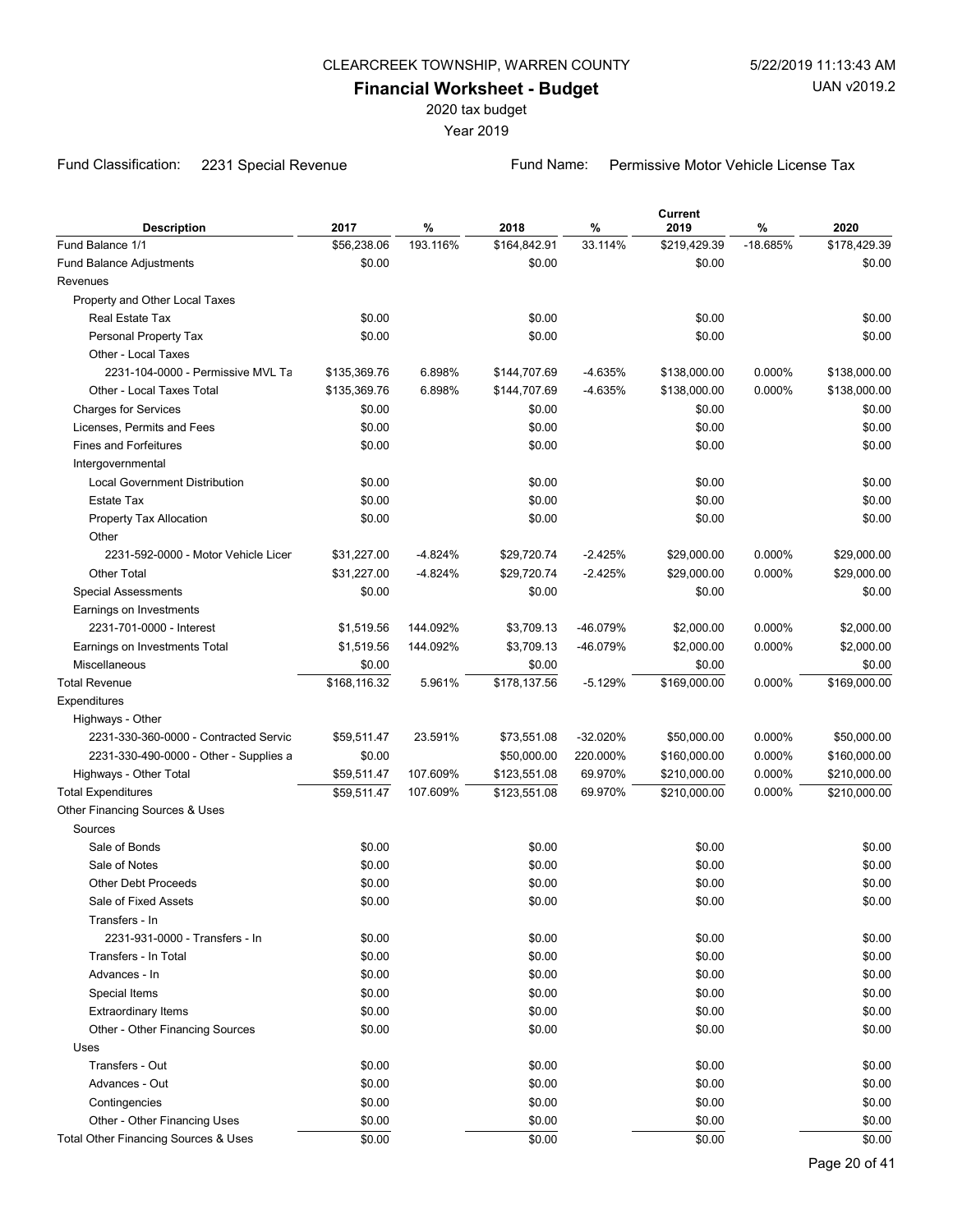2020 tax budget

Year 2019

#### Fund Classification: 2231 Special Revenue Fund Name: Permissive Motor Vehicle License Tax

|                                 |              |         |              |            | Current      |            |              |
|---------------------------------|--------------|---------|--------------|------------|--------------|------------|--------------|
| <b>Description</b>              | 2017         | %       | 2018         | %          | 2019         | %          | 2020         |
| Fund Balance 12/31              | \$164.842.91 | 33.114% | \$219.429.39 | $-18.685%$ | \$178,429.39 | $-22.978%$ | \$137.429.39 |
| Less: Encumbrances 12/31        | \$0.00       |         | \$0.00       |            | \$0.00       |            | \$0.00       |
| Less: Reserve Balance 12/31     | \$0.00       |         | \$0.00       |            | \$0.00       |            | \$0.00       |
| Unencumbered Undesignated 12/31 | \$164.842.91 | 33.114% | \$219.429.39 | $-18.685%$ | \$178,429.39 | $-22.978%$ | \$137.429.39 |

Each Fund Balance 1/1 reflects the prior year's Fund Balance 12/31, not its Unencumbered Undesignated 12/31. Encumbrances 12/31 and Reserve Balance 12/31 should become expenditures in subsequent years.

Page 21 of 41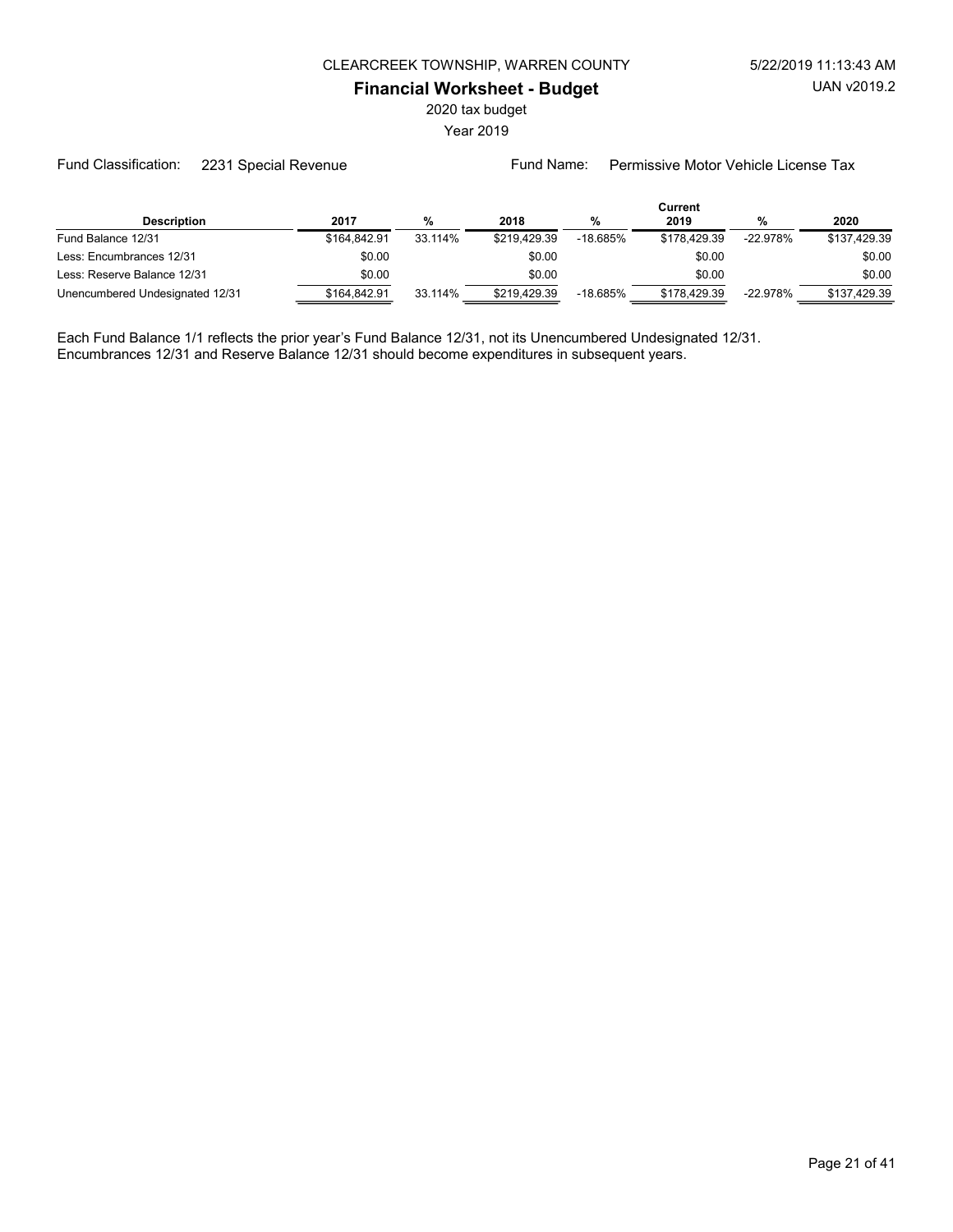2020 tax budget

Year 2019

# Fund Classification: 2261 Special Revenue Fund Name: Law Enforcement Trust

| <b>Description</b>                    | 2017        | %      | 2018        | $\%$   | Current<br>2019 | $\%$   | 2020        |
|---------------------------------------|-------------|--------|-------------|--------|-----------------|--------|-------------|
| Fund Balance 1/1                      | \$24,549.73 | 0.000% | \$24,549.73 | 0.000% | \$24,549.73     | 0.000% | \$24,549.73 |
| Fund Balance Adjustments              | \$0.00      |        | \$0.00      |        | \$0.00          |        | \$0.00      |
| Revenues                              |             |        |             |        |                 |        |             |
| Property and Other Local Taxes        |             |        |             |        |                 |        |             |
| <b>Real Estate Tax</b>                | \$0.00      |        | \$0.00      |        | \$0.00          |        | \$0.00      |
| Personal Property Tax                 | \$0.00      |        | \$0.00      |        | \$0.00          |        | \$0.00      |
| Other - Local Taxes                   | \$0.00      |        | \$0.00      |        | \$0.00          |        | \$0.00      |
| <b>Charges for Services</b>           | \$0.00      |        | \$0.00      |        | \$0.00          |        | \$0.00      |
| Licenses, Permits and Fees            | \$0.00      |        | \$0.00      |        | \$0.00          |        | \$0.00      |
| <b>Fines and Forfeitures</b>          |             |        |             |        |                 |        |             |
| 2261-402-0000 - Forfeitures           | \$0.00      |        | \$0.00      |        | \$0.00          |        | \$0.00      |
| <b>Fines and Forfeitures Total</b>    | \$0.00      |        | \$0.00      |        | \$0.00          |        | \$0.00      |
| Intergovernmental                     |             |        |             |        |                 |        |             |
| <b>Local Government Distribution</b>  | \$0.00      |        | \$0.00      |        | \$0.00          |        | \$0.00      |
| Estate Tax                            | \$0.00      |        | \$0.00      |        | \$0.00          |        | \$0.00      |
| Property Tax Allocation               | \$0.00      |        | \$0.00      |        | \$0.00          |        | \$0.00      |
| Other                                 | \$0.00      |        | \$0.00      |        | \$0.00          |        | \$0.00      |
| <b>Special Assessments</b>            | \$0.00      |        | \$0.00      |        | \$0.00          |        | \$0.00      |
| Earnings on Investments               |             |        |             |        |                 |        |             |
| 2261-701-0000 - Interest              | \$0.00      |        | \$0.00      |        | \$0.00          |        | \$0.00      |
| Earnings on Investments Total         | \$0.00      |        | \$0.00      |        | \$0.00          |        | \$0.00      |
| <b>Miscellaneous</b>                  | \$0.00      |        | \$0.00      |        | \$0.00          |        | \$0.00      |
| <b>Total Revenue</b>                  | \$0.00      |        | \$0.00      |        | \$0.00          |        | \$0.00      |
| Expenditures                          |             |        |             |        |                 |        |             |
| Police Protection - Other             |             |        |             |        |                 |        |             |
| 2261-210-430-0000 - Small Tools and M | \$0.00      |        | \$0.00      |        | \$0.00          |        | \$0.00      |
| 2261-210-430-0000 - Small Tools and M | \$0.00      |        | \$0.00      |        | \$0.00          |        | \$0.00      |
| 2261-210-599-0000 - Other - Other Exp | \$0.00      |        | \$0.00      |        | \$0.00          |        | \$0.00      |
| Police Protection - Other Total       | \$0.00      |        | \$0.00      |        | \$0.00          |        | \$0.00      |
| <b>Total Expenditures</b>             | \$0.00      |        | \$0.00      |        | \$0.00          |        | \$0.00      |
| Other Financing Sources & Uses        |             |        |             |        |                 |        |             |
| Sources                               |             |        |             |        |                 |        |             |
| Sale of Bonds                         | \$0.00      |        | \$0.00      |        | \$0.00          |        | \$0.00      |
| Sale of Notes                         | \$0.00      |        | \$0.00      |        | \$0.00          |        | \$0.00      |
| <b>Other Debt Proceeds</b>            | \$0.00      |        | \$0.00      |        | \$0.00          |        | \$0.00      |
| Sale of Fixed Assets                  | \$0.00      |        | \$0.00      |        | \$0.00          |        | \$0.00      |
| Transfers - In                        |             |        |             |        |                 |        |             |
| 2261-931-0000 - Transfers - In        | \$0.00      |        | \$0.00      |        | \$0.00          |        | \$0.00      |
| Transfers - In Total                  | \$0.00      |        | \$0.00      |        | \$0.00          |        | \$0.00      |
| Advances - In                         | \$0.00      |        | \$0.00      |        | \$0.00          |        | \$0.00      |
| Special Items                         | \$0.00      |        | \$0.00      |        | \$0.00          |        | \$0.00      |
| <b>Extraordinary Items</b>            | \$0.00      |        | \$0.00      |        | \$0.00          |        | \$0.00      |
| Other - Other Financing Sources       | \$0.00      |        | \$0.00      |        | \$0.00          |        | \$0.00      |
| Uses                                  |             |        |             |        |                 |        |             |
| Transfers - Out                       | \$0.00      |        | \$0.00      |        | \$0.00          |        | \$0.00      |
| Advances - Out                        | \$0.00      |        | \$0.00      |        | \$0.00          |        | \$0.00      |
| Contingencies                         | \$0.00      |        | \$0.00      |        | \$0.00          |        | \$0.00      |
| Other - Other Financing Uses          | \$0.00      |        | \$0.00      |        | \$0.00          |        | \$0.00      |
| Total Other Financing Sources & Uses  | \$0.00      |        | \$0.00      |        | \$0.00          |        | \$0.00      |
| Fund Balance 12/31                    | \$24,549.73 | 0.000% | \$24,549.73 | 0.000% | \$24,549.73     | 0.000% | \$24,549.73 |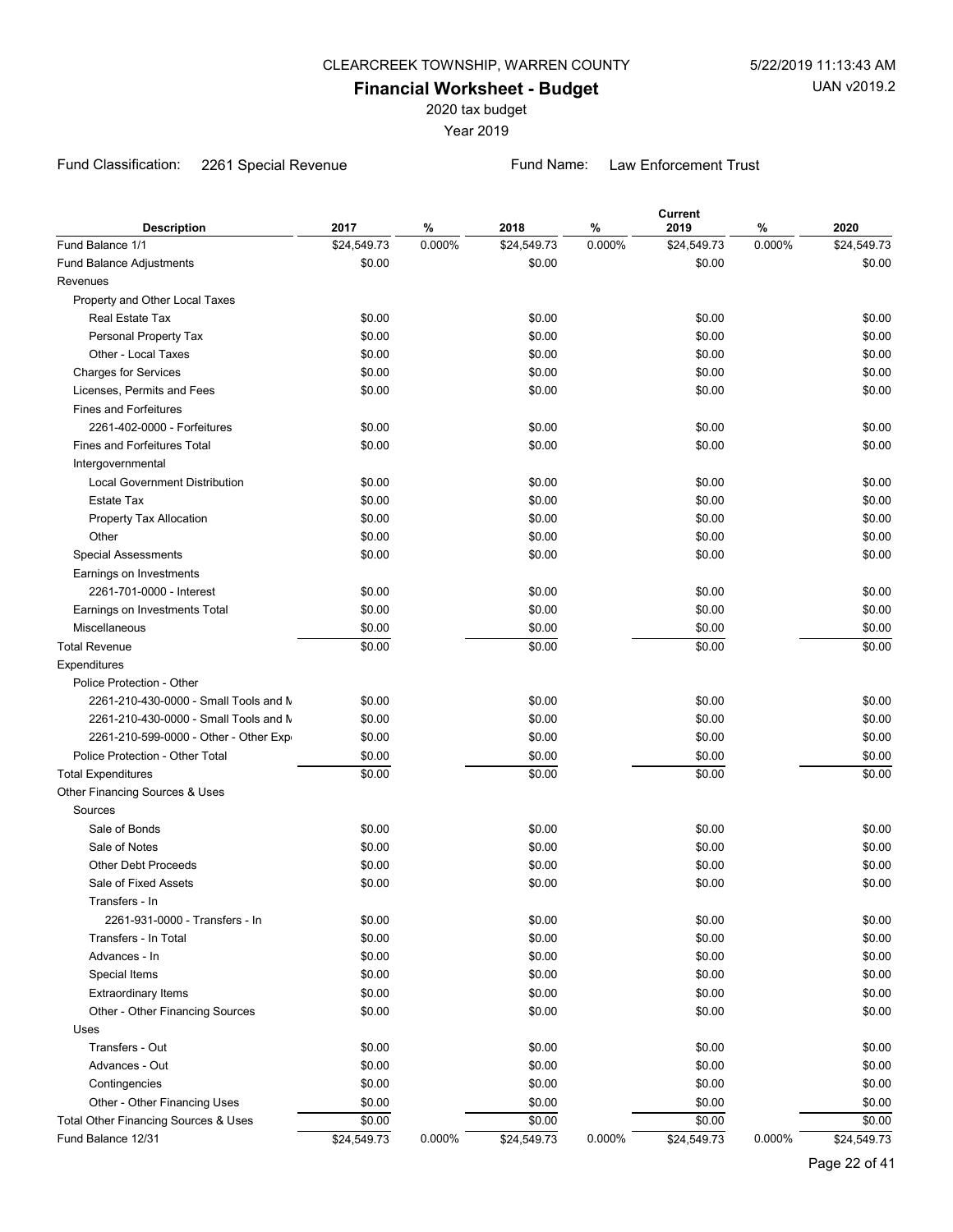2020 tax budget

Year 2019

| <b>Description</b>              | 2017        | %      | 2018        | %         | Current<br>2019 | %         | 2020        |
|---------------------------------|-------------|--------|-------------|-----------|-----------------|-----------|-------------|
| Less: Encumbrances 12/31        | \$0.00      |        | \$0.00      |           | \$0.00          |           | \$0.00      |
| Less: Reserve Balance 12/31     | \$0.00      |        | \$0.00      |           | \$0.00          |           | \$0.00      |
| Unencumbered Undesignated 12/31 | \$24.549.73 | 0.000% | \$24.549.73 | $0.000\%$ | \$24,549.73     | $0.000\%$ | \$24,549.73 |

Each Fund Balance 1/1 reflects the prior year's Fund Balance 12/31, not its Unencumbered Undesignated 12/31. Encumbrances 12/31 and Reserve Balance 12/31 should become expenditures in subsequent years.

Fund Classification: 2261 Special Revenue Fund Name: Law Enforcement Trust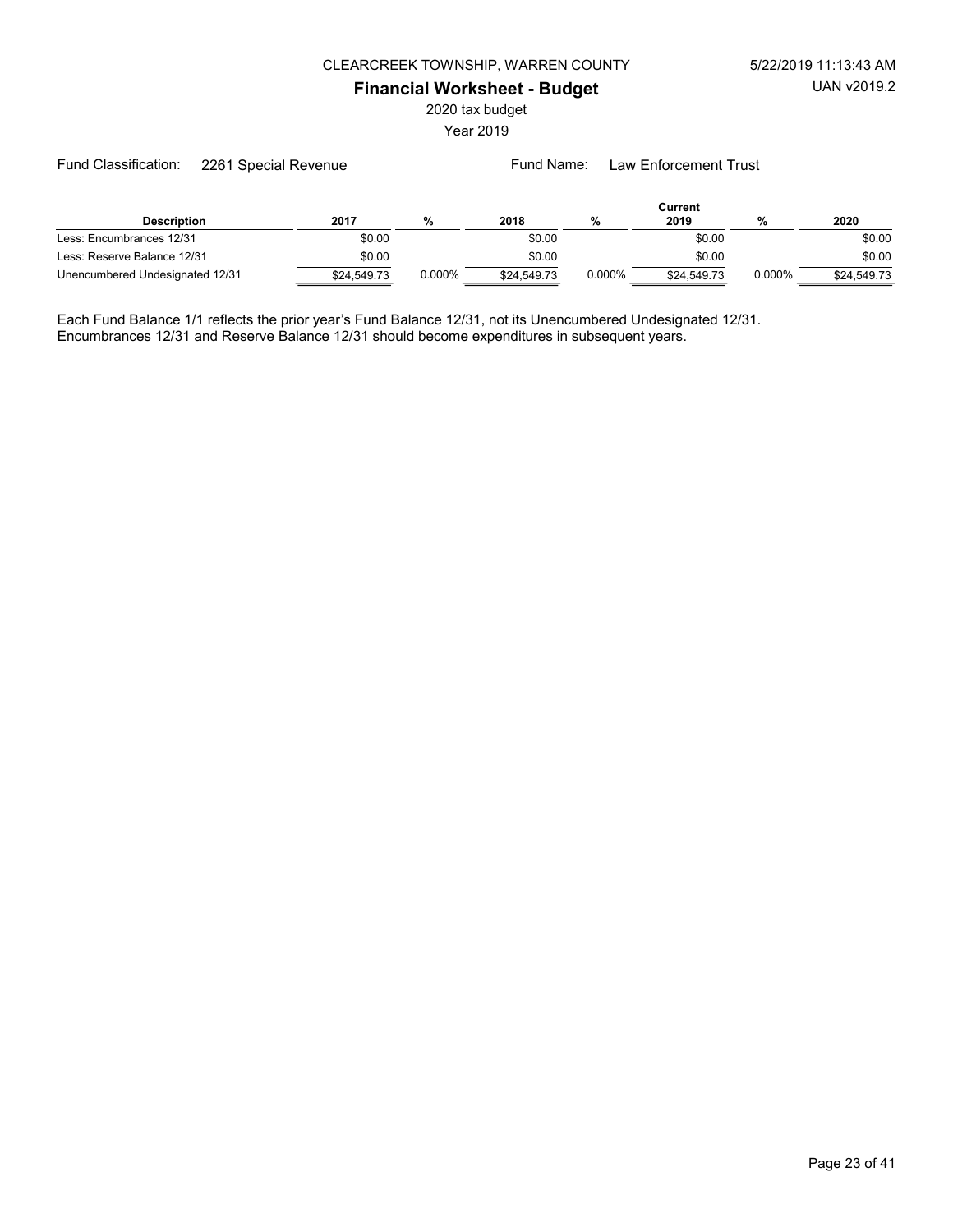2020 tax budget

Year 2019

# Fund Classification: 2271 Special Revenue Fund Name: Enforcement and Education

| Fund Balance 1/1<br>\$468.87<br>0.000%<br>\$468.87<br>0.000%<br>\$468.87<br>0.000%<br>\$468.87<br>Fund Balance Adjustments<br>\$0.00<br>\$0.00<br>\$0.00<br>\$0.00<br>Revenues<br>Property and Other Local Taxes<br>\$0.00<br>\$0.00<br>\$0.00<br>Real Estate Tax<br>\$0.00<br>\$0.00<br>\$0.00<br>Personal Property Tax<br>\$0.00<br>\$0.00<br>Other - Local Taxes<br>\$0.00<br>\$0.00<br>\$0.00<br>\$0.00<br>\$0.00<br>\$0.00<br>\$0.00<br>\$0.00<br><b>Charges for Services</b><br>\$0.00<br>\$0.00<br>\$0.00<br>\$0.00<br>Licenses, Permits and Fees<br><b>Fines and Forfeitures</b><br>2271-401-0000 - Fines<br>\$0.00<br>\$0.00<br>\$0.00<br>\$0.00<br>\$0.00<br>\$0.00<br><b>Fines and Forfeitures Total</b><br>\$0.00<br>\$0.00<br>Intergovernmental<br><b>Local Government Distribution</b><br>\$0.00<br>\$0.00<br>\$0.00<br>\$0.00<br>\$0.00<br>\$0.00<br>\$0.00<br>\$0.00<br><b>Estate Tax</b><br>\$0.00<br>\$0.00<br>\$0.00<br>\$0.00<br>Property Tax Allocation<br>\$0.00<br>\$0.00<br>\$0.00<br>Other<br>\$0.00<br>\$0.00<br>\$0.00<br><b>Special Assessments</b><br>\$0.00<br>\$0.00<br>Earnings on Investments<br>\$0.00<br>\$0.00<br>\$0.00<br>2271-701-0000 - Interest<br>\$0.00<br>\$0.00<br>\$0.00<br>\$0.00<br>\$0.00<br>Earnings on Investments Total<br><b>Miscellaneous</b><br>\$0.00<br>\$0.00<br>\$0.00<br>\$0.00<br>\$0.00<br>\$0.00<br><b>Total Revenue</b><br>\$0.00<br>\$0.00<br>Expenditures<br>Police Protection - Other<br>\$0.00<br>\$0.00<br>\$0.00<br>2271-210-599-0000 - Other - Other Exp<br>\$0.00<br>\$0.00<br>\$0.00<br>\$0.00<br>\$0.00<br>2271-210-599-0000 - Other - Other Exp<br>\$0.00<br>Police Protection - Other Total<br>\$0.00<br>\$0.00<br>\$0.00<br>\$0.00<br>\$0.00<br>\$0.00<br>\$0.00<br><b>Total Expenditures</b><br>Other Financing Sources & Uses<br>Sources<br>Sale of Bonds<br>\$0.00<br>\$0.00<br>\$0.00<br>\$0.00<br>\$0.00<br>\$0.00<br>Sale of Notes<br>\$0.00<br>\$0.00<br>\$0.00<br><b>Other Debt Proceeds</b><br>\$0.00<br>\$0.00<br>\$0.00<br>\$0.00<br>Sale of Fixed Assets<br>\$0.00<br>\$0.00<br>\$0.00<br>Transfers - In<br>\$0.00<br>\$0.00<br>\$0.00<br>\$0.00<br>2271-931-0000 - Transfers - In<br>\$0.00<br>\$0.00<br>\$0.00<br>\$0.00<br>Transfers - In Total<br>\$0.00<br>\$0.00<br>\$0.00<br>\$0.00<br>Advances - In<br>\$0.00<br>\$0.00<br>\$0.00<br>\$0.00<br>Special Items<br>\$0.00<br>\$0.00<br>\$0.00<br>\$0.00<br><b>Extraordinary Items</b><br>\$0.00<br>\$0.00<br>\$0.00<br>\$0.00<br>Other - Other Financing Sources<br>Uses<br>Transfers - Out<br>\$0.00<br>\$0.00<br>\$0.00<br>\$0.00<br>\$0.00<br>\$0.00<br>Advances - Out<br>\$0.00<br>\$0.00<br>\$0.00<br>\$0.00<br>Contingencies<br>\$0.00<br>\$0.00<br>\$0.00<br>\$0.00<br>Other - Other Financing Uses<br>\$0.00<br>\$0.00<br>Total Other Financing Sources & Uses<br>\$0.00<br>\$0.00<br>\$0.00<br>\$0.00<br>Fund Balance 12/31<br>0.000%<br>\$468.87<br>0.000%<br>\$468.87<br>\$468.87<br>0.000%<br>\$468.87 | <b>Description</b>       | 2017   | $\%$ | 2018   | % | <b>Current</b><br>2019 | $\%$ | 2020   |
|------------------------------------------------------------------------------------------------------------------------------------------------------------------------------------------------------------------------------------------------------------------------------------------------------------------------------------------------------------------------------------------------------------------------------------------------------------------------------------------------------------------------------------------------------------------------------------------------------------------------------------------------------------------------------------------------------------------------------------------------------------------------------------------------------------------------------------------------------------------------------------------------------------------------------------------------------------------------------------------------------------------------------------------------------------------------------------------------------------------------------------------------------------------------------------------------------------------------------------------------------------------------------------------------------------------------------------------------------------------------------------------------------------------------------------------------------------------------------------------------------------------------------------------------------------------------------------------------------------------------------------------------------------------------------------------------------------------------------------------------------------------------------------------------------------------------------------------------------------------------------------------------------------------------------------------------------------------------------------------------------------------------------------------------------------------------------------------------------------------------------------------------------------------------------------------------------------------------------------------------------------------------------------------------------------------------------------------------------------------------------------------------------------------------------------------------------------------------------------------------------------------------------------------------------------------------------------------------------------------------------------------------------------------------------------------------------------------------------------------------------------------------------------------------------------------------------------------------------------------------------------------------------------------------------------------------------------------|--------------------------|--------|------|--------|---|------------------------|------|--------|
|                                                                                                                                                                                                                                                                                                                                                                                                                                                                                                                                                                                                                                                                                                                                                                                                                                                                                                                                                                                                                                                                                                                                                                                                                                                                                                                                                                                                                                                                                                                                                                                                                                                                                                                                                                                                                                                                                                                                                                                                                                                                                                                                                                                                                                                                                                                                                                                                                                                                                                                                                                                                                                                                                                                                                                                                                                                                                                                                                                  |                          |        |      |        |   |                        |      |        |
|                                                                                                                                                                                                                                                                                                                                                                                                                                                                                                                                                                                                                                                                                                                                                                                                                                                                                                                                                                                                                                                                                                                                                                                                                                                                                                                                                                                                                                                                                                                                                                                                                                                                                                                                                                                                                                                                                                                                                                                                                                                                                                                                                                                                                                                                                                                                                                                                                                                                                                                                                                                                                                                                                                                                                                                                                                                                                                                                                                  |                          |        |      |        |   |                        |      |        |
|                                                                                                                                                                                                                                                                                                                                                                                                                                                                                                                                                                                                                                                                                                                                                                                                                                                                                                                                                                                                                                                                                                                                                                                                                                                                                                                                                                                                                                                                                                                                                                                                                                                                                                                                                                                                                                                                                                                                                                                                                                                                                                                                                                                                                                                                                                                                                                                                                                                                                                                                                                                                                                                                                                                                                                                                                                                                                                                                                                  |                          |        |      |        |   |                        |      |        |
|                                                                                                                                                                                                                                                                                                                                                                                                                                                                                                                                                                                                                                                                                                                                                                                                                                                                                                                                                                                                                                                                                                                                                                                                                                                                                                                                                                                                                                                                                                                                                                                                                                                                                                                                                                                                                                                                                                                                                                                                                                                                                                                                                                                                                                                                                                                                                                                                                                                                                                                                                                                                                                                                                                                                                                                                                                                                                                                                                                  |                          |        |      |        |   |                        |      |        |
|                                                                                                                                                                                                                                                                                                                                                                                                                                                                                                                                                                                                                                                                                                                                                                                                                                                                                                                                                                                                                                                                                                                                                                                                                                                                                                                                                                                                                                                                                                                                                                                                                                                                                                                                                                                                                                                                                                                                                                                                                                                                                                                                                                                                                                                                                                                                                                                                                                                                                                                                                                                                                                                                                                                                                                                                                                                                                                                                                                  |                          |        |      |        |   |                        |      |        |
|                                                                                                                                                                                                                                                                                                                                                                                                                                                                                                                                                                                                                                                                                                                                                                                                                                                                                                                                                                                                                                                                                                                                                                                                                                                                                                                                                                                                                                                                                                                                                                                                                                                                                                                                                                                                                                                                                                                                                                                                                                                                                                                                                                                                                                                                                                                                                                                                                                                                                                                                                                                                                                                                                                                                                                                                                                                                                                                                                                  |                          |        |      |        |   |                        |      |        |
|                                                                                                                                                                                                                                                                                                                                                                                                                                                                                                                                                                                                                                                                                                                                                                                                                                                                                                                                                                                                                                                                                                                                                                                                                                                                                                                                                                                                                                                                                                                                                                                                                                                                                                                                                                                                                                                                                                                                                                                                                                                                                                                                                                                                                                                                                                                                                                                                                                                                                                                                                                                                                                                                                                                                                                                                                                                                                                                                                                  |                          |        |      |        |   |                        |      |        |
|                                                                                                                                                                                                                                                                                                                                                                                                                                                                                                                                                                                                                                                                                                                                                                                                                                                                                                                                                                                                                                                                                                                                                                                                                                                                                                                                                                                                                                                                                                                                                                                                                                                                                                                                                                                                                                                                                                                                                                                                                                                                                                                                                                                                                                                                                                                                                                                                                                                                                                                                                                                                                                                                                                                                                                                                                                                                                                                                                                  |                          |        |      |        |   |                        |      |        |
|                                                                                                                                                                                                                                                                                                                                                                                                                                                                                                                                                                                                                                                                                                                                                                                                                                                                                                                                                                                                                                                                                                                                                                                                                                                                                                                                                                                                                                                                                                                                                                                                                                                                                                                                                                                                                                                                                                                                                                                                                                                                                                                                                                                                                                                                                                                                                                                                                                                                                                                                                                                                                                                                                                                                                                                                                                                                                                                                                                  |                          |        |      |        |   |                        |      |        |
|                                                                                                                                                                                                                                                                                                                                                                                                                                                                                                                                                                                                                                                                                                                                                                                                                                                                                                                                                                                                                                                                                                                                                                                                                                                                                                                                                                                                                                                                                                                                                                                                                                                                                                                                                                                                                                                                                                                                                                                                                                                                                                                                                                                                                                                                                                                                                                                                                                                                                                                                                                                                                                                                                                                                                                                                                                                                                                                                                                  |                          |        |      |        |   |                        |      |        |
|                                                                                                                                                                                                                                                                                                                                                                                                                                                                                                                                                                                                                                                                                                                                                                                                                                                                                                                                                                                                                                                                                                                                                                                                                                                                                                                                                                                                                                                                                                                                                                                                                                                                                                                                                                                                                                                                                                                                                                                                                                                                                                                                                                                                                                                                                                                                                                                                                                                                                                                                                                                                                                                                                                                                                                                                                                                                                                                                                                  |                          |        |      |        |   |                        |      |        |
|                                                                                                                                                                                                                                                                                                                                                                                                                                                                                                                                                                                                                                                                                                                                                                                                                                                                                                                                                                                                                                                                                                                                                                                                                                                                                                                                                                                                                                                                                                                                                                                                                                                                                                                                                                                                                                                                                                                                                                                                                                                                                                                                                                                                                                                                                                                                                                                                                                                                                                                                                                                                                                                                                                                                                                                                                                                                                                                                                                  |                          |        |      |        |   |                        |      |        |
|                                                                                                                                                                                                                                                                                                                                                                                                                                                                                                                                                                                                                                                                                                                                                                                                                                                                                                                                                                                                                                                                                                                                                                                                                                                                                                                                                                                                                                                                                                                                                                                                                                                                                                                                                                                                                                                                                                                                                                                                                                                                                                                                                                                                                                                                                                                                                                                                                                                                                                                                                                                                                                                                                                                                                                                                                                                                                                                                                                  |                          |        |      |        |   |                        |      |        |
|                                                                                                                                                                                                                                                                                                                                                                                                                                                                                                                                                                                                                                                                                                                                                                                                                                                                                                                                                                                                                                                                                                                                                                                                                                                                                                                                                                                                                                                                                                                                                                                                                                                                                                                                                                                                                                                                                                                                                                                                                                                                                                                                                                                                                                                                                                                                                                                                                                                                                                                                                                                                                                                                                                                                                                                                                                                                                                                                                                  |                          |        |      |        |   |                        |      |        |
|                                                                                                                                                                                                                                                                                                                                                                                                                                                                                                                                                                                                                                                                                                                                                                                                                                                                                                                                                                                                                                                                                                                                                                                                                                                                                                                                                                                                                                                                                                                                                                                                                                                                                                                                                                                                                                                                                                                                                                                                                                                                                                                                                                                                                                                                                                                                                                                                                                                                                                                                                                                                                                                                                                                                                                                                                                                                                                                                                                  |                          |        |      |        |   |                        |      |        |
|                                                                                                                                                                                                                                                                                                                                                                                                                                                                                                                                                                                                                                                                                                                                                                                                                                                                                                                                                                                                                                                                                                                                                                                                                                                                                                                                                                                                                                                                                                                                                                                                                                                                                                                                                                                                                                                                                                                                                                                                                                                                                                                                                                                                                                                                                                                                                                                                                                                                                                                                                                                                                                                                                                                                                                                                                                                                                                                                                                  |                          |        |      |        |   |                        |      |        |
|                                                                                                                                                                                                                                                                                                                                                                                                                                                                                                                                                                                                                                                                                                                                                                                                                                                                                                                                                                                                                                                                                                                                                                                                                                                                                                                                                                                                                                                                                                                                                                                                                                                                                                                                                                                                                                                                                                                                                                                                                                                                                                                                                                                                                                                                                                                                                                                                                                                                                                                                                                                                                                                                                                                                                                                                                                                                                                                                                                  |                          |        |      |        |   |                        |      |        |
|                                                                                                                                                                                                                                                                                                                                                                                                                                                                                                                                                                                                                                                                                                                                                                                                                                                                                                                                                                                                                                                                                                                                                                                                                                                                                                                                                                                                                                                                                                                                                                                                                                                                                                                                                                                                                                                                                                                                                                                                                                                                                                                                                                                                                                                                                                                                                                                                                                                                                                                                                                                                                                                                                                                                                                                                                                                                                                                                                                  |                          |        |      |        |   |                        |      |        |
|                                                                                                                                                                                                                                                                                                                                                                                                                                                                                                                                                                                                                                                                                                                                                                                                                                                                                                                                                                                                                                                                                                                                                                                                                                                                                                                                                                                                                                                                                                                                                                                                                                                                                                                                                                                                                                                                                                                                                                                                                                                                                                                                                                                                                                                                                                                                                                                                                                                                                                                                                                                                                                                                                                                                                                                                                                                                                                                                                                  |                          |        |      |        |   |                        |      |        |
|                                                                                                                                                                                                                                                                                                                                                                                                                                                                                                                                                                                                                                                                                                                                                                                                                                                                                                                                                                                                                                                                                                                                                                                                                                                                                                                                                                                                                                                                                                                                                                                                                                                                                                                                                                                                                                                                                                                                                                                                                                                                                                                                                                                                                                                                                                                                                                                                                                                                                                                                                                                                                                                                                                                                                                                                                                                                                                                                                                  |                          |        |      |        |   |                        |      |        |
|                                                                                                                                                                                                                                                                                                                                                                                                                                                                                                                                                                                                                                                                                                                                                                                                                                                                                                                                                                                                                                                                                                                                                                                                                                                                                                                                                                                                                                                                                                                                                                                                                                                                                                                                                                                                                                                                                                                                                                                                                                                                                                                                                                                                                                                                                                                                                                                                                                                                                                                                                                                                                                                                                                                                                                                                                                                                                                                                                                  |                          |        |      |        |   |                        |      |        |
|                                                                                                                                                                                                                                                                                                                                                                                                                                                                                                                                                                                                                                                                                                                                                                                                                                                                                                                                                                                                                                                                                                                                                                                                                                                                                                                                                                                                                                                                                                                                                                                                                                                                                                                                                                                                                                                                                                                                                                                                                                                                                                                                                                                                                                                                                                                                                                                                                                                                                                                                                                                                                                                                                                                                                                                                                                                                                                                                                                  |                          |        |      |        |   |                        |      |        |
|                                                                                                                                                                                                                                                                                                                                                                                                                                                                                                                                                                                                                                                                                                                                                                                                                                                                                                                                                                                                                                                                                                                                                                                                                                                                                                                                                                                                                                                                                                                                                                                                                                                                                                                                                                                                                                                                                                                                                                                                                                                                                                                                                                                                                                                                                                                                                                                                                                                                                                                                                                                                                                                                                                                                                                                                                                                                                                                                                                  |                          |        |      |        |   |                        |      |        |
|                                                                                                                                                                                                                                                                                                                                                                                                                                                                                                                                                                                                                                                                                                                                                                                                                                                                                                                                                                                                                                                                                                                                                                                                                                                                                                                                                                                                                                                                                                                                                                                                                                                                                                                                                                                                                                                                                                                                                                                                                                                                                                                                                                                                                                                                                                                                                                                                                                                                                                                                                                                                                                                                                                                                                                                                                                                                                                                                                                  |                          |        |      |        |   |                        |      |        |
|                                                                                                                                                                                                                                                                                                                                                                                                                                                                                                                                                                                                                                                                                                                                                                                                                                                                                                                                                                                                                                                                                                                                                                                                                                                                                                                                                                                                                                                                                                                                                                                                                                                                                                                                                                                                                                                                                                                                                                                                                                                                                                                                                                                                                                                                                                                                                                                                                                                                                                                                                                                                                                                                                                                                                                                                                                                                                                                                                                  |                          |        |      |        |   |                        |      |        |
|                                                                                                                                                                                                                                                                                                                                                                                                                                                                                                                                                                                                                                                                                                                                                                                                                                                                                                                                                                                                                                                                                                                                                                                                                                                                                                                                                                                                                                                                                                                                                                                                                                                                                                                                                                                                                                                                                                                                                                                                                                                                                                                                                                                                                                                                                                                                                                                                                                                                                                                                                                                                                                                                                                                                                                                                                                                                                                                                                                  |                          |        |      |        |   |                        |      |        |
|                                                                                                                                                                                                                                                                                                                                                                                                                                                                                                                                                                                                                                                                                                                                                                                                                                                                                                                                                                                                                                                                                                                                                                                                                                                                                                                                                                                                                                                                                                                                                                                                                                                                                                                                                                                                                                                                                                                                                                                                                                                                                                                                                                                                                                                                                                                                                                                                                                                                                                                                                                                                                                                                                                                                                                                                                                                                                                                                                                  |                          |        |      |        |   |                        |      |        |
|                                                                                                                                                                                                                                                                                                                                                                                                                                                                                                                                                                                                                                                                                                                                                                                                                                                                                                                                                                                                                                                                                                                                                                                                                                                                                                                                                                                                                                                                                                                                                                                                                                                                                                                                                                                                                                                                                                                                                                                                                                                                                                                                                                                                                                                                                                                                                                                                                                                                                                                                                                                                                                                                                                                                                                                                                                                                                                                                                                  |                          |        |      |        |   |                        |      |        |
|                                                                                                                                                                                                                                                                                                                                                                                                                                                                                                                                                                                                                                                                                                                                                                                                                                                                                                                                                                                                                                                                                                                                                                                                                                                                                                                                                                                                                                                                                                                                                                                                                                                                                                                                                                                                                                                                                                                                                                                                                                                                                                                                                                                                                                                                                                                                                                                                                                                                                                                                                                                                                                                                                                                                                                                                                                                                                                                                                                  |                          |        |      |        |   |                        |      |        |
|                                                                                                                                                                                                                                                                                                                                                                                                                                                                                                                                                                                                                                                                                                                                                                                                                                                                                                                                                                                                                                                                                                                                                                                                                                                                                                                                                                                                                                                                                                                                                                                                                                                                                                                                                                                                                                                                                                                                                                                                                                                                                                                                                                                                                                                                                                                                                                                                                                                                                                                                                                                                                                                                                                                                                                                                                                                                                                                                                                  |                          |        |      |        |   |                        |      |        |
|                                                                                                                                                                                                                                                                                                                                                                                                                                                                                                                                                                                                                                                                                                                                                                                                                                                                                                                                                                                                                                                                                                                                                                                                                                                                                                                                                                                                                                                                                                                                                                                                                                                                                                                                                                                                                                                                                                                                                                                                                                                                                                                                                                                                                                                                                                                                                                                                                                                                                                                                                                                                                                                                                                                                                                                                                                                                                                                                                                  |                          |        |      |        |   |                        |      |        |
|                                                                                                                                                                                                                                                                                                                                                                                                                                                                                                                                                                                                                                                                                                                                                                                                                                                                                                                                                                                                                                                                                                                                                                                                                                                                                                                                                                                                                                                                                                                                                                                                                                                                                                                                                                                                                                                                                                                                                                                                                                                                                                                                                                                                                                                                                                                                                                                                                                                                                                                                                                                                                                                                                                                                                                                                                                                                                                                                                                  |                          |        |      |        |   |                        |      |        |
|                                                                                                                                                                                                                                                                                                                                                                                                                                                                                                                                                                                                                                                                                                                                                                                                                                                                                                                                                                                                                                                                                                                                                                                                                                                                                                                                                                                                                                                                                                                                                                                                                                                                                                                                                                                                                                                                                                                                                                                                                                                                                                                                                                                                                                                                                                                                                                                                                                                                                                                                                                                                                                                                                                                                                                                                                                                                                                                                                                  |                          |        |      |        |   |                        |      |        |
|                                                                                                                                                                                                                                                                                                                                                                                                                                                                                                                                                                                                                                                                                                                                                                                                                                                                                                                                                                                                                                                                                                                                                                                                                                                                                                                                                                                                                                                                                                                                                                                                                                                                                                                                                                                                                                                                                                                                                                                                                                                                                                                                                                                                                                                                                                                                                                                                                                                                                                                                                                                                                                                                                                                                                                                                                                                                                                                                                                  |                          |        |      |        |   |                        |      |        |
|                                                                                                                                                                                                                                                                                                                                                                                                                                                                                                                                                                                                                                                                                                                                                                                                                                                                                                                                                                                                                                                                                                                                                                                                                                                                                                                                                                                                                                                                                                                                                                                                                                                                                                                                                                                                                                                                                                                                                                                                                                                                                                                                                                                                                                                                                                                                                                                                                                                                                                                                                                                                                                                                                                                                                                                                                                                                                                                                                                  |                          |        |      |        |   |                        |      |        |
|                                                                                                                                                                                                                                                                                                                                                                                                                                                                                                                                                                                                                                                                                                                                                                                                                                                                                                                                                                                                                                                                                                                                                                                                                                                                                                                                                                                                                                                                                                                                                                                                                                                                                                                                                                                                                                                                                                                                                                                                                                                                                                                                                                                                                                                                                                                                                                                                                                                                                                                                                                                                                                                                                                                                                                                                                                                                                                                                                                  |                          |        |      |        |   |                        |      |        |
|                                                                                                                                                                                                                                                                                                                                                                                                                                                                                                                                                                                                                                                                                                                                                                                                                                                                                                                                                                                                                                                                                                                                                                                                                                                                                                                                                                                                                                                                                                                                                                                                                                                                                                                                                                                                                                                                                                                                                                                                                                                                                                                                                                                                                                                                                                                                                                                                                                                                                                                                                                                                                                                                                                                                                                                                                                                                                                                                                                  |                          |        |      |        |   |                        |      |        |
|                                                                                                                                                                                                                                                                                                                                                                                                                                                                                                                                                                                                                                                                                                                                                                                                                                                                                                                                                                                                                                                                                                                                                                                                                                                                                                                                                                                                                                                                                                                                                                                                                                                                                                                                                                                                                                                                                                                                                                                                                                                                                                                                                                                                                                                                                                                                                                                                                                                                                                                                                                                                                                                                                                                                                                                                                                                                                                                                                                  |                          |        |      |        |   |                        |      |        |
|                                                                                                                                                                                                                                                                                                                                                                                                                                                                                                                                                                                                                                                                                                                                                                                                                                                                                                                                                                                                                                                                                                                                                                                                                                                                                                                                                                                                                                                                                                                                                                                                                                                                                                                                                                                                                                                                                                                                                                                                                                                                                                                                                                                                                                                                                                                                                                                                                                                                                                                                                                                                                                                                                                                                                                                                                                                                                                                                                                  |                          |        |      |        |   |                        |      |        |
|                                                                                                                                                                                                                                                                                                                                                                                                                                                                                                                                                                                                                                                                                                                                                                                                                                                                                                                                                                                                                                                                                                                                                                                                                                                                                                                                                                                                                                                                                                                                                                                                                                                                                                                                                                                                                                                                                                                                                                                                                                                                                                                                                                                                                                                                                                                                                                                                                                                                                                                                                                                                                                                                                                                                                                                                                                                                                                                                                                  |                          |        |      |        |   |                        |      |        |
|                                                                                                                                                                                                                                                                                                                                                                                                                                                                                                                                                                                                                                                                                                                                                                                                                                                                                                                                                                                                                                                                                                                                                                                                                                                                                                                                                                                                                                                                                                                                                                                                                                                                                                                                                                                                                                                                                                                                                                                                                                                                                                                                                                                                                                                                                                                                                                                                                                                                                                                                                                                                                                                                                                                                                                                                                                                                                                                                                                  |                          |        |      |        |   |                        |      |        |
|                                                                                                                                                                                                                                                                                                                                                                                                                                                                                                                                                                                                                                                                                                                                                                                                                                                                                                                                                                                                                                                                                                                                                                                                                                                                                                                                                                                                                                                                                                                                                                                                                                                                                                                                                                                                                                                                                                                                                                                                                                                                                                                                                                                                                                                                                                                                                                                                                                                                                                                                                                                                                                                                                                                                                                                                                                                                                                                                                                  |                          |        |      |        |   |                        |      |        |
|                                                                                                                                                                                                                                                                                                                                                                                                                                                                                                                                                                                                                                                                                                                                                                                                                                                                                                                                                                                                                                                                                                                                                                                                                                                                                                                                                                                                                                                                                                                                                                                                                                                                                                                                                                                                                                                                                                                                                                                                                                                                                                                                                                                                                                                                                                                                                                                                                                                                                                                                                                                                                                                                                                                                                                                                                                                                                                                                                                  |                          |        |      |        |   |                        |      |        |
|                                                                                                                                                                                                                                                                                                                                                                                                                                                                                                                                                                                                                                                                                                                                                                                                                                                                                                                                                                                                                                                                                                                                                                                                                                                                                                                                                                                                                                                                                                                                                                                                                                                                                                                                                                                                                                                                                                                                                                                                                                                                                                                                                                                                                                                                                                                                                                                                                                                                                                                                                                                                                                                                                                                                                                                                                                                                                                                                                                  |                          |        |      |        |   |                        |      |        |
|                                                                                                                                                                                                                                                                                                                                                                                                                                                                                                                                                                                                                                                                                                                                                                                                                                                                                                                                                                                                                                                                                                                                                                                                                                                                                                                                                                                                                                                                                                                                                                                                                                                                                                                                                                                                                                                                                                                                                                                                                                                                                                                                                                                                                                                                                                                                                                                                                                                                                                                                                                                                                                                                                                                                                                                                                                                                                                                                                                  |                          |        |      |        |   |                        |      |        |
|                                                                                                                                                                                                                                                                                                                                                                                                                                                                                                                                                                                                                                                                                                                                                                                                                                                                                                                                                                                                                                                                                                                                                                                                                                                                                                                                                                                                                                                                                                                                                                                                                                                                                                                                                                                                                                                                                                                                                                                                                                                                                                                                                                                                                                                                                                                                                                                                                                                                                                                                                                                                                                                                                                                                                                                                                                                                                                                                                                  |                          |        |      |        |   |                        |      |        |
|                                                                                                                                                                                                                                                                                                                                                                                                                                                                                                                                                                                                                                                                                                                                                                                                                                                                                                                                                                                                                                                                                                                                                                                                                                                                                                                                                                                                                                                                                                                                                                                                                                                                                                                                                                                                                                                                                                                                                                                                                                                                                                                                                                                                                                                                                                                                                                                                                                                                                                                                                                                                                                                                                                                                                                                                                                                                                                                                                                  |                          |        |      |        |   |                        |      |        |
|                                                                                                                                                                                                                                                                                                                                                                                                                                                                                                                                                                                                                                                                                                                                                                                                                                                                                                                                                                                                                                                                                                                                                                                                                                                                                                                                                                                                                                                                                                                                                                                                                                                                                                                                                                                                                                                                                                                                                                                                                                                                                                                                                                                                                                                                                                                                                                                                                                                                                                                                                                                                                                                                                                                                                                                                                                                                                                                                                                  |                          |        |      |        |   |                        |      |        |
|                                                                                                                                                                                                                                                                                                                                                                                                                                                                                                                                                                                                                                                                                                                                                                                                                                                                                                                                                                                                                                                                                                                                                                                                                                                                                                                                                                                                                                                                                                                                                                                                                                                                                                                                                                                                                                                                                                                                                                                                                                                                                                                                                                                                                                                                                                                                                                                                                                                                                                                                                                                                                                                                                                                                                                                                                                                                                                                                                                  |                          |        |      |        |   |                        |      |        |
|                                                                                                                                                                                                                                                                                                                                                                                                                                                                                                                                                                                                                                                                                                                                                                                                                                                                                                                                                                                                                                                                                                                                                                                                                                                                                                                                                                                                                                                                                                                                                                                                                                                                                                                                                                                                                                                                                                                                                                                                                                                                                                                                                                                                                                                                                                                                                                                                                                                                                                                                                                                                                                                                                                                                                                                                                                                                                                                                                                  | Less: Encumbrances 12/31 | \$0.00 |      | \$0.00 |   | \$0.00                 |      | \$0.00 |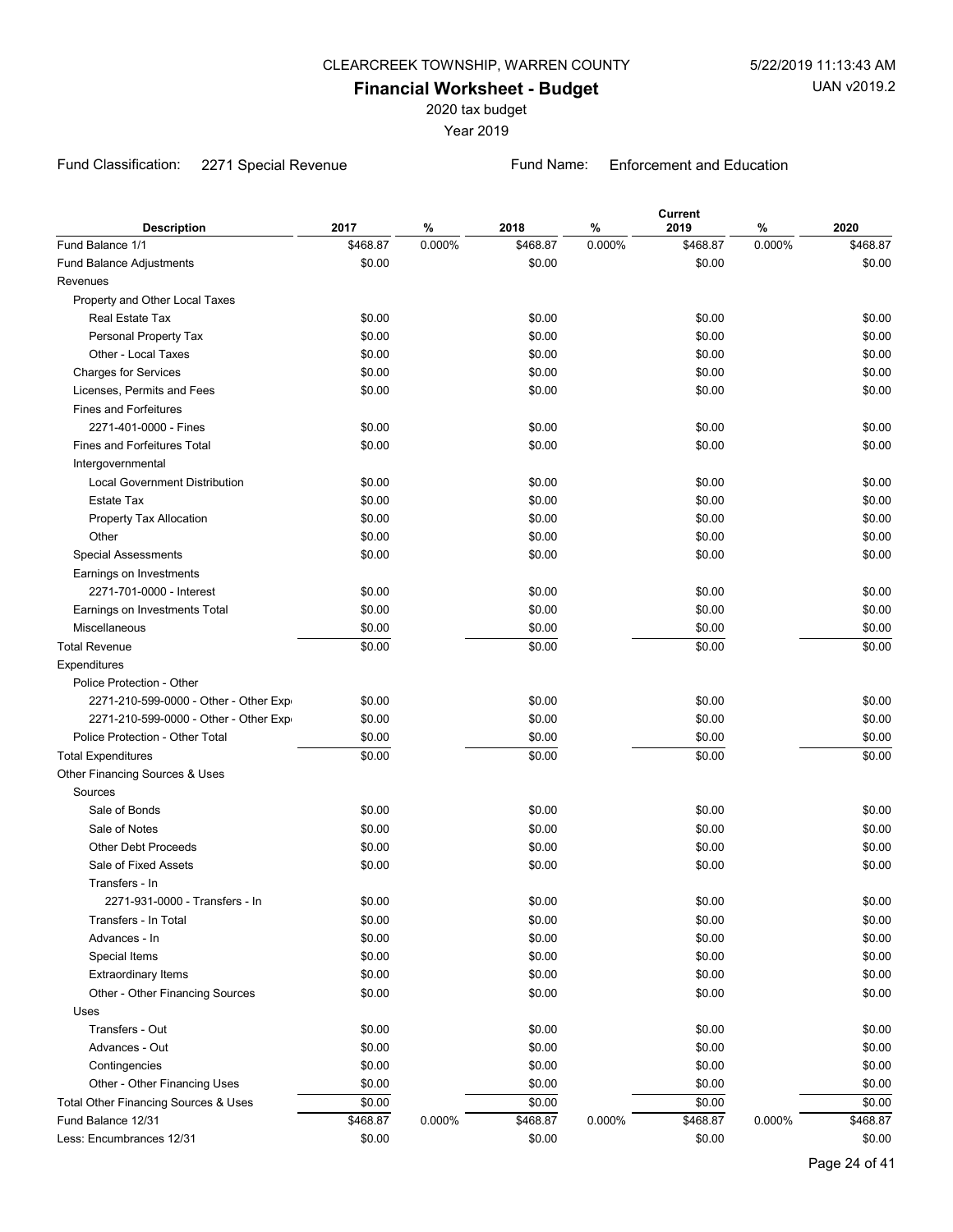#### CLEARCREEK TOWNSHIP, WARREN COUNTY 5/22/2019 11:13:43 AM

Financial Worksheet - Budget

2020 tax budget

Year 2019

| <b>Description</b>              | 2017     | %         | 2018     | %      | Current<br>2019 | %      | 2020     |
|---------------------------------|----------|-----------|----------|--------|-----------------|--------|----------|
| Less: Reserve Balance 12/31     | \$0.00   |           | \$0.00   |        | \$0.00          |        | \$0.00   |
| Unencumbered Undesignated 12/31 | \$468.87 | $0.000\%$ | \$468.87 | 0.000% | \$468.87        | 0.000% | \$468.87 |

Each Fund Balance 1/1 reflects the prior year's Fund Balance 12/31, not its Unencumbered Undesignated 12/31. Encumbrances 12/31 and Reserve Balance 12/31 should become expenditures in subsequent years.

Fund Classification: 2271 Special Revenue Fund Name: Enforcement and Education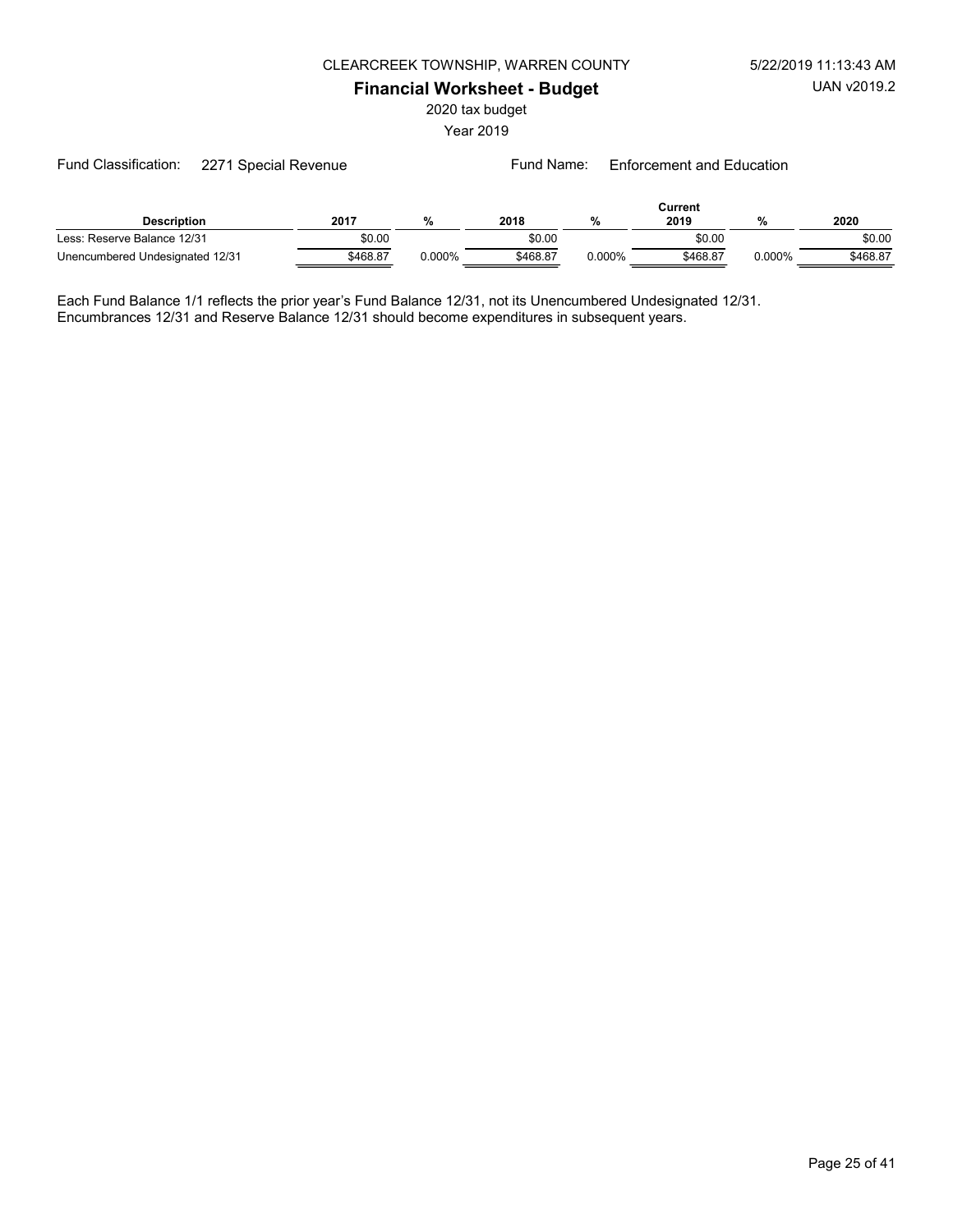#### CLEARCREEK TOWNSHIP, WARREN COUNTY 5/22/2019 11:13:43 AM

### Financial Worksheet - Budget

2020 tax budget

Year 2019

Fund Classification: 2281 Special Revenue Fund Name: Ambulance And Emergency Medical

Other Financing Sources & Uses

Sources

**Services** 

Current<br>2019 Description 2017 % 2018 % 2019 % 2020 Fund Balance 1/1 **12000** \$786,688.05 **4.023% \$755,036.76** -34.051% \$497,937.38 25.719% \$626,002.80 Fund Balance Adjustments **60.00** \$0.00 \$0.00 \$0.00 \$0.00 \$0.00 \$0.00 \$0.00 \$0.00 Revenues Property and Other Local Taxes Real Estate Tax \$0.00 \$0.00 \$0.00 \$0.00 Personal Property Tax 60.00 \$0.00 \$0.00 \$0.00 \$0.00 \$0.00 \$0.00 \$0.00 \$0.00 \$0.00 \$0.00 \$0.00 \$0.00 \$0.00 \$0.00 other - Local Taxes 6.00 \$0.00 \$0.00 \$0.00 \$0.00 \$0.00 \$0.00 \$0.00 \$0.00 \$0.00 \$0.00 \$0.00 \$0.00 \$0.00 \$0.00 \$0.00 \$0.00 \$0.00 \$0.00 \$0.00 \$0.00 \$0.00 \$0.00 \$0.00 \$0.00 \$0.00 \$0.00 \$0.00 \$0.00 \$0.00 \$0.00 \$0.00 \$0.00 \$0.00 Charges for Services 2281-202-0000 - Contracts for Emergen \$514,655.15  $-9.201\%$  \$467,302.45 -12.262% \$410,000.00 5.000% \$430,500.00 Charges for Services Total **\$4655.15** 467,302.45 514,655.15 5410,000.00 5.000% \$430,500.00 Licenses, Permits and Fees **\$0.00** \$0.00 \$0.00 \$0.00 \$0.00 \$0.00 \$0.00 \$0.00 \$0.00 Fines and Forfeitures 60.00 \$0.00 \$0.00 \$0.00 \$0.00 \$0.00 \$0.00 \$0.00 \$0.00 \$0.00 \$0.00 \$0.00 \$0.00 \$0.00 \$0.00 Intergovernmental Local Government Distribution \$0.00 \$0.00 \$0.00 \$0.00 Estate Tax \$0.00 \$0.00 \$0.00 \$0.00 Property Tax Allocation 60.00 \$0.00 \$0.00 \$0.00 \$0.00 \$0.00 \$0.00 \$0.00 \$0.00 \$0.00 \$0.00 \$0.00 \$0.00 \$0.00 \$0.00 \$0.00 \$0.00 \$0.00 \$0.00 \$0.00 \$0.00 \$0.00 \$0.00 \$0.00 \$0.00 \$0.00 \$0.00 \$0.00 \$0.00 \$0.00 \$0.00 \$0.00 \$0.00 **Other** 2281-591-0000 - Intergovernmental F  $$449.75$  -100.000% \$0.00 \$0.00 \$0.00 \$0.00 \$0.00 Other Total \$0.00 \$449.75 \$0.00 \$0.00 -100.000% Special Assessments 60.00 \$0.00 \$0.00 \$0.00 \$0.00 \$0.00 \$0.00 \$0.00 \$0.00 \$0.00 \$0.00 \$0.00 \$0.00 \$0.00 \$0.00 Earnings on Investments 2281-701-0000 - Interest \$0.00 \$0.00 \$0.00 \$0.00 Earnings on Investments Total **60.00** \$0.00 \$0.00 \$0.00 \$0.00 \$0.00 \$0.00 \$0.00 \$0.00 Miscellaneous 2281-892-0000 - Other - Miscellaneous \$9,472.94  $-62.118\%$  \$3,588.55 -100.000% \$0.00 \$0.00 \$0.00 Miscellaneous Total \$9,472.94 -62.118% \$3,588.55 -100.000% \$0.00 \$0.00 \$0.00 \$0.00 \$0.00 \$0.00 Total Revenue \$524,577.84 -10.234% \$470,891.00 -12.931% \$410,000.00 5.000% \$430,500.00 Expenditures Emergency Medical Services - Salaries 2281-230-190-0000 - Other - Salaries \$391,033.66 -15.309% \$331,170.42 -99.033% \$3,200.96 -100.000% \$0.00 Emergency Medical Services - Salaries Tot \$391,033.66 - 15.309% \$331,170.42 - 99.033% \$3,200.96 - 100.000% \$0.00 Emergency Medical Services - Other 2281-230-211-0000 - Ohio Public Employees Retirement Society Society States Retirement States Retirement Societ 2281-230-213-0000 - Medicare \$5,145.42 \$5,514.13 \$0.00 \$0.00 -6.687% -100.000% 2281-230-215-0000 - Ohio Police and F  $$94,939.22$   $-12.336\%$   $$83,227.54$   $-100.000\%$   $$0.00$ 2281-230-229-0000 - Other - Insurance \$55,061.04 23.983% \$68,266.38 -75.488% \$16,733.62 -100.000% \$0.00 2281-230-310-0000 - Professional and Technical S9,681.08  $-90.881\%$  \$882.84 4,997.18% \$45,000.00 2.000% \$45,900.00 2281-230-390-0000 - Other - Purchased Services \$0.00 \$20,000.00 2.000% \$20,400.00 \$3,856.41 418.617% 2281-230-430-0000 - Small Tools and Minor Check \$0.00 \$4,125.00 1,718.18% \$75,000.00 2.000% \$76,500.00 Emergency Medical Services - Other Total \$165,195.47 0.187% \$165,503.59 -5.299% \$156,733.62 -8.890% \$142,800.00 Capital Outlay - Other 2281-760-750-0000 - Motor Vehicles \$247,049.37 \$0.00 \$140,000.00 0.000% \$140,000.00 -43.331%

Capital Outlay - Other Total **\$247,049.37** \$247,049.37  $-43.331\%$  \$140,000.00 0.000% \$140,000.00 Total Expenditures \$556,229.13 33.708% \$743,723.38 -59.671% \$299,934.58 -5.713% \$282,800.00

 $\text{Sale of Bonds}$  50.00  $\text{S0.00}$   $\text{S0.00}$   $\text{S0.00}$   $\text{S0.00}$   $\text{S0.00}$  $\text{Sale of Notes}$  50.00 \$0.00 \$0.00 \$0.00 \$0.00 \$0.00 \$0.00 \$0.00 \$0.00 \$0.00 \$0.00 \$0.00 \$0.00 \$0.00 \$0.00 \$0.00 \$0.00 \$0.00 \$0.00 \$0.00 \$0.00 \$0.00 \$0.00 \$0.00 \$0.00 \$0.00 \$0.00 \$0.00 \$0.00 \$0.00 \$0.00 \$0.00 \$0.00 \$0.00 \$0.00 \$ Other Debt Proceeds  $$0.00$  \$0.00  $$0.00$  \$0.00  $$0.00$  \$0.00  $$0.00$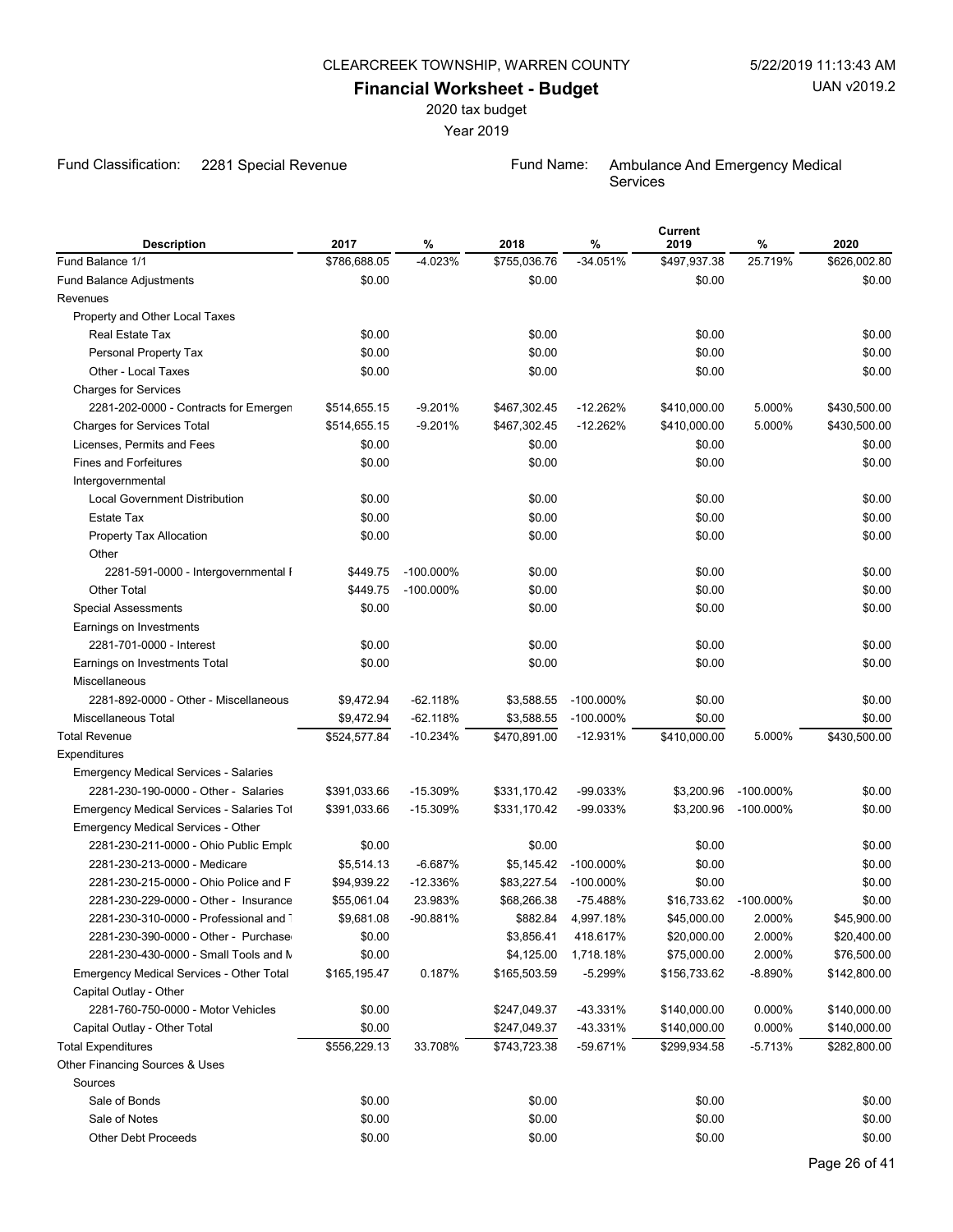2020 tax budget

Year 2019

Fund Classification: 2281 Special Revenue **Fund Name:** Ambulance And Emergency Medical

Services

|                                      |              |            |              |              | Current      |         |              |
|--------------------------------------|--------------|------------|--------------|--------------|--------------|---------|--------------|
| <b>Description</b>                   | 2017         | %          | 2018         | %            | 2019         | $\%$    | 2020         |
| Sale of Fixed Assets                 | \$0.00       |            | \$0.00       |              | \$0.00       |         | \$0.00       |
| Transfers - In                       |              |            |              |              |              |         |              |
| 2281-931-0000 - Transfers - In       | \$0.00       |            | \$15,733.00  | 14.409%      | \$18,000.00  | 2.000%  | \$18,360.00  |
| 2281-931-0000 - Transfers - In       | \$0.00       |            | \$0.00       |              | \$0.00       |         | \$0.00       |
| Transfers - In Total                 | \$0.00       |            | \$15,733.00  | 14.409%      | \$18,000.00  | 2.000%  | \$18,360.00  |
| Advances - In                        | \$0.00       |            | \$0.00       |              | \$0.00       |         | \$0.00       |
| Special Items                        | \$0.00       |            | \$0.00       |              | \$0.00       |         | \$0.00       |
| <b>Extraordinary Items</b>           | \$0.00       |            | \$0.00       |              | \$0.00       |         | \$0.00       |
| Other - Other Financing Sources      | \$0.00       |            | \$0.00       |              | \$0.00       |         | \$0.00       |
| Uses                                 |              |            |              |              |              |         |              |
| Transfers - Out                      |              |            |              |              |              |         |              |
| 2281-910-910-0000 - Transfers - Out  | \$0.00       |            | \$0.00       |              | \$0.00       |         | \$0.00       |
| Transfers - Out Total                | \$0.00       |            | \$0.00       |              | \$0.00       |         | \$0.00       |
| Advances - Out                       | \$0.00       |            | \$0.00       |              | \$0.00       |         | \$0.00       |
| Contingencies                        | \$0.00       |            | \$0.00       |              | \$0.00       |         | \$0.00       |
| Other - Other Financing Uses         | \$0.00       |            | \$0.00       |              | \$0.00       |         | \$0.00       |
| Total Other Financing Sources & Uses | \$0.00       |            | \$15,733.00  | 14.409%      | \$18,000.00  | 2.000%  | \$18,360.00  |
| Fund Balance 12/31                   | \$755,036.76 | $-34.051%$ | \$497,937.38 | 25.719%      | \$626,002.80 | 26.527% | \$792,062.80 |
| Less: Encumbrances 12/31             | \$3,743.27   | 432.540%   | \$19,934.58  | $-100.000\%$ | \$0.00       |         | \$0.00       |
| Less: Reserve Balance 12/31          | \$0.00       |            | \$0.00       |              | \$0.00       |         | \$0.00       |
| Unencumbered Undesignated 12/31      | \$751,293.49 | -36.376%   | \$478,002.80 | 30.962%      | \$626,002.80 | 26.527% | \$792,062.80 |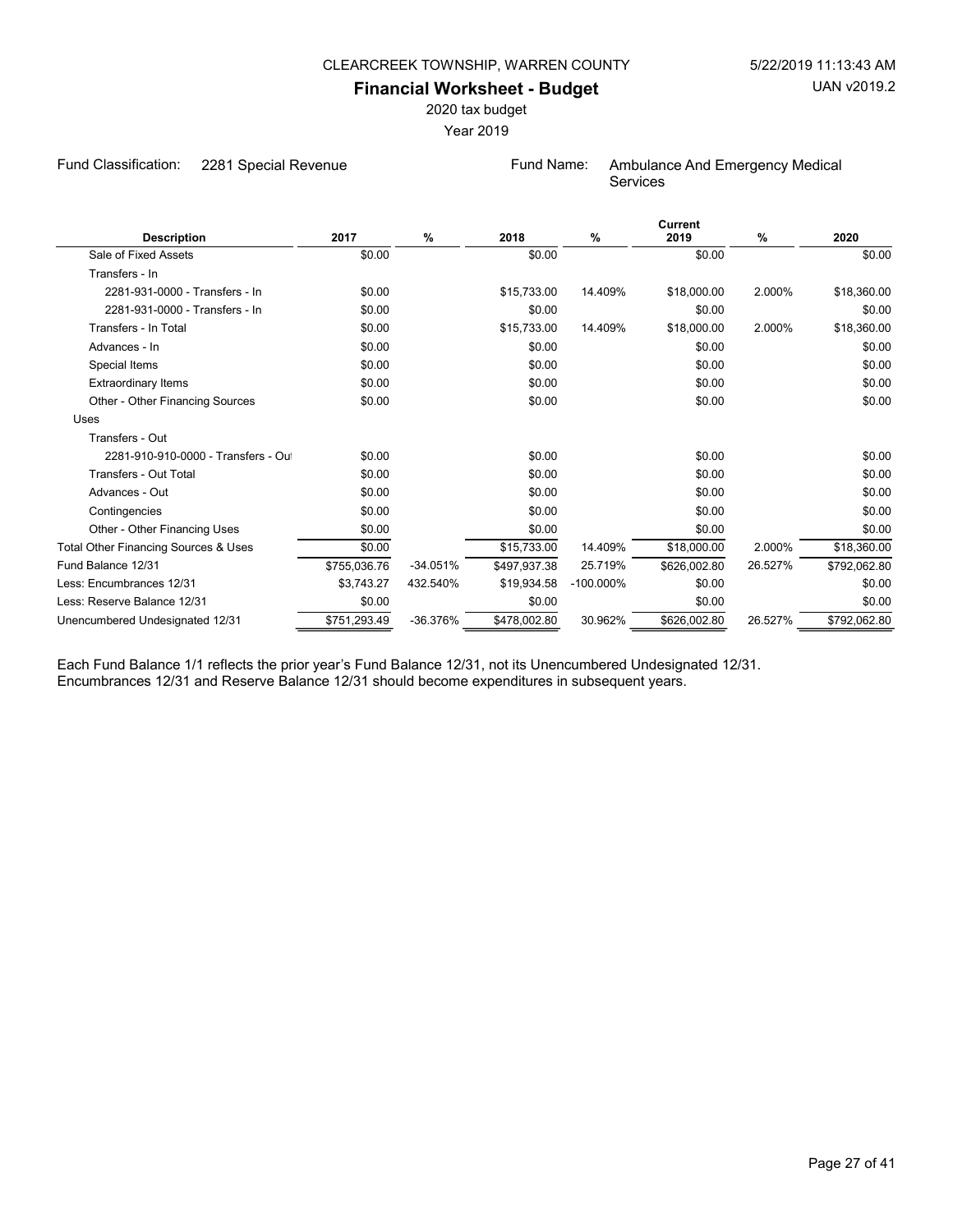2020 tax budget

Year 2019

### Fund Classification: 2401 Special Revenue Fund Name: LIGHTING ASSESSMENT

| <b>Description</b>                    | 2017         | $\%$         | 2018         | %       | Current<br>2019 | $\%$        | 2020         |
|---------------------------------------|--------------|--------------|--------------|---------|-----------------|-------------|--------------|
| Fund Balance 1/1                      | \$76,999.50  | 2.765%       | \$79,128.83  | 28.363% | \$101,571.99    | 52.434%     | \$154,829.99 |
| Fund Balance Adjustments              | \$0.00       |              | \$0.00       |         | \$0.00          |             | \$0.00       |
| Revenues                              |              |              |              |         |                 |             |              |
| Property and Other Local Taxes        |              |              |              |         |                 |             |              |
| Real Estate Tax                       | \$0.00       |              | \$0.00       |         | \$0.00          |             | \$0.00       |
| Personal Property Tax                 | \$0.00       |              | \$0.00       |         | \$0.00          |             | \$0.00       |
| Other - Local Taxes                   | \$0.00       |              | \$0.00       |         | \$0.00          |             | \$0.00       |
| <b>Charges for Services</b>           | \$0.00       |              | \$0.00       |         | \$0.00          |             | \$0.00       |
| Licenses, Permits and Fees            | \$0.00       |              | \$0.00       |         | \$0.00          |             | \$0.00       |
| <b>Fines and Forfeitures</b>          | \$0.00       |              | \$0.00       |         | \$0.00          |             | \$0.00       |
| Intergovernmental                     |              |              |              |         |                 |             |              |
| <b>Local Government Distribution</b>  | \$0.00       |              | \$0.00       |         | \$0.00          |             | \$0.00       |
| <b>Estate Tax</b>                     | \$0.00       |              | \$0.00       |         | \$0.00          |             | \$0.00       |
| Property Tax Allocation               | \$0.00       |              | \$0.00       |         | \$0.00          |             | \$0.00       |
| Other                                 | \$0.00       |              | \$0.00       |         | \$0.00          |             | \$0.00       |
| <b>Special Assessments</b>            |              |              |              |         |                 |             |              |
| 2401-601-0000 - Special Assessments   | \$201,844.70 | 8.754%       | \$219,515.09 | 22.998% | \$270,000.00    | $-10.000\%$ | \$243,000.00 |
| Special Assessments Total             | \$201,844.70 | 8.754%       | \$219,515.09 | 22.998% | \$270,000.00    | $-10.000\%$ | \$243,000.00 |
| Earnings on Investments               |              |              |              |         |                 |             |              |
| 2401-701-0000 - Interest              | \$0.00       |              | \$0.00       |         | \$0.00          |             | \$0.00       |
| Earnings on Investments Total         | \$0.00       |              | \$0.00       |         | \$0.00          |             | \$0.00       |
| Miscellaneous                         | \$0.00       |              | \$0.00       |         | \$0.00          |             | \$0.00       |
| <b>Total Revenue</b>                  | \$201,844.70 | 8.754%       | \$219,515.09 | 22.998% | \$270,000.00    | $-10.000\%$ | \$243,000.00 |
| Expenditures                          |              |              |              |         |                 |             |              |
| Lighting-Other                        |              |              |              |         |                 |             |              |
| 2401-310-360-0000 - Contracted Servic | \$199,715.37 | $-1.324%$    | \$197,071.93 | 9.981%  | \$216,742.00    | 2.000%      | \$221,076.84 |
| Lighting- Other Total                 | \$199,715.37 | $-1.324%$    | \$197,071.93 | 9.981%  | \$216,742.00    | 2.000%      | \$221,076.84 |
| <b>Total Expenditures</b>             | \$199,715.37 | $-1.324%$    | \$197,071.93 | 9.981%  | \$216,742.00    | 2.000%      | \$221,076.84 |
| Other Financing Sources & Uses        |              |              |              |         |                 |             |              |
| Sources                               |              |              |              |         |                 |             |              |
| Sale of Bonds                         | \$0.00       |              | \$0.00       |         | \$0.00          |             | \$0.00       |
| Sale of Notes                         | \$0.00       |              | \$0.00       |         | \$0.00          |             | \$0.00       |
| <b>Other Debt Proceeds</b>            | \$0.00       |              | \$0.00       |         | \$0.00          |             | \$0.00       |
| Sale of Fixed Assets                  | \$0.00       |              | \$0.00       |         | \$0.00          |             | \$0.00       |
| Transfers - In                        |              |              |              |         |                 |             |              |
| 2401-931-0000 - Transfers - In        | \$0.00       |              | \$0.00       |         | \$0.00          |             | \$0.00       |
| Transfers - In Total                  | \$0.00       |              | \$0.00       |         | \$0.00          |             | \$0.00       |
| Advances - In                         | \$0.00       |              | \$0.00       |         | \$0.00          |             | \$0.00       |
| Special Items                         | \$0.00       |              | \$0.00       |         | \$0.00          |             | \$0.00       |
| <b>Extraordinary Items</b>            | \$0.00       |              | \$0.00       |         | \$0.00          |             | \$0.00       |
| Other - Other Financing Sources       | \$0.00       |              | \$0.00       |         | \$0.00          |             | \$0.00       |
| Uses                                  |              |              |              |         |                 |             |              |
| Transfers - Out                       | \$0.00       |              | \$0.00       |         | \$0.00          |             | \$0.00       |
| Advances - Out                        | \$0.00       |              | \$0.00       |         | \$0.00          |             | \$0.00       |
| Contingencies                         | \$0.00       |              | \$0.00       |         | \$0.00          |             | \$0.00       |
| Other - Other Financing Uses          | \$0.00       |              | \$0.00       |         | \$0.00          |             | \$0.00       |
| Total Other Financing Sources & Uses  | \$0.00       |              | \$0.00       |         | \$0.00          |             | \$0.00       |
| Fund Balance 12/31                    | \$79,128.83  | 28.363%      | \$101,571.99 | 52.434% | \$154,829.99    | 14.160%     | \$176,753.15 |
| Less: Encumbrances 12/31              | \$7,894.44   | $-100.000\%$ | \$0.00       |         | \$0.00          |             | \$0.00       |
| Less: Reserve Balance 12/31           | \$0.00       |              | \$0.00       |         | \$0.00          |             | \$0.00       |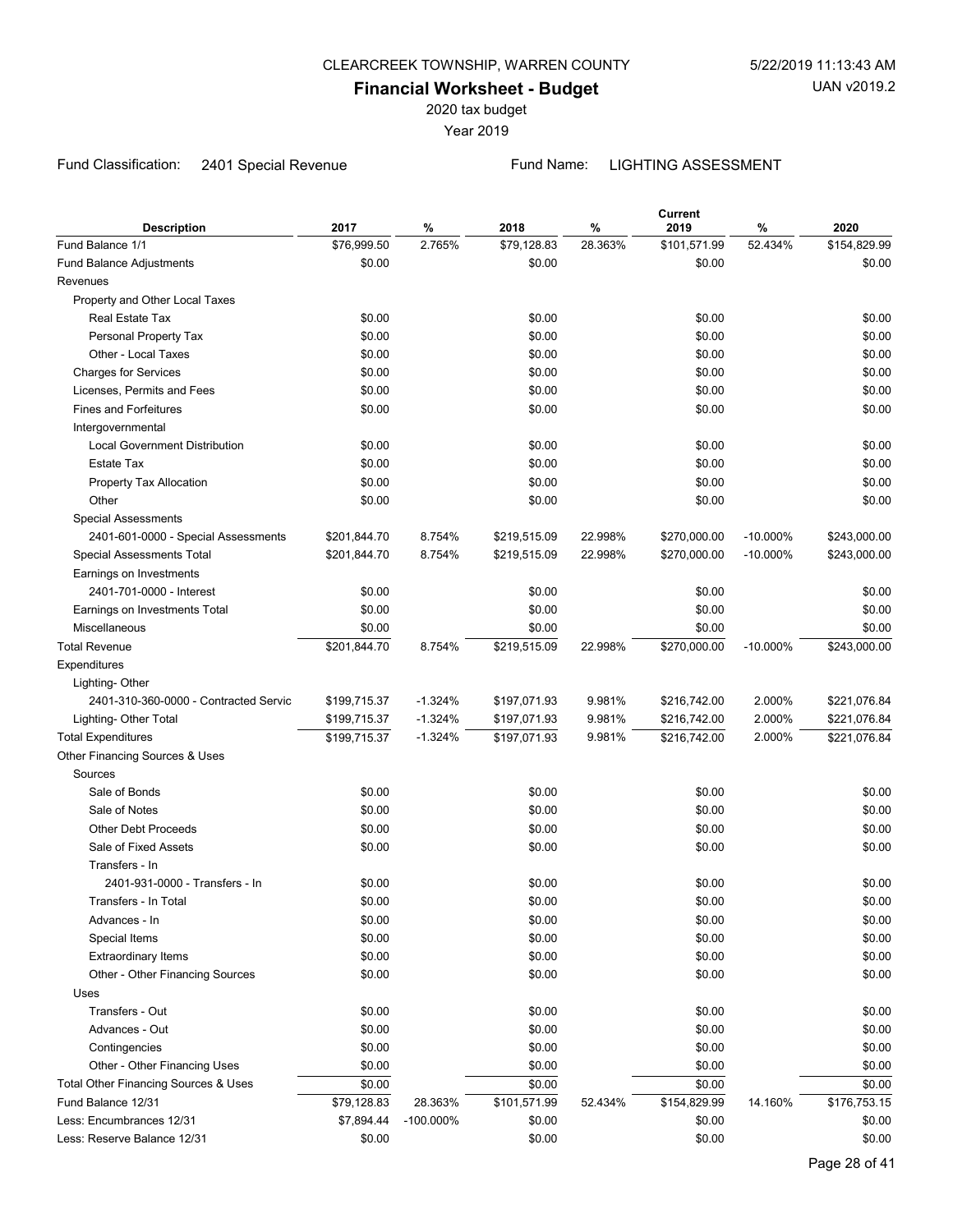UAN v2019.2

#### CLEARCREEK TOWNSHIP, WARREN COUNTY 5/22/2019 11:13:43 AM

Financial Worksheet - Budget

2020 tax budget

Year 2019

| <b>Description</b>              | 2017                   | $\mathbf{O}$ | 2018              | n/<br>% | Current<br>2019 | 70      | 2020         |
|---------------------------------|------------------------|--------------|-------------------|---------|-----------------|---------|--------------|
| Unencumbered Undesignated 12/31 | <b>←フィ</b><br>234.39.ا | 42.588%      | \$101.571<br>1.99 | 52.434% | \$154.829.99    | 14.160% | \$176,753.15 |

Each Fund Balance 1/1 reflects the prior year's Fund Balance 12/31, not its Unencumbered Undesignated 12/31. Encumbrances 12/31 and Reserve Balance 12/31 should become expenditures in subsequent years.

Fund Classification: 2401 Special Revenue Fund Name: LIGHTING ASSESSMENT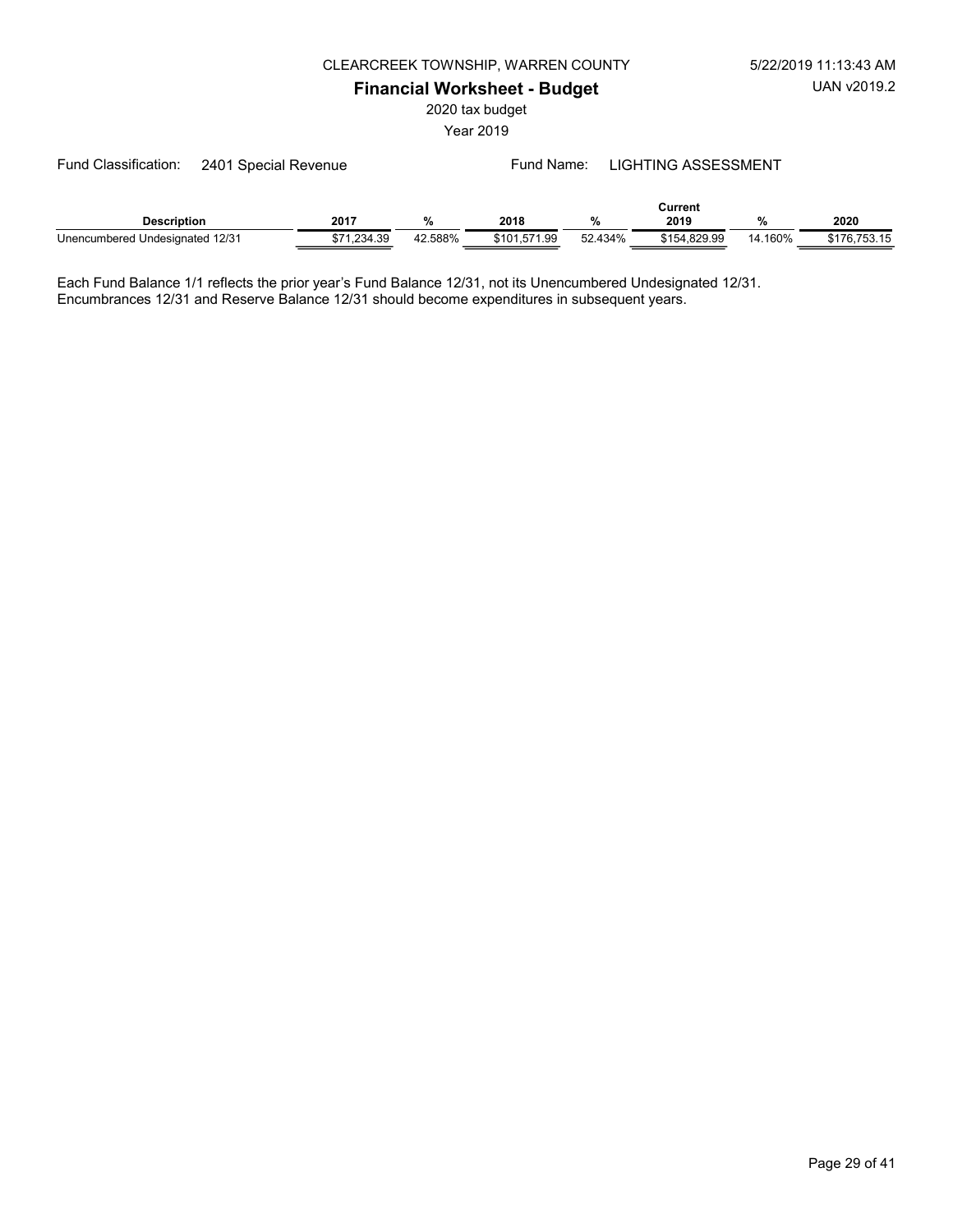# CLEARCREEK TOWNSHIP, WARREN COUNTY 5/22/2019 11:13:43 AM

# Financial Worksheet - Budget

2020 tax budget

Year 2019

Fund Classification: 2905 Special Revenue Fund Name: GOVERNMENT CENTER VENDING

MACHINES

| <b>Description</b>                    | 2017       | %          | 2018       | $\%$     | Current<br>2019 | $\%$   | 2020       |
|---------------------------------------|------------|------------|------------|----------|-----------------|--------|------------|
| Fund Balance 1/1                      | \$2,172.20 | 8.379%     | \$2,354.21 | 17.569%  | \$2,767.81      | 0.000% | \$2,767.81 |
| Fund Balance Adjustments              | \$0.00     |            | \$0.00     |          | \$0.00          |        | \$0.00     |
| Revenues                              |            |            |            |          |                 |        |            |
| Property and Other Local Taxes        |            |            |            |          |                 |        |            |
| Real Estate Tax                       | \$0.00     |            | \$0.00     |          | \$0.00          |        | \$0.00     |
| Personal Property Tax                 | \$0.00     |            | \$0.00     |          | \$0.00          |        | \$0.00     |
| Other - Local Taxes                   | \$0.00     |            | \$0.00     |          | \$0.00          |        | \$0.00     |
| <b>Charges for Services</b>           | \$0.00     |            | \$0.00     |          | \$0.00          |        | \$0.00     |
| Licenses, Permits and Fees            | \$0.00     |            | \$0.00     |          | \$0.00          |        | \$0.00     |
| <b>Fines and Forfeitures</b>          | \$0.00     |            | \$0.00     |          | \$0.00          |        | \$0.00     |
| Intergovernmental                     |            |            |            |          |                 |        |            |
| <b>Local Government Distribution</b>  | \$0.00     |            | \$0.00     |          | \$0.00          |        | \$0.00     |
| Estate Tax                            | \$0.00     |            | \$0.00     |          | \$0.00          |        | \$0.00     |
| Property Tax Allocation               | \$0.00     |            | \$0.00     |          | \$0.00          |        | \$0.00     |
| Other                                 | \$0.00     |            | \$0.00     |          | \$0.00          |        | \$0.00     |
| <b>Special Assessments</b>            | \$0.00     |            | \$0.00     |          | \$0.00          |        | \$0.00     |
| Earnings on Investments               | \$0.00     |            | \$0.00     |          | \$0.00          |        | \$0.00     |
| Miscellaneous                         |            |            |            |          |                 |        |            |
| 2905-892-0000 - Other - Miscellaneous | \$1,170.50 | 6.749%     | \$1,249.50 | -19.968% | \$1,000.00      | 0.000% | \$1,000.00 |
| Miscellaneous Total                   | \$1,170.50 | 6.749%     | \$1,249.50 | -19.968% | \$1,000.00      | 0.000% | \$1,000.00 |
| <b>Total Revenue</b>                  | \$1,170.50 | 6.749%     | \$1,249.50 | -19.968% | \$1,000.00      | 0.000% | \$1,000.00 |
| Expenditures                          |            |            |            |          |                 |        |            |
| Administrative - Other                |            |            |            |          |                 |        |            |
| 2905-110-500-0000 - Other             | \$988.49   | $-15.437%$ | \$835.90   | 19.632%  | \$1,000.00      | 0.000% | \$1,000.00 |
| 2905-110-599-0000 - Other - Other Exp | \$0.00     |            | \$0.00     |          | \$0.00          |        | \$0.00     |
| Administrative - Other Total          | \$988.49   | $-15.437%$ | \$835.90   | 19.632%  | \$1,000.00      | 0.000% | \$1,000.00 |
| <b>Total Expenditures</b>             | \$988.49   | $-15.437%$ | \$835.90   | 19.632%  | \$1,000.00      | 0.000% | \$1,000.00 |
| Other Financing Sources & Uses        |            |            |            |          |                 |        |            |
| Sources                               |            |            |            |          |                 |        |            |
| Sale of Bonds                         | \$0.00     |            | \$0.00     |          | \$0.00          |        | \$0.00     |
| Sale of Notes                         | \$0.00     |            | \$0.00     |          | \$0.00          |        | \$0.00     |
| <b>Other Debt Proceeds</b>            | \$0.00     |            | \$0.00     |          | \$0.00          |        | \$0.00     |
| Sale of Fixed Assets                  | \$0.00     |            | \$0.00     |          | \$0.00          |        | \$0.00     |
| Transfers - In                        |            |            |            |          |                 |        |            |
| 2905-931-0000 - Transfers - In        | \$0.00     |            | \$0.00     |          | \$0.00          |        | \$0.00     |
| Transfers - In Total                  | \$0.00     |            | \$0.00     |          | \$0.00          |        | \$0.00     |
| Advances - In                         | \$0.00     |            | \$0.00     |          | \$0.00          |        | \$0.00     |
| Special Items                         | \$0.00     |            | \$0.00     |          | \$0.00          |        | \$0.00     |
| <b>Extraordinary Items</b>            | \$0.00     |            | \$0.00     |          | \$0.00          |        | \$0.00     |
| Other - Other Financing Sources       | \$0.00     |            | \$0.00     |          | \$0.00          |        | \$0.00     |
| Uses                                  |            |            |            |          |                 |        |            |
| Transfers - Out                       | \$0.00     |            | \$0.00     |          | \$0.00          |        | \$0.00     |
| Advances - Out                        | \$0.00     |            | \$0.00     |          | \$0.00          |        | \$0.00     |
| Contingencies                         | \$0.00     |            | \$0.00     |          | \$0.00          |        | \$0.00     |
| Other - Other Financing Uses          | \$0.00     |            | \$0.00     |          | \$0.00          |        | \$0.00     |
| Total Other Financing Sources & Uses  | \$0.00     |            | \$0.00     |          | \$0.00          |        | \$0.00     |
| Fund Balance 12/31                    | \$2,354.21 | 17.569%    | \$2,767.81 | 0.000%   | \$2,767.81      | 0.000% | \$2,767.81 |
| Less: Encumbrances 12/31              | \$0.00     |            | \$0.00     |          | \$0.00          |        | \$0.00     |
| Less: Reserve Balance 12/31           | \$0.00     |            | \$0.00     |          | \$0.00          |        | \$0.00     |
|                                       |            |            |            |          |                 |        |            |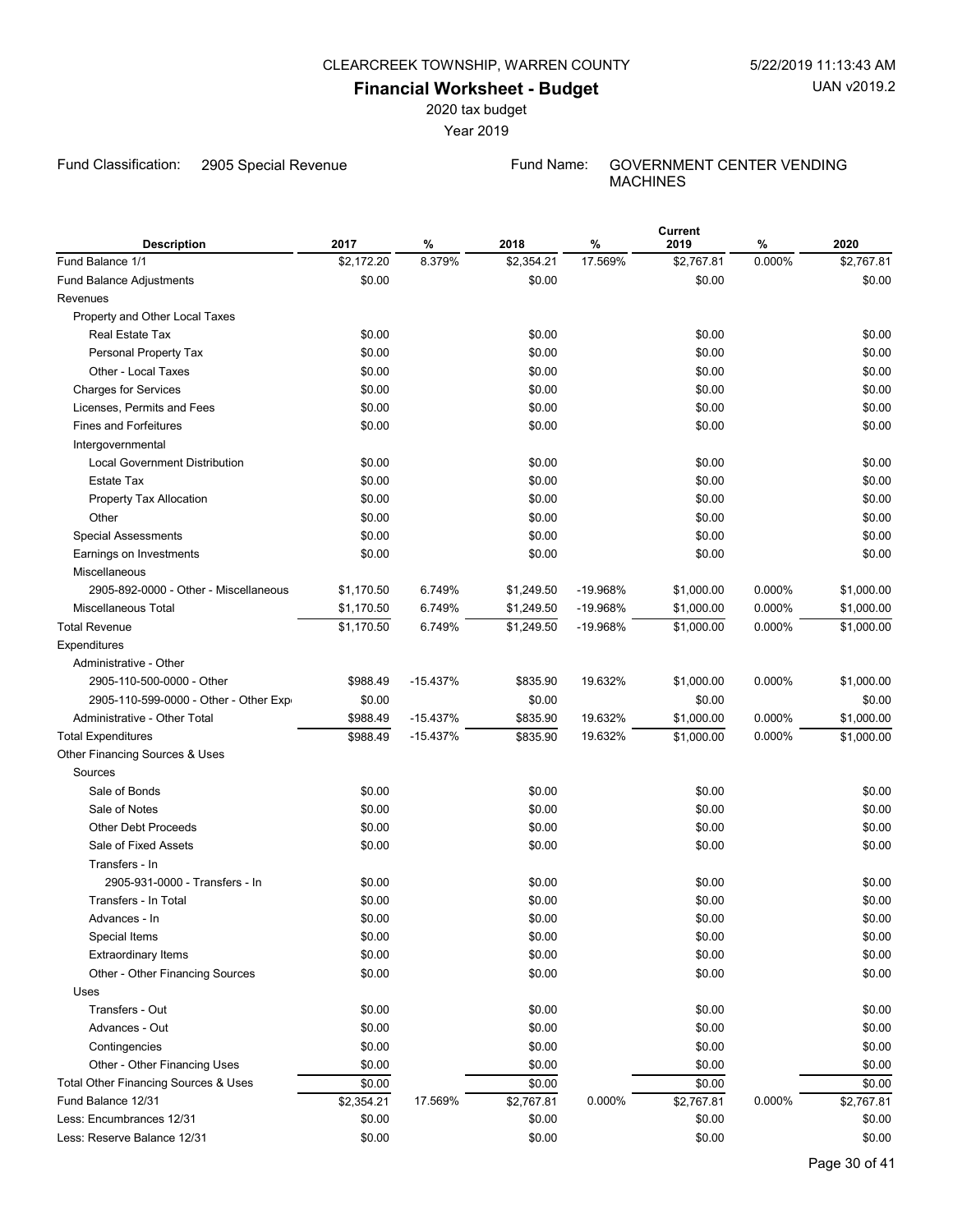CLEARCREEK TOWNSHIP, WARREN COUNTY 5/22/2019 11:13:43 AM

# Financial Worksheet - Budget

2020 tax budget

Year 2019

| Fund Classification:            | 2905 Special Revenue |            |         | Fund Name: |           | <b>GOVERNMENT CENTER VENDING</b><br><b>MACHINES</b> |        |            |  |
|---------------------------------|----------------------|------------|---------|------------|-----------|-----------------------------------------------------|--------|------------|--|
| <b>Description</b>              |                      | 2017       | %       | 2018       | %         | Current<br>2019                                     | %      | 2020       |  |
| Unencumbered Undesignated 12/31 |                      | \$2.354.21 | 17.569% | \$2.767.81 | $0.000\%$ | \$2.767.81                                          | 0.000% | \$2,767.81 |  |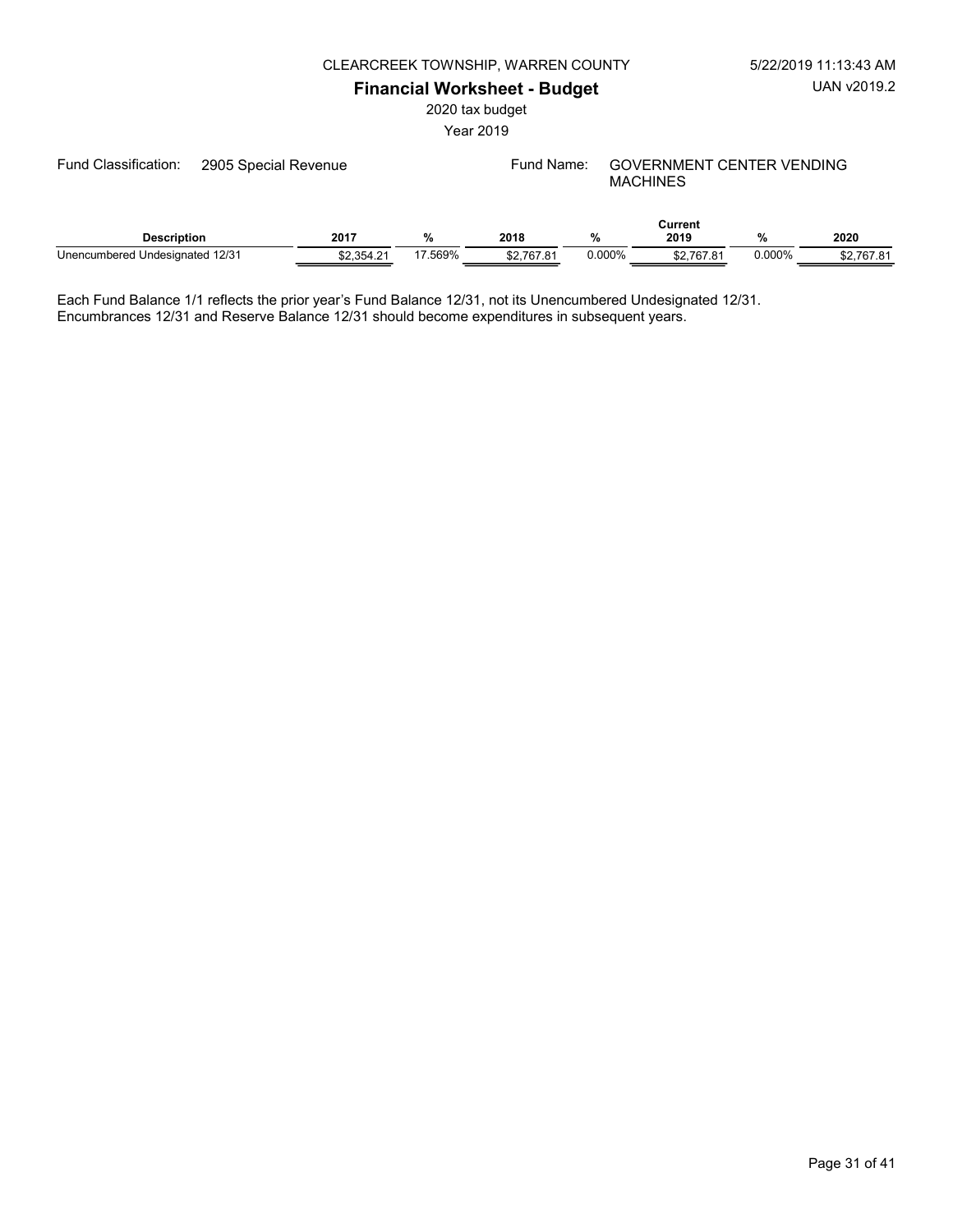2020 tax budget

Year 2019

Fund Classification: 2908 Special Revenue Fund Name: POLICE DISTRICT LOEB FUND

Current

| <b>Description</b>                                        | 2017             | $\%$        | 2018             | $\%$         | Նարերա<br>2019   | $\%$   | 2020             |
|-----------------------------------------------------------|------------------|-------------|------------------|--------------|------------------|--------|------------------|
| Fund Balance 1/1                                          | \$1.00           |             | \$31,432.00      | $-36.371%$   | \$20,000.00      | 0.000% | \$20,000.00      |
| Fund Balance Adjustments                                  | \$25,000.00      |             | \$0.00           |              | \$0.00           |        | \$0.00           |
| Revenues                                                  |                  |             |                  |              |                  |        |                  |
| Property and Other Local Taxes                            |                  |             |                  |              |                  |        |                  |
| Real Estate Tax                                           | \$0.00           |             | \$0.00           |              | \$0.00           |        | \$0.00           |
| Personal Property Tax                                     | \$0.00           |             | \$0.00           |              | \$0.00           |        | \$0.00           |
| Other - Local Taxes                                       | \$0.00           |             | \$0.00           |              | \$0.00           |        | \$0.00           |
| <b>Charges for Services</b>                               | \$0.00           |             | \$0.00           |              | \$0.00           |        | \$0.00           |
| Licenses, Permits and Fees                                | \$0.00           |             | \$0.00           |              | \$0.00           |        | \$0.00           |
| <b>Fines and Forfeitures</b>                              | \$0.00           |             | \$0.00           |              | \$0.00           |        | \$0.00           |
|                                                           |                  |             |                  |              |                  |        |                  |
| Intergovernmental                                         |                  |             |                  |              |                  |        |                  |
| <b>Local Government Distribution</b><br><b>Estate Tax</b> | \$0.00<br>\$0.00 |             | \$0.00<br>\$0.00 |              | \$0.00<br>\$0.00 |        | \$0.00<br>\$0.00 |
|                                                           |                  |             |                  |              |                  |        |                  |
| Property Tax Allocation                                   | \$0.00           |             | \$0.00           |              | \$0.00           |        | \$0.00           |
| Other                                                     | \$0.00           |             | \$0.00           |              | \$0.00           |        | \$0.00           |
| <b>Special Assessments</b>                                | \$0.00           |             | \$0.00           |              | \$0.00           |        | \$0.00           |
| Earnings on Investments                                   | \$0.00           |             | \$0.00           |              | \$0.00           |        | \$0.00           |
| Miscellaneous                                             |                  |             |                  |              |                  |        |                  |
| 2908-805-0000 - Other Local Grants (nc                    | \$30,000.00      | $-33.333%$  | \$20,000.00      | 0.000%       | \$20,000.00      | 0.000% | \$20,000.00      |
| Miscellaneous Total                                       | \$30,000.00      | $-33.333%$  | \$20,000.00      | 0.000%       | \$20,000.00      | 0.000% | \$20,000.00      |
| <b>Total Revenue</b>                                      | \$30,000.00      | $-33.333\%$ | \$20,000.00      | 0.000%       | \$20,000.00      | 0.000% | \$20,000.00      |
| Expenditures                                              |                  |             |                  |              |                  |        |                  |
| Police Protection - Other                                 |                  |             |                  |              |                  |        |                  |
| 2908-210-500-0000 - Other                                 | \$0.00           |             | \$0.00           |              | \$0.00           |        | \$0.00           |
| 2908-210-590-0000 - Other Expenses                        | \$0.00           |             | \$0.00           |              | \$20,000.00      | 0.000% | \$20,000.00      |
| 2908-210-599-0000 - Other - Other Exp                     | \$23,569.00      | 33.362%     | \$31,432.00      | $-100.000\%$ | \$0.00           |        | \$0.00           |
| Police Protection - Other Total                           | \$23,569.00      | 33.362%     | \$31,432.00      | $-36.371%$   | \$20,000.00      | 0.000% | \$20,000.00      |
| <b>Total Expenditures</b>                                 | \$23,569.00      | 33.362%     | \$31,432.00      | $-36.371%$   | \$20,000.00      | 0.000% | \$20,000.00      |
| Other Financing Sources & Uses                            |                  |             |                  |              |                  |        |                  |
| Sources                                                   |                  |             |                  |              |                  |        |                  |
| Sale of Bonds                                             | \$0.00           |             | \$0.00           |              | \$0.00           |        | \$0.00           |
| Sale of Notes                                             | \$0.00           |             | \$0.00           |              | \$0.00           |        | \$0.00           |
| <b>Other Debt Proceeds</b>                                | \$0.00           |             | \$0.00           |              | \$0.00           |        | \$0.00           |
| Sale of Fixed Assets                                      | \$0.00           |             | \$0.00           |              | \$0.00           |        | \$0.00           |
| Transfers - In                                            | \$0.00           |             | \$0.00           |              | \$0.00           |        | \$0.00           |
| Advances - In                                             | \$0.00           |             | \$0.00           |              | \$0.00           |        | \$0.00           |
| Special Items                                             | \$0.00           |             | \$0.00           |              | \$0.00           |        | \$0.00           |
| <b>Extraordinary Items</b>                                | \$0.00           |             | \$0.00           |              | \$0.00           |        | \$0.00           |
| Other - Other Financing Sources                           | \$0.00           |             | \$0.00           |              | \$0.00           |        | \$0.00           |
| Uses                                                      |                  |             |                  |              |                  |        |                  |
| Transfers - Out                                           | \$0.00           |             | \$0.00           |              | \$0.00           |        | \$0.00           |
| Advances - Out                                            | \$0.00           |             | \$0.00           |              | \$0.00           |        | \$0.00           |
| Contingencies                                             | \$0.00           |             | \$0.00           |              | \$0.00           |        | \$0.00           |
| Other - Other Financing Uses                              | \$0.00           |             | \$0.00           |              | \$0.00           |        | \$0.00           |
| Total Other Financing Sources & Uses                      | \$0.00           |             | \$0.00           |              | \$0.00           |        | \$0.00           |
| Fund Balance 12/31                                        | \$31,432.00      | $-36.371%$  | \$20,000.00      | 0.000%       | \$20,000.00      | 0.000% | \$20,000.00      |
| Less: Encumbrances 12/31                                  | \$1,432.00       | -100.000%   | \$0.00           |              | \$0.00           |        | \$0.00           |
| Less: Reserve Balance 12/31                               | \$0.00           |             | \$0.00           |              | \$0.00           |        | \$0.00           |
| Unencumbered Undesignated 12/31                           | \$30,000.00      | $-33.333%$  | \$20,000.00      | 0.000%       | \$20,000.00      | 0.000% | \$20,000.00      |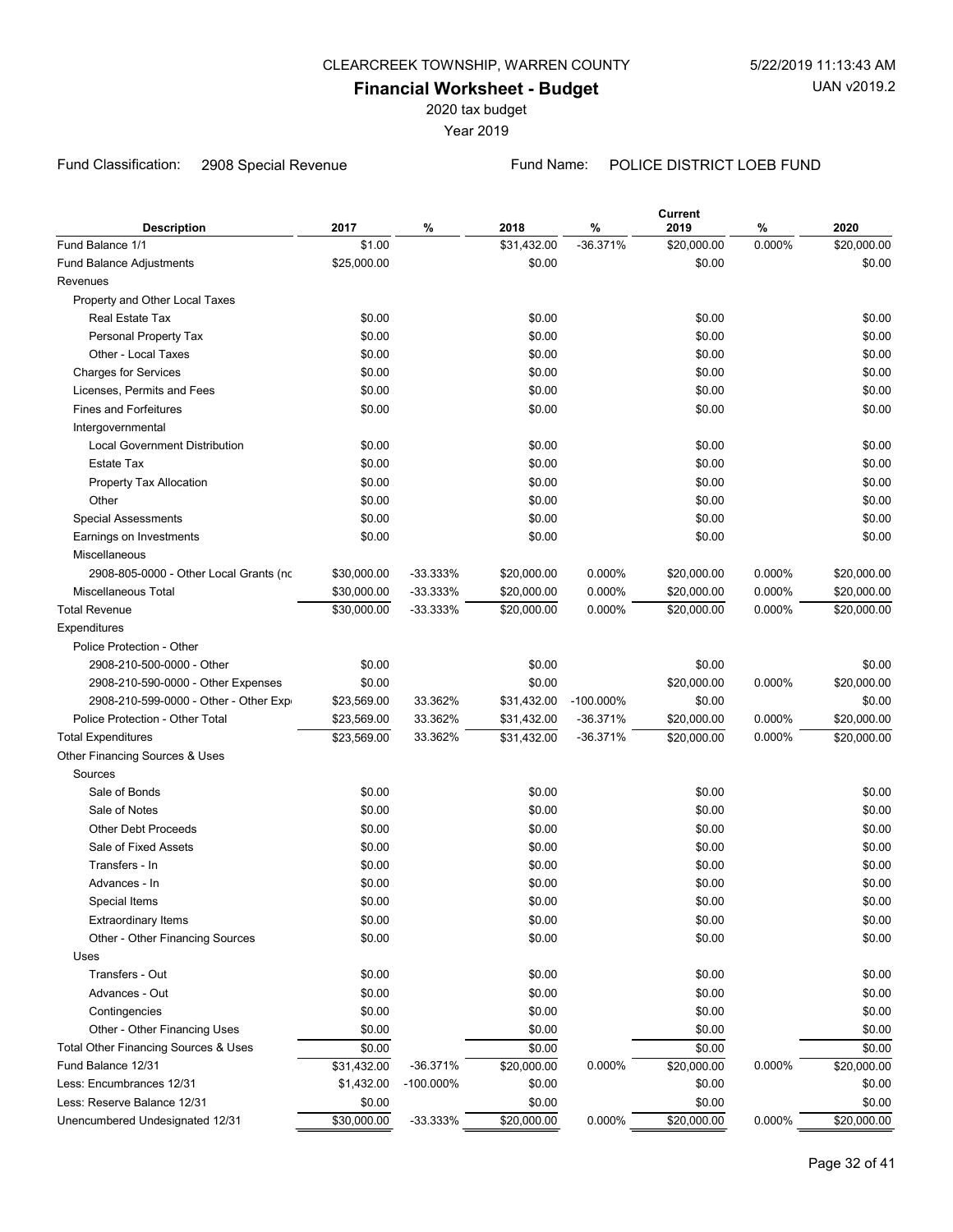2020 tax budget

Year 2019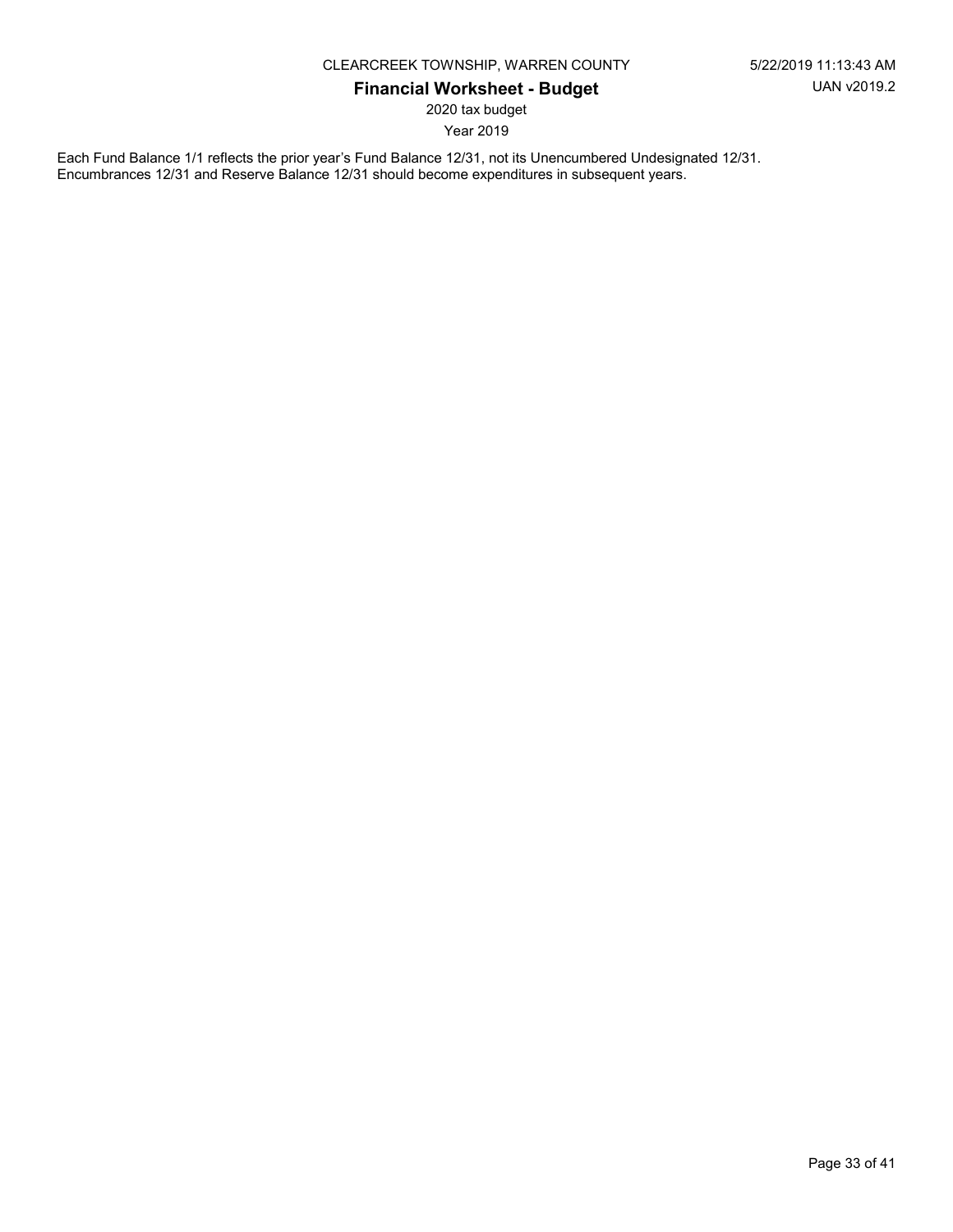2020 tax budget

Year 2019

# Fund Classification: 2909 Special Revenue Fund Name: FIRE DISTRICT LOEB FUND

Current

| \$25,082.60<br>$-12.259%$<br>0.000%<br>\$22,007.80<br>Fund Balance 1/1<br>\$0.00<br>\$22,007.80<br>\$0.00<br>\$0.00<br>\$24,398.50<br>\$0.00<br><b>Fund Balance Adjustments</b><br>Revenues<br>Property and Other Local Taxes<br>Real Estate Tax<br>\$0.00<br>\$0.00<br>\$0.00<br>\$0.00<br>\$0.00<br>\$0.00<br>Personal Property Tax<br>\$0.00<br>\$0.00<br>\$0.00<br>\$0.00<br>Other - Local Taxes<br>\$0.00<br>\$0.00<br>\$0.00<br>\$0.00<br>\$0.00<br><b>Charges for Services</b><br>\$0.00<br>\$0.00<br>\$0.00<br>\$0.00<br>\$0.00<br>Licenses, Permits and Fees<br>\$0.00<br>\$0.00<br>\$0.00<br><b>Fines and Forfeitures</b><br>\$0.00<br>Intergovernmental<br><b>Local Government Distribution</b><br>\$0.00<br>\$0.00<br>\$0.00<br>\$0.00<br>\$0.00<br>\$0.00<br>\$0.00<br>\$0.00<br><b>Estate Tax</b><br>\$0.00<br>\$0.00<br>\$0.00<br>\$0.00<br>Property Tax Allocation<br>\$0.00<br>\$0.00<br>\$0.00<br>\$0.00<br>Other<br>\$0.00<br>\$0.00<br>\$0.00<br>\$0.00<br><b>Special Assessments</b><br>\$0.00<br>Earnings on Investments<br>\$0.00<br>\$0.00<br>\$0.00<br>Miscellaneous<br>2909-805-0000 - Other Local Grants (nc<br>\$25,000.00<br>$-20.000%$<br>\$20,000.00<br>0.000%<br>\$20,000.00<br>0.000%<br>\$20,000.00<br>0.000%<br>0.000%<br>Miscellaneous Total<br>\$25,000.00<br>$-20.000\%$<br>\$20,000.00<br>\$20,000.00<br>\$20,000.00<br>-20.000%<br>0.000%<br>0.000%<br><b>Total Revenue</b><br>\$20,000.00<br>\$25,000.00<br>\$20,000.00<br>\$20,000.00<br>Expenditures<br>Fire Protection - Other<br>\$0.00<br>\$0.00<br>\$0.00<br>\$0.00<br>2909-220-500-0000 - Other<br>2909-220-599-0000 - Other - Other Exp<br>\$24,315.90<br>$-5.104%$<br>\$23,074.80<br>-13.325%<br>\$20,000.00<br>0.000%<br>\$20,000.00<br>Fire Protection - Other Total<br>\$24,315.90<br>$-5.104%$<br>\$23,074.80<br>-13.325%<br>\$20,000.00<br>0.000%<br>\$20,000.00<br>0.000%<br><b>Total Expenditures</b><br>\$24,315.90<br>$-5.104%$<br>\$23,074.80<br>$-13.325%$<br>\$20,000.00<br>\$20,000.00<br>Other Financing Sources & Uses<br>Sources<br>Sale of Bonds<br>\$0.00<br>\$0.00<br>\$0.00<br>\$0.00<br>Sale of Notes<br>\$0.00<br>\$0.00<br>\$0.00<br>\$0.00<br><b>Other Debt Proceeds</b><br>\$0.00<br>\$0.00<br>\$0.00<br>\$0.00<br>Sale of Fixed Assets<br>\$0.00<br>\$0.00<br>\$0.00<br>\$0.00<br>\$0.00<br>\$0.00<br>Transfers - In<br>\$0.00<br>\$0.00<br>\$0.00<br>\$0.00<br>\$0.00<br>Advances - In<br>\$0.00<br>\$0.00<br>\$0.00<br>\$0.00<br>Special Items<br>\$0.00<br>\$0.00<br><b>Extraordinary Items</b><br>\$0.00<br>\$0.00<br>\$0.00<br>Other - Other Financing Sources<br>\$0.00<br>\$0.00<br>\$0.00<br>\$0.00<br>Uses<br>Transfers - Out<br>\$0.00<br>\$0.00<br>\$0.00<br>\$0.00<br>\$0.00<br>\$0.00<br>\$0.00<br>Advances - Out<br>\$0.00<br>\$0.00<br>\$0.00<br>\$0.00<br>Contingencies<br>\$0.00<br>\$0.00<br>\$0.00<br>\$0.00<br>\$0.00<br>Other - Other Financing Uses<br>Total Other Financing Sources & Uses<br>\$0.00<br>\$0.00<br>\$0.00<br>\$0.00<br>Fund Balance 12/31<br>$-12.259%$<br>\$22,007.80<br>0.000%<br>0.000%<br>\$25,082.60<br>\$22,007.80<br>\$22,007.80<br>\$0.00<br>\$0.00<br>Less: Encumbrances 12/31<br>\$0.00<br>\$0.00<br>\$0.00<br>Less: Reserve Balance 12/31<br>\$0.00<br>\$0.00<br>\$0.00 | <b>Description</b>              | 2017        | %          | 2018        | $\%$   | un un<br>2019 | $\%$   | 2020        |
|------------------------------------------------------------------------------------------------------------------------------------------------------------------------------------------------------------------------------------------------------------------------------------------------------------------------------------------------------------------------------------------------------------------------------------------------------------------------------------------------------------------------------------------------------------------------------------------------------------------------------------------------------------------------------------------------------------------------------------------------------------------------------------------------------------------------------------------------------------------------------------------------------------------------------------------------------------------------------------------------------------------------------------------------------------------------------------------------------------------------------------------------------------------------------------------------------------------------------------------------------------------------------------------------------------------------------------------------------------------------------------------------------------------------------------------------------------------------------------------------------------------------------------------------------------------------------------------------------------------------------------------------------------------------------------------------------------------------------------------------------------------------------------------------------------------------------------------------------------------------------------------------------------------------------------------------------------------------------------------------------------------------------------------------------------------------------------------------------------------------------------------------------------------------------------------------------------------------------------------------------------------------------------------------------------------------------------------------------------------------------------------------------------------------------------------------------------------------------------------------------------------------------------------------------------------------------------------------------------------------------------------------------------------------------------------------------------------------------------------------------------------------------------------------------------------------------------------------------------------------------------------------------------------------------------------------------------------------------------------------------------------------------------------------------------------------------------------------------------------------------------------------------------------------------------------------------------------------------------------------------|---------------------------------|-------------|------------|-------------|--------|---------------|--------|-------------|
|                                                                                                                                                                                                                                                                                                                                                                                                                                                                                                                                                                                                                                                                                                                                                                                                                                                                                                                                                                                                                                                                                                                                                                                                                                                                                                                                                                                                                                                                                                                                                                                                                                                                                                                                                                                                                                                                                                                                                                                                                                                                                                                                                                                                                                                                                                                                                                                                                                                                                                                                                                                                                                                                                                                                                                                                                                                                                                                                                                                                                                                                                                                                                                                                                                                      |                                 |             |            |             |        |               |        |             |
|                                                                                                                                                                                                                                                                                                                                                                                                                                                                                                                                                                                                                                                                                                                                                                                                                                                                                                                                                                                                                                                                                                                                                                                                                                                                                                                                                                                                                                                                                                                                                                                                                                                                                                                                                                                                                                                                                                                                                                                                                                                                                                                                                                                                                                                                                                                                                                                                                                                                                                                                                                                                                                                                                                                                                                                                                                                                                                                                                                                                                                                                                                                                                                                                                                                      |                                 |             |            |             |        |               |        |             |
|                                                                                                                                                                                                                                                                                                                                                                                                                                                                                                                                                                                                                                                                                                                                                                                                                                                                                                                                                                                                                                                                                                                                                                                                                                                                                                                                                                                                                                                                                                                                                                                                                                                                                                                                                                                                                                                                                                                                                                                                                                                                                                                                                                                                                                                                                                                                                                                                                                                                                                                                                                                                                                                                                                                                                                                                                                                                                                                                                                                                                                                                                                                                                                                                                                                      |                                 |             |            |             |        |               |        |             |
|                                                                                                                                                                                                                                                                                                                                                                                                                                                                                                                                                                                                                                                                                                                                                                                                                                                                                                                                                                                                                                                                                                                                                                                                                                                                                                                                                                                                                                                                                                                                                                                                                                                                                                                                                                                                                                                                                                                                                                                                                                                                                                                                                                                                                                                                                                                                                                                                                                                                                                                                                                                                                                                                                                                                                                                                                                                                                                                                                                                                                                                                                                                                                                                                                                                      |                                 |             |            |             |        |               |        |             |
|                                                                                                                                                                                                                                                                                                                                                                                                                                                                                                                                                                                                                                                                                                                                                                                                                                                                                                                                                                                                                                                                                                                                                                                                                                                                                                                                                                                                                                                                                                                                                                                                                                                                                                                                                                                                                                                                                                                                                                                                                                                                                                                                                                                                                                                                                                                                                                                                                                                                                                                                                                                                                                                                                                                                                                                                                                                                                                                                                                                                                                                                                                                                                                                                                                                      |                                 |             |            |             |        |               |        |             |
|                                                                                                                                                                                                                                                                                                                                                                                                                                                                                                                                                                                                                                                                                                                                                                                                                                                                                                                                                                                                                                                                                                                                                                                                                                                                                                                                                                                                                                                                                                                                                                                                                                                                                                                                                                                                                                                                                                                                                                                                                                                                                                                                                                                                                                                                                                                                                                                                                                                                                                                                                                                                                                                                                                                                                                                                                                                                                                                                                                                                                                                                                                                                                                                                                                                      |                                 |             |            |             |        |               |        |             |
|                                                                                                                                                                                                                                                                                                                                                                                                                                                                                                                                                                                                                                                                                                                                                                                                                                                                                                                                                                                                                                                                                                                                                                                                                                                                                                                                                                                                                                                                                                                                                                                                                                                                                                                                                                                                                                                                                                                                                                                                                                                                                                                                                                                                                                                                                                                                                                                                                                                                                                                                                                                                                                                                                                                                                                                                                                                                                                                                                                                                                                                                                                                                                                                                                                                      |                                 |             |            |             |        |               |        |             |
|                                                                                                                                                                                                                                                                                                                                                                                                                                                                                                                                                                                                                                                                                                                                                                                                                                                                                                                                                                                                                                                                                                                                                                                                                                                                                                                                                                                                                                                                                                                                                                                                                                                                                                                                                                                                                                                                                                                                                                                                                                                                                                                                                                                                                                                                                                                                                                                                                                                                                                                                                                                                                                                                                                                                                                                                                                                                                                                                                                                                                                                                                                                                                                                                                                                      |                                 |             |            |             |        |               |        |             |
|                                                                                                                                                                                                                                                                                                                                                                                                                                                                                                                                                                                                                                                                                                                                                                                                                                                                                                                                                                                                                                                                                                                                                                                                                                                                                                                                                                                                                                                                                                                                                                                                                                                                                                                                                                                                                                                                                                                                                                                                                                                                                                                                                                                                                                                                                                                                                                                                                                                                                                                                                                                                                                                                                                                                                                                                                                                                                                                                                                                                                                                                                                                                                                                                                                                      |                                 |             |            |             |        |               |        |             |
|                                                                                                                                                                                                                                                                                                                                                                                                                                                                                                                                                                                                                                                                                                                                                                                                                                                                                                                                                                                                                                                                                                                                                                                                                                                                                                                                                                                                                                                                                                                                                                                                                                                                                                                                                                                                                                                                                                                                                                                                                                                                                                                                                                                                                                                                                                                                                                                                                                                                                                                                                                                                                                                                                                                                                                                                                                                                                                                                                                                                                                                                                                                                                                                                                                                      |                                 |             |            |             |        |               |        |             |
|                                                                                                                                                                                                                                                                                                                                                                                                                                                                                                                                                                                                                                                                                                                                                                                                                                                                                                                                                                                                                                                                                                                                                                                                                                                                                                                                                                                                                                                                                                                                                                                                                                                                                                                                                                                                                                                                                                                                                                                                                                                                                                                                                                                                                                                                                                                                                                                                                                                                                                                                                                                                                                                                                                                                                                                                                                                                                                                                                                                                                                                                                                                                                                                                                                                      |                                 |             |            |             |        |               |        |             |
|                                                                                                                                                                                                                                                                                                                                                                                                                                                                                                                                                                                                                                                                                                                                                                                                                                                                                                                                                                                                                                                                                                                                                                                                                                                                                                                                                                                                                                                                                                                                                                                                                                                                                                                                                                                                                                                                                                                                                                                                                                                                                                                                                                                                                                                                                                                                                                                                                                                                                                                                                                                                                                                                                                                                                                                                                                                                                                                                                                                                                                                                                                                                                                                                                                                      |                                 |             |            |             |        |               |        |             |
|                                                                                                                                                                                                                                                                                                                                                                                                                                                                                                                                                                                                                                                                                                                                                                                                                                                                                                                                                                                                                                                                                                                                                                                                                                                                                                                                                                                                                                                                                                                                                                                                                                                                                                                                                                                                                                                                                                                                                                                                                                                                                                                                                                                                                                                                                                                                                                                                                                                                                                                                                                                                                                                                                                                                                                                                                                                                                                                                                                                                                                                                                                                                                                                                                                                      |                                 |             |            |             |        |               |        |             |
|                                                                                                                                                                                                                                                                                                                                                                                                                                                                                                                                                                                                                                                                                                                                                                                                                                                                                                                                                                                                                                                                                                                                                                                                                                                                                                                                                                                                                                                                                                                                                                                                                                                                                                                                                                                                                                                                                                                                                                                                                                                                                                                                                                                                                                                                                                                                                                                                                                                                                                                                                                                                                                                                                                                                                                                                                                                                                                                                                                                                                                                                                                                                                                                                                                                      |                                 |             |            |             |        |               |        |             |
|                                                                                                                                                                                                                                                                                                                                                                                                                                                                                                                                                                                                                                                                                                                                                                                                                                                                                                                                                                                                                                                                                                                                                                                                                                                                                                                                                                                                                                                                                                                                                                                                                                                                                                                                                                                                                                                                                                                                                                                                                                                                                                                                                                                                                                                                                                                                                                                                                                                                                                                                                                                                                                                                                                                                                                                                                                                                                                                                                                                                                                                                                                                                                                                                                                                      |                                 |             |            |             |        |               |        |             |
|                                                                                                                                                                                                                                                                                                                                                                                                                                                                                                                                                                                                                                                                                                                                                                                                                                                                                                                                                                                                                                                                                                                                                                                                                                                                                                                                                                                                                                                                                                                                                                                                                                                                                                                                                                                                                                                                                                                                                                                                                                                                                                                                                                                                                                                                                                                                                                                                                                                                                                                                                                                                                                                                                                                                                                                                                                                                                                                                                                                                                                                                                                                                                                                                                                                      |                                 |             |            |             |        |               |        |             |
|                                                                                                                                                                                                                                                                                                                                                                                                                                                                                                                                                                                                                                                                                                                                                                                                                                                                                                                                                                                                                                                                                                                                                                                                                                                                                                                                                                                                                                                                                                                                                                                                                                                                                                                                                                                                                                                                                                                                                                                                                                                                                                                                                                                                                                                                                                                                                                                                                                                                                                                                                                                                                                                                                                                                                                                                                                                                                                                                                                                                                                                                                                                                                                                                                                                      |                                 |             |            |             |        |               |        |             |
|                                                                                                                                                                                                                                                                                                                                                                                                                                                                                                                                                                                                                                                                                                                                                                                                                                                                                                                                                                                                                                                                                                                                                                                                                                                                                                                                                                                                                                                                                                                                                                                                                                                                                                                                                                                                                                                                                                                                                                                                                                                                                                                                                                                                                                                                                                                                                                                                                                                                                                                                                                                                                                                                                                                                                                                                                                                                                                                                                                                                                                                                                                                                                                                                                                                      |                                 |             |            |             |        |               |        |             |
|                                                                                                                                                                                                                                                                                                                                                                                                                                                                                                                                                                                                                                                                                                                                                                                                                                                                                                                                                                                                                                                                                                                                                                                                                                                                                                                                                                                                                                                                                                                                                                                                                                                                                                                                                                                                                                                                                                                                                                                                                                                                                                                                                                                                                                                                                                                                                                                                                                                                                                                                                                                                                                                                                                                                                                                                                                                                                                                                                                                                                                                                                                                                                                                                                                                      |                                 |             |            |             |        |               |        |             |
|                                                                                                                                                                                                                                                                                                                                                                                                                                                                                                                                                                                                                                                                                                                                                                                                                                                                                                                                                                                                                                                                                                                                                                                                                                                                                                                                                                                                                                                                                                                                                                                                                                                                                                                                                                                                                                                                                                                                                                                                                                                                                                                                                                                                                                                                                                                                                                                                                                                                                                                                                                                                                                                                                                                                                                                                                                                                                                                                                                                                                                                                                                                                                                                                                                                      |                                 |             |            |             |        |               |        |             |
|                                                                                                                                                                                                                                                                                                                                                                                                                                                                                                                                                                                                                                                                                                                                                                                                                                                                                                                                                                                                                                                                                                                                                                                                                                                                                                                                                                                                                                                                                                                                                                                                                                                                                                                                                                                                                                                                                                                                                                                                                                                                                                                                                                                                                                                                                                                                                                                                                                                                                                                                                                                                                                                                                                                                                                                                                                                                                                                                                                                                                                                                                                                                                                                                                                                      |                                 |             |            |             |        |               |        |             |
|                                                                                                                                                                                                                                                                                                                                                                                                                                                                                                                                                                                                                                                                                                                                                                                                                                                                                                                                                                                                                                                                                                                                                                                                                                                                                                                                                                                                                                                                                                                                                                                                                                                                                                                                                                                                                                                                                                                                                                                                                                                                                                                                                                                                                                                                                                                                                                                                                                                                                                                                                                                                                                                                                                                                                                                                                                                                                                                                                                                                                                                                                                                                                                                                                                                      |                                 |             |            |             |        |               |        |             |
|                                                                                                                                                                                                                                                                                                                                                                                                                                                                                                                                                                                                                                                                                                                                                                                                                                                                                                                                                                                                                                                                                                                                                                                                                                                                                                                                                                                                                                                                                                                                                                                                                                                                                                                                                                                                                                                                                                                                                                                                                                                                                                                                                                                                                                                                                                                                                                                                                                                                                                                                                                                                                                                                                                                                                                                                                                                                                                                                                                                                                                                                                                                                                                                                                                                      |                                 |             |            |             |        |               |        |             |
|                                                                                                                                                                                                                                                                                                                                                                                                                                                                                                                                                                                                                                                                                                                                                                                                                                                                                                                                                                                                                                                                                                                                                                                                                                                                                                                                                                                                                                                                                                                                                                                                                                                                                                                                                                                                                                                                                                                                                                                                                                                                                                                                                                                                                                                                                                                                                                                                                                                                                                                                                                                                                                                                                                                                                                                                                                                                                                                                                                                                                                                                                                                                                                                                                                                      |                                 |             |            |             |        |               |        |             |
|                                                                                                                                                                                                                                                                                                                                                                                                                                                                                                                                                                                                                                                                                                                                                                                                                                                                                                                                                                                                                                                                                                                                                                                                                                                                                                                                                                                                                                                                                                                                                                                                                                                                                                                                                                                                                                                                                                                                                                                                                                                                                                                                                                                                                                                                                                                                                                                                                                                                                                                                                                                                                                                                                                                                                                                                                                                                                                                                                                                                                                                                                                                                                                                                                                                      |                                 |             |            |             |        |               |        |             |
|                                                                                                                                                                                                                                                                                                                                                                                                                                                                                                                                                                                                                                                                                                                                                                                                                                                                                                                                                                                                                                                                                                                                                                                                                                                                                                                                                                                                                                                                                                                                                                                                                                                                                                                                                                                                                                                                                                                                                                                                                                                                                                                                                                                                                                                                                                                                                                                                                                                                                                                                                                                                                                                                                                                                                                                                                                                                                                                                                                                                                                                                                                                                                                                                                                                      |                                 |             |            |             |        |               |        |             |
|                                                                                                                                                                                                                                                                                                                                                                                                                                                                                                                                                                                                                                                                                                                                                                                                                                                                                                                                                                                                                                                                                                                                                                                                                                                                                                                                                                                                                                                                                                                                                                                                                                                                                                                                                                                                                                                                                                                                                                                                                                                                                                                                                                                                                                                                                                                                                                                                                                                                                                                                                                                                                                                                                                                                                                                                                                                                                                                                                                                                                                                                                                                                                                                                                                                      |                                 |             |            |             |        |               |        |             |
|                                                                                                                                                                                                                                                                                                                                                                                                                                                                                                                                                                                                                                                                                                                                                                                                                                                                                                                                                                                                                                                                                                                                                                                                                                                                                                                                                                                                                                                                                                                                                                                                                                                                                                                                                                                                                                                                                                                                                                                                                                                                                                                                                                                                                                                                                                                                                                                                                                                                                                                                                                                                                                                                                                                                                                                                                                                                                                                                                                                                                                                                                                                                                                                                                                                      |                                 |             |            |             |        |               |        |             |
|                                                                                                                                                                                                                                                                                                                                                                                                                                                                                                                                                                                                                                                                                                                                                                                                                                                                                                                                                                                                                                                                                                                                                                                                                                                                                                                                                                                                                                                                                                                                                                                                                                                                                                                                                                                                                                                                                                                                                                                                                                                                                                                                                                                                                                                                                                                                                                                                                                                                                                                                                                                                                                                                                                                                                                                                                                                                                                                                                                                                                                                                                                                                                                                                                                                      |                                 |             |            |             |        |               |        |             |
|                                                                                                                                                                                                                                                                                                                                                                                                                                                                                                                                                                                                                                                                                                                                                                                                                                                                                                                                                                                                                                                                                                                                                                                                                                                                                                                                                                                                                                                                                                                                                                                                                                                                                                                                                                                                                                                                                                                                                                                                                                                                                                                                                                                                                                                                                                                                                                                                                                                                                                                                                                                                                                                                                                                                                                                                                                                                                                                                                                                                                                                                                                                                                                                                                                                      |                                 |             |            |             |        |               |        |             |
|                                                                                                                                                                                                                                                                                                                                                                                                                                                                                                                                                                                                                                                                                                                                                                                                                                                                                                                                                                                                                                                                                                                                                                                                                                                                                                                                                                                                                                                                                                                                                                                                                                                                                                                                                                                                                                                                                                                                                                                                                                                                                                                                                                                                                                                                                                                                                                                                                                                                                                                                                                                                                                                                                                                                                                                                                                                                                                                                                                                                                                                                                                                                                                                                                                                      |                                 |             |            |             |        |               |        |             |
|                                                                                                                                                                                                                                                                                                                                                                                                                                                                                                                                                                                                                                                                                                                                                                                                                                                                                                                                                                                                                                                                                                                                                                                                                                                                                                                                                                                                                                                                                                                                                                                                                                                                                                                                                                                                                                                                                                                                                                                                                                                                                                                                                                                                                                                                                                                                                                                                                                                                                                                                                                                                                                                                                                                                                                                                                                                                                                                                                                                                                                                                                                                                                                                                                                                      |                                 |             |            |             |        |               |        |             |
|                                                                                                                                                                                                                                                                                                                                                                                                                                                                                                                                                                                                                                                                                                                                                                                                                                                                                                                                                                                                                                                                                                                                                                                                                                                                                                                                                                                                                                                                                                                                                                                                                                                                                                                                                                                                                                                                                                                                                                                                                                                                                                                                                                                                                                                                                                                                                                                                                                                                                                                                                                                                                                                                                                                                                                                                                                                                                                                                                                                                                                                                                                                                                                                                                                                      |                                 |             |            |             |        |               |        |             |
|                                                                                                                                                                                                                                                                                                                                                                                                                                                                                                                                                                                                                                                                                                                                                                                                                                                                                                                                                                                                                                                                                                                                                                                                                                                                                                                                                                                                                                                                                                                                                                                                                                                                                                                                                                                                                                                                                                                                                                                                                                                                                                                                                                                                                                                                                                                                                                                                                                                                                                                                                                                                                                                                                                                                                                                                                                                                                                                                                                                                                                                                                                                                                                                                                                                      |                                 |             |            |             |        |               |        |             |
|                                                                                                                                                                                                                                                                                                                                                                                                                                                                                                                                                                                                                                                                                                                                                                                                                                                                                                                                                                                                                                                                                                                                                                                                                                                                                                                                                                                                                                                                                                                                                                                                                                                                                                                                                                                                                                                                                                                                                                                                                                                                                                                                                                                                                                                                                                                                                                                                                                                                                                                                                                                                                                                                                                                                                                                                                                                                                                                                                                                                                                                                                                                                                                                                                                                      |                                 |             |            |             |        |               |        |             |
|                                                                                                                                                                                                                                                                                                                                                                                                                                                                                                                                                                                                                                                                                                                                                                                                                                                                                                                                                                                                                                                                                                                                                                                                                                                                                                                                                                                                                                                                                                                                                                                                                                                                                                                                                                                                                                                                                                                                                                                                                                                                                                                                                                                                                                                                                                                                                                                                                                                                                                                                                                                                                                                                                                                                                                                                                                                                                                                                                                                                                                                                                                                                                                                                                                                      |                                 |             |            |             |        |               |        |             |
|                                                                                                                                                                                                                                                                                                                                                                                                                                                                                                                                                                                                                                                                                                                                                                                                                                                                                                                                                                                                                                                                                                                                                                                                                                                                                                                                                                                                                                                                                                                                                                                                                                                                                                                                                                                                                                                                                                                                                                                                                                                                                                                                                                                                                                                                                                                                                                                                                                                                                                                                                                                                                                                                                                                                                                                                                                                                                                                                                                                                                                                                                                                                                                                                                                                      |                                 |             |            |             |        |               |        |             |
|                                                                                                                                                                                                                                                                                                                                                                                                                                                                                                                                                                                                                                                                                                                                                                                                                                                                                                                                                                                                                                                                                                                                                                                                                                                                                                                                                                                                                                                                                                                                                                                                                                                                                                                                                                                                                                                                                                                                                                                                                                                                                                                                                                                                                                                                                                                                                                                                                                                                                                                                                                                                                                                                                                                                                                                                                                                                                                                                                                                                                                                                                                                                                                                                                                                      |                                 |             |            |             |        |               |        |             |
|                                                                                                                                                                                                                                                                                                                                                                                                                                                                                                                                                                                                                                                                                                                                                                                                                                                                                                                                                                                                                                                                                                                                                                                                                                                                                                                                                                                                                                                                                                                                                                                                                                                                                                                                                                                                                                                                                                                                                                                                                                                                                                                                                                                                                                                                                                                                                                                                                                                                                                                                                                                                                                                                                                                                                                                                                                                                                                                                                                                                                                                                                                                                                                                                                                                      |                                 |             |            |             |        |               |        |             |
|                                                                                                                                                                                                                                                                                                                                                                                                                                                                                                                                                                                                                                                                                                                                                                                                                                                                                                                                                                                                                                                                                                                                                                                                                                                                                                                                                                                                                                                                                                                                                                                                                                                                                                                                                                                                                                                                                                                                                                                                                                                                                                                                                                                                                                                                                                                                                                                                                                                                                                                                                                                                                                                                                                                                                                                                                                                                                                                                                                                                                                                                                                                                                                                                                                                      |                                 |             |            |             |        |               |        |             |
|                                                                                                                                                                                                                                                                                                                                                                                                                                                                                                                                                                                                                                                                                                                                                                                                                                                                                                                                                                                                                                                                                                                                                                                                                                                                                                                                                                                                                                                                                                                                                                                                                                                                                                                                                                                                                                                                                                                                                                                                                                                                                                                                                                                                                                                                                                                                                                                                                                                                                                                                                                                                                                                                                                                                                                                                                                                                                                                                                                                                                                                                                                                                                                                                                                                      |                                 |             |            |             |        |               |        |             |
|                                                                                                                                                                                                                                                                                                                                                                                                                                                                                                                                                                                                                                                                                                                                                                                                                                                                                                                                                                                                                                                                                                                                                                                                                                                                                                                                                                                                                                                                                                                                                                                                                                                                                                                                                                                                                                                                                                                                                                                                                                                                                                                                                                                                                                                                                                                                                                                                                                                                                                                                                                                                                                                                                                                                                                                                                                                                                                                                                                                                                                                                                                                                                                                                                                                      |                                 |             |            |             |        |               |        |             |
|                                                                                                                                                                                                                                                                                                                                                                                                                                                                                                                                                                                                                                                                                                                                                                                                                                                                                                                                                                                                                                                                                                                                                                                                                                                                                                                                                                                                                                                                                                                                                                                                                                                                                                                                                                                                                                                                                                                                                                                                                                                                                                                                                                                                                                                                                                                                                                                                                                                                                                                                                                                                                                                                                                                                                                                                                                                                                                                                                                                                                                                                                                                                                                                                                                                      |                                 |             |            |             |        |               |        |             |
|                                                                                                                                                                                                                                                                                                                                                                                                                                                                                                                                                                                                                                                                                                                                                                                                                                                                                                                                                                                                                                                                                                                                                                                                                                                                                                                                                                                                                                                                                                                                                                                                                                                                                                                                                                                                                                                                                                                                                                                                                                                                                                                                                                                                                                                                                                                                                                                                                                                                                                                                                                                                                                                                                                                                                                                                                                                                                                                                                                                                                                                                                                                                                                                                                                                      |                                 |             |            |             |        |               |        |             |
|                                                                                                                                                                                                                                                                                                                                                                                                                                                                                                                                                                                                                                                                                                                                                                                                                                                                                                                                                                                                                                                                                                                                                                                                                                                                                                                                                                                                                                                                                                                                                                                                                                                                                                                                                                                                                                                                                                                                                                                                                                                                                                                                                                                                                                                                                                                                                                                                                                                                                                                                                                                                                                                                                                                                                                                                                                                                                                                                                                                                                                                                                                                                                                                                                                                      |                                 |             |            |             |        |               |        |             |
|                                                                                                                                                                                                                                                                                                                                                                                                                                                                                                                                                                                                                                                                                                                                                                                                                                                                                                                                                                                                                                                                                                                                                                                                                                                                                                                                                                                                                                                                                                                                                                                                                                                                                                                                                                                                                                                                                                                                                                                                                                                                                                                                                                                                                                                                                                                                                                                                                                                                                                                                                                                                                                                                                                                                                                                                                                                                                                                                                                                                                                                                                                                                                                                                                                                      |                                 |             |            |             |        |               |        |             |
|                                                                                                                                                                                                                                                                                                                                                                                                                                                                                                                                                                                                                                                                                                                                                                                                                                                                                                                                                                                                                                                                                                                                                                                                                                                                                                                                                                                                                                                                                                                                                                                                                                                                                                                                                                                                                                                                                                                                                                                                                                                                                                                                                                                                                                                                                                                                                                                                                                                                                                                                                                                                                                                                                                                                                                                                                                                                                                                                                                                                                                                                                                                                                                                                                                                      |                                 |             |            |             |        |               |        |             |
|                                                                                                                                                                                                                                                                                                                                                                                                                                                                                                                                                                                                                                                                                                                                                                                                                                                                                                                                                                                                                                                                                                                                                                                                                                                                                                                                                                                                                                                                                                                                                                                                                                                                                                                                                                                                                                                                                                                                                                                                                                                                                                                                                                                                                                                                                                                                                                                                                                                                                                                                                                                                                                                                                                                                                                                                                                                                                                                                                                                                                                                                                                                                                                                                                                                      | Unencumbered Undesignated 12/31 | \$25,082.60 | $-12.259%$ | \$22,007.80 | 0.000% | \$22,007.80   | 0.000% | \$22,007.80 |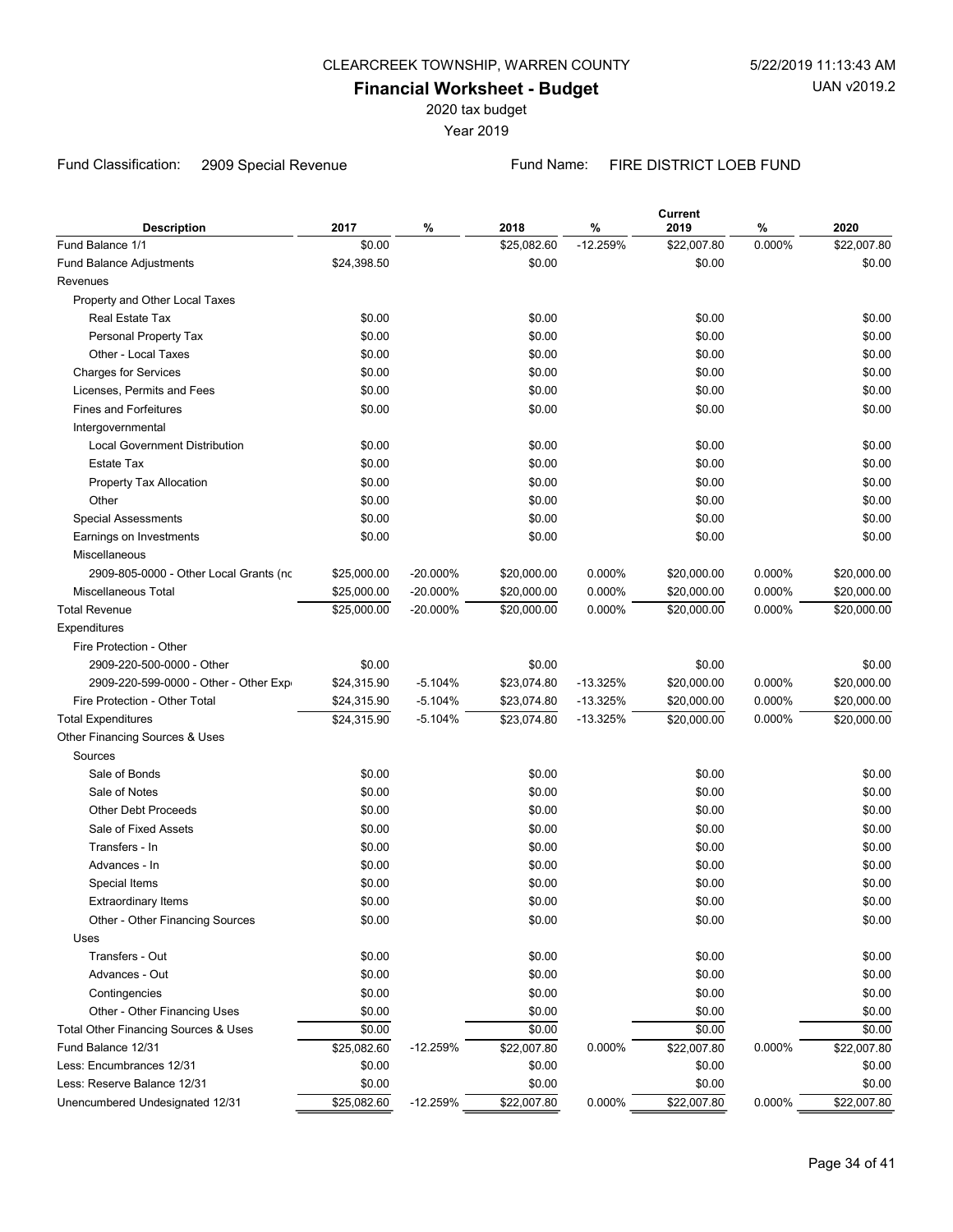2020 tax budget

Year 2019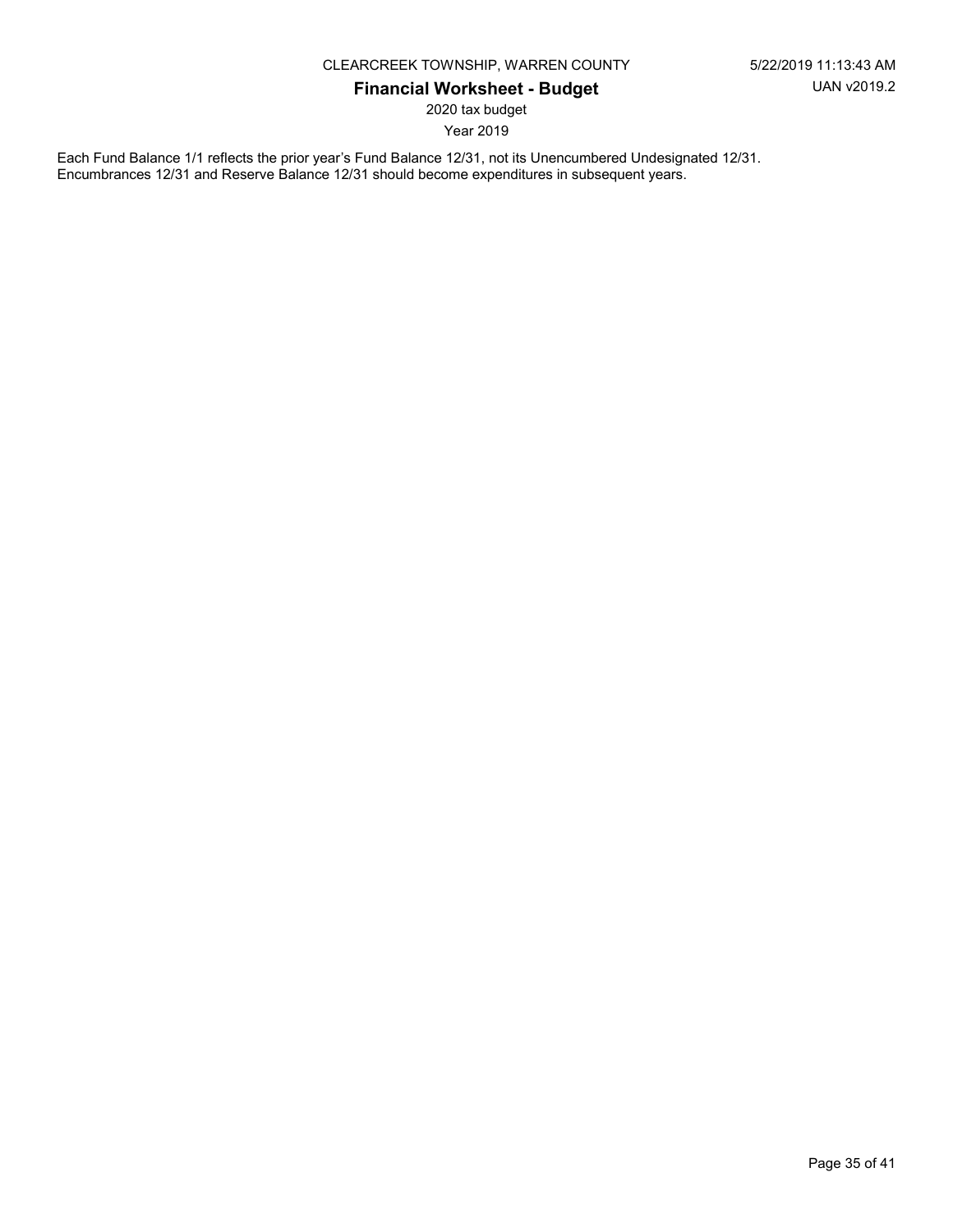2020 tax budget

Year 2019

#### Fund Classification: 2911 Special Revenue Fund Name: EMS GRANT FUND

| <b>Description</b>                    | 2017       | $\%$         | 2018        | $\%$         | <b>Current</b><br>2019 | $\%$         | 2020       |
|---------------------------------------|------------|--------------|-------------|--------------|------------------------|--------------|------------|
| Fund Balance 1/1                      | \$6,800.84 | 29.316%      | \$8,794.56  | 46.756%      | \$12,906.56            | $-68.140%$   | \$4,112.00 |
| Fund Balance Adjustments              | \$0.00     |              | \$0.00      |              | \$0.00                 |              | \$0.00     |
| Revenues                              |            |              |             |              |                        |              |            |
| Property and Other Local Taxes        |            |              |             |              |                        |              |            |
| Real Estate Tax                       | \$0.00     |              | \$0.00      |              | \$0.00                 |              | \$0.00     |
| Personal Property Tax                 | \$0.00     |              | \$0.00      |              | \$0.00                 |              | \$0.00     |
| Other - Local Taxes                   | \$0.00     |              | \$0.00      |              | \$0.00                 |              | \$0.00     |
| <b>Charges for Services</b>           | \$0.00     |              | \$0.00      |              | \$0.00                 |              | \$0.00     |
| Licenses, Permits and Fees            | \$0.00     |              | \$0.00      |              | \$0.00                 |              | \$0.00     |
| <b>Fines and Forfeitures</b>          | \$0.00     |              | \$0.00      |              | \$0.00                 |              | \$0.00     |
| Intergovernmental                     |            |              |             |              |                        |              |            |
| <b>Local Government Distribution</b>  | \$0.00     |              | \$0.00      |              | \$0.00                 |              | \$0.00     |
| <b>Estate Tax</b>                     | \$0.00     |              | \$0.00      |              | \$0.00                 |              | \$0.00     |
| Property Tax Allocation               | \$0.00     |              | \$0.00      |              | \$0.00                 |              | \$0.00     |
| Other                                 |            |              |             |              |                        |              |            |
| 2911-511-0000 - Federal Funds         | \$0.00     |              | \$0.00      |              | \$0.00                 |              | \$0.00     |
| 2911-539-0000 - Other - State Recei   | \$6,025.00 | $-31.751%$   | \$4,112.00  | $-100.000\%$ | \$0.00                 |              | \$0.00     |
| <b>Other Total</b>                    | \$6,025.00 | $-31.751%$   | \$4,112.00  | $-100.000\%$ | \$0.00                 |              | \$0.00     |
| <b>Special Assessments</b>            | \$0.00     |              | \$0.00      |              | \$0.00                 |              | \$0.00     |
| Earnings on Investments               | \$0.00     |              | \$0.00      |              | \$0.00                 |              | \$0.00     |
| Miscellaneous                         | \$0.00     |              | \$0.00      |              | \$0.00                 |              | \$0.00     |
| <b>Total Revenue</b>                  | \$6,025.00 | $-31.751%$   | \$4,112.00  | $-100.000\%$ | \$0.00                 |              | \$0.00     |
| Expenditures                          |            |              |             |              |                        |              |            |
| Fire Protection - Other               |            |              |             |              |                        |              |            |
| 2911-220-599-0000 - Other - Other Exp | \$4,031.28 | $-100.000\%$ | \$0.00      |              | \$8,794.56             | $-100.000\%$ | \$0.00     |
| Fire Protection - Other Total         | \$4,031.28 | $-100.000\%$ | \$0.00      |              | \$8,794.56             | $-100.000\%$ | \$0.00     |
| <b>Total Expenditures</b>             | \$4,031.28 | $-100.000\%$ | \$0.00      |              | \$8,794.56             | $-100.000\%$ | \$0.00     |
| Other Financing Sources & Uses        |            |              |             |              |                        |              |            |
| Sources                               |            |              |             |              |                        |              |            |
| Sale of Bonds                         | \$0.00     |              | \$0.00      |              | \$0.00                 |              | \$0.00     |
| Sale of Notes                         | \$0.00     |              | \$0.00      |              | \$0.00                 |              | \$0.00     |
| <b>Other Debt Proceeds</b>            | \$0.00     |              | \$0.00      |              | \$0.00                 |              | \$0.00     |
| Sale of Fixed Assets                  | \$0.00     |              | \$0.00      |              | \$0.00                 |              | \$0.00     |
| Transfers - In                        | \$0.00     |              | \$0.00      |              | \$0.00                 |              | \$0.00     |
| Advances - In                         | \$0.00     |              | \$0.00      |              | \$0.00                 |              | \$0.00     |
| Special Items                         | \$0.00     |              | \$0.00      |              | \$0.00                 |              | \$0.00     |
| <b>Extraordinary Items</b>            | \$0.00     |              | \$0.00      |              | \$0.00                 |              | \$0.00     |
| Other - Other Financing Sources       | \$0.00     |              | \$0.00      |              | \$0.00                 |              | \$0.00     |
| Uses                                  |            |              |             |              |                        |              |            |
| Transfers - Out                       | \$0.00     |              | \$0.00      |              | \$0.00                 |              | \$0.00     |
| Advances - Out                        | \$0.00     |              | \$0.00      |              | \$0.00                 |              | \$0.00     |
| Contingencies                         | \$0.00     |              | \$0.00      |              | \$0.00                 |              | \$0.00     |
| Other - Other Financing Uses          | \$0.00     |              | \$0.00      |              | \$0.00                 |              | \$0.00     |
| Total Other Financing Sources & Uses  | \$0.00     |              | \$0.00      |              | \$0.00                 |              | \$0.00     |
| Fund Balance 12/31                    | \$8,794.56 | 46.756%      | \$12,906.56 | $-68.140%$   | \$4,112.00             | 0.000%       | \$4,112.00 |
| Less: Encumbrances 12/31              | \$0.00     |              | \$0.00      |              | \$0.00                 |              | \$0.00     |
| Less: Reserve Balance 12/31           | \$0.00     |              | \$0.00      |              | \$0.00                 |              | \$0.00     |
| Unencumbered Undesignated 12/31       | \$8,794.56 | 46.756%      | \$12,906.56 | $-68.140%$   | \$4,112.00             | 0.000%       | \$4,112.00 |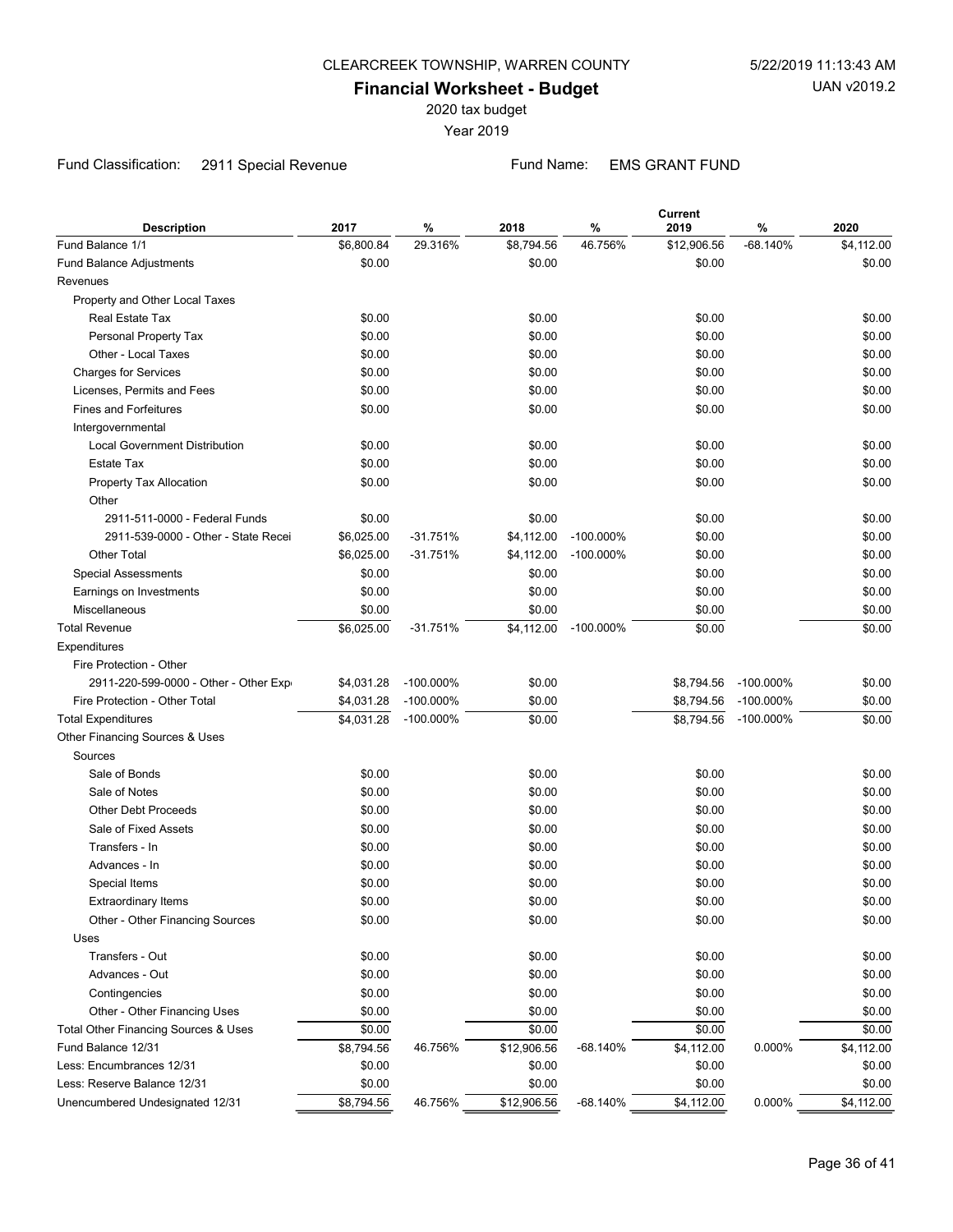2020 tax budget

Year 2019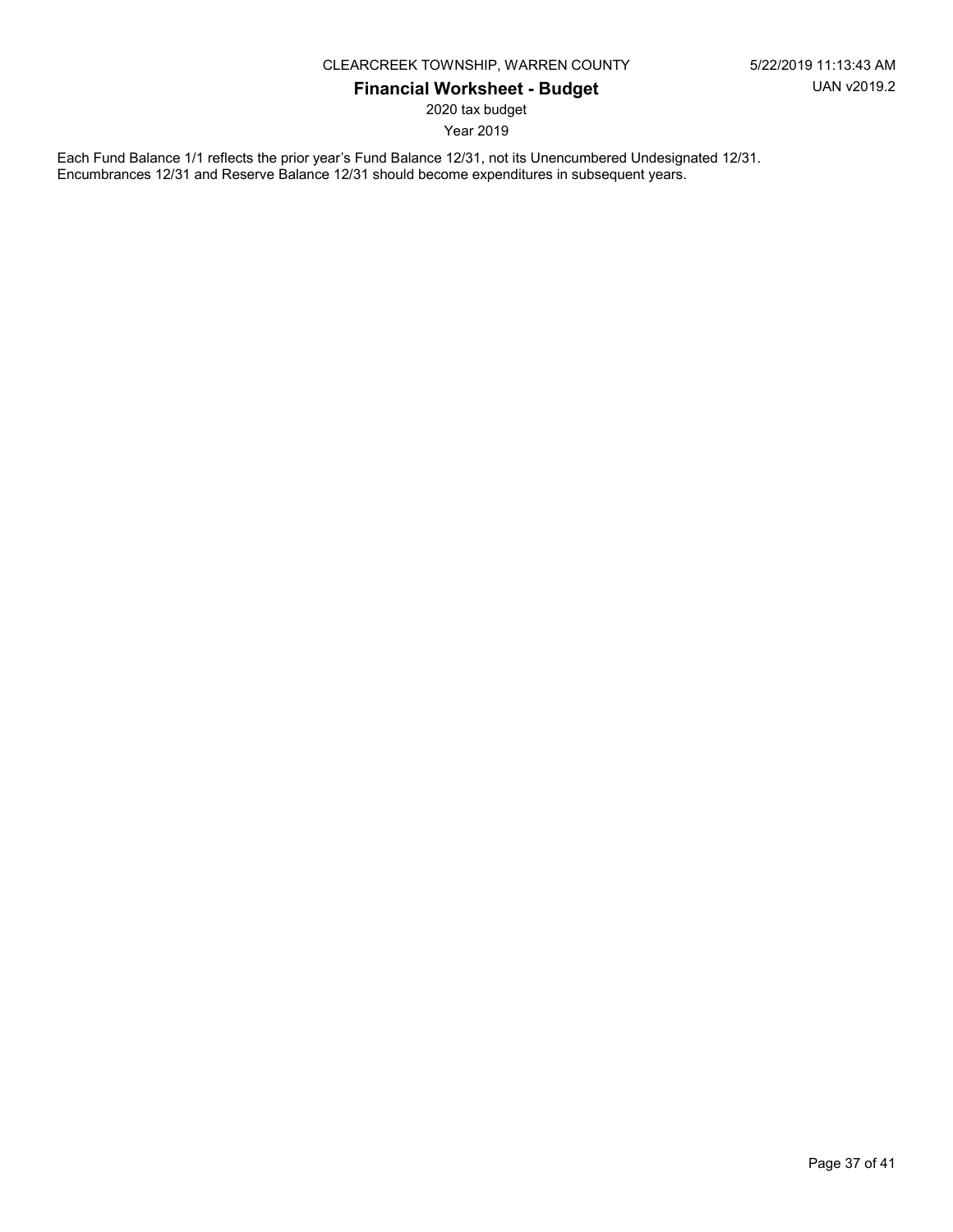2020 tax budget

Year 2019

# Fund Classification: 2915 Special Revenue Fund Name: HOFFMANN RESERVE

| <b>Description</b>                     | 2017       | $\%$         | 2018       | %         | Current<br>2019 | $\%$         | 2020       |
|----------------------------------------|------------|--------------|------------|-----------|-----------------|--------------|------------|
| Fund Balance 1/1                       | \$2,720.09 | -41.077%     | \$1,602.77 | 0.000%    | \$1,602.77      | $-9.827%$    | \$1,445.27 |
| Fund Balance Adjustments               | \$0.00     |              | \$0.00     |           | \$0.00          |              | \$0.00     |
| Revenues                               |            |              |            |           |                 |              |            |
| Property and Other Local Taxes         |            |              |            |           |                 |              |            |
| Real Estate Tax                        | \$0.00     |              | \$0.00     |           | \$0.00          |              | \$0.00     |
| Personal Property Tax                  | \$0.00     |              | \$0.00     |           | \$0.00          |              | \$0.00     |
| Other - Local Taxes                    | \$0.00     |              | \$0.00     |           | \$0.00          |              | \$0.00     |
| <b>Charges for Services</b>            | \$0.00     |              | \$0.00     |           | \$0.00          |              | \$0.00     |
| Licenses, Permits and Fees             | \$0.00     |              | \$0.00     |           | \$0.00          |              | \$0.00     |
| <b>Fines and Forfeitures</b>           | \$0.00     |              | \$0.00     |           | \$0.00          |              | \$0.00     |
| Intergovernmental                      |            |              |            |           |                 |              |            |
| <b>Local Government Distribution</b>   | \$0.00     |              | \$0.00     |           | \$0.00          |              | \$0.00     |
| <b>Estate Tax</b>                      | \$0.00     |              | \$0.00     |           | \$0.00          |              | \$0.00     |
| Property Tax Allocation                | \$0.00     |              | \$0.00     |           | \$0.00          |              | \$0.00     |
| Other                                  | \$0.00     |              | \$0.00     |           | \$0.00          |              | \$0.00     |
| <b>Special Assessments</b>             | \$0.00     |              | \$0.00     |           | \$0.00          |              | \$0.00     |
| Earnings on Investments                | \$0.00     |              | \$0.00     |           | \$0.00          |              | \$0.00     |
| Miscellaneous                          |            |              |            |           |                 |              |            |
| 2915-801-0000 - Gifts and Donations    | \$0.00     |              | \$0.00     |           | \$0.00          |              | \$0.00     |
| 2915-801-0001 - Gifts and Donations{UI | \$0.00     |              | \$0.00     |           | \$0.00          |              | \$0.00     |
| 2915-801-0002 - Gifts and Donations{C. | \$0.00     |              | \$0.00     |           | \$0.00          |              | \$0.00     |
| 2915-802-0000 - Rentals and Leases     | \$0.00     |              | \$0.00     |           | \$0.00          |              | \$0.00     |
| 2915-803-0000 - Contributions          | \$0.00     |              | \$0.00     |           | \$0.00          |              | \$0.00     |
| 2915-803-0000 - Contributions          | \$0.00     |              | \$0.00     |           | \$0.00          |              | \$0.00     |
| Miscellaneous Total                    | \$0.00     |              | \$0.00     |           | \$0.00          |              | \$0.00     |
| <b>Total Revenue</b>                   | \$0.00     |              | \$0.00     |           | \$0.00          |              | \$0.00     |
| Expenditures                           |            |              |            |           |                 |              |            |
| Parks and Recreation - Other           |            |              |            |           |                 |              |            |
| 2915-610-599-0000 - Other - Other Exp  | \$1,117.32 | $-100.000\%$ | \$0.00     |           | \$157.50        | $-100.000\%$ | \$0.00     |
| 2915-610-599-0001 - Other - Other Exp. | \$0.00     |              | \$0.00     |           | \$0.00          |              | \$0.00     |
| Parks and Recreation - Other Total     | \$1,117.32 | $-100.000\%$ | \$0.00     |           | \$157.50        | $-100.000\%$ | \$0.00     |
| <b>Total Expenditures</b>              | \$1,117.32 | $-100.000\%$ | \$0.00     |           | \$157.50        | $-100.000\%$ | \$0.00     |
| Other Financing Sources & Uses         |            |              |            |           |                 |              |            |
| Sources                                |            |              |            |           |                 |              |            |
| Sale of Bonds                          | \$0.00     |              | \$0.00     |           | \$0.00          |              | \$0.00     |
| Sale of Notes                          | \$0.00     |              | \$0.00     |           | \$0.00          |              | \$0.00     |
| <b>Other Debt Proceeds</b>             | \$0.00     |              | \$0.00     |           | \$0.00          |              | \$0.00     |
| Sale of Fixed Assets                   | \$0.00     |              | \$0.00     |           | \$0.00          |              | \$0.00     |
| Transfers - In                         | \$0.00     |              | \$0.00     |           | \$0.00          |              | \$0.00     |
| Advances - In                          | \$0.00     |              | \$0.00     |           | \$0.00          |              | \$0.00     |
| Special Items                          | \$0.00     |              | \$0.00     |           | \$0.00          |              | \$0.00     |
| <b>Extraordinary Items</b>             | \$0.00     |              | \$0.00     |           | \$0.00          |              | \$0.00     |
| Other - Other Financing Sources        | \$0.00     |              | \$0.00     |           | \$0.00          |              | \$0.00     |
| Uses                                   |            |              |            |           |                 |              |            |
| Transfers - Out                        | \$0.00     |              | \$0.00     |           | \$0.00          |              | \$0.00     |
| Advances - Out                         | \$0.00     |              | \$0.00     |           | \$0.00          |              | \$0.00     |
| Contingencies                          | \$0.00     |              | \$0.00     |           | \$0.00          |              | \$0.00     |
| Other - Other Financing Uses           | \$0.00     |              | \$0.00     |           | \$0.00          |              | \$0.00     |
| Total Other Financing Sources & Uses   | \$0.00     |              | \$0.00     |           | \$0.00          |              | \$0.00     |
| Fund Balance 12/31                     | \$1,602.77 | 0.000%       | \$1,602.77 | $-9.827%$ | \$1,445.27      | 0.000%       | \$1,445.27 |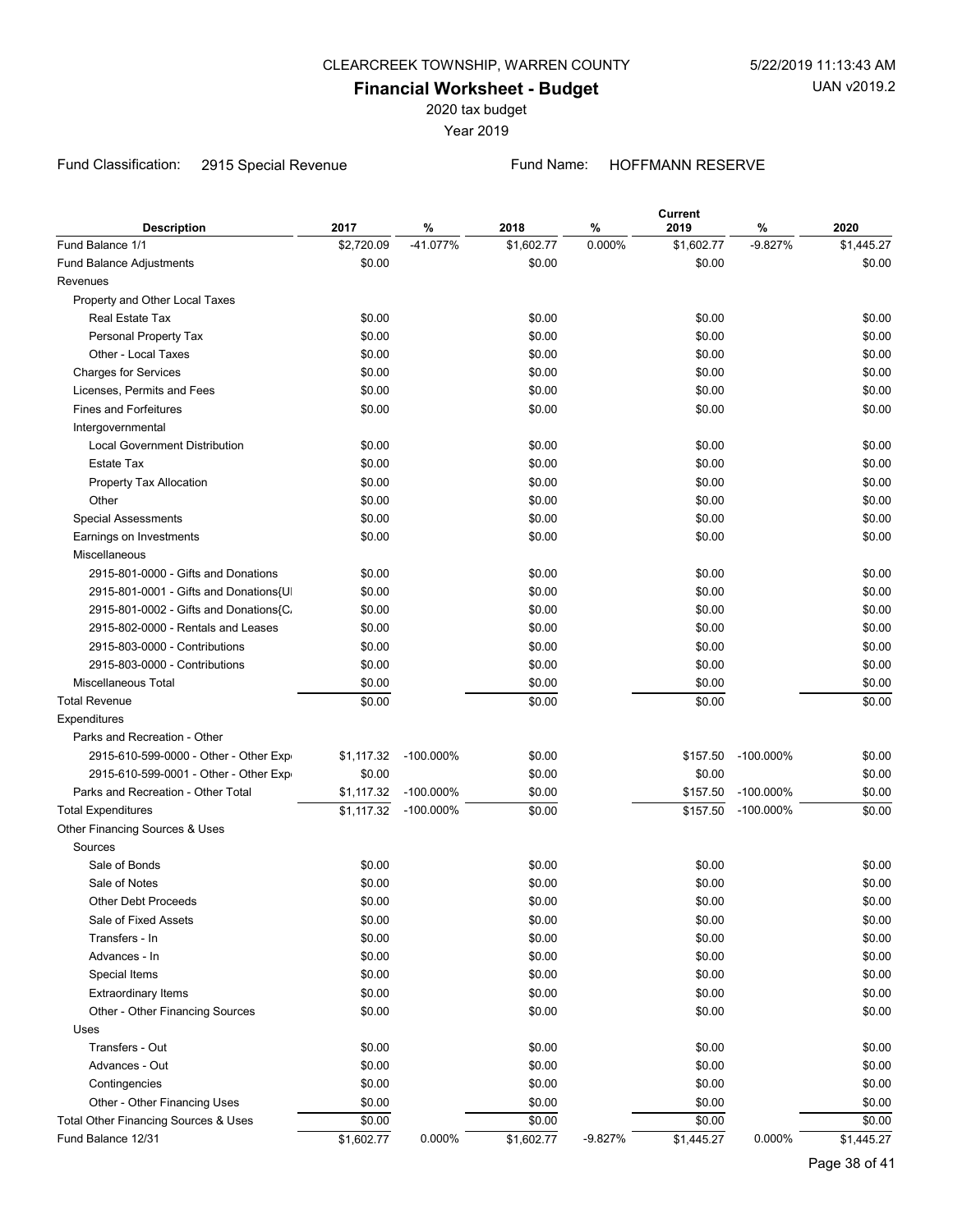2020 tax budget

Year 2019

| <b>Description</b>              | 2017       | %      | 2018       | %         | Current<br>2019 |        | 2020       |
|---------------------------------|------------|--------|------------|-----------|-----------------|--------|------------|
| Less: Encumbrances 12/31        | \$0.00     |        | \$0.00     |           | \$0.00          |        | \$0.00     |
| Less: Reserve Balance 12/31     | \$0.00     |        | \$0.00     |           | \$0.00          |        | \$0.00     |
| Unencumbered Undesignated 12/31 | \$1,602.77 | 0.000% | \$1,602.77 | $-9.827%$ | \$1.445.27      | 0.000% | \$1.445.27 |

Each Fund Balance 1/1 reflects the prior year's Fund Balance 12/31, not its Unencumbered Undesignated 12/31. Encumbrances 12/31 and Reserve Balance 12/31 should become expenditures in subsequent years.

Fund Classification: 2915 Special Revenue Fund Name: HOFFMANN RESERVE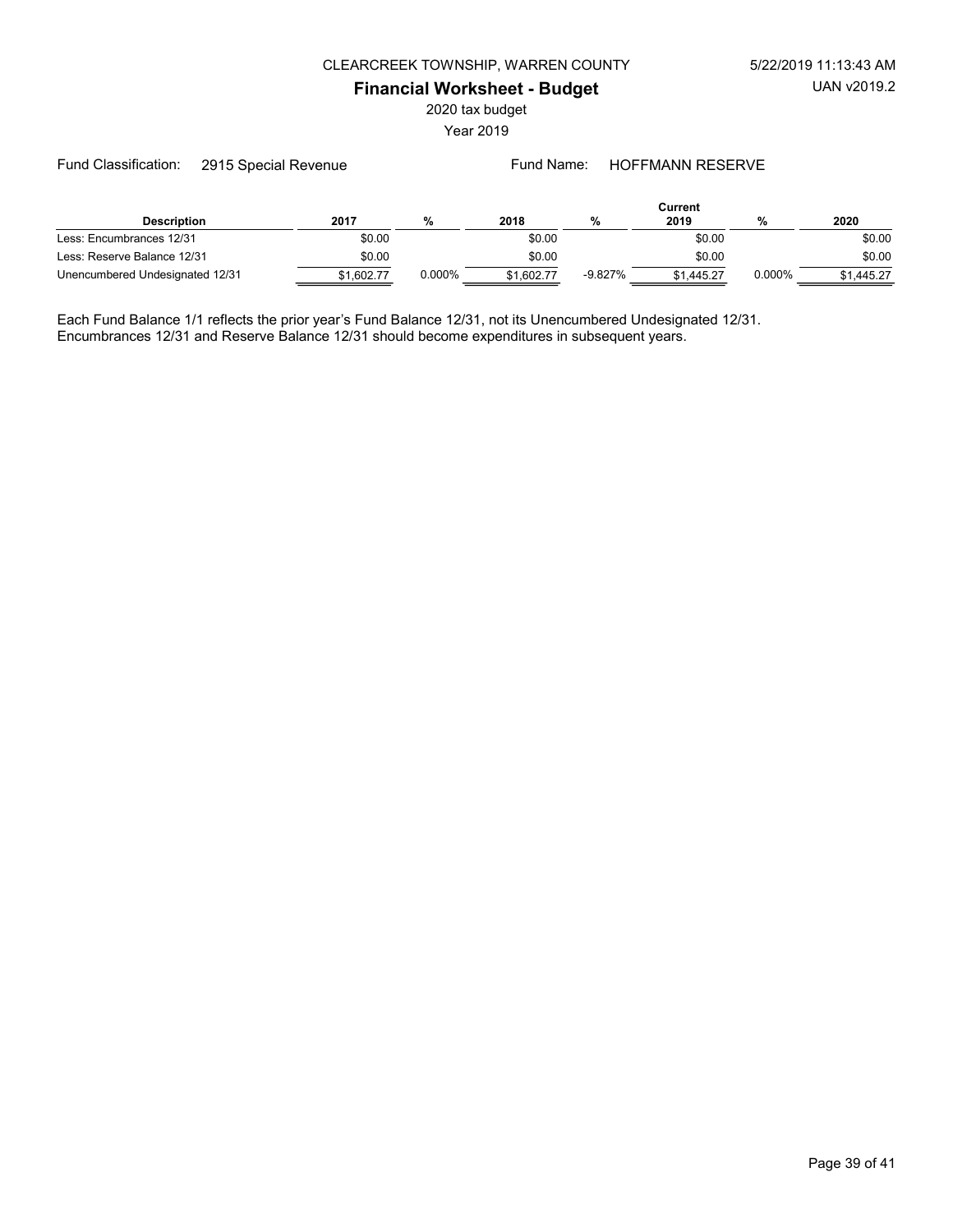2020 tax budget

Year 2019

Fund Classification: 2916 Special Revenue Fund Name: FEMA ASSISTANCE TO FIREFIGHTERS

GRANT

Current

| <b>Description</b>                    | 2017   | % | 2018         | $\%$         | 2019   | $\%$ | 2020          |
|---------------------------------------|--------|---|--------------|--------------|--------|------|---------------|
| Fund Balance 1/1                      | \$0.00 |   | \$0.00       |              | \$0.00 |      | \$0.00        |
| Fund Balance Adjustments              | \$0.00 |   | \$0.00       |              | \$0.00 |      | \$0.00        |
| Revenues                              |        |   |              |              |        |      |               |
| Property and Other Local Taxes        |        |   |              |              |        |      |               |
| Real Estate Tax                       | \$0.00 |   | \$0.00       |              | \$0.00 |      | \$0.00        |
| Personal Property Tax                 | \$0.00 |   | \$0.00       |              | \$0.00 |      | \$0.00        |
| Other - Local Taxes                   | \$0.00 |   | \$0.00       |              | \$0.00 |      | \$0.00        |
| <b>Charges for Services</b>           | \$0.00 |   | \$0.00       |              | \$0.00 |      | \$0.00        |
| Licenses, Permits and Fees            | \$0.00 |   | \$0.00       |              | \$0.00 |      | \$0.00        |
| <b>Fines and Forfeitures</b>          | \$0.00 |   | \$0.00       |              | \$0.00 |      | \$0.00        |
| Intergovernmental                     |        |   |              |              |        |      |               |
| <b>Local Government Distribution</b>  | \$0.00 |   | \$0.00       |              | \$0.00 |      | \$0.00        |
| Estate Tax                            | \$0.00 |   | \$0.00       |              | \$0.00 |      | \$0.00        |
| Property Tax Allocation               | \$0.00 |   | \$0.00       |              | \$0.00 |      | \$0.00        |
| Other                                 |        |   |              |              |        |      |               |
| 2916-511-0000 - Federal Funds         | \$0.00 |   | \$0.00       |              | \$0.00 |      | \$0.00        |
| 2916-511-0001 - Federal Funds{UNI     | \$0.00 |   | \$0.00       |              | \$0.00 |      | \$0.00        |
| <b>Other Total</b>                    | \$0.00 |   | \$0.00       |              | \$0.00 |      | \$0.00        |
| <b>Special Assessments</b>            | \$0.00 |   | \$0.00       |              | \$0.00 |      | \$0.00        |
| Earnings on Investments               | \$0.00 |   | \$0.00       |              | \$0.00 |      | \$0.00        |
| Miscellaneous                         |        |   |              |              |        |      |               |
| 2916-891-0000 - Other - Miscellaneous | \$0.00 |   | \$197,641.00 | $-100.000\%$ | \$0.00 |      | \$0.00        |
| Miscellaneous Total                   | \$0.00 |   | \$197,641.00 | $-100.000\%$ | \$0.00 |      | \$0.00        |
| <b>Total Revenue</b>                  | \$0.00 |   | \$197,641.00 | -100.000%    | \$0.00 |      | \$0.00        |
| Expenditures                          |        |   |              |              |        |      |               |
| Fire Protection - Other               |        |   |              |              |        |      |               |
| 2916-220-430-0000 - Small Tools and M | \$0.00 |   | \$197,641.00 | -100.000%    | \$0.00 |      | \$0.00        |
| Fire Protection - Other Total         | \$0.00 |   | \$197,641.00 | $-100.000\%$ | \$0.00 |      | \$0.00        |
| <b>Total Expenditures</b>             | \$0.00 |   | \$197,641.00 | $-100.000\%$ | \$0.00 |      | \$0.00        |
| Other Financing Sources & Uses        |        |   |              |              |        |      |               |
| Sources                               |        |   |              |              |        |      |               |
| Sale of Bonds                         | \$0.00 |   | \$0.00       |              | \$0.00 |      | \$0.00        |
| Sale of Notes                         | \$0.00 |   | \$0.00       |              | \$0.00 |      | \$0.00        |
| <b>Other Debt Proceeds</b>            | \$0.00 |   | \$0.00       |              | \$0.00 |      | \$0.00        |
| Sale of Fixed Assets                  | \$0.00 |   | \$0.00       |              | \$0.00 |      | \$0.00        |
| Transfers - In                        | \$0.00 |   | \$0.00       |              | \$0.00 |      | \$0.00        |
| Advances - In                         | \$0.00 |   | \$0.00       |              | \$0.00 |      | \$0.00        |
| Special Items                         | \$0.00 |   | \$0.00       |              | \$0.00 |      | \$0.00        |
| <b>Extraordinary Items</b>            | \$0.00 |   | \$0.00       |              | \$0.00 |      | \$0.00        |
| Other - Other Financing Sources       | \$0.00 |   | \$0.00       |              | \$0.00 |      | \$0.00        |
| Uses                                  |        |   |              |              |        |      |               |
| Transfers - Out                       | \$0.00 |   | \$0.00       |              | \$0.00 |      | \$0.00        |
| Advances - Out                        | \$0.00 |   | \$0.00       |              | \$0.00 |      | \$0.00        |
| Contingencies                         | \$0.00 |   | \$0.00       |              | \$0.00 |      | \$0.00        |
|                                       | \$0.00 |   |              |              |        |      |               |
| Other - Other Financing Uses          |        |   | \$0.00       |              | \$0.00 |      | \$0.00        |
| Total Other Financing Sources & Uses  | \$0.00 |   | \$0.00       |              | \$0.00 |      | \$0.00        |
| Fund Balance 12/31                    | \$0.00 |   | \$0.00       |              | \$0.00 |      | \$0.00        |
| Less: Encumbrances 12/31              | \$0.00 |   | \$0.00       |              | \$0.00 |      | \$0.00        |
| Less: Reserve Balance 12/31           | \$0.00 |   | \$0.00       |              | \$0.00 |      | \$0.00        |
|                                       |        |   |              |              |        |      | Page 40 of 41 |